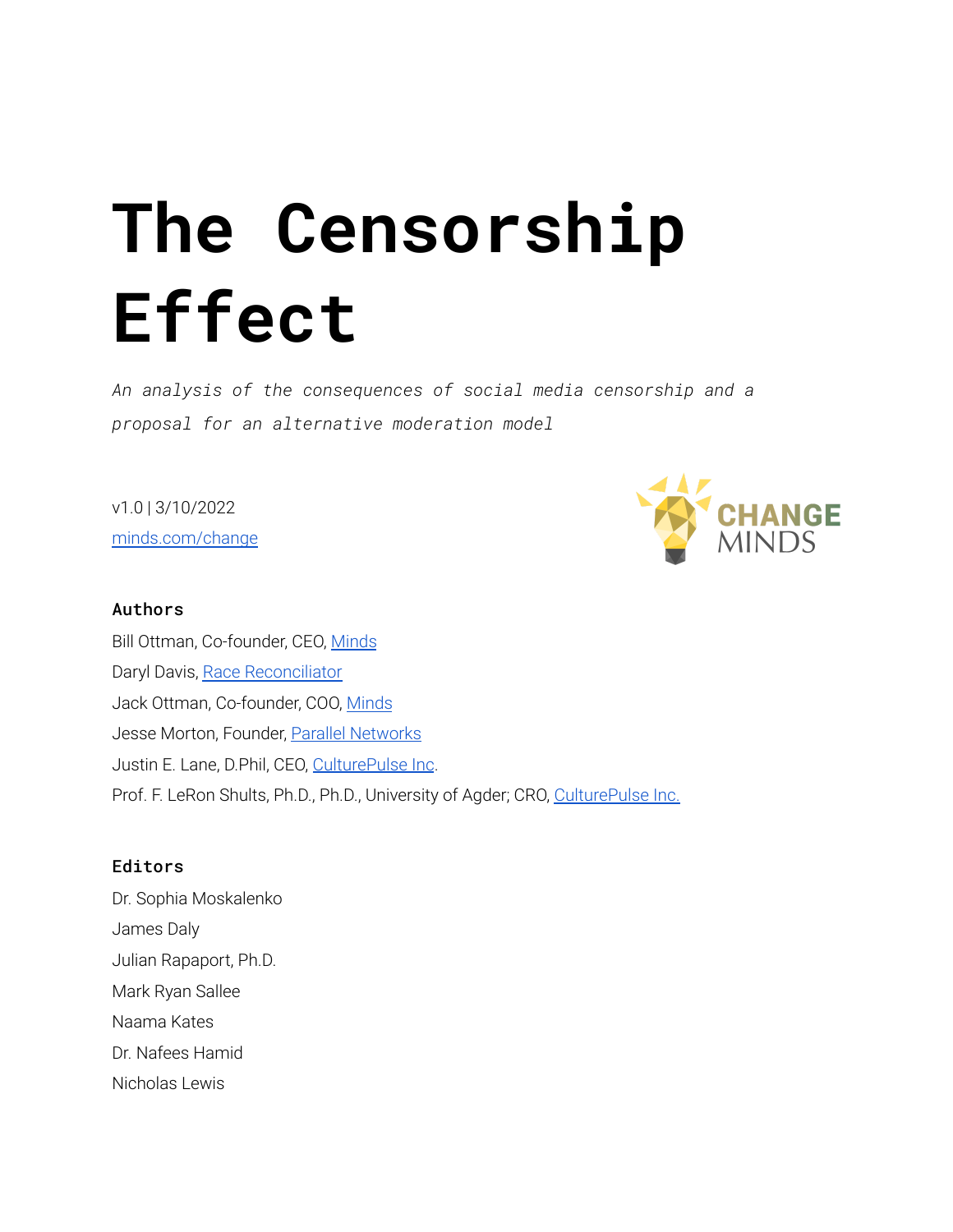### <span id="page-1-0"></span>Introduction

Human minds are malleable, and prone to adopting various 'radical' ideologies. Some are harmful, others are harmless or even positive. Radicalism isn't inherently negative, but it certainly can be inflammatory depending on the ideology which drives it and its proximity to violence.

In the deradicalization field, phrases such as 'radical forgiveness' and 'radical compassion' are used to express the counter-intuitive necessity of dropping prior assumptions about what it takes to effectively deal with severe mental health issues, extreme social polarization or isolation and various forms of hateful or controversial speech. There are numerous examples of the catharsis of facing a perceived enemy, from a child's murderer in prison to a KKK member, in order to better understand them and emotionally process trauma.

This reality is on display across global social media platforms where the fabric of society appears to be fraying rapidly. Ironically, there seems to be a common belief across the political divide that Big Tech is mishandling their tremendous responsibility to maintain healthy dialogue. Some critics call for more censorship as an antidote for preventing the spread of harmful content. Others say free speech is a central requirement of civil discourse.

This report introduces data on the effects of deplatforming, which can enable both sides to form opinions based on long-term empirical research as opposed to short-term emotion.

The research found significant evidence that censorship and deplatforming can promote and amplify, rather than suppress, cognitive radicalization and even violent extremism. Shutting down accounts accused of violating hate-speech policies and misinformation often shifts those banned individuals to alternative platforms where their narrative of long-suffering victimhood is further refined.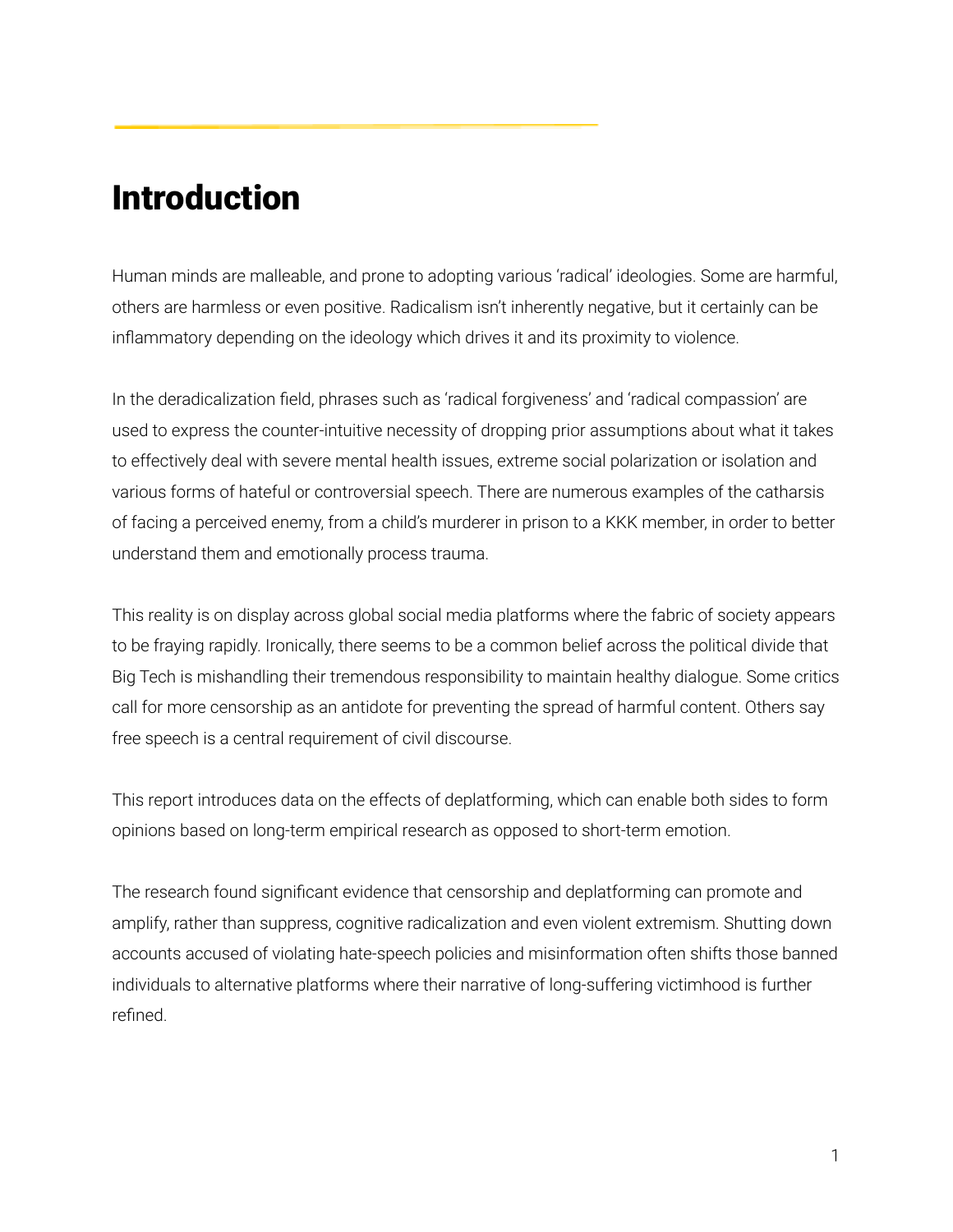The result is the creation of a framework for a new moderation system designed to elevate global discourse through Internet freedom. This was developed by experts in deradicalization, counter-extremism, communication, statistical analysis and social networking technologies.

This framework allows everyone to exchange and debate ideas civilly, and encourage other social media platforms to adopt this framework and join in our mission to reduce polarization, increase access to information and build a more healthy society.

One of the primary authors of this paper, Jesse Morton, tragically passed away early in 2022 before the release of this, his final work. He was the founder of Parallel Networks and research coordinator for the Institute for Strategic Dialogue's Against Violent Extremism Network in North America. Formerly a prominent radicalizer in the West, Morton co-founded and was chief propagandist of Revolution Muslim. His life is undeniable proof of the possibility of changing minds.

We are also led by Daryl Davis, a musician who, through communication and friendship, has helped more than 200 members of the Ku Klux Klan remove their hoods and permanently leave the group.

Our advisors include academics and technologists from around the world. Our goal is to use their expertise, experience and methods to better promote an open dialogue among world authorities about social media networks and conversations. We lay out our plan to accomplish these objectives, which are built around key goals:

- Take a critical look at current moderation methods, policies, and tools used by the large social media platforms
- Understand how radicalized individuals are spurred to violent and extremist actions
- Develop a more effective content moderation model and technology on Minds which preserves digital rights and empowers community governance
- Increase rate of deradicalization and depolarization in comparison to big tech platforms
- Provide mental health resources and communication outlets for anyone in need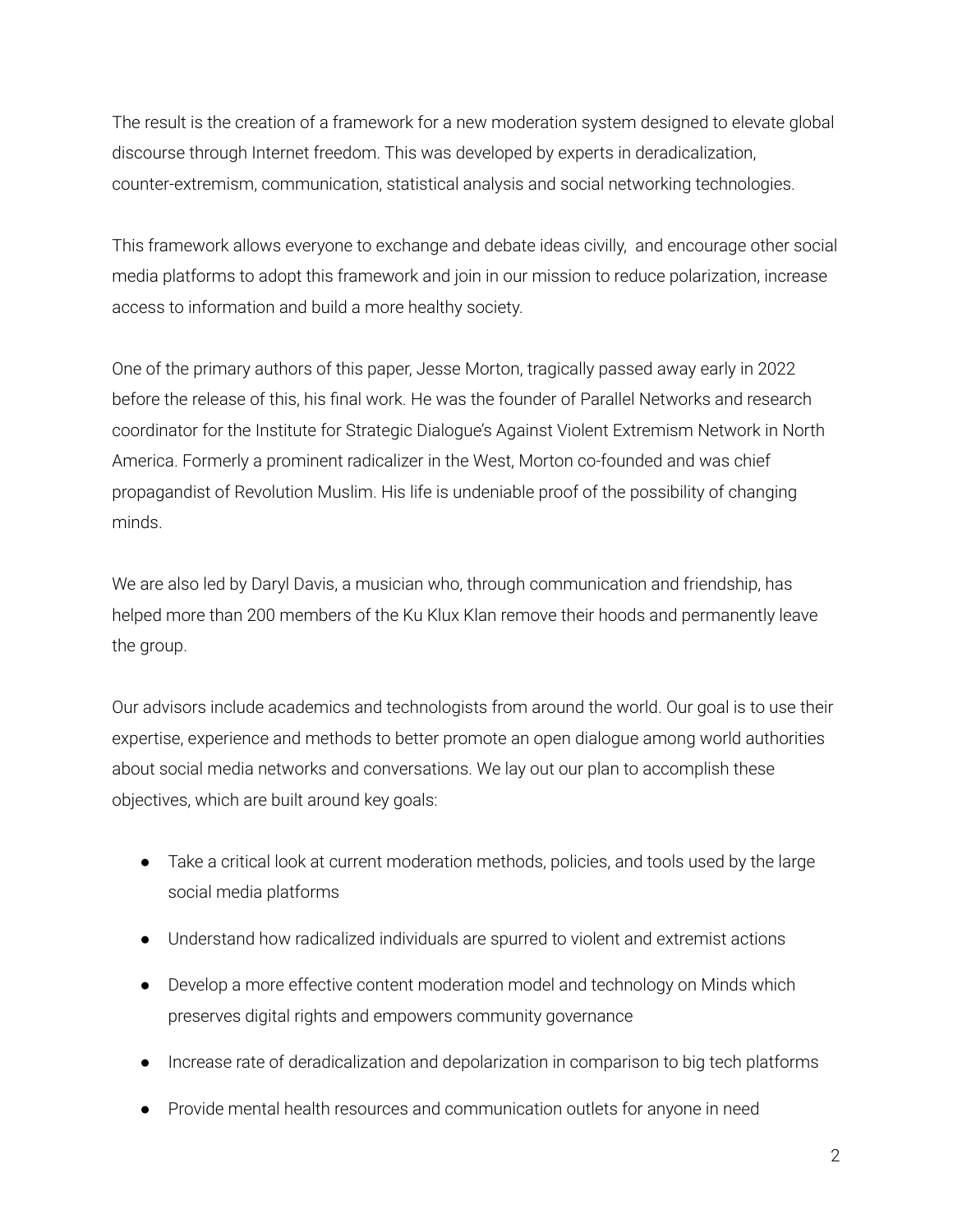There is an undeniable power in social media but it is also filled with shortcomings. Is it possible to find common ground through civil discourse and break out of toxic online echo chambers? We believe so and facilitate engagement, free expression, communication, and active input from parties who promote non-violence, critical thinking, creativity, and empathetic engagement. We call this the Change Minds Initiative.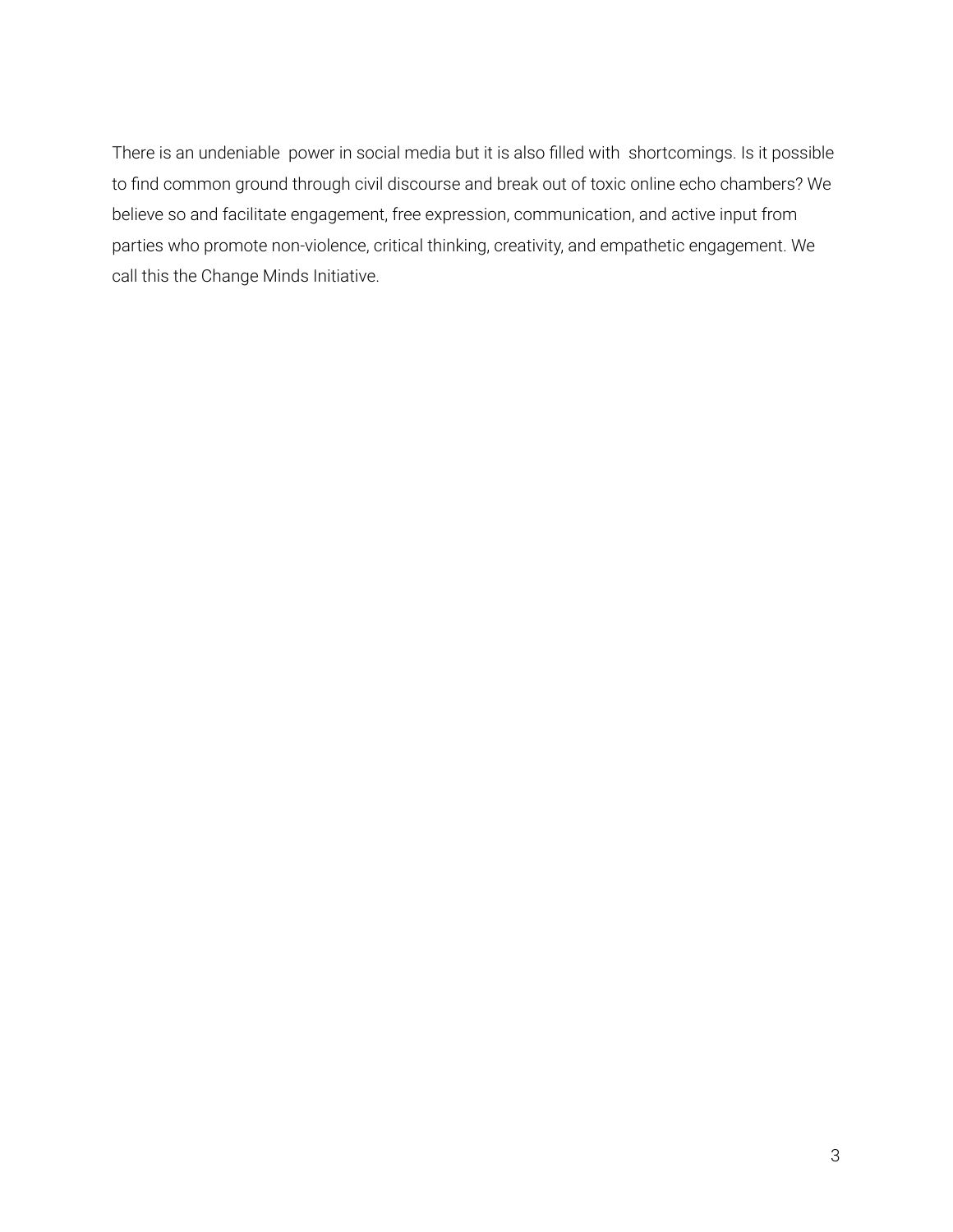# <span id="page-4-0"></span>Table of Contents

| Introduction                                                                                       |                |
|----------------------------------------------------------------------------------------------------|----------------|
| <b>Table of Contents</b>                                                                           | $\overline{4}$ |
| <b>Foreword: Honest Dialoque Beats Silencing Opponents</b>                                         | $\overline{5}$ |
| 1.1 Content Moderation, Radicalization, and Social Media: Whack-a-Mole and Artificial Intelligence | <u>6</u>       |
| 1.2 Free Speech vs. Hate Speech                                                                    | 11             |
| 1.3 A Critical Review of the Evidence                                                              | <u>18</u>      |
| 1.4 A Case Study on the Fundamental Flaws in the Research Suggesting Deplatforming is Effective    | 30             |
| 1.5 When Censorship Backfires - Echo Chambers, Biases and Victim Mentality                         | 36             |
| 1.6 Radicalization and Violent Extremism Cannot be Treated as One                                  | 43             |
| 1.7 A New Approach to Moderation                                                                   | 49             |
| <b>1.8 The Minds Moderation Framework</b>                                                          | 51             |
| 1.9 Contact                                                                                        | 59             |
| 1.10 Prospects for Future Research                                                                 | 59             |
| <b>Appendix: How Large Social Media Platforms Define Hate Speech</b>                               | 59             |
| References                                                                                         | 62             |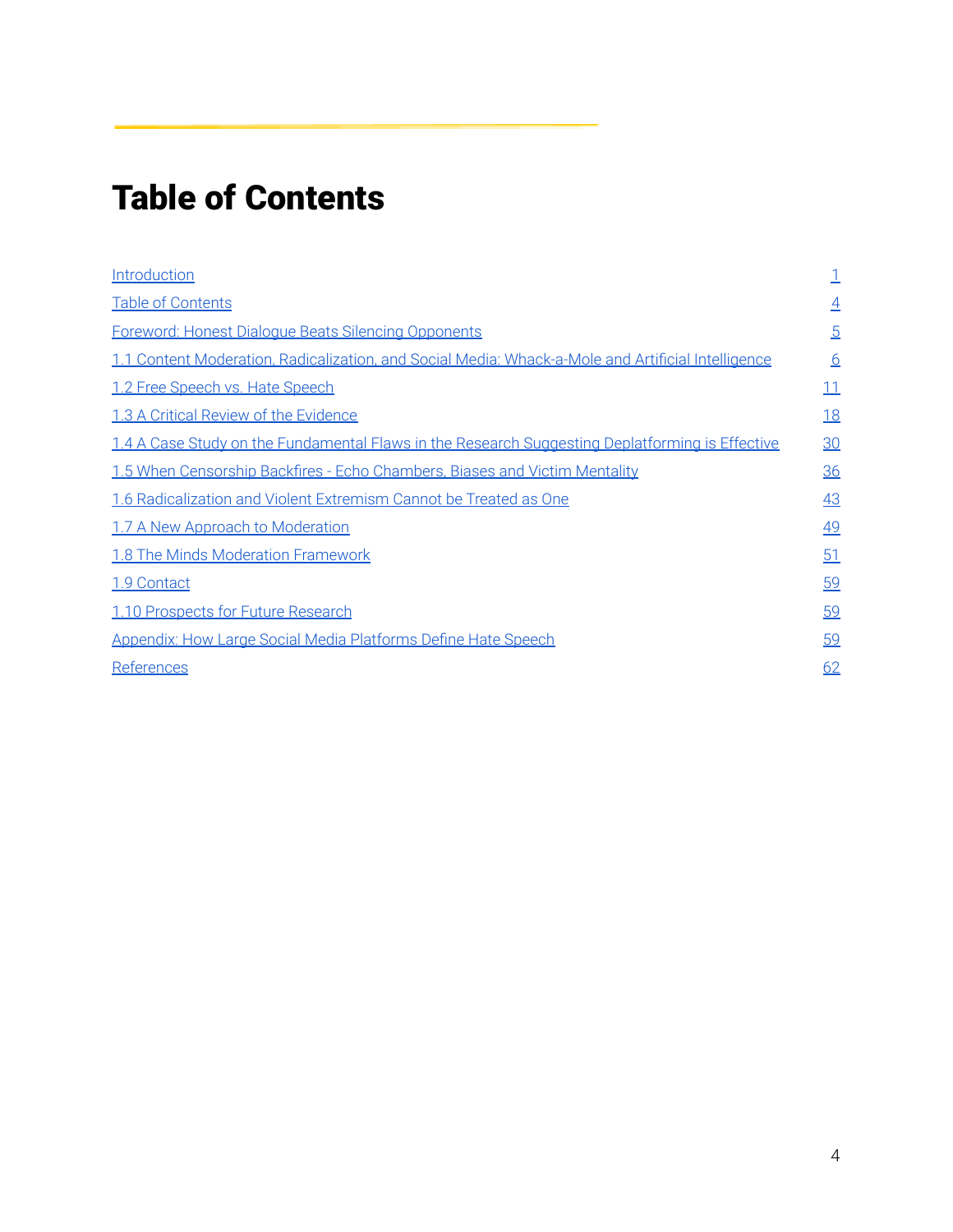# <span id="page-5-0"></span>Foreword: Honest Dialogue Beats Silencing **Opponents**

#### *By Daryl Davis*

Humans are a remarkably varied lot. We have skin colors of many hues and support diverse political parties. We worship a wide range of deities and have different sexual preferences.

But there is something we share: everyone wants to be heard and understood. We want others to listen to our ideas. This desire has long driven human nature, and cultures are shaped by the debate of ideas in the public marketplace.

In a bygone era, we voiced our opinions through letters to the editor. While some detractors wrote angry missives, by the time it was mailed, received, and printed, that anger had typically subsided. A nuclear war of words was hardly imminent. These days, however, it seems like everyone on social media carries the nuclear codes, particularly influencers, and their finger is on the launch button. With a few keyboard strokes, we are on the path to either divisiveness or unification.

In response, we increasingly see the authors of controversial views suspended from, kicked off, or put in a platform's "jail" for expressing opinions. Exiled dissidents may seek alternate and sometimes nefarious platforms. Thus is born a breeding ground for conspiracy theories and plots. It's an ugly spiraling mess.

That's where the Change Minds Initiative comes in. We propose a methodology that will provide a space for all opinions hosted on Minds, a social media platform and humanitarian advocate.

The Change Minds Initiative is culled from multidisciplinary researchers and those with 'boots on the ground' experience, including former extremists, trolls, peacebuilders, activists, artists, and other professionals. All have been successful in deradicalization and the development of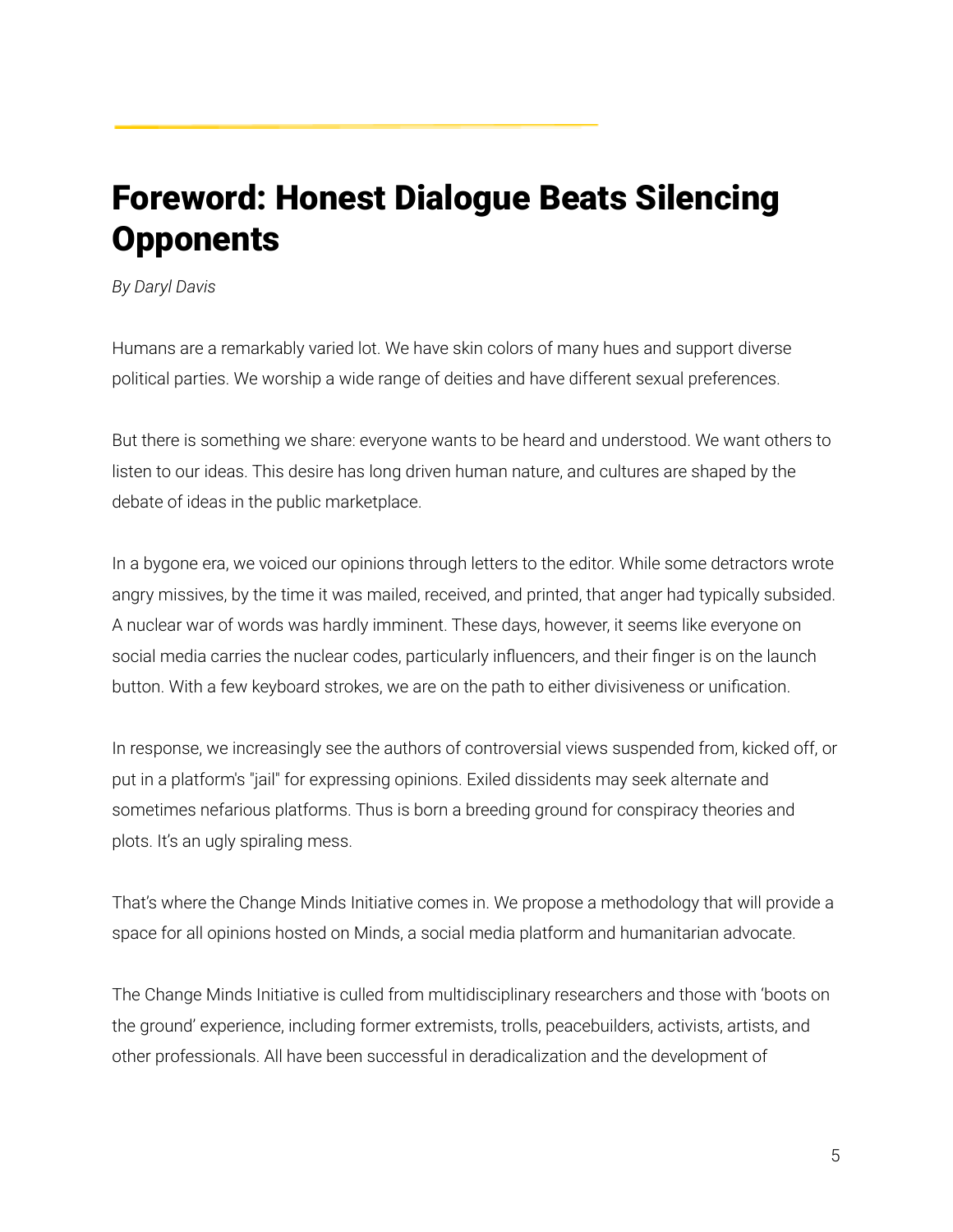communication skills that allow adversaries to exchange ideas in a civil fashion while leaving everyone's dignity and respect intact.

Change Minds is a team of diverse thinkers from varied backgrounds and perspectives. They have a simple but important goal: create a methodology that allows for inclusive dialogue where everyone can express their beliefs through thought-provoking conversation and debate. Change Minds is built on the belief that honest dialogue, not silencing opponents, remains key to conflict resolution. I am happy to join the team and participate in their Change Minds Initiative because I believe in inclusive dialogue and the promulgation of free speech, especially for those with whom you disagree.

We all have a moral imperative to combat darkness with light, to battle hate with love, and to counter extremism with compassion. Only then can we coexist and progress.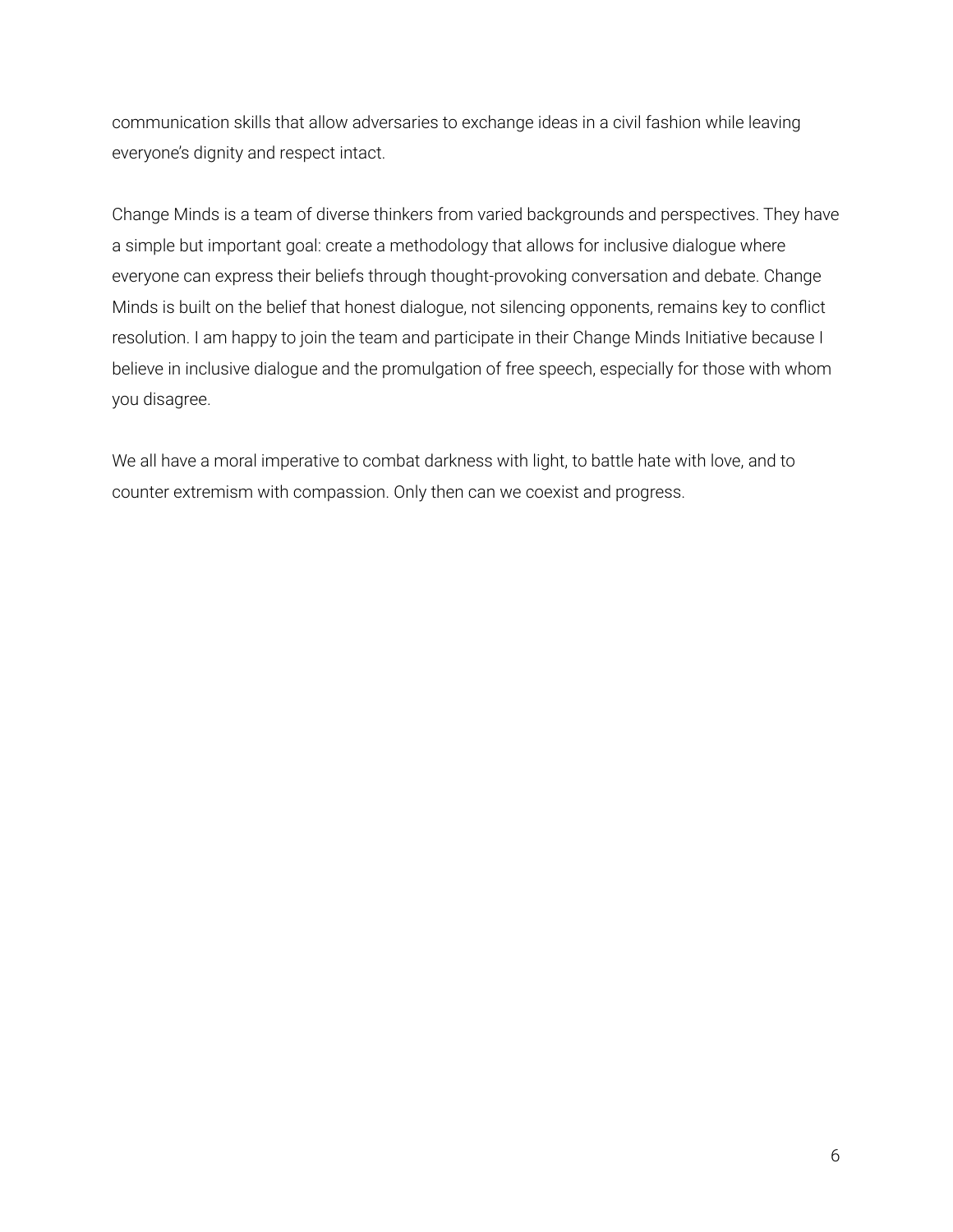# 1.1 Content Moderation, Radicalization, and Social Media: Whack-a-Mole and Artificial **Intelligence**

"The phenomenon often referred to as 'incitement to radicalization towards violent extremism' has grown in recent years. This is mainly in relation to the Internet in general and social media in particular. This is despite it being immediately evident that other offline factors, including face-to-face communications, peer pressure and false information constitute more powerful forces, and are ignored at the peril of limiting our rights to freedom of expression if we focus only on the Internet."

*- Report from UNESCO, 2017*

Have you ever played the popular but twisted arcade game "Whack-a-Mole"? In it, several very chipper moles randomly pop up from holes and quickly disappear. You must bonk them with a wooden hammer before they zip away. If you've played the game, you might understand the frustration that many social media platform moderators, and policymakers, face in moderating unsettling content. They, too, deal with the pressure to quickly knock out something abusive that seems to come out of nowhere  $-$  then quickly disappears.

Historically, the moderation of online content is largely left to administrators and moderators of public forums, chatrooms, and other communication apps. Enforcement follows a perceived violation of a platform's community standards or Terms of Service. This purely human-based approach is inefficient, particularly on popular social media platforms, where massive amounts of content are produced — Facebook, Twitter, Reddit and other major social networks using closed-source software, have billions of active users daily. It's impossible for a single team to monitor it all. For years content moderation relied on underpaid humans who often labored under traumatizing (Newton, 2019) and harmful (Roberts, 2018) conditions for wages as low as \$6/day (Vengattil & Dave, 2019).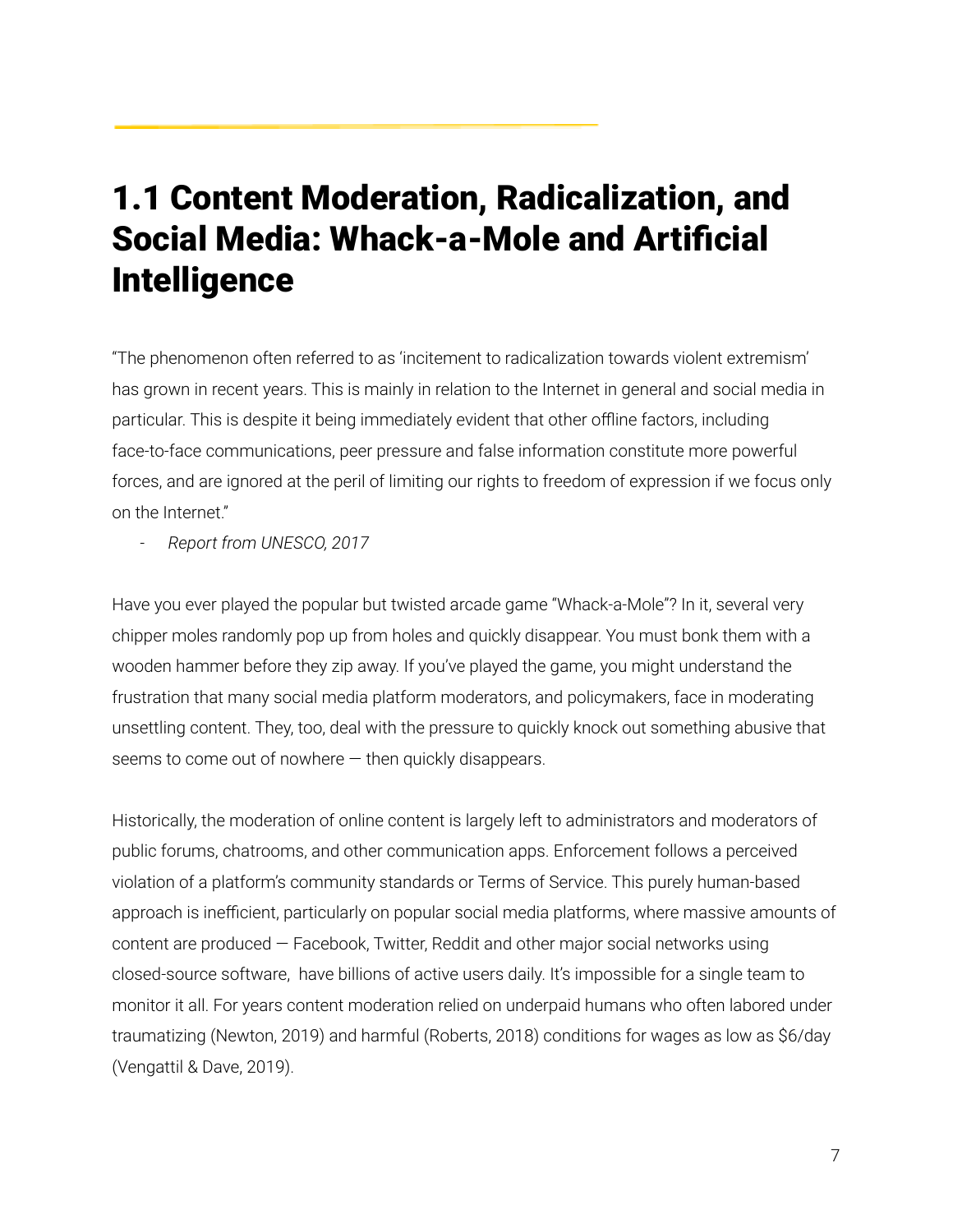Now, large-scale platforms increasingly rely on machine learning and artificial intelligence (AI) systems (Facebook, 2021b) as the first line of defense, often taking actions without contextual checks from humans, causing vast amounts of collateral damage in the form of mistakenly banned accounts. They perpetually crawl through the oceans of content in order to detect media that violates the platform's community standards, a number of which are outlined in the appendix of this paper.

There are several problems with this AI-reliant approach:

- It is difficult to develop nuanced systems that remove only content that violates the platform's rules while not over-censoring other material.
- AI is ultimately charged with upholding the platform's community standards. This can result in wrongly banned users who are unable to connect with a human moderator to appeal their case.
- The community has no role or voice in the process.

Typically, AI systems frame violations as classification problems: they classify content as either in violation of a policy (or not) and remove the content (or don't). Potential red flags often come via image recognition software designed to detect nudity — Facebook says it removes 99.2% of nudity through algorithmic classification (Taylor, 2020) — or in the form of terrorist content, where Facebook claims that its AI identifies 99.5% of terrorist content (Facebook, 2020). Said The New York Times: "Facebook's AI found 99.5% of terrorist content on the site, leading to the removal of roughly 1.9 million pieces of content in the first quarter" (Frenkel, 2018). The BBC added: "(Facebook) said its tools spotted 99.5% of propaganda posted in support of Islamic State, Al-Qaeda and other affiliated groups" (Lee, 2018). The impressive statistic says nothing about the volume of terrorist content on the platform, only that the AI found and flagged 99.5%.of terrorism content "before users reported it" (Magid, 2018). Such misrepresentations further the public's belief in the ability of AI to censor problematic content.

Current social media content moderation policies combat extremism by banning those who break their policies for posting hate speech and misinformation or violating their particular definition of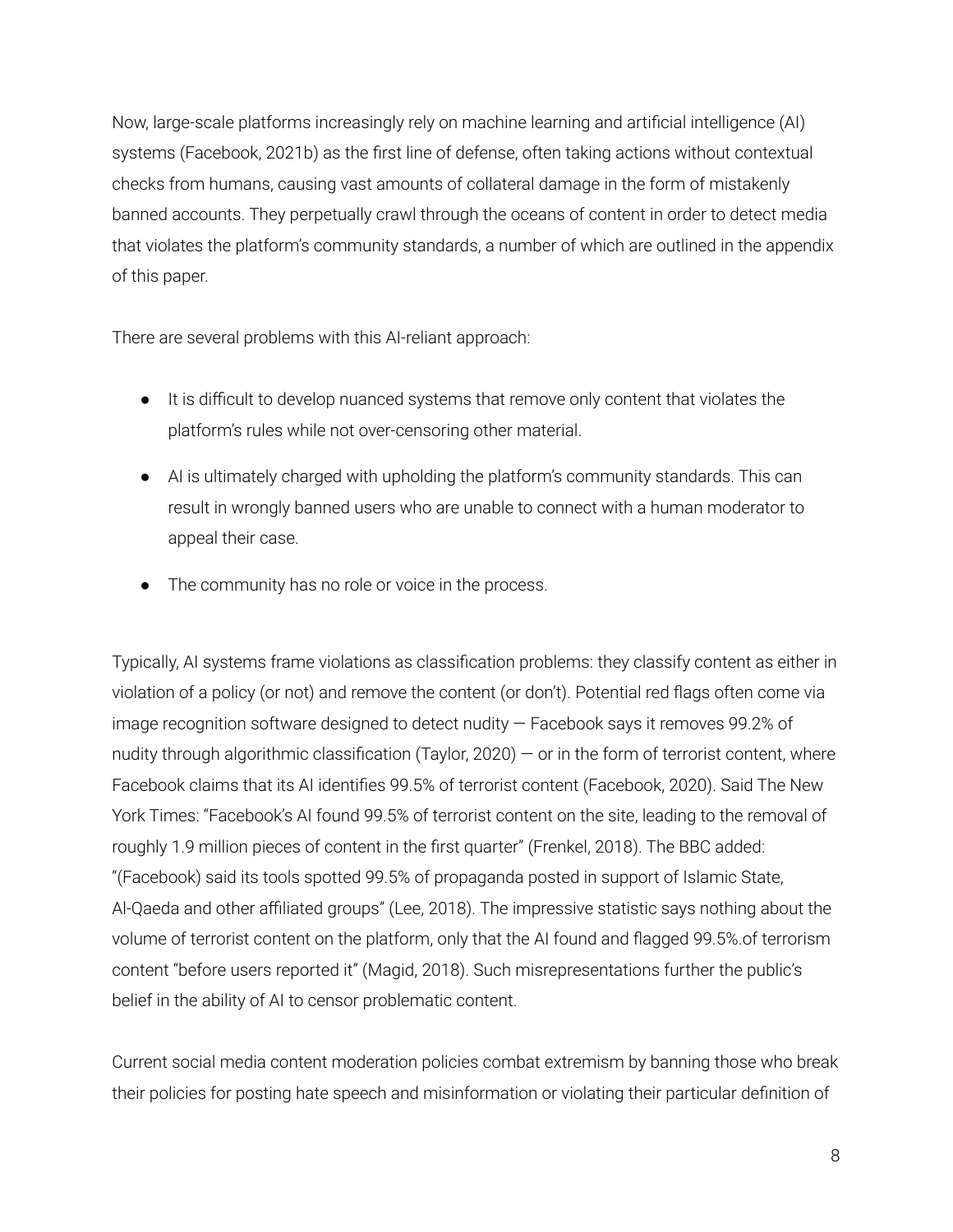them. Yet, "hate speech" is often used as an umbrella term that depends on the mood, political persuasion, or opinion of human content moderators (York & McSherry, 2019). "Hate" is part emotion, part chronic negative disposition of a person or group (McCauley, 2020), and "hate speech" is an abstraction of that emotion. Defining what constitutes "hate" or "hate speech" can be subjective and elusive (Fino, 2020), and attempting to ban "extreme" speech will almost always serve as a path into censorship. It's a slippery slope on which a small first step leads to a tumbling chain of events that culminate in counterproductive effects and unintended consequences (Jozwiak, 2018).

For example, more than 20 years after the horrific attacks of September 11, 2001 and the beginning of the War on Terror, legislative actions that curtailed civil liberties, chilled dissent, and failed to effectively address the root causes of terrorism. There are at least four times as many Sunni Islamic militants today as there were on 9/11 (Jones et al., 2018), suggesting that our response to terrorism is not only been counterproductive but caused terrorism to grow. Calls to wage a domestic War on Terror (Shuster, 2021) in the aftermath of the January 6, 2021 storming of the U.S. Capitol follow a similar trajectory. Powerful social media companies tighten their content moderation policies to remove hate speech, while public experts and authorities presume a direct documented link between speech and violent extremism. Such claims are dubious, and that is the central question we explore in this paper: Is the link between social media usage, hate speech, and violent extremist action supported by sound scholarly evidence? Do current methods of content moderation lead to further toxic partisan polarization, radicalization and dehumanization (Coleman, 2021)? An August 2021 Pew Research Center poll found that 59% of U.S. adults say those tech companies should restrict false information, even if it means losing some freedom to access and publish content. These numbers are divided along political lines, with 76% of Democrats and 37% of Republicans holding such opinions (Mitchell & Walker, 2021).

Gallup polls conducted after the January 6, 2021 riots in Washington, D.C. showed that 51% of liberals hold negative views of Big Tech platforms for what they say is a failure to take strong action to curtail hate speech and disinformation. Conservatives accuse social media companies of censoring right-leaning content (Shepardson, 2019). Those feelings are growing. Over 18 months, the percentage of Republicans who had positive views of Big Tech firms fell from 43% to 2%, while support from independents in the Gallup survey fell from 43% to 33%. (Brennan, 2021). Popular conservative politicians such as former president Donald Trump and Senator Ted Cruz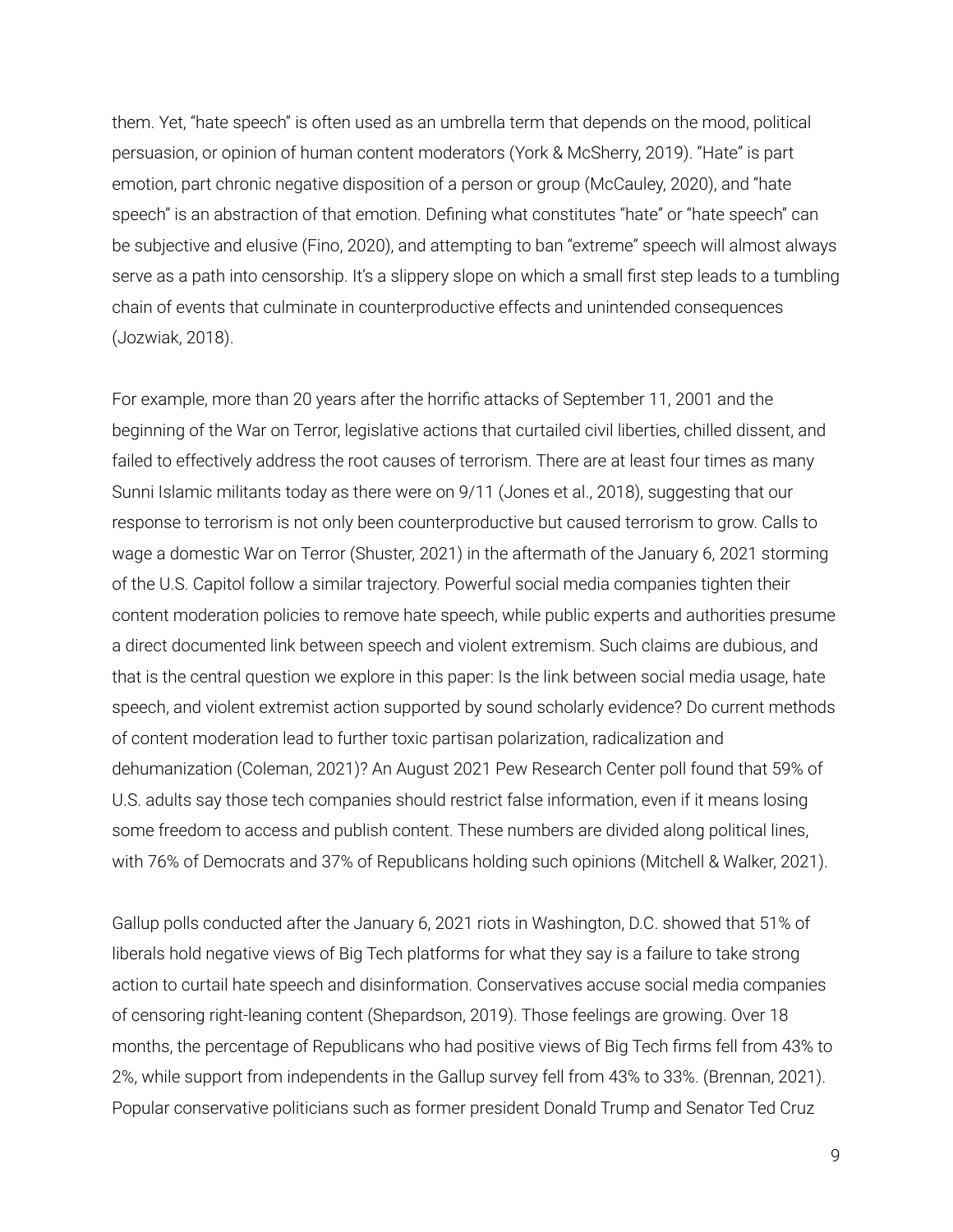(R-TX) as well as right-wing commentators such as Fox News personality Tucker Carlson helped further spread the notion that Big Tech censors conservative views (Rampton & Shepardson, 2019). Minds CEO Bill Ottman appeared on both National Public Radioand "Tucker Carlson Tonight" , saying that Big Tech censors both the left and the right.

This confluence of factors creates a hyperpolarized social media landscape, with the increased potential for mass future migration to alternative platforms (Wong & Morse, 2021), many promoting less restrictive content moderation policies.

Minds systematically studies the most efficient, ethical, and innovative methods for combating hate and violent extremism on social media platforms while avoiding harms that can come from over censoring which can stunt psychological growth, increase the sense of entitlement, decrease control of emotions and outbursts, enhance aggression, and delay the development of coping skills. The objective is to create a content moderation model that preserves free expression, promotes engagement, and utilizes evidence-based interventions to promote the disengagement, deradicalization and re-humanization of at-risk individuals and collectives.

This approach will be in line with the current understanding of online influence into radical extremist networks. For example, a Facebook internal report from 2016 documented that 64% of people who joined an extremist group on the platform did so because the company's algorithm recommended it (Bauerlein & Jeffery, 2021). According to The Wall Street Journal, a 2018 presentation at Facebook included a slide that read: "Our algorithms exploit the human brain's attraction to divisiveness." It also included a dire warning. "If left unchecked," it warned, Facebook would feed users "more and more divisive content in an effort to gain user attention & increase time on the platform."

After adjusting the algorithm, Facebook shelved the alterations. People spent less time on the platform and Facebook chose to increase, rather than decrease, the polarizing effects because such addictiveness is profitable (Horwitz & Seetharaman, 2020). Facebook is not alone. Social media networks, including YouTube and Twitter, are criticized because of their algorithms for promoting content on user feeds to increase the time spent on the platform. It's reasonable for a company to want customers to use their product, but to achieve this by manipulating the user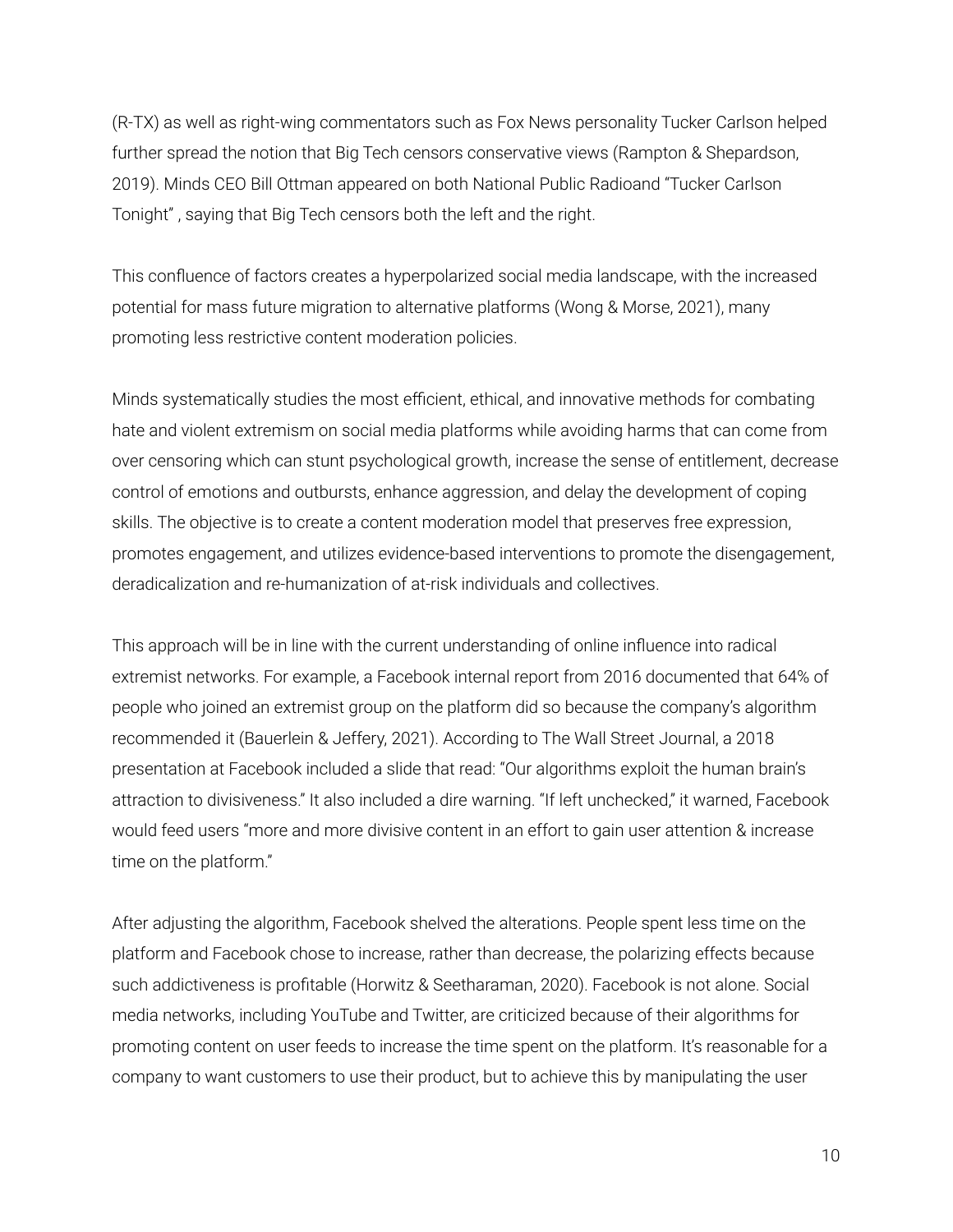without any transparency is problematic. Because of this, many argue that AI promotes extremism, a view expressed in the 2021 documentary "The Social Dilemma," for example.<sup>1</sup>

The words extremist and radical are grossly unequipped to properly communicate the vast spectrum of interpretations when we hear them. Much of their use is subjective and becomes diluted when used improperly or as part of *ad hominem* arguments without sufficient evidence. As Supreme Court Associate Justice John Marshall Harlan stated, "One man's vulgarity is another man's lyric". This came in his majority opinion in the Cohen vs. California case which protected a Vietnam War protestor wearing a jacket bearing the words "Fuck the Draft". But it can just as easily be applied to social media.

<sup>1</sup> Available at https://www.netflix.com/title/81254224.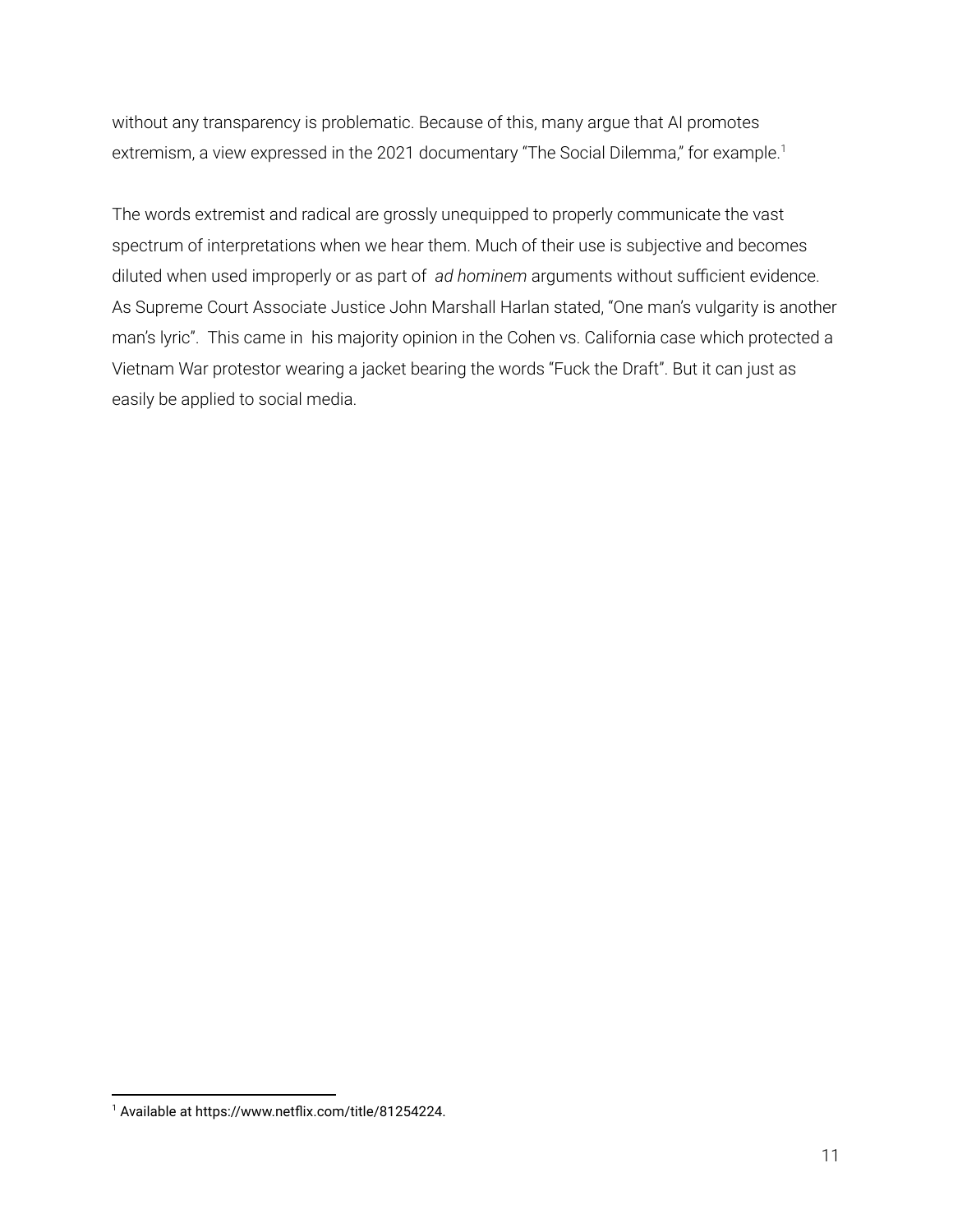# <span id="page-12-0"></span>1.2 Free Speech vs. Hate Speech

"You can't change someone's mind if you don't give them a platform to speak."

Adopted in 1791, the First Amendment of the Bill of Rights in the U.S. Constitution expresses the fundamental principle that the government "shall make no law... abridging the freedom of speech, or of the press; or the right of the people peaceably to assemble, and to petition the Government for a redress of grievances." So-called "extremist speech" is generally protected under the First Amendment as interpreted by the Supreme Court unless those words can be defined as a "true threat," which would entail a statement meant to frighten or intimidate one or more specified persons into believing that they will be seriously harmed by the speaker or by someone acting at the speaker's behest (O'Neill, 2009).

Today, the individual right of free speech and expression is enshrined in the United Nations Declaration of Human Rights, and most constitutions in the world with some limitations -European countries banned "extremist" speech, such as Holocaust denial. Supreme Court Justice Oliver Wendell Holmes, Jr. also famously wrote, "The most stringent protection of free speech would not protect a man falsely shouting fire in a theater and causing a panic..... "

Shutting down dialogue and engagement with those espousing intolerant perspectives can increase the rate of radicalization. Consequently, such speech is driven further underground, which has created a martyr complex amongst some adherents to such perspectives (Nicas, 2018; Paul, 2019).

This is an important moment to reassert the right to free speech. With the power of social media in our everyday lives, it is essential to recognize Big Tech's power to effectively determine and regulate what is considered hate speech. That's an awesome responsibility. Today, private companies may be more influential than democratic governments in determining the boundaries of free expression. In Packingham v. North Carolina (2016), for example, Supreme Court Justice Anthony Kennedy noted: "While in the past there may have been difficulty in identifying the most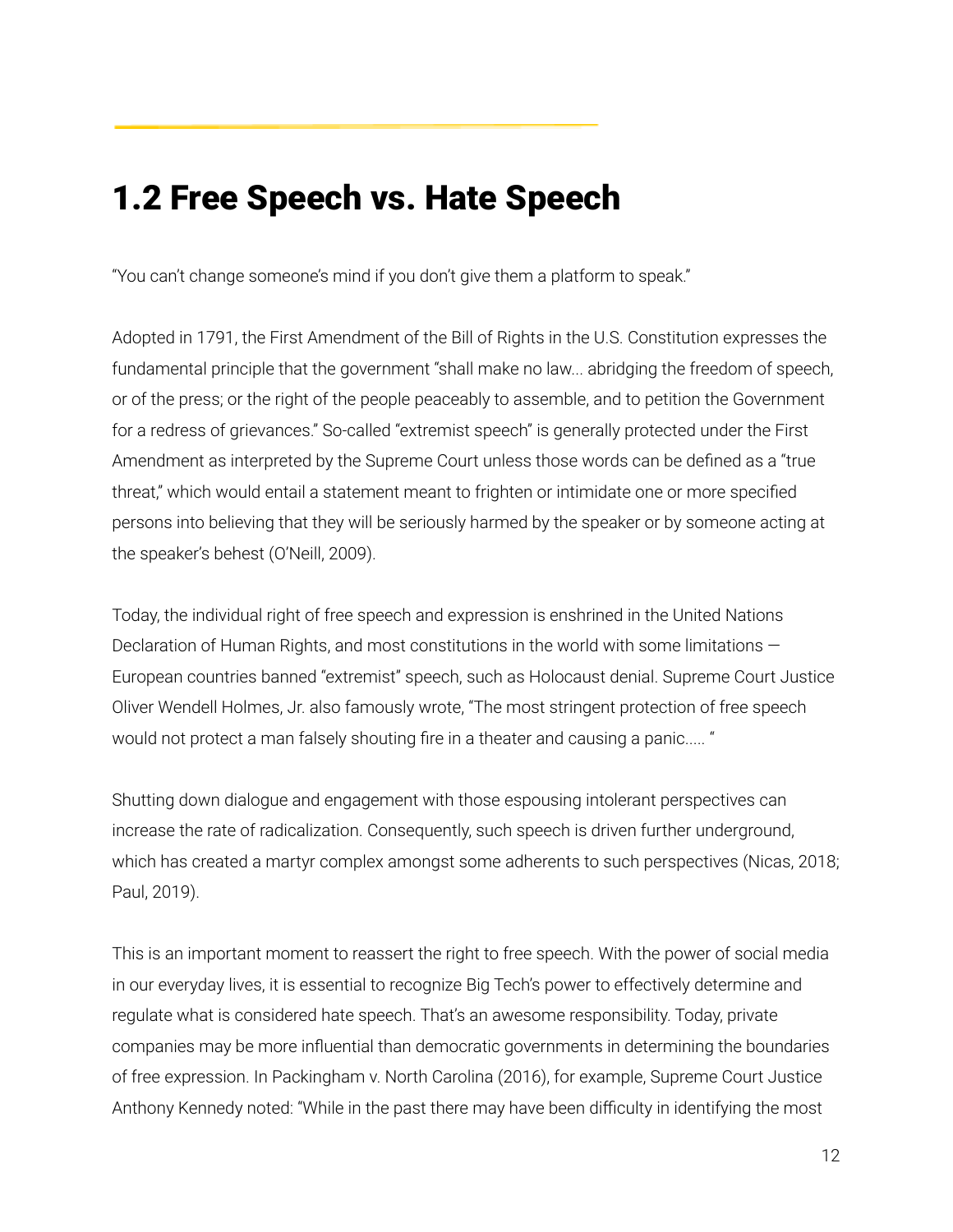important places for the exchange of views today the answer is clear. It is cyberspace — the 'vast democratic forums of the Internet' in general, and social media in particular."

The content moderation policies of major social media platforms must be grounded in empirical evidence that are shown to be the most effective approach at minimizing violent extremism. They should be based on an objective, consistent and evidence-based approach. The status quo across Big Tech prohibits activity proven to counter violent extremism. You can't change someone's mind if you don't give them a platform to speak it. A focus on countering internal biases (e.g., moderator opinions), transparency, and targeting methods of influence (e.g., trust-building, friendship) that may lead those who are amenable to alternatives to shun networks with less access to diverse opinions.

Corporate definitions of what constitutes hate speech, however, are more problematic. First, there is little legal guidance on the matter. There is no legal definition of hate speech under U.S. law  $$ as opposed to what constitutes a hate crime  $-$  just as there is no legal definition for evil ideas, rudeness, unpatriotic speech, or any other kind of speech that people might condemn (Ward, 1997).

Social networks define the boundaries for acceptable content and what they judge to be hate speech (see Appendix: Definition of "Hate Speech" on Large-Scale Social Media Platforms). But these guidelines are ambiguous and have faced [scrutiny](https://www.eff.org/deeplinks/2019/04/content-moderation-broken-let-us-count-ways) (York & McSherry, 2019) for a lack of transparency (Singh, 2019) and inconsistency in the application of moderation policies (Langvardt, 2018; Tworek, 2021). That's a huge problem. What deserves to be censored isn't always clear, to both AI systems and human moderators.

This is further complicated because hate speech in one cultural context may not be considered offensive in another (example: the use of the N-Word) There may also be generational divides; what is considered to be offensive now may not always have been. With such a mixed and nuanced bag of definitions and guidelines, it's no wonder that human moderators or algorithms struggle, often revealing more about the person or platform defining the concept than the actual effect of the content.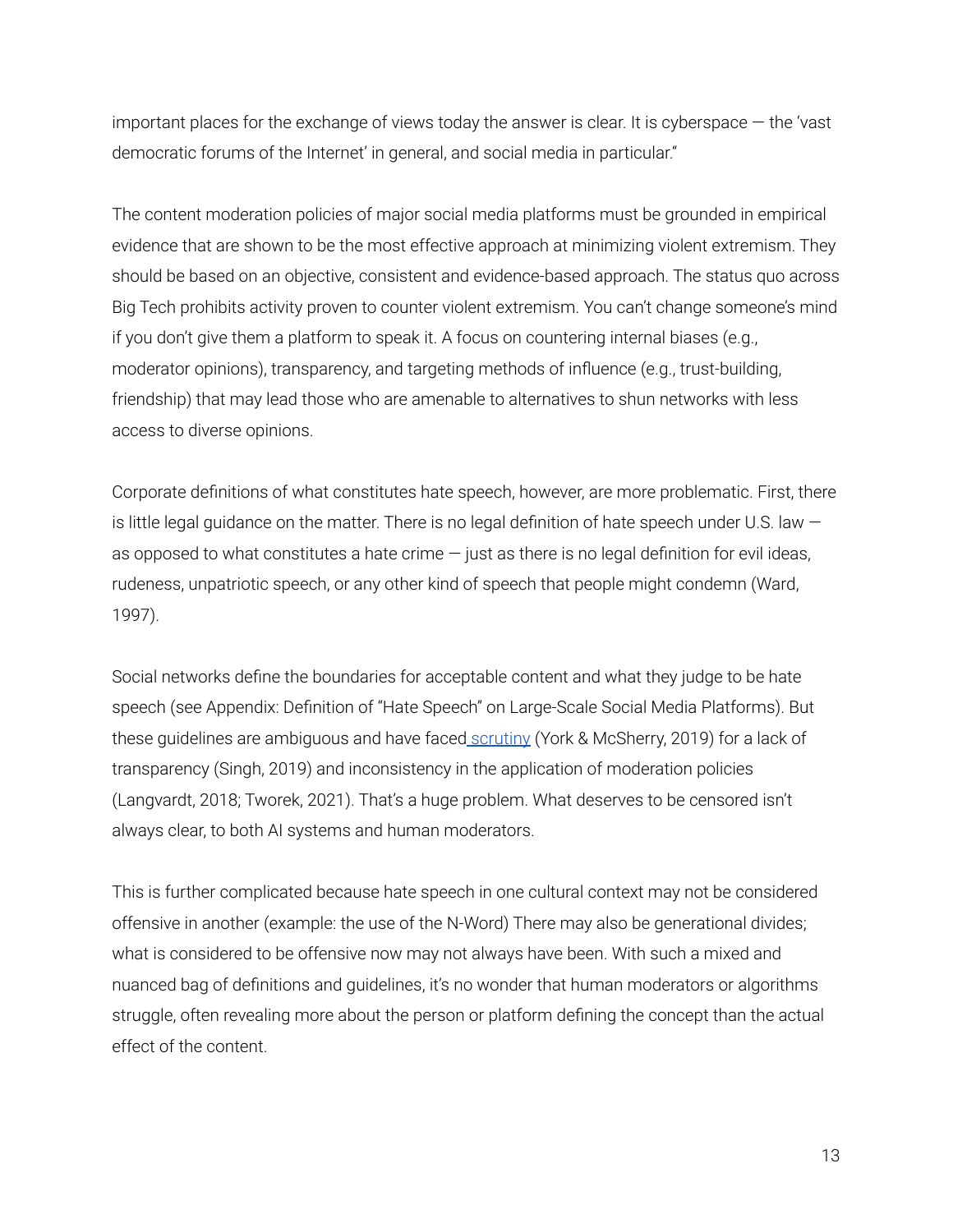Large-scale social media platforms say they censor content that promotes violence on groups with protected characteristics such as race, religion, sexual orientation, and gender. But there are serious reasons to be wary of powerful tech companies setting the rules for what is permissible to say in a democratic society, especially in the U.S. where such power can supersede the Constitution's First Amendment. As Peggy Hicks, Director of Thematic Engagement at the United Nations Human Rights Office explained in July 2021: "We have the same rights online as offline. But look at the online landscape, and you see a digital world that is unwelcoming and frequently unsafe for people trying to exercise their rights. You also see a host of government and company responses that risk making the situation worse…" Supreme Court Justice Clarence Thomas has openly advocated for networks of a certain size to be deemed Common Carriers, akin to phone companies which are not able to discriminate against customers.

[Facebook](https://www.latimes.com/world-nation/story/2020-10-22/facebook-censorship-suppress-dissent-vietnam), in particular, is heavily criticized for carrying out the censorship objectives of governments such as Russia, India, Turkey, South Korea, Brazil, Vietnam and Thailand, taking down posts and banning pro-democracy and human rights users at governments' request in exchange for maintaining access to those countries' markets (Clarke & Swindells, 2021). YouTube's algorithms removed content that can be central to the prosecution of war crimes and other international infractions in a manner that makes the material inaccessible to investigators and researchers holding perpetrators to account (Wille, 2020). Twitter deleted user accounts that highlighted the eviction of Palestinians from East Jerusalem. Said Jillian York, director for international freedom of expression at the Electronic Frontier Foundation: "Moderation is on the rise, and it's really a blunt object...the companies don't pay enough attention to cultural contexts such as Palestine where there's basically less profit, so they put a lot more effort into making content moderation and automation effective in larger markets. (Gebeily, 2021)."

These large-scale platforms cultivate the image of a constantly improving, consistent, rule-based, big data-driven content moderation approach. But that conceals a range of inconsistent decisions and false positives. How can improvement be measured when the key performance indicators are diametrically opposed depending on whether censorship of lawful speech is supported or not? While Big Tech ostensibly frames content moderation as the language of human rights, their actions seem more driven by profit and business, the risk of governmental regulation, outside pressure from the public, media pressure, and the partisan academic and think tank community.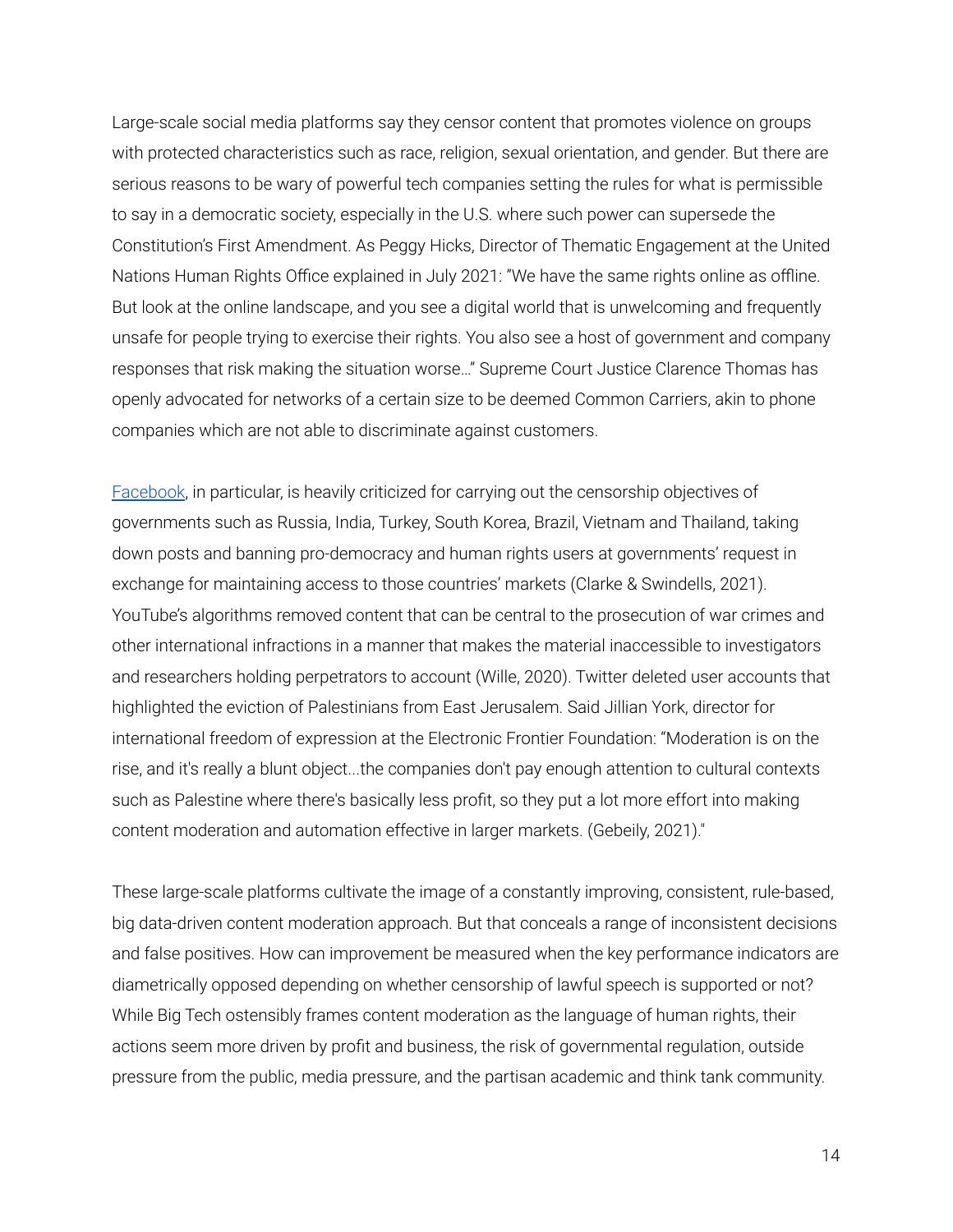Microsoft, the owners of LinkedIn, have placated the Chinese Communist Party by censoring journalists critical of the government there, while that government used the platform for espionage and recruitment. Meanwhile, in the run-up to recent parliamentary elections in Russia, Google and Apple complied with Russian government demands to block access to content relating to Alexia Navalny, the pro-democracy, human rights activist poisoned by Russian agents in August 2020 and now in a Russian prison. Both platforms were used by Navalny's allies to coordinate voting (Troianovski & Nechepurenko, 2021).

Perhaps the most egregious offender is Facebook. In September 2021, the Wall Street Journal released a series of articles called the Facebook Files which were based on a review of internal Facebook documents, including research reports, online employee discussions and drafts of presentations to senior management. Time and again, the documents show, Facebook's researchers have identified the platform's ill effects.

The Facebook Files were discussed in February 2022 directly with Mark Zuckerberg on episode 267 of "Lex Fridman Podcast". Zuckerberg claimed that Facebook spends more money than most social media companies on research, and cares about issues pertaining to mental health and free expression deeply. If this is the case, then it is bewildering why so much of the research and source code is kept secret which alleges to be addressing the issue. It is equally a quandary why none of the research that appears in this paper and elsewhere, about the blowback and inefficacy of censorship, has ever been acknowledged openly. If a full-scope academic analysis was taking place, where is the proof that all relevant data has even been considered in order to form a highly informed opinion?

Facebook's misguided approach is evident in how the platform addresses other negative activities, including a so-called "White List" that exempts certain high-profile businesses and celebrities from some or all of its rules. An internal document reads, "For a select few members of our community, we are not enforcing our policies and standards. Unlike the rest of our community, these people can violate our standards without any consequences (Horwitz, 2021)."

For years, researchers on Instagram, which is owned by Facebook (now Meta Platforms), informed higher-ups that the photo-sharing app on the platform is toxic for teen girls. Facebook did little to address these concerns despite contrary statements to legislators and an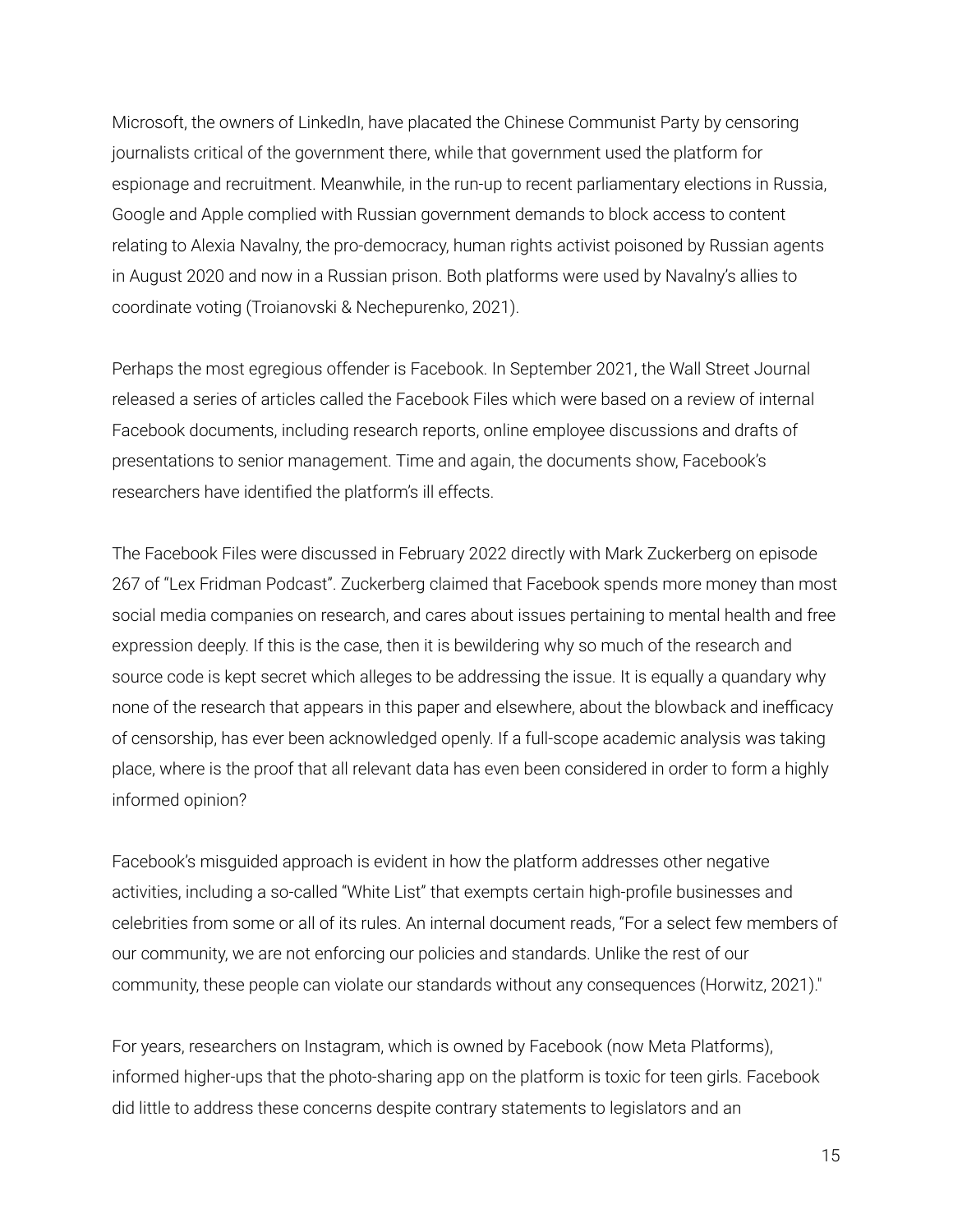unwillingness to release internal data to external researchers (Wells, Horwitz & Seetharaman, 2021). Employees raised concerns about how Facebook is used nefariously in developing countries —for example, human traffickers in the Middle East, and repressive government action against political dissent. But Facebook's internal documents show that in many instances the company did nothing to quell these abuses. (Scheck, Purnell & Horwitz, 2021).

It is unreasonable to believe that it is a social media app's primary responsibility to maintain the mental health of all users or that mental illness can be eradicated. However, the complete lack of transparency from Facebook and others. about the logic of their recommendations algorithms is grounds for an inquiry around malicious intent, which can't be disproven without disclosing the source code.

These are not the only offenders. Other large-scale platforms are driven by similar motives, so it is unlikely that their profit-over-people business calculus differs behind closed doors. Yet, within larger markets, the risk of a more hostile and costly regulatory framework and enhanced public pressure have induced a lot more effort to make content moderation a priority. Developments in AI detection and exaggerated claims about AI's capability to moderate initiated another slippery slope of censorship. What began as earnest efforts to use AI to identify and remove violent extremist propaganda from organizations like ISIS and Al-Qaeda has broadened to remove content that may be radical or even hateful but certainly refrains from calling to violence. There is no distinction between these in Big Tech policies, which lumps together dark comedy and violent extremism.

During the campaign preceding the U.S. 2020 presidential election, Facebook's AI disabled tens of thousands of accounts related to conservative organizations and perspectives, flagging them as spam or hate speech. Many of these were falsely flagged (Volz, 2020). After the illegal actions of protestors at the US Capitol and under the belief that it was a pre-planned insurrection, it was reported that Facebook videos even featuring the voice of former President Donald Trump were removed for violations of community standards (BBC, 2021). Former President Trump remains restricted from Facebook despite their oversight board (Culliford, 2019) saying, "the company was wrong to impose an indefinite ban" (Bond, 2021). Trump's ban is active while accounts from world leaders like Iran's supreme leader Ayatollah Ali Khamenei, with frequent calls for 'death to America' (Morrison, 2021), remained on the platform.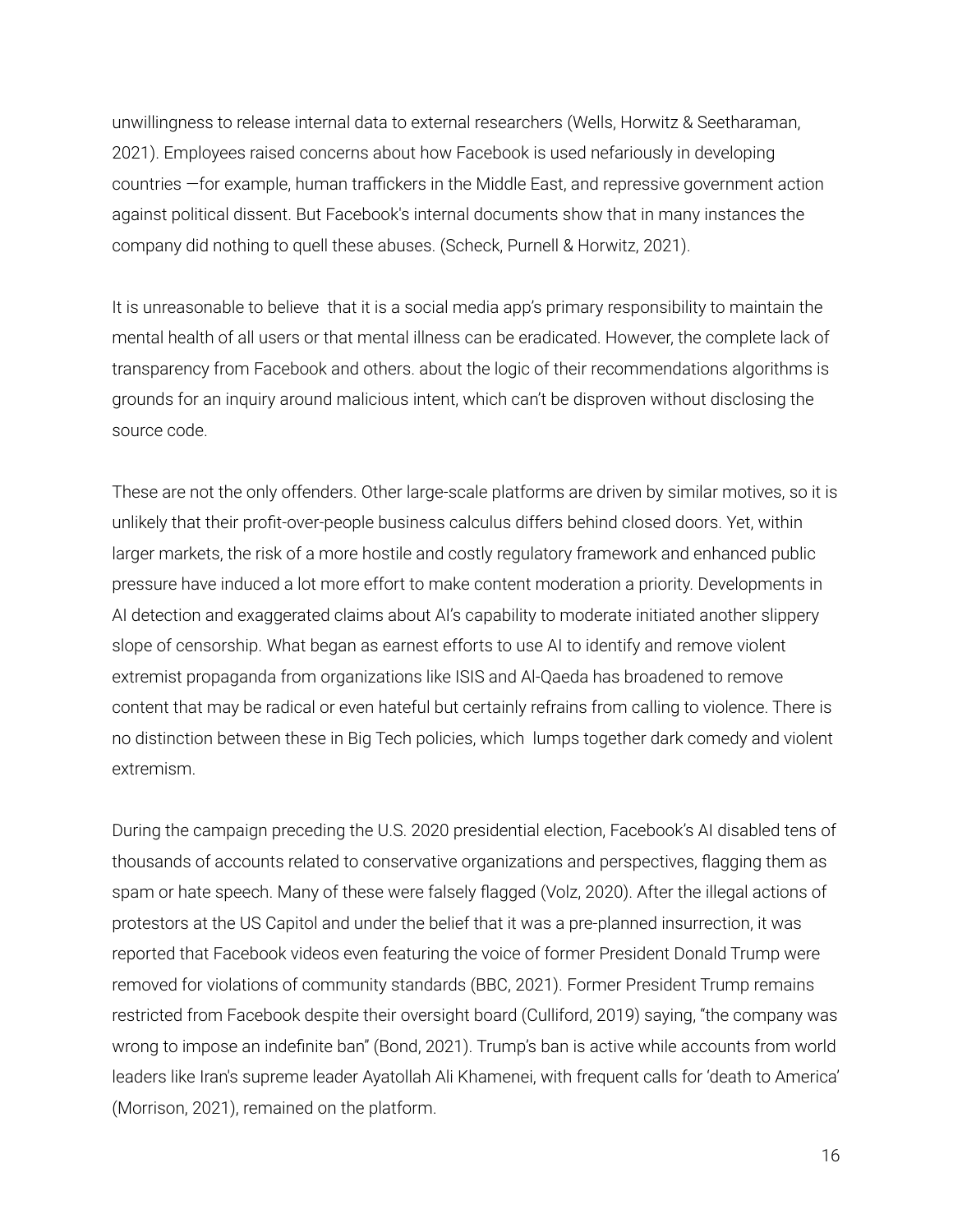Twitter is similar. Despite Twitter's ex-CEO Jack Dorsey tweeting that, "over the long term [Trump's ban] will be destructive to the noble purpose and ideals of the open internet. A company making a business decision to moderate itself is different from a government removing access, yet can feel much the same," Donald Trump's account is still "permanently suspended (...) due to the risk of further incitement of violence" (Twitter Inc., 2021). Yet, the Taliban currently operate with impunity on the platform and has more than 800,000 followers (Chibelusi, 2021).

Today, the content moderation policies of large-scale social media companies blur any clear distinction between hate speech and content that promotes violent extremism. Speech such as "shitposting" (Haque, 2019; McEwan, 2017), the activity of posting deliberately provocative or off-topic comments on social media, or regular communications about incidents of violence, can easily trigger censors of hate speech for removal and banning (Dodgson, 2019). While censorship practices negatively affected all kinds of people, they particularly impacted marginalized communities - not only working-class conservatives and conspiracy theorists (Abril 2021), but also communities of color, women, LGBTQ+ communities, and religious minorities (Díaz & Hecht-Felella, 2021).

The slippery slope of censorship keeps getting tricker to negotiate while information on social networks is less reliable. As the chart below shows, in the fourth quarter of 2017 Facebook removed 1.6 million pieces of hate-speech content. This was as the platform faced a firestorm of criticism for its role in the 2016 election, and in the immediate aftermath of CEO Mark Zuckerberg's admitting that Facebook was not prepared for foreign actors (Benkler, Faris, & Roberts, 2018). Less than four and a half years later, however, the number of removed pieces of content has risen to 31.5 million per year (see chart below).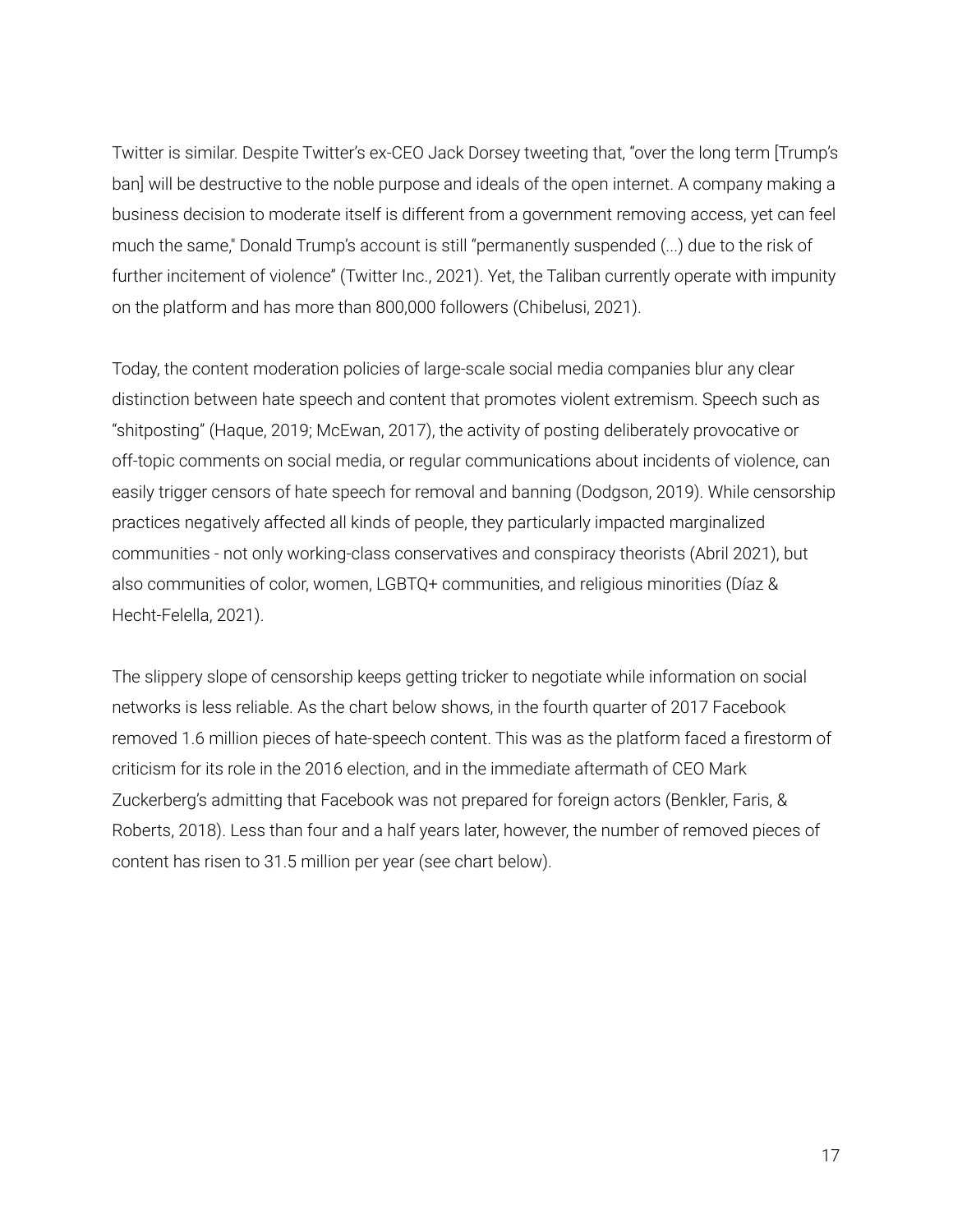

If censorship was working then these trends should be holding steady or decreasing, as their algorithms flag more content. But it appears that hate speech and misinformation are at an all-time high, suggesting that their own approach to censorship doesn't work. This indicates a troubling new reality of over-regulating content and jeopardizing the universal right of free expression. Given the large number of false positives regarding hate speech, and confusion in the automated and manual moderation of content, important questions arise: Have the policies of social media companies regarding censorship prevented violence? Does silencing problematic voices decrease violence on these platforms and in real life?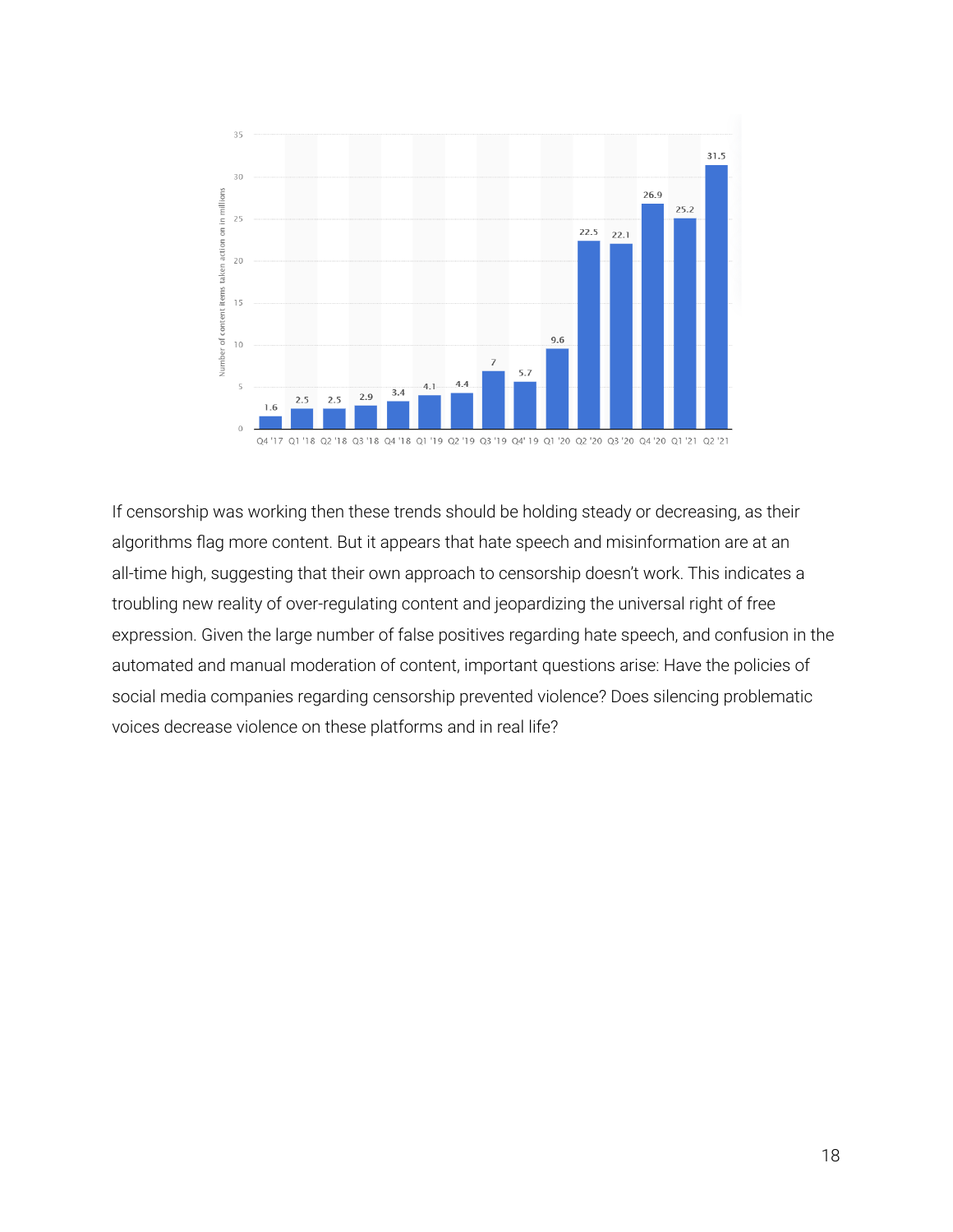### <span id="page-19-0"></span>1.3 A Critical Review of the Evidence

"The exposure-causing-radicalization hypothesis fails to explain the most likely outcome of exposure to radical material: rejection."

Calls for censoring hate speech and violent extremist content on social media platforms are common (Kimball, 2019), but there's little evidence that links exposure to extremist material online and "incitement to radicalization towards violent extremism" (UNESCO, 2017). There is a presumed monocausal direct link between 'hate-speech' online and the commission of violent extremism — a sentiment that empowers those calling for more aggressive social media censorship to prevent or counter violent extremism. 2 It also galvanizes extremists, who interpret overly simplistic media, commentary, and censorship to confirm their narrative of victimhood (Kaufman, 2020) or conspiratorial thinking (Buckley, 2015).

A systematic review of the academic literature focused on the link between extremist online content and violent radicalization, however, finds little evidence of a quantifiable connection. The study "Exposure to Extremist Online Content Could Lead to Violent Radicalization: A Systematic Review of Empirical Evidence", which aggregates more than 5,000 other studies on the topic, found that only 11 included "tentative evidence that exposure to radical violent online material is associated with extremist online and offline attitudes, as well as the risk of committing political violence among white supremacist, neo-Nazi, and radical Islamist groups" (Hassan et al., 2018).

But the authors said none of the 11 studies conducted a meta-analysis "due to the heterogeneous and at times incomparable nature of the data." But one of the takeaways was that active seekers, as compared to passive receivers, of violent radical material seemed to be at higher risk of engaging in political violence. If that is the case, then restricting extremist content from

<sup>2</sup> The term *countering violent extremism* (CVE) is defined by the U.S. Department of Homeland Security as all proactive actions taken to "*counter efforts by extremists to recruit, radicalize, and mobilize followers to violence*." All in all, it encompasses all activities undertaken to address the underlying conditions and root factors that can contribute to recruitment and radicalization by violent extremists. For more information, see: <https://www.dhs.gov/cve/what-is-cve>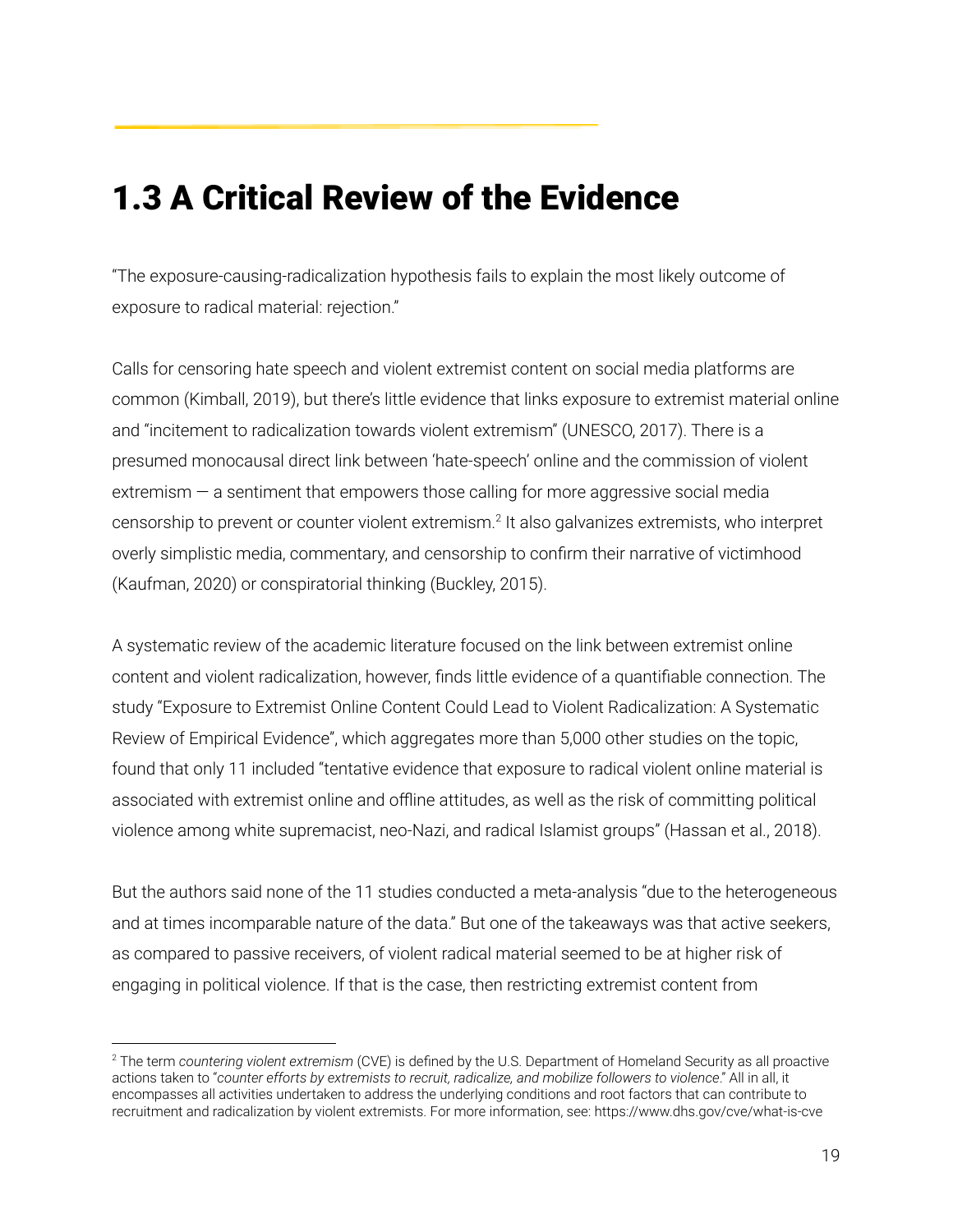large-scale social media platforms is unlikely to prevent those actively pursuing it and more likely to radicalize them toward violence.

In 2013, RAND Corporation released a study that explored how the internet was used by 15 convicted violent extremists and terrorists during their process of radicalization.

The report utilized evidence presented at trial, computer registries of convicted terrorists and interviews with convicted terrorists and senior investigative officers responsible for terrorist investigations to test five hypotheses generated by a review of the existing literature. These were: 1. the internet creates more opportunities to become radicalized; 2. the internet acts as an 'echo chamber,' a place where individuals find their ideas supported and echoed by other like-minded individuals; 3. the internet accelerates the process of radicalization; 4. the internet allows radicalization to occur without physical contact; and, 5. the internet increases opportunities for self-radicalization. The findings confirmed that the internet played a small role in the radicalization process of the 15 violent extremists and terrorists studied and supported the suggestion that the internet may act as an echo chamber and enhance opportunities to become radicalized. Yet the evidence did "not necessarily support the suggestion that the internet accelerates radicalization, nor that the internet allows radicalization to occur without physical contact, nor that the internet increases opportunities for self-radicalization as in all the cases reviewed during, the subjects had contact with other individuals, whether virtually or physically" (Von Behr, 2013).

The limited empirical evidence that exists on the role that online speech plays in the radicalization-to-violence journey suggests that people are primarily radicalized through experienced disaffection (Hafez & Mullins, 2015), face-to-face encounters and offline relationships (Dreyfuss, 2017). Extremist propaganda alone does not turn individuals to violence (Gilsinan, 2015). Other variables are at play.

Another analysis compiled every known jihadist attack (successful & thwarted) from 2014-2021 in 8 western countries with 439 cases across 245 attacks/plots. "Our findings show that the primary threat still comes from those who have been radicalised offline. [They] are greater in number, better at evading detection by security officials, more likely to complete a terrorist attack successfully and more deadly when they do so" (Ariza & Hamid, 2022).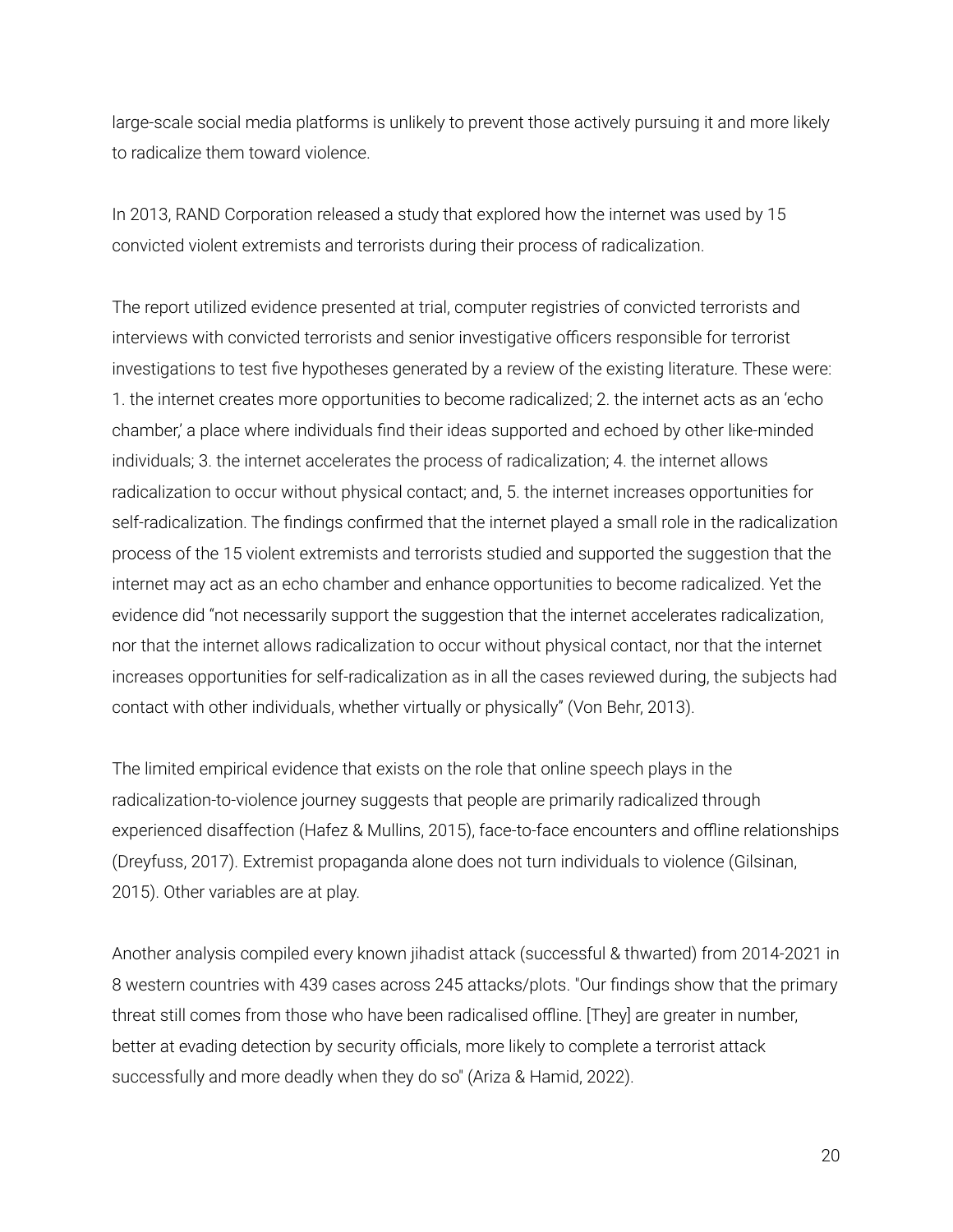Research with convicted former terrorists shows that media coverage of radicalized groups inspires them to find alternative narratives online. Consequential exposure to propaganda that blamed the media for the societal rejection of their ingroup cemented that interest (Baugut & Neumann, 2020). More recent research into the social media usage of convicted terrorists in the United Kingdom found that those who were primarily radicalized online were less socially connected and less identified with an extremist group or cause. They were thought least willing and able to perpetrate violent extremist acts (Kenyon, Binder & Baker-Beall, 2021).

In other words, the focus on social media usage as a radicalization vector may be overstated. More attention on the role mainstream news coverage through TV and print media may be required. Instead, the media frequently covers social media usage as a gateway to extremist brainwashing. This is despite the fact that most people shown extreme content will reject it. Very few will act upon it in a violent manner. As such, there must be more focus on the process of radicalization; otherwise, the exposure-causes-radicalization hypothesis fails to explain the most likely outcome of exposure to radical material: rejection.

Even less scientific rigor has been applied to researching the ultimate consequence of removing hate speech and misinformation from social media platforms. We will not see the true impact of January 2021's social media banning and censorship spree on platforms such as Facebook, Google, and Twitter for a while. These efforts may even make matters worse. A study from George Washington University in 2019 found that: "[T]he key to understanding the resilience of online hate lies in its global network-of-network dynamics. Interconnected hate clusters form global 'hate highways' that—assisted by collective online adaptations—cross social media platforms, sometimes using 'back doors' even after being banned, as well as jumping between countries, continents and languages" (Johnson et al., 2019).

Online, extremists are adept at migrating to obscure and difficult-to-monitor social media platforms. As they do they adjust the message and mechanisms of propaganda dissemination, distribution and recruitment. In other words, banning words and memes causes the memes to mutate. The activity of mutating memes and symbols is popular, and even welcomed, among online trolls.

21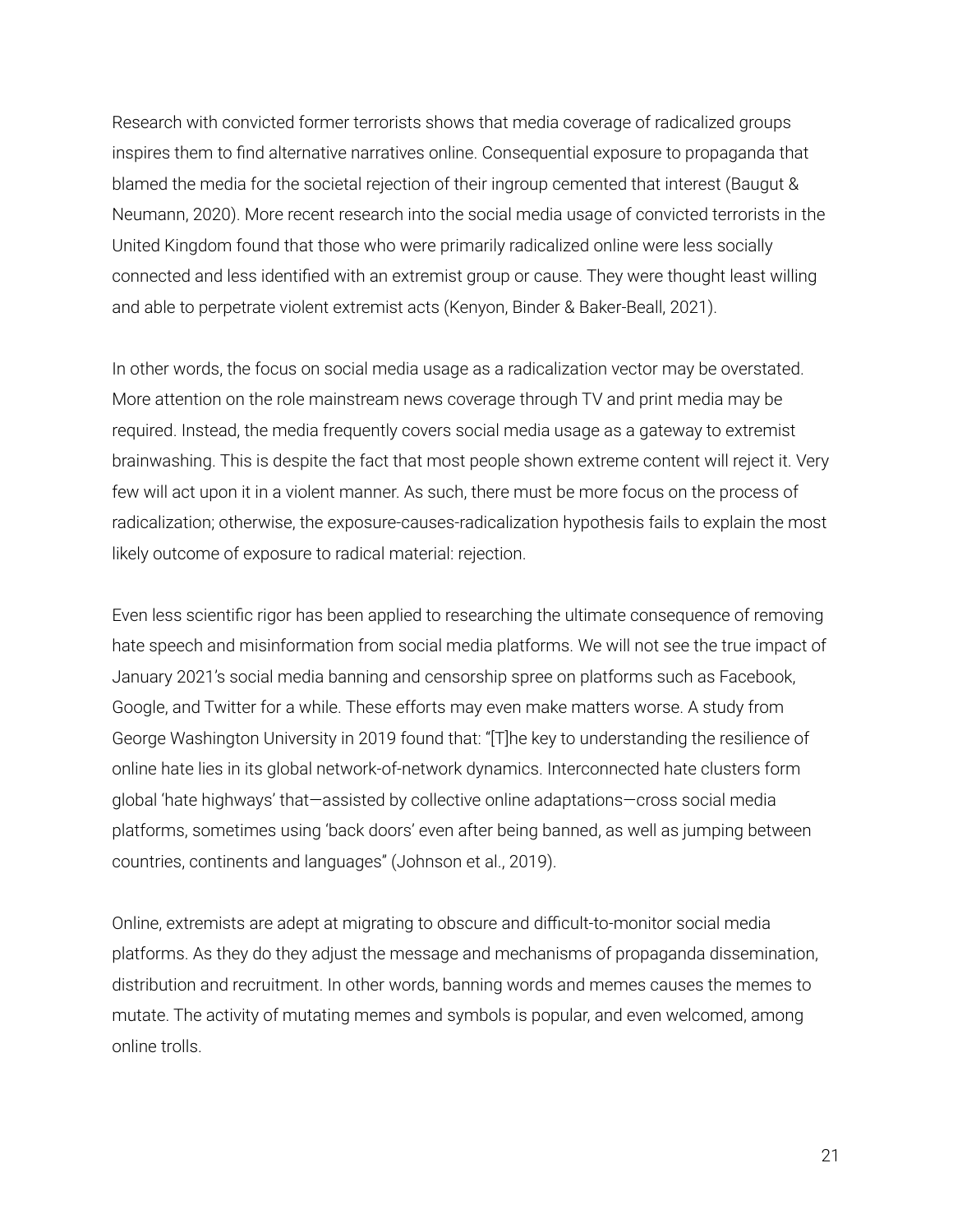A more recent analysis by the same team at George Washington University analyzed hate speech and COVID-19 misinformation for the white supremacist movement and "medical disinformants" and mapped these movements at an ecosystemic level. They reviewed six platforms that included both mainstream and alternative social media networks: Facebook, Instagram, Gab, 4chan, Telegram, and VKontakte. Researchers looked at the hyperlinks between clusters and found that harmful content, including hateful posts and COVID-19 misinformation narratives, spreads quickly between platforms.

Hyperlinks facilitate this by acting like "wormholes" that transport users between platforms in a click that crosses space, time, and moderation regimes, suggesting that users move between moderated and unmoderated platforms. As the authors note: "An extremist group has incentives to maintain a presence on a mainstream platform (e.g., Facebook Page) where it shares incendiary news stories and provocative memes to draw in new followers. Then once they have built interest and gained the trust of those new followers, the most active members and page administrators direct the vetted potential recruits towards their accounts in less-moderated platforms such as Telegram and Gab, where they can connect among themselves and more openly discuss hateful and extreme ideologies" (Velásquez et al., 2021).

This funneling behavior is an expected result of network migration techniques adapting to censorship policies. But how many violent extremists or borderline violent extremist individuals have Big Tech companies helped? How many have they engaged or aided in deradicalization?

On a few occasions, Minds has been accused of propelling extremist content alongside other companies in the emerging industry of alternative and decentralized social networks. This criticism comes despite an evidence-based approach to these problems. The inconvenient truth of online hate and misinformation is that solving, not hiding, requires long-term communication with these individuals.

There is not a major social network or platform that is effectively solving this problem, so why not A/B test a different long-term approach? As computer scientists, should this not be ground zero for determining policy in the first place?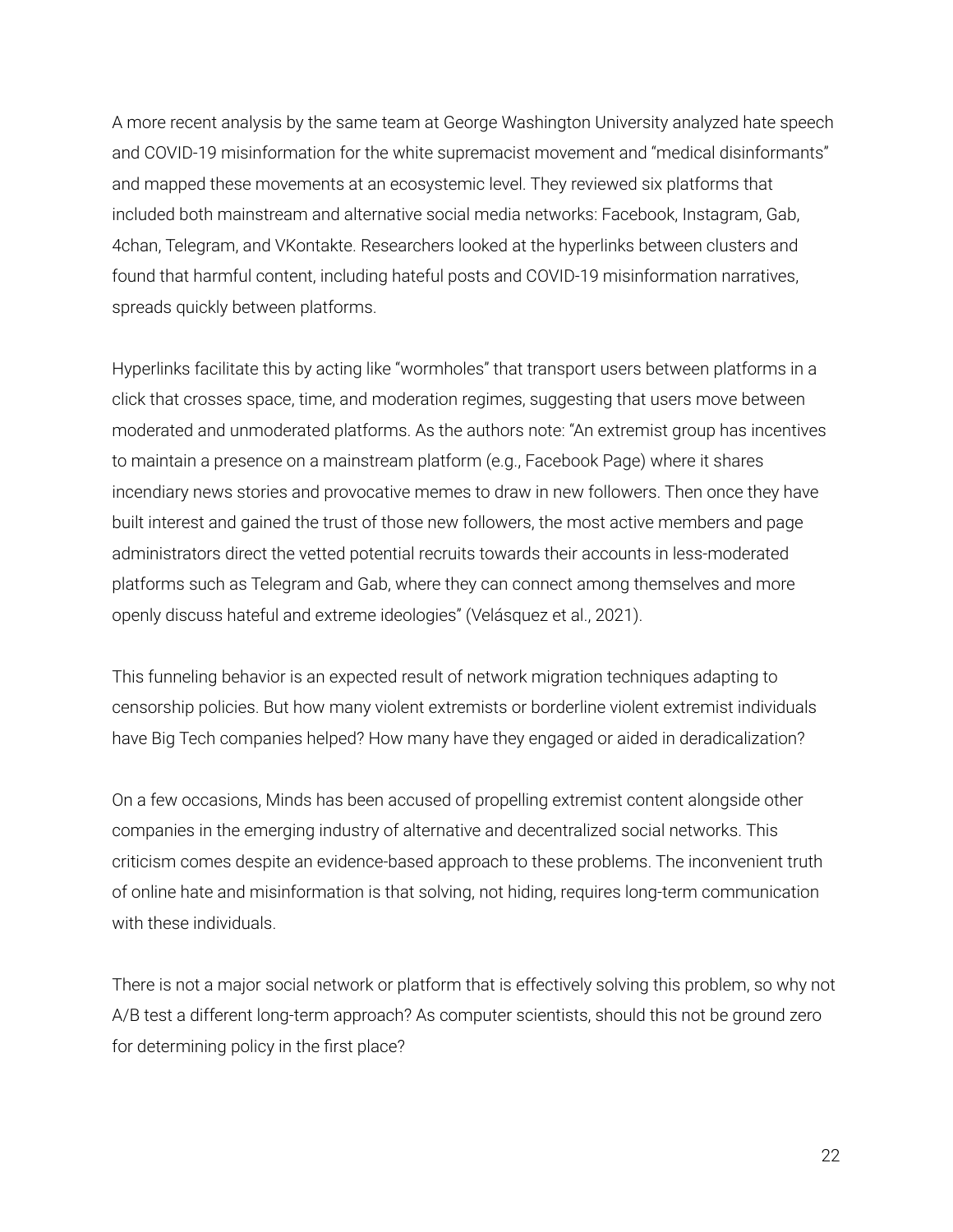This migration of information from large-scale platforms (where feedback from a general population may counter and moderate extreme views) to smaller platforms (where extreme beliefs can be reinforced by others who have also been banned by larger platforms) creates powerful echo chambers where controversial ideas are reinforced and their wording carefully rephrased before they are reintroduced to larger social media platforms to avoid content violations. Additionally, propagandists post new inter-platform links to the smaller scale platforms. In the long run, the number of those in the extremist echo chambers on smaller scale platforms grows. Enhanced efforts to police large-scale platforms promotes further narratives of censorship and victimhood, increases commitment and, thereby, the likelihood of extremist support, engagement and radicalization to violence. As Erin Saltman, formerly Facebook's head of counterterrorism and dangerous organizations policy for Europe, the Middle East and Africa, expressed: "Online terrorism and violent extremism are cross-platform and transnational by nature. Nobody has just one app on their phone or their laptop, and bad actors are no different, [thus] any efforts trying to effectively counter-terrorism and violent extremism need to similarly go beyond one-country, one-platform frameworks." Saltman (2021) calls this the "next big challenge" for governments and nongovernmental organizations (NGOs) working with tech companies[.](https://www.lawfareblog.com/challenges-combating-terrorism-and-extremism-online)

The shift in the mainstream social media companies' concentration on content removal can be traced back to the rise of ISIS and its caliphate in June 2014. A seminal Brookings study, "The ISIS Twitter Census" (Berger & Morgan, 2015), analyzed the online presence of ISIS and supporters at a time when their savvy use of social media, most notoriously on Twitter, shocked the world. The study found between 46,000-70,000 active pro-ISIS Twitter accounts from September through December 2014. Soon thereafter, Twitter suspended a large number of ISIS-supporting accounts.

This blunt approach could produce ominous ramifications. The report stressed that "further study is required to evaluate the unintended consequences of suspension campaigns and their attendant trade-offs. Fundamentally, tampering with social networks is a form of social engineering," and that "the process of suspension does create certain new risks. Most importantly, while suspensions appear to have created obstacles to supporters joining ISIS's social network, they also isolate ISIS supporters online. This could increase the speed and intensity of radicalization for those who manage to enter the network, and hinder organic social pressures that could lead to deradicalization."

23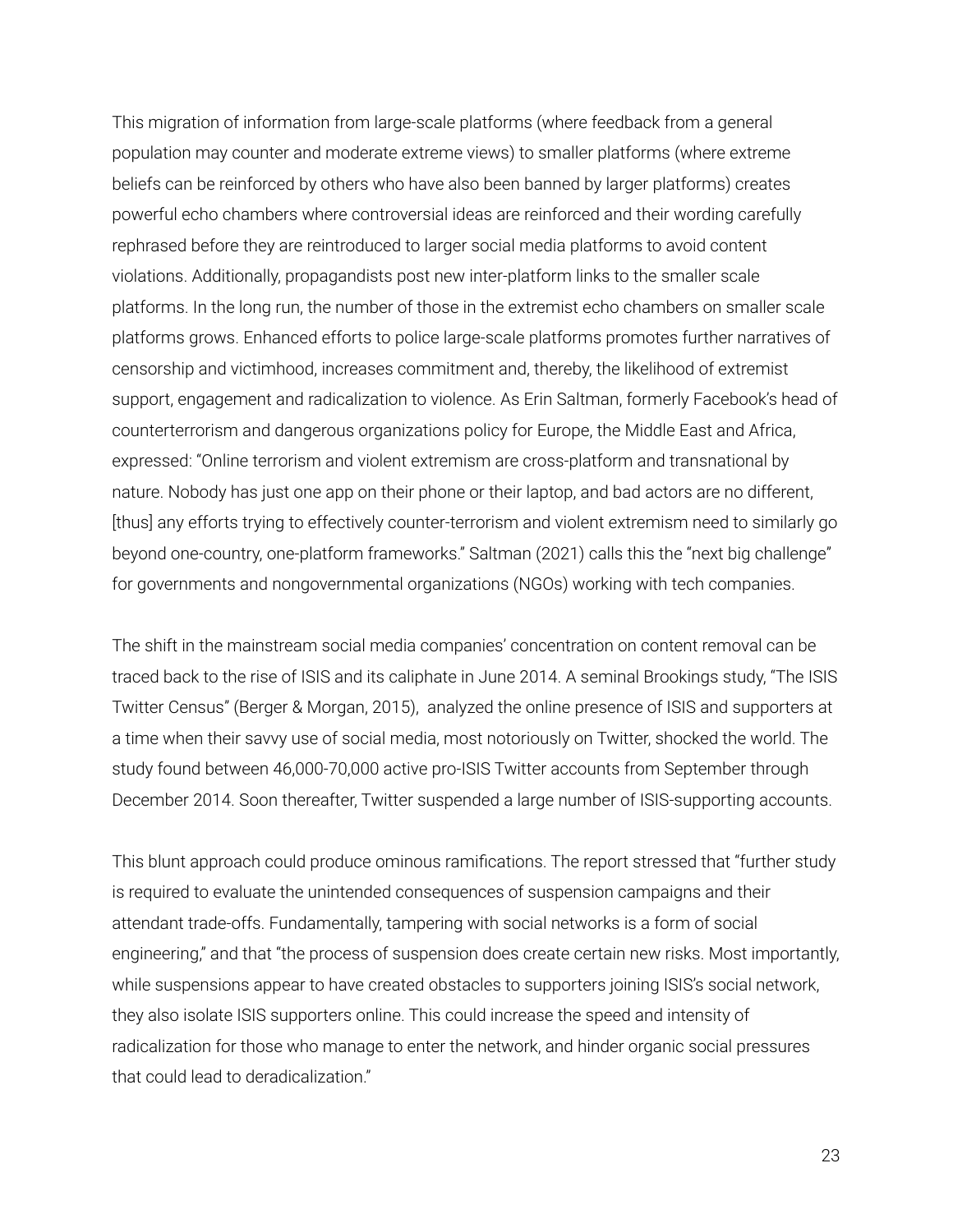The authors concluded: "Social media platforms should consider whether they want to continue with some variation of their current approach, which tends to stomp out fires as they erupt, or whether they want to dismantle or degrade the social networks responsible for setting the fires." They also addressed the legislative elephant in the room: "It is unwise for social media companies to presume they will remain immune to regulation. Companies should get out ahead of the curve by crafting policies and publicly articulating their priorities. If they do not bring their vision to the government, the government is likely to bring a much more restrictive vision to them."

The paper, released in March 2015, garnered significant media coverage (Gladstone & Goel, 2015) and Twitter responded without addressing the warnings of unintended consequences and the need for further study.<sup>3</sup> Instead, Twitter accelerated its efforts. "As the nature of the terrorist threat has changed, so has our ongoing work in this area," the company said in February 2016. "Since the middle of 2015 alone, we've suspended over 125,000 accounts for threatening or promoting terrorist acts, primarily related to ISIS" (Twitter, 2016).

The same authors of the Brookings study released a paper in February 2016 about the potentially negative impact of deplatforming. Titled "The Islamic State's Diminishing Returns on Twitter: How Suspensions are Limiting the Social Networks of English-speaking ISIS supporters," the report analyzed the metrics of a network of English-language ISIS supporters active on Twitter from June to October 2015 and proclaimed that "suspensions held the size and reach of the overall network flat, while devastating the reach of specific users who have been repeatedly targeted" (Berger & Perez, 2016).

The report also described the effects of extremist adaptation: "In recent months, Telegram Messenger has emerged as a favored alternative to Twitter for the initial publication and dissemination of official Islamic State propaganda." Telegram, a private messaging platform, is almost impossible for law enforcement agents to monitor. In November 2015, as Twitter increased its account suspension efforts, directly causing a cell of ISIS affiliates to use Telegram to communicate as they killed 130 people in a series of coordinated attacks across Paris in the deadliest jihadist attack in French history (Alexander & Braniff, 2018). ISIS inspired or directed

<sup>&</sup>lt;sup>3</sup> As the paper stressed, "It is unwise for social media companies to presume they will remain immune to regulation. Companies should get out ahead of the curve by crafting policies and publicly articulating their priorities. If they do not bring their vision to the government, the government is likely to bring a much more restrictive vision to them."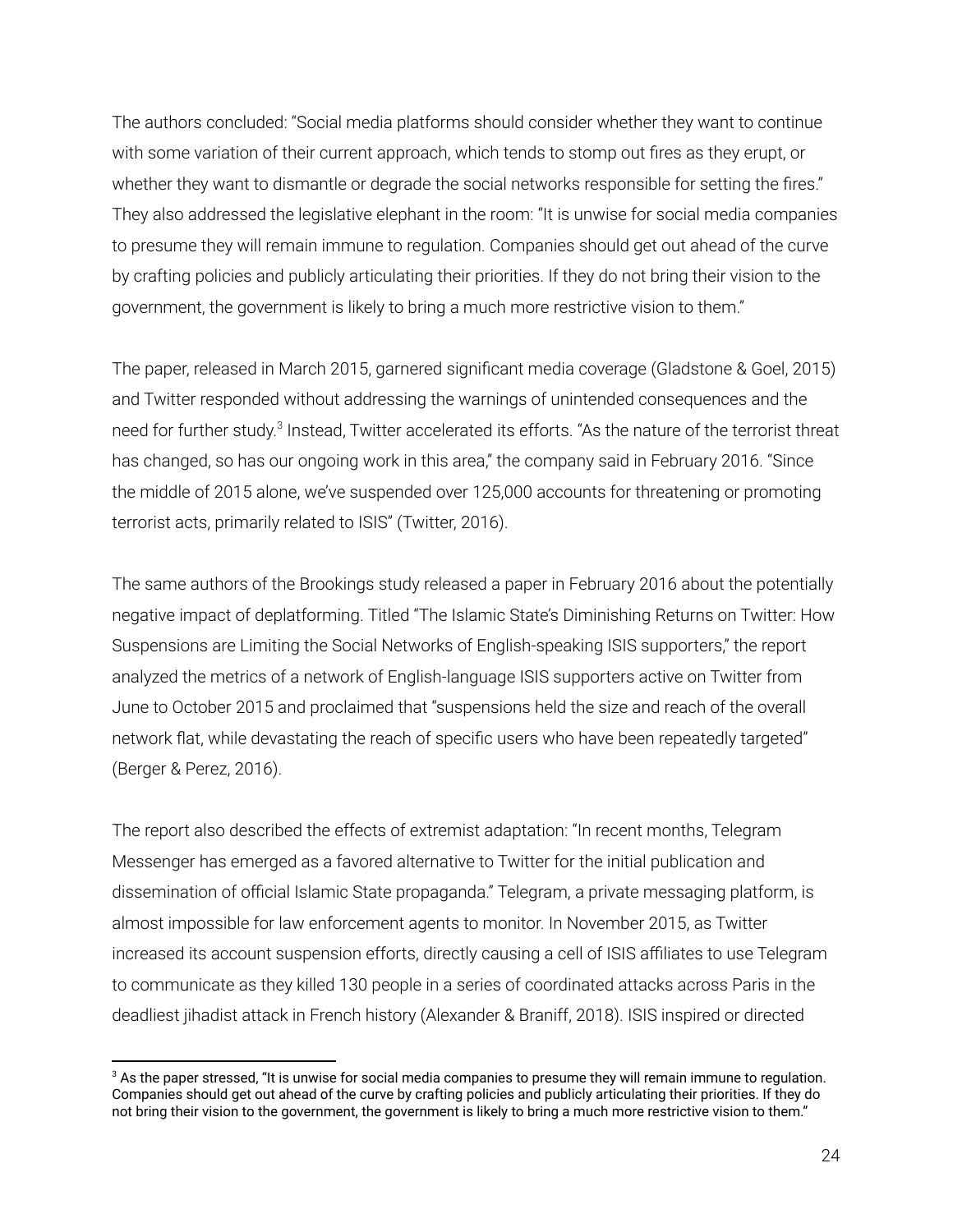additional attacks in Europe using the application, while supporters commented prolifically on Twitter's censorship (CBS News, 2019). The attacks included a December 2016 truck-ramming attack on a Christmas market in Berlin, a mass shooting at the Reina nightclub in Istanbul (Shehabat, Mitew & Alzoubi, 2017), and a spate of vehicular attacks in Europe and the U.S. (Counter Extremism Project, 2020) carried out by disgruntled ISIS supporters encouraged and instructed on Telegram (Clifford, 2018).

Ominously, the report noted that similar content moderation recommendations may have a similar effect on far-right wing extremism. Large-scale platforms may be repeating similar mistakes they made with regard to ISIS byapplying them to domestic entities and individuals who currently do not call for violent extremism or terrorism. Millions of conservatives migrated to Telegram (Nicas, Isaac & Frenkel, 2021) after Twitter and Facebook shut down then-president Trump's accounts in a span of little more than 24 hours. This was followed by Amazon, Apple, and Google removing Parler, a social media site that grew by millions in the wake of the U.S. presidential election largely because it touted itself as a place to "speak freely and express yourself openly without fear of being deplatformed for your views" (Yurieff, Fung & O'Sullivan, 2021). Recent pressures to remove COVID-19 conspiracy theories, QAnon, the Proud Boys, the Boogaloo Boys, have forced those who support such ideologies (few of which call for violence) to adapt. After Facebook banned the word "boogaloo," for example, the group reorganized by adjusting its keywords and hashtags (Tech Transparency Project, 2020). QAnon supporters used memes and other visuals without captions, linking to smaller-scale platforms to attract a newer audience and maintain momentum. This while suggesting the ban was evidence that proved their conspiratorial perspective (Frenkel, 2020).

While Facebook, Google, and Twitter's AI now remove 72% of the hate speech that is illegal in the EU, according to the European Commission, only half of user-reported posts were removed (Carlson & Rouselle, 2020). In addition, during the COVID-19 pandemic, several experts, including Robert Malone, who was central to the discovery and development of mRNA vaccines, had videos removed from YouTube on the ground that they spread misinformation and conspiracy, despite his being pro-vaccine and involved in the ultimate development of the COVID-19 vaccines. Similar deplatforming was reported regarding the use of Ivermectin, a drug used as an antiparasitic agent (for which it received a Nobel Prize in 2015). Although its use has had mixed results in the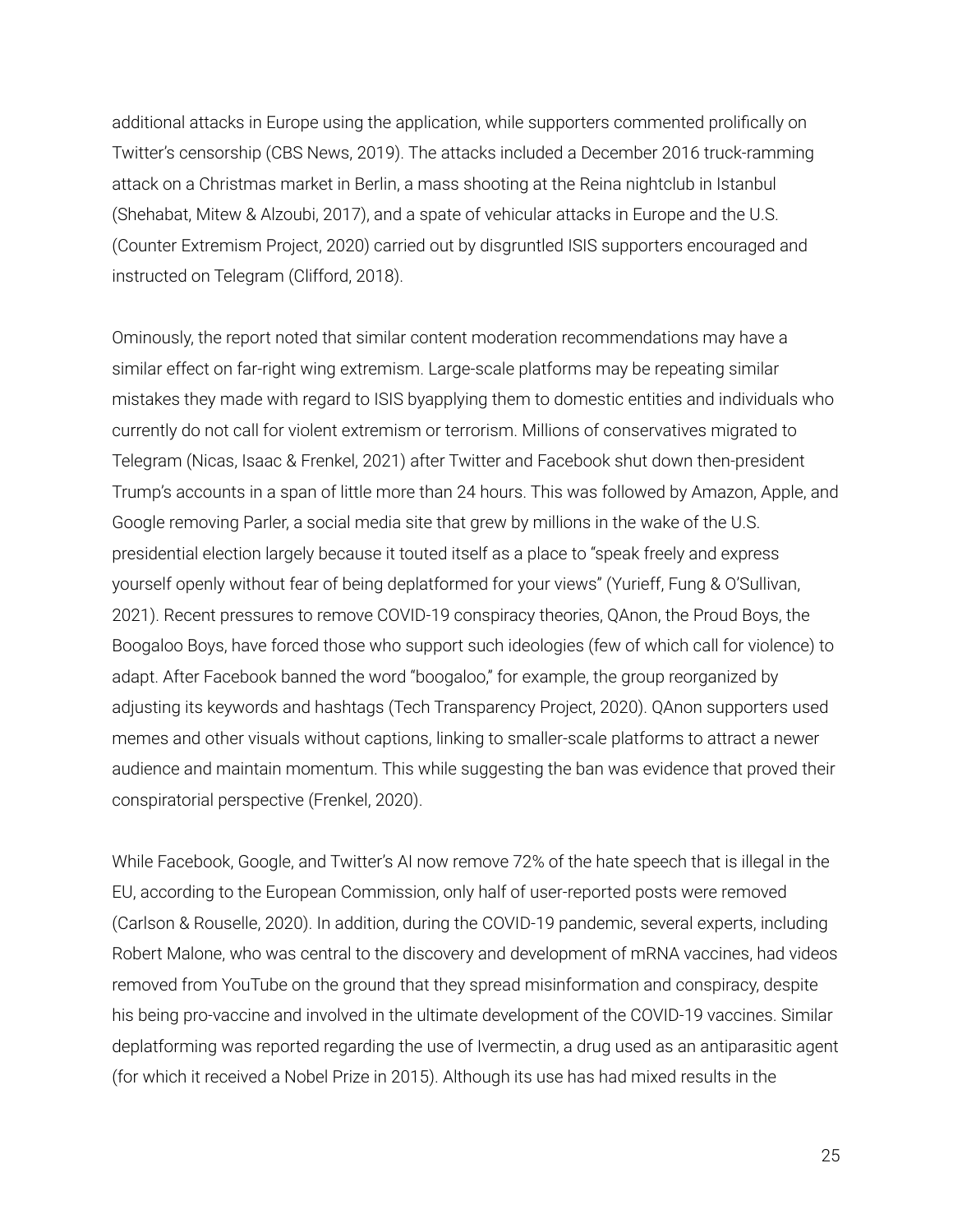literature,<sup>4</sup> with some showing it to be ineffectual and others showing it to be effectual as a treatment for COVID-19 symptoms, social media sites have used censorship and deplatforming to stifle public debate. This has several chilling effects, including mistrust of treatments that have proven effective and the development of conspiracies as it is unclear why the debate is stifled during a public health crisis. These censorship events quickly become top trending global news as is expected from studies on the "Streisand Effect" which is described in more detail below. For instance, podcast interviews with Dr. Peter McCullough and Dr. Robert Malone on the "The Joe Rogan Experience" caused Spotify employees to revolt against the existence of the content on the service. These episodes became viral sensations discussing criticism of certain responses to the pandemic. Both Neil Young and Joni Mitchell had their music removed from the service as well. Ultimately the boycott failed to convince Spotify management but they did add more explicit COVID-19 guidelines alerts.

If the internet and social media are not the main means of radicalization  $-$  a complex confluence of other variables and face-to-face engagements serve as more predominant instigators (Dreyfuss, 2017) — then popular notions of online extremist recruitment and calls to censor "hateful" content must then also be questioned (McCauley & Moskalenko, 2010). According to the data, radicalized individuals are likely searching for online engagement that confirms their preexistent grievances. And today, if they seek it, they will certainly find it. The George Washington University study concluded much the same. Based on their observations and analysis, the authors developed a mathematical model that predicted, "policing within a single platform (such as Facebook) can make matters worse, and can generate global 'dark pools' in which online hate will flourish" (Johnson et al., 2019).

Censoring may also inflame those tip-toeing around radicalized passion. In a study completed by political scientists and computer simulation and AI experts (Lane, McCaffree, & Shults, 2021), the authors developed a computer model representing a social network. They then manipulated the

<sup>4</sup> For example, while papers published in some peer-reviewed journals report systematic reviews and meta-analyses of studies suggesting that overall its use lowers mortality risks (see Kow et al., 2021 and Padhy et al, 2020), other researchers have rightly entered the debate in critique suggesting that methods of underlying studies might be flawed and that more research is needed given the global health risks involved (e.g., Lawrence et al., 2021). While this is a logically sound critique, members of the general public are right to also question why the perceived skepticism is not met with equal fervor for more research on the topic, when such a great deal of energy, resources, and funding were poured into the development of the current vaccine options. From a public health communication standpoint, this is a valid concern that should have been more clearly addressed by medical professionals, or, at the very least, have been a debate that was allowed to take place in social media channels among members of the public.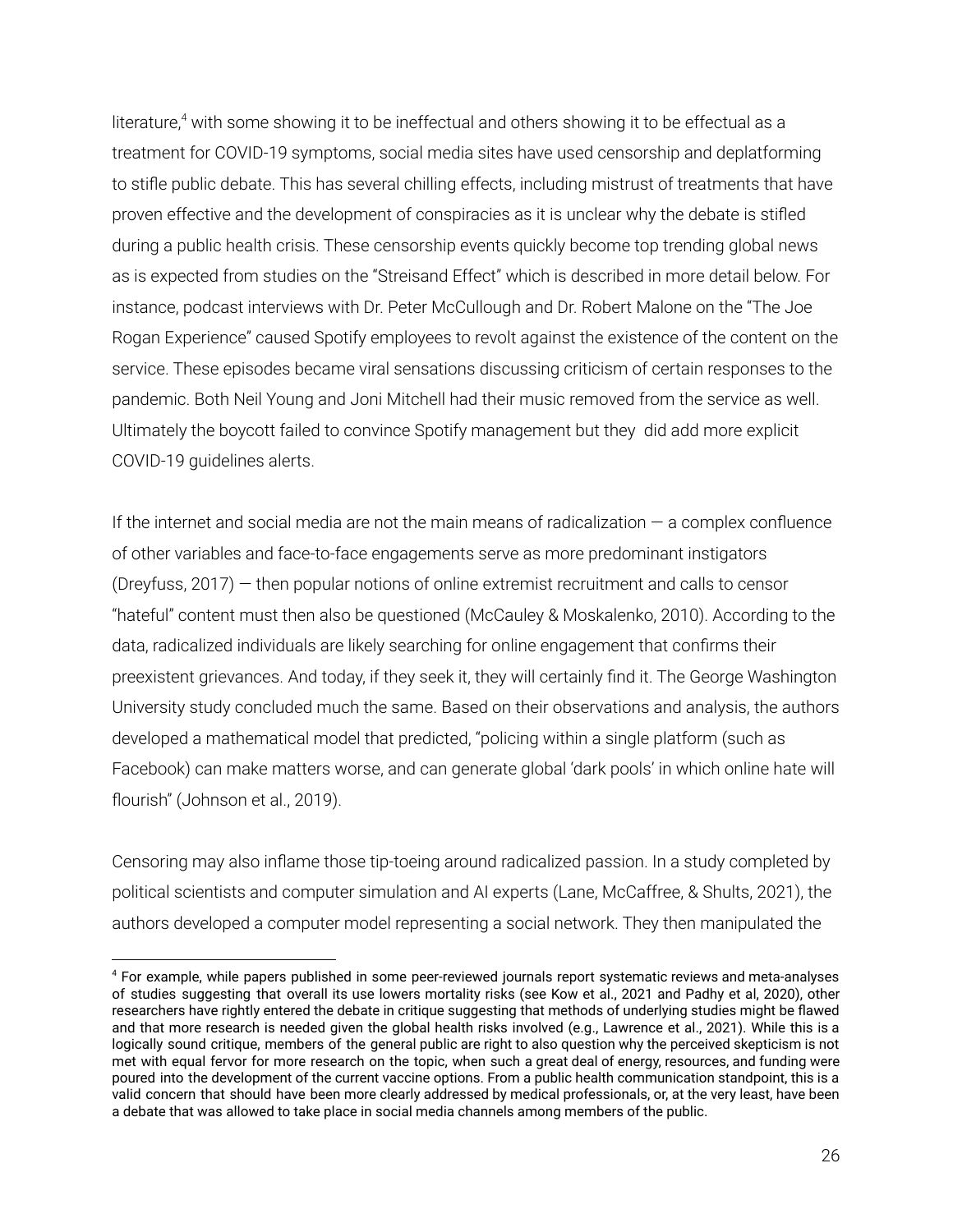mechanisms of content moderation so that, in some simulations, there was a globally defined censorship mechanism that could cause an agent to be banned and isolated from the network if they are found to hold a specific belief. In other simulations, there was a decentralization of content moderation mechanisms and all agents could block others so that no new information from blocked individuals was shown. These two methods were tested in conjunction, allowing for the exploration of mixed-method censorship mechanisms (like those used at Facebook) where the independent agents and a centralized authority could enforce bans. The difference here is that while a ban by a central authority affected the agent's ability to interact with anyone else on the network, an independent agent's ban still allows for interactions with others who haven't banned the agent with the belief in question.

These censorship protocols had wildly different effects. Allowing members to decentrally decide what they see dispersed the strength of belief in antisocial views and lowered the level of certainty in socially unacceptable beliefs. In centralized censorship models or in mixed models, there was effectively no difference in the certainty in socially unacceptable, or radical beliefs. But the simulation found that as agents become more isolated, on average, their certainty in their beliefs gets stronger (as shown in the graph below):

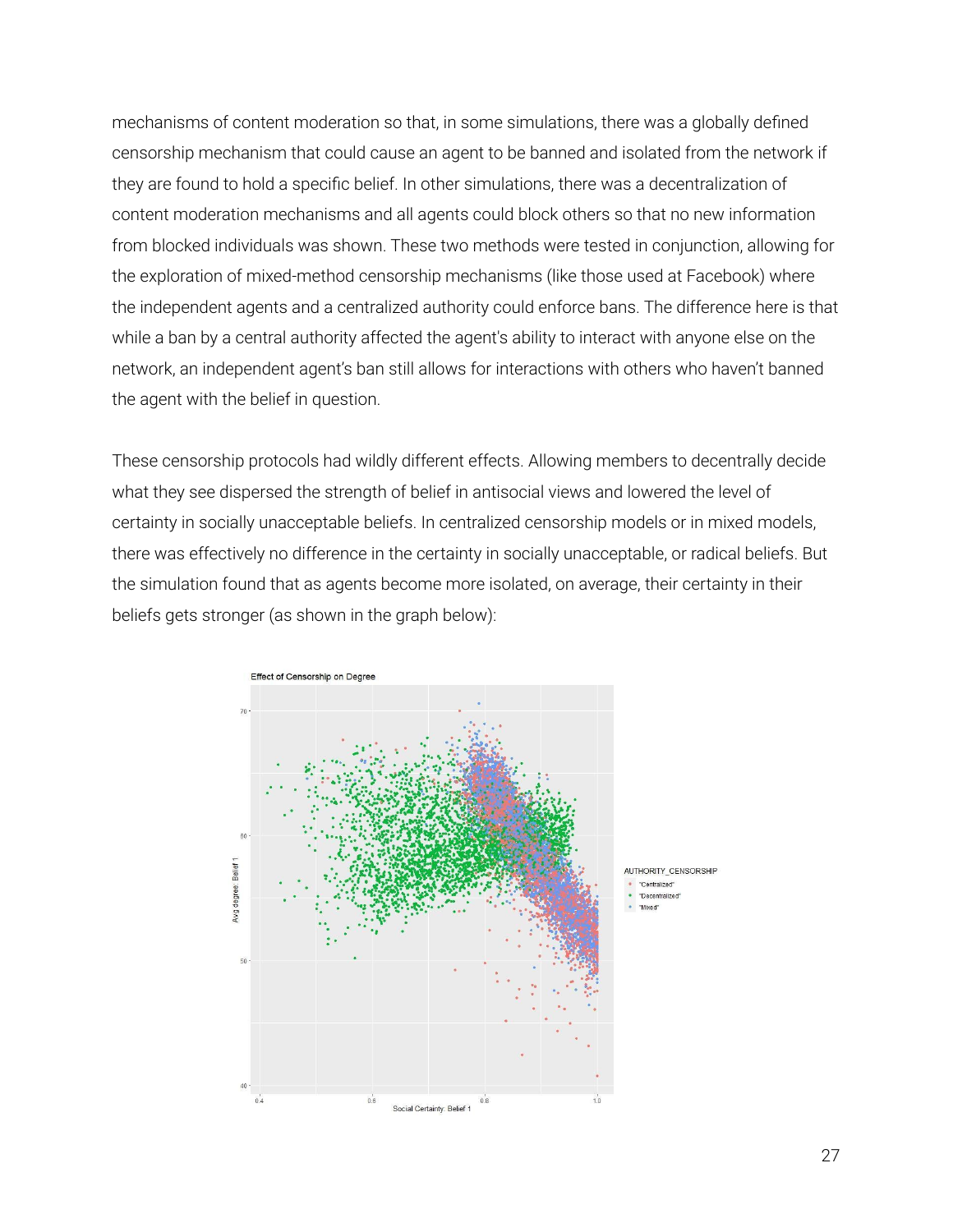When looking at the effect of censorship for nonradical views, however, the simulations showed that when censorship is fully decentralized, agents' certainty of beliefs deemed socially unacceptable does not substantially change. For socially acceptable beliefs, on the other hand, individual agent certainty is reinforced socially, as evidenced by the positive relationship between certainty and degree centrality (number of links in the simulation). These effects are shown in the graph below. Thus, the modeling showed that decentralized censorship (that is: between individuals only) has little effect on the creation of radical individuals, but in fact appears to mitigate radicalization. The presence of any censorship mechanism, even mixed censorship mechanisms (such as those seen on Facebook and Twitter), encourages isolation in echo chambers. This results in greater certainty in socially unacceptable beliefs and radicalization. These findings are also backed up by other studies that did not use computational modeling (Ali et al., 2021)

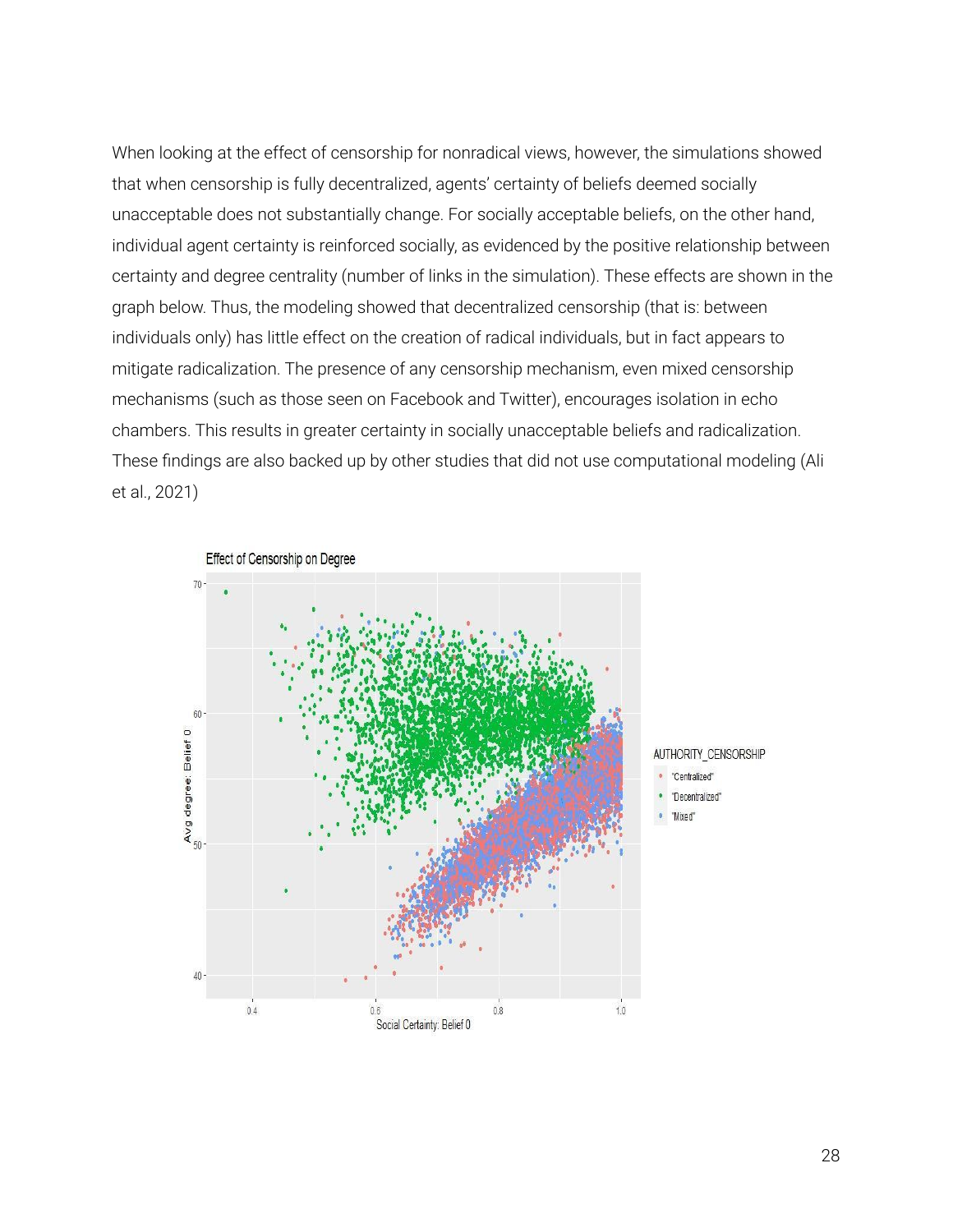In summary, there is not enough evidence to suggest that current censorship approaches, such as those used by the biggest social media companies, actually prevent negative real-world outcomes. On the contrary, expanding the scope of content moderation around hate speech might actually promote radicalization and violent extremism, particularly in the long run. Removing subjectively defined hate speech forces those who have been censored to revert to smaller platforms, where they become stuck in echo chambers in which their grievances can be galvanized, victimhood narratives affirmed, and violence encouraged as the only recourse.

# <span id="page-29-0"></span>1.4 A Case Study on the Fundamental Flaws in the Research Suggesting Deplatforming is **Effective**

Few of the studies discussed attempt to quantify the effects of censorship on user engagement, which measures the time a user spends on a page on your website. Instead, many studies in the area of countering violent extremism, hate speech and censorship focus on more subjective qualitative analyses  $-$  and these can be devalued by researcher bias. As an example, one widely cited paper of the effects of deplatforming on engagement was published in 2021 by the Berkman Klein Center for Internet and Society at Harvard University. It analyzed more than 11,000 YouTube channels in an attempt to measure the effects of censorship on YouTube channels such as Alex Jones (Kaiser, 2021), a controversial radio and online video pundit. Over multiple years, Jones became one of the most prominent global social media influencers, but in August 2018 YouTube and Facebook banned him for violations of community standards (Chappell & Tsioulcas, 2018). The paper by Kaiser (2021) concluded that deplatforming works because the number of views of channels that were deplatformed by YouTube was lower when they moved to BitChute, a popular YouTube alternative. But this analysis and its conclusion are faulty. The study failed to account for all the other sites that a content creator might go to after being deplatformed. Bitchute is not the only option. Over 2020-21, tens of millions of people abandoned mainstream platforms like Facebook and Twitter and shifted to a growing collection of new offerings that promise less content moderation and more privacy (Spencer, 2021).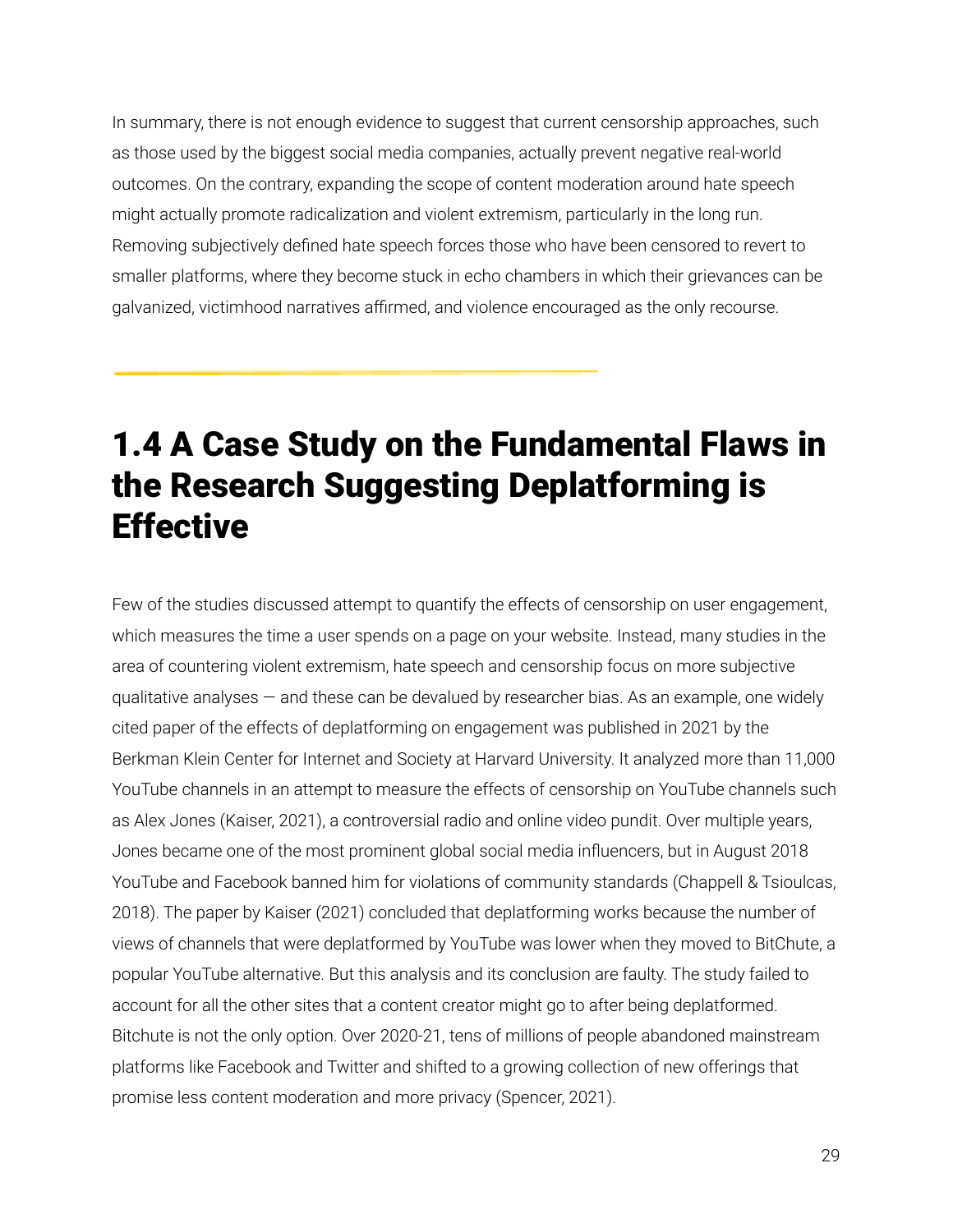Alex Jones, for example, developed several websites and was active on many alternative platforms, including his own mobile app as well as Periscope, Minds, Soundcloud, Scoop, Ello, Thinklink, Bitchute, War Room, Brighteon, TuneIn, Spreaker, Twitch, Radionomy, Bullhorn, and Telegram. After Jones was banned from several big social media platforms, traffic to his Infowars website and app soared (Cobler & Herrera, 2018). However, The New York Times reviewed Infowars's traffic several weeks after the bans and claimed that the intended effects of cutting his reach were working: "In the three weeks before the Aug. 6 bans, Infowars had a daily average of nearly 1.4 million visits to its website and views of videos posted by its main YouTube and Facebook pages. In the three weeks afterward, its audience fell by roughly half, to about 715,000 site visits and video views" (Nicas, 2016).

But the analysis did not include traffic to the two-month-old Infowars app or views of videos that Jones posted on Twitter, where his accounts remained active, and he had largely recovered. In August 2021, 10.6 million individual users visited Infowars (Similar Web, 2021), placing the site's ranking at 1,892 in global internet traffic and engagement and the 412th most frequented site in the United States (Alexa, 2021). He also has several other websites that would enhance those numbers. To properly measure the impact of Jones' deplatforming, therefore, the papers' analysis should have quantified Jones' reach, not only on BitChute after the ban but on other alternative social media sites as well.

There is also a critical flaw in just looking at the number of views Jones receives. The quality of the engagement, for instance, is not shown, but it has a significant impact. For example, if Jones' 10.6 million users in August 2021 went to the website because they aimed to make fun of it or create satire from it, we could conclude that although his engagement is high, people are not engaging positively with it. But if those visitors engage with his content and spread it to others, then he has a positive impact. Put simply, a large number of engagements is indicative of persuasion or reach.

In order to better understand the actual effects of Jones' YouTube deplatforming, data from late July and early August 2021 was reviewed. This helped to better understand the effects of Jones' YouTube deplatforming. The analysis included searching YouTube for Jones, using an in-private browser that was not signed in, and a VPN to mask user data. The top 100 videos returned by the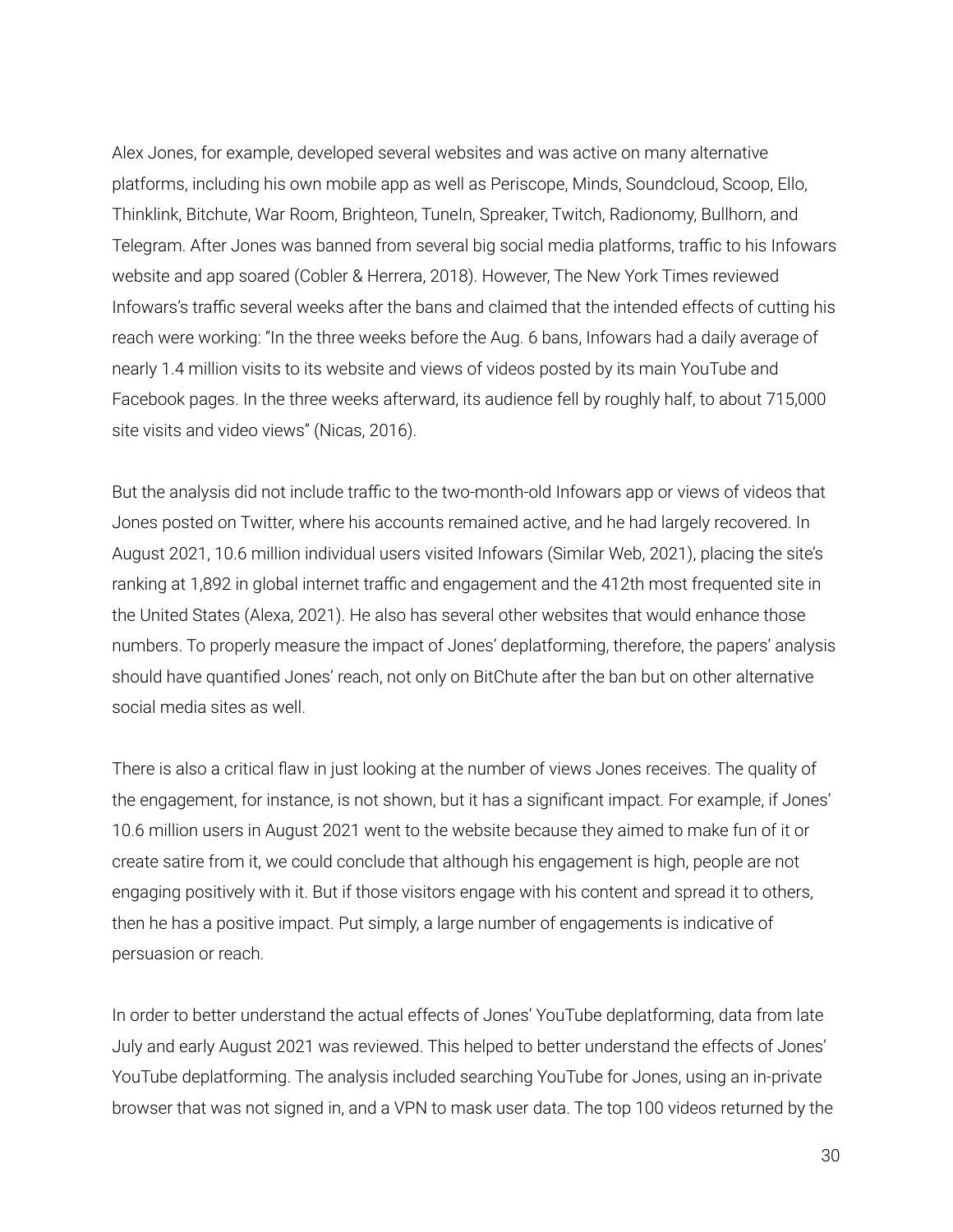algorithm were used for data collection and the link, title, and channel hosting the video was recorded, as well as the number of views and the number and ratio of likes and dislikes. Each video was coded as being "for" Jones (either of him speaking or engaged in a civil debate) or "against" Jones (either attacking his beliefs or actions in recorded videos or through parody). The results suggest that, by almost every measure, Jones's quantitative and qualitative engagement and influence on YouTube in 2021 increased (see table below).

| Measures of Engagement<br>for Videos |                       | For       | Against   | <b>Difference</b><br>(For – Against) |
|--------------------------------------|-----------------------|-----------|-----------|--------------------------------------|
|                                      | View                  | 932712.72 | 116159.31 | 816553.41                            |
|                                      | Likes                 | 21965.59  | 3012.03   | 18953.56                             |
|                                      | <b>Dislikes</b>       | 1164.45   | 698.57    | 465.88                               |
| Mean                                 | Like-Dislike<br>Ratio | 29.46     | 16.37     | 13.09                                |
|                                      | View                  | 227964.00 | 68720.00  | 159244.00                            |
|                                      | Likes                 | 5400.00   | 1100.00   | 4300.00                              |
|                                      | <b>Dislikes</b>       | 149.00    | 326.00    | $-177.00$                            |
| Median                               | Like-Dislike<br>Ratio | 22.12     | 7.52      | 14.60                                |

Median views for videos on the banned Alex Jones Channel in the Bitchute study were fewer than 12,000 with a few outliers receiving more than 1 million views. The analysis documents that in 2021 Jones videos that are "for'' him received an average viewership of 932,712, while those against him received an average viewership of 116,159. This means that Jones' total reach on average for each video is 1,048,871, with the overwhelming majority of those views supporting Jones' message.

This simple analysis demonstrates the limitations of earlier research that measures the impact of censorship in terms of quantity and fails to consider the quality of engagement. Thankfully, YouTube provides counts of likes and dislikes for most videos, which allows us to judge the extent to which viewers support his speech or those videos against him. Our analysis found that, among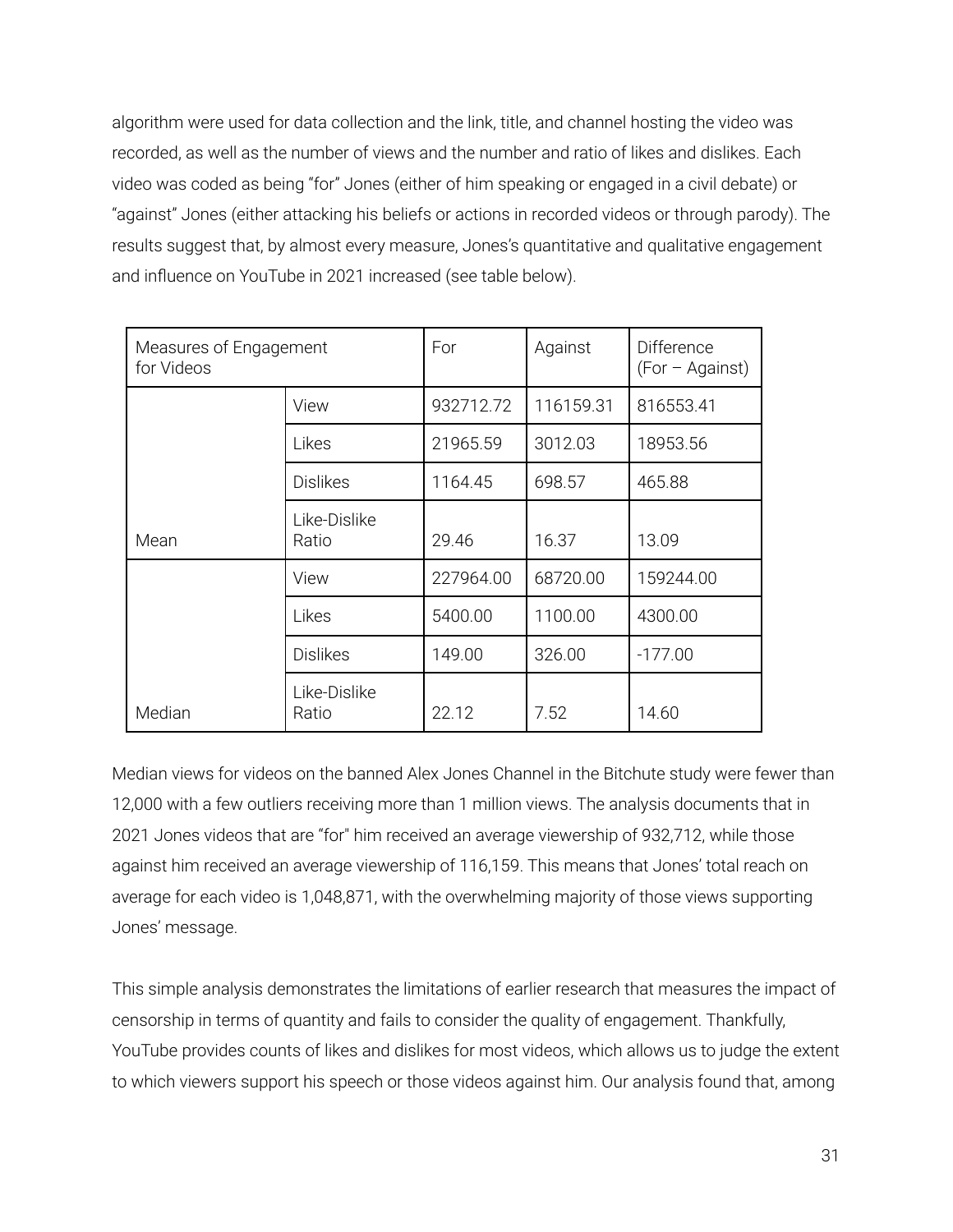videos that were against Jones, the average number of likes was 3,012 and the average number of dislikes was 698 (with an average like-dislike ratio of 16 — meaning that 16x the number of people "like" the video than "dislike" the video on average). Concerning the videos of Jones himself or videos in support of Jones (coded as "For" rather than "Against"), the videos received an average of 21,965 likes, 1,164 dislikes, and had an average like-dislike ratio of 29—meaning that 29 times the number of people like the video versus disliking the video). If we measure censorship as working by the quality of engagement, not just the quantity, deplatforming is not decreasing Jones' influence. Those videos that are critical of Jones are not performing as well, or even generally well-liked by his fan base, as those that feature Jones' message or in support of it.

The Kaiser (2021) paper also overlooked the cognitive effects of group-think that can occur when controversial content moves from a large platform  $-$  where a plurality of viewpoints that push back and critique more extreme perspectives can be shared — to a smaller one. This approach to censorship creates an echo chamber, where individuals grow more certain of their beliefs because they now have limited contact with alternative perspectives, thus further fostering radicalization and extremism (Lane, Shults, and McCaffree, 2021). The burden of banned users swept up on alternative and decentralized online social networks (DOSN) is substantial, yet the blame for extreme content falls largely on the current host, not the past. The social media landscape should not be one where the most powerful and wealthy corporations take no responsibility for providing a platform to the individuals who need the most positive intervention. What would happen if Facebook spent billions of dollars to hire moderators with mental health and deradicalization experience rather than banning such individuals and pushing the problem under the rug?

Research shows that centralized censorship might lead to lower overall engagement but leads to more radical views. One study tracked users of Gab — an American alt-tech social networking service that emerged in 2016. It found that they were more active and hostile after their ban but that their reach declined (Ali et al., 2021). Another study analyzed the data from r/The\_Donald and r/Incels, two communities banned from Reddit and subsequently migrated to their standalone websites; moderation measures significantly decreased posting activity on the new platform. However, users in one of the studied communities (r/The\_Donald) showed increases in signals associated with toxicity and radicalization, which "justifies concerns that the reduction in activity may come at the expense of a more toxic and radical community" (Ribeiro et al., 2020).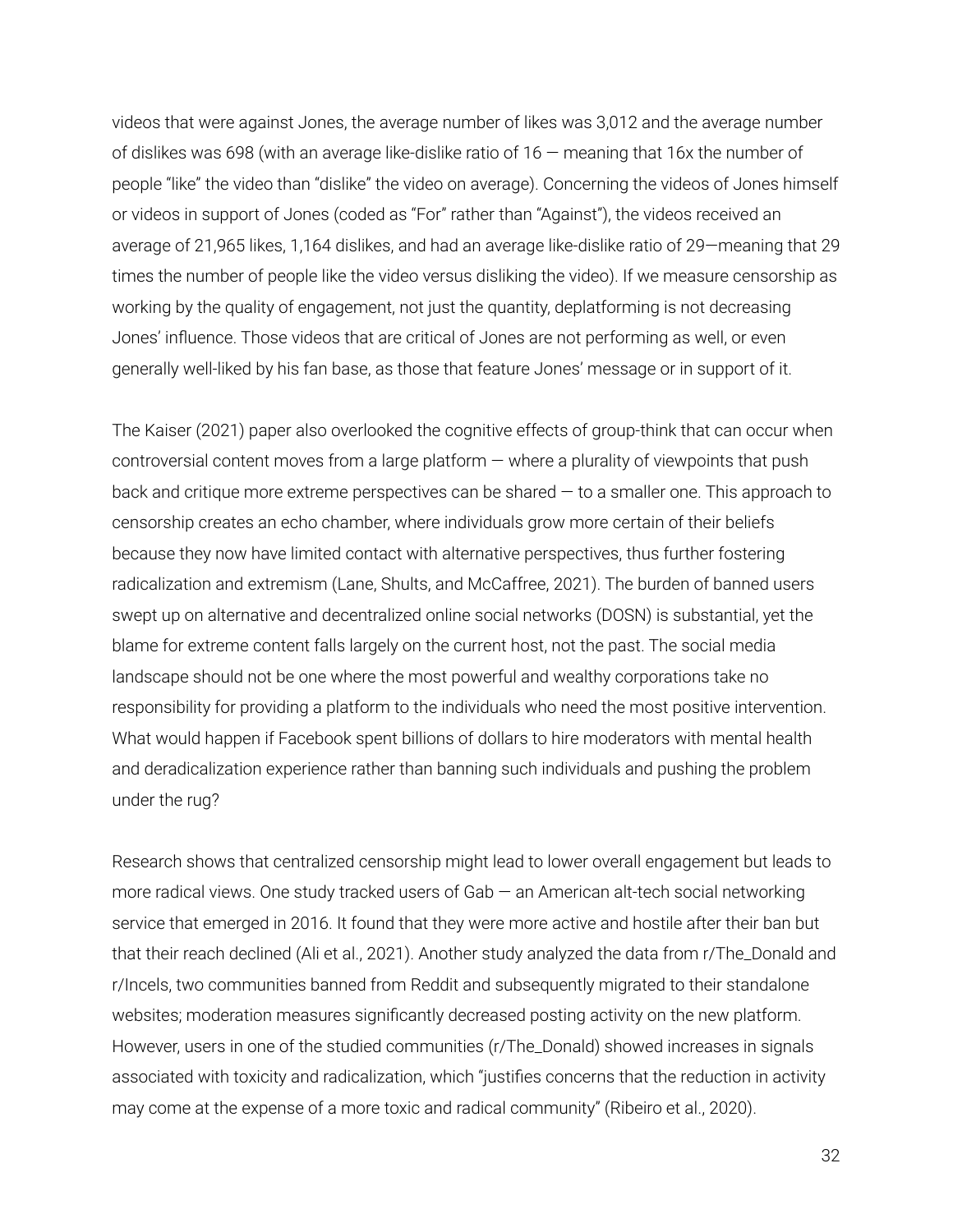Another study analyzed the consequences of Reddit's banning in 2015 of the subreddits r/fatpeoplehate and r/coontownracist for harassment. The authors found that a proportion of offending users appeared to leave the platform (for Voat, an alternative to Reddit), and that the subreddits that inherited those migrating from those spaces did not see a significant increase in extreme speech. In drawing their conclusions, however, the study's authors stressed that less research had considered the effectiveness of the ban for the health of social media or the Internet at large, as the efforts would make banned users 'someone else's problem,' while pushing them to 'darker corners of the Internet' [\(Chandrasekharan](https://journals.sagepub.com/doi/full/10.1177/0267323120922066#) et al., 2017). Media outlets such as Vice praised the study as proof that censorship works, despite the macro conclusion of the paper, that the speech simply went elsewhere. Of course, speech can be limited in certain forums, but the core question is where does it go, not only what happens to the censored forum?

In cases where there is no opposing feedback to moderate extreme views that come from this renewed feverish interest, echo chambers can breed stronger views with more intense engagement. In other words, the centralized censorship mechanisms which amplify their member's certainty about their beliefs and lessen their openness to alternative views or the people who hold them can combine with the so-called Streisand Effect to further exacerbate tendencies toward extremism.

The Streisand Effect is a fancifully named phenomenon that occurs when efforts to suppress a juicy piece of online information can backfire and end up making things worse for the would-be censor. It comes from a lawsuit initiated by Barbara Streisand against Kenneth Adelman and an organization aiming to raise awareness about coastline erosion, where one of Streisand's seaside homes was photographed on the website (Streisand v. Adelman, 2003). Before her suit, the picture of Streisand's home had been downloaded only six times, two of which are believed to be by her lawyers. By bringing the suit, she brought more attention to the pictures, which were subsequently downloaded tens of thousands of times. Similarly, deplatforming might create greater interest in the person or topic being deplatformed. In psychology this effect is similar to the concept of repression — where unwanted thoughts and unacceptable wishes are repressed by our unconscious and "pushed" out of our awareness. Eventually, these thoughts and wishes find their way out, typically in more inconvenient and harmful manners. Projection can often turn into paranoia, but the point is that repression can result in a counterproductive and uncontained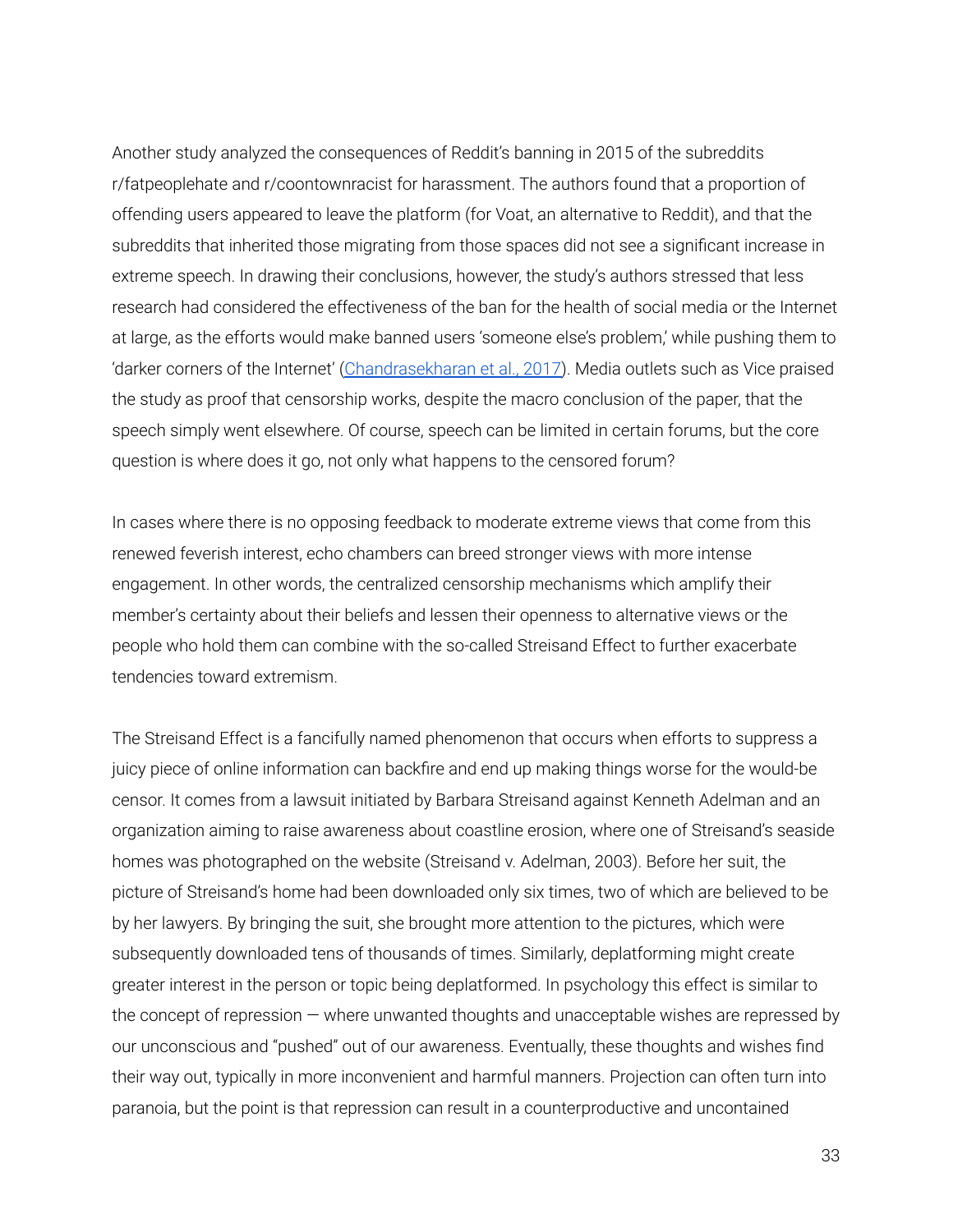explosion of the exact thing one was avoiding. Jones seems to have benefitted from similar responses.

What is deplatforming supposed to achieve? If the goal is to curtail the radicalization to violence there is little evidence to support this conclusion. As Jones put it three days after the ban, "The more I'm persecuted, the stronger I get. It backfired" (Nicas, 2018).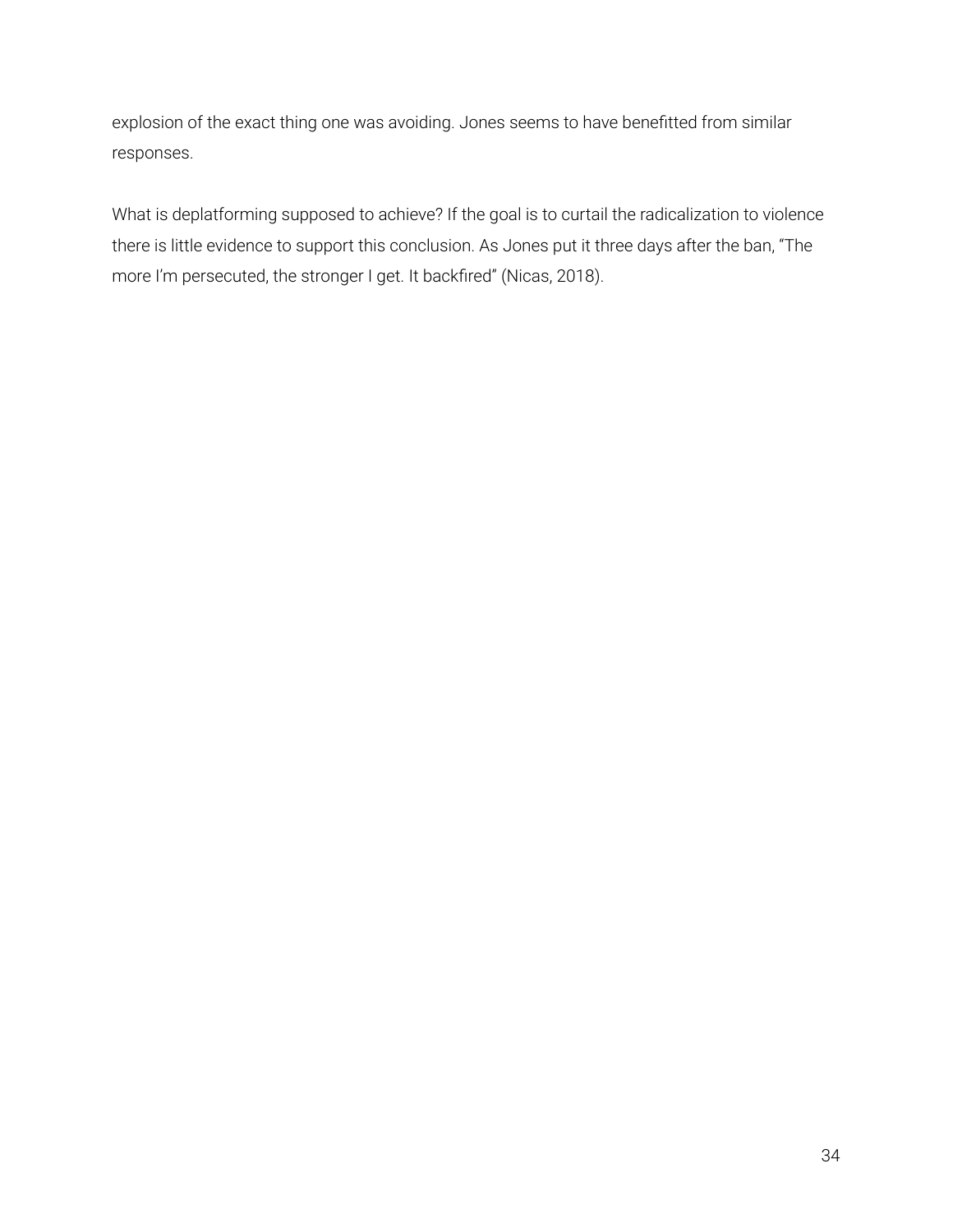## <span id="page-35-0"></span>1.5 When Censorship Backfires - Echo Chambers, Biases and Victim Mentality

*"One can radicalize in a manner that is malevolent (e.g. jihadism or neo-Nazism) or benevolent (humanitarianism)." (Reidy, 2018)*

There are several ways that censorship on social media platforms can backfire and promote, rather than suppress, extremism. First, shutting down accounts accused of violating hate-speech policies often shifts those banned individuals to alternative platforms where their grievances are easily aired and more readily accepted, their army of supporters galvanized, and their narrative of long-suffering victimhood further refined. This happened on a mass scale after the 2020 U.S. presidential election and the Capitol riot on January 6, 2021, culminating in the banning of Trump from social media and the termination of cloud services for alternative platforms such as Parler.

Removing radical online content from one platform may decrease the content's reach quantitatively in that platform but exacerbate some of the emotional factors that drive the transition from radical belief to extremist action — such as perceived discrimination, feeling under threat, holding conspiratorial or us-versus-them worldviews, and feeling there is no recourse but violence (National Institute for Justice 2015).

The flashpoint for this violence occurs at an individual level. Research on radicalization — "the processes by which people come to adopt beliefs that not only justify violence but compel it, and how they progress—or not—from thinking to action" (Borum, 2012)— recognizes that the transformation is a "highly individualized process". While radical beliefs do not always precede violent extremist action (McCauley & Moskalenko, 2017), research demonstrates that individual (micro), group (meso), and mass (macro) radicalization share a common bond: They are associated with strong emotional experiences such as anger, shame, guilt, humiliation, fear, love, and hate (Moskalenko & McCauley, 2020). This has important implications for countering violent extremism efforts because it suggests radicalization of opinion and radicalization of action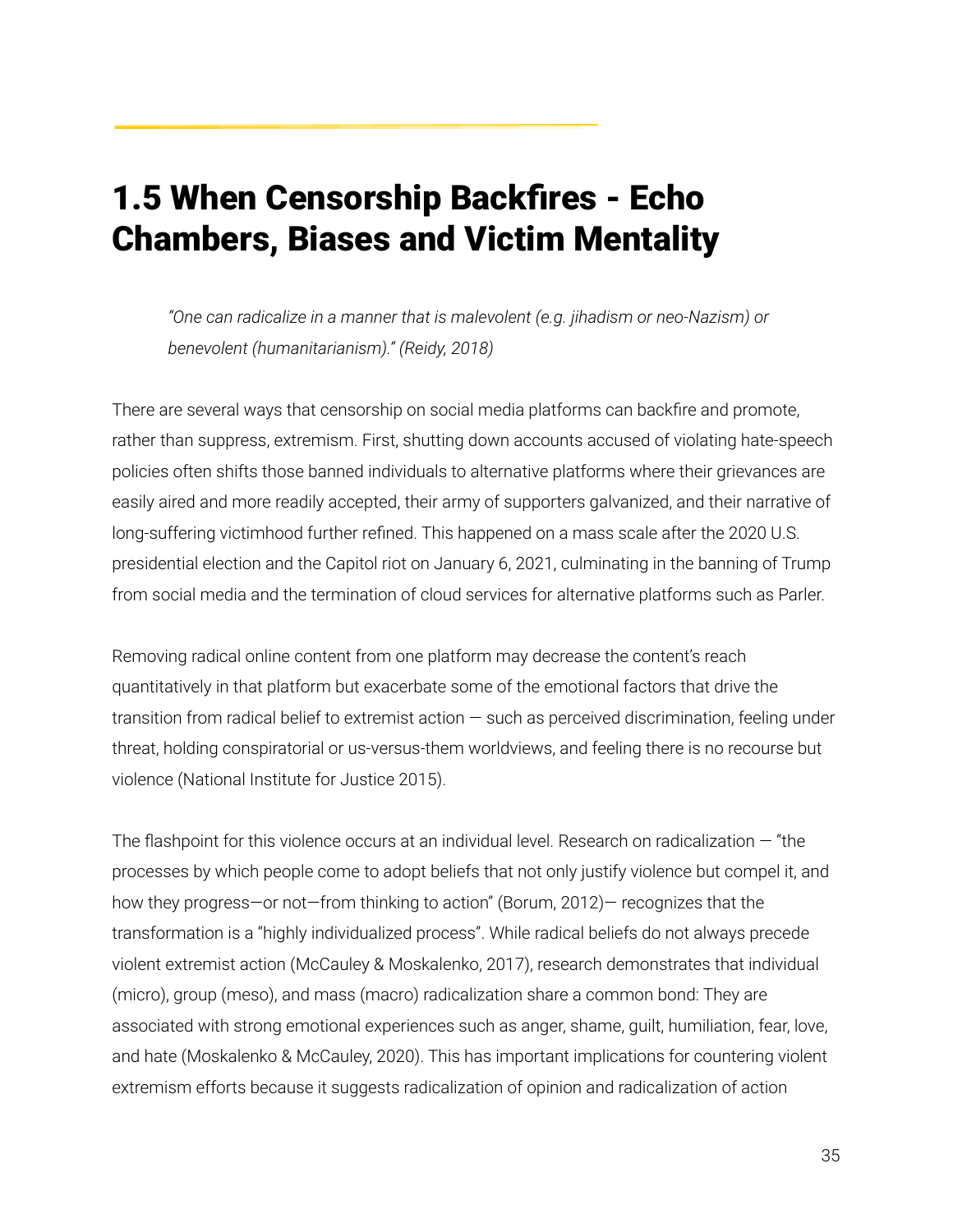should be treated separately (McCauley & Moskalenko, 2017). Furthermore, it undermines the deradicalizing value of logical, fact-based refutations of extremist ideologies and recruitment methods. A more fruitful approach might be to recognize the common ground in both empowerment and radicalization (Equal Access International, 2021). One can radicalize in a manner that is malevolent (e.g. jihadism or neo-Nazism) or benevolent (humanitarianism) (Reidy, 2018), with similar emotional mechanisms moving individuals to both legal, nonviolent activism or to extremist violence.

Moral values also affect what is spread on social networks (Pretus et al., 2018). AI algorithms are not currently designed to detect morality, and recent research finds morality is a critical and robust factor in the spread of material online (Brady et al., 2017). This is particularly dangerous for culturally ignorant AI promotion and censorship because moral signatures are important predictors of social, cultural, and political alignment (Haidt & Graham, 2007; Haidt, 2013).

Consider a decision by Tumblr in 2012 that announced the platform would close blogs that promoted self-harm. Proponents of the pro-ana movement — a proactive group of people supporting anorexia, bulimia, and other eating disorders — were forced to find another forum to engage with each other. The result was described by researcher Paola Tubaro: "By forcing blogs to converge into one of the bigger clusters, censorship encourages the formation of densely-knitted, almost impenetrable ana-mia cliques. This favors bonding, but also information redundancy – meaning that pro-ana-mia bloggers will tend to exchange messages, links and images among themselves and to exclude other information sources" (Casilli, Pailler & Tubaro, 2013).

This is a shining example of herd mentality, the tendency of the people in a group to think and behave in ways that conform with others in the group rather than as individuals. Grouping people of dissenting ideas into one closed group reinforces their behaviors and entrenches their thought processes into an endless loop of cognitive dissonance and confirmation bias (Yoo, 2017). In a word, it creates a vibrant echo chamber.

Online networks differ from those in the real world. There are strong and weak ties in any network. Strong ties are characterized as deep affinity — family, friends, or colleagues. Weak ties might be acquaintances or a stranger with a common cultural background or belief. The strength of these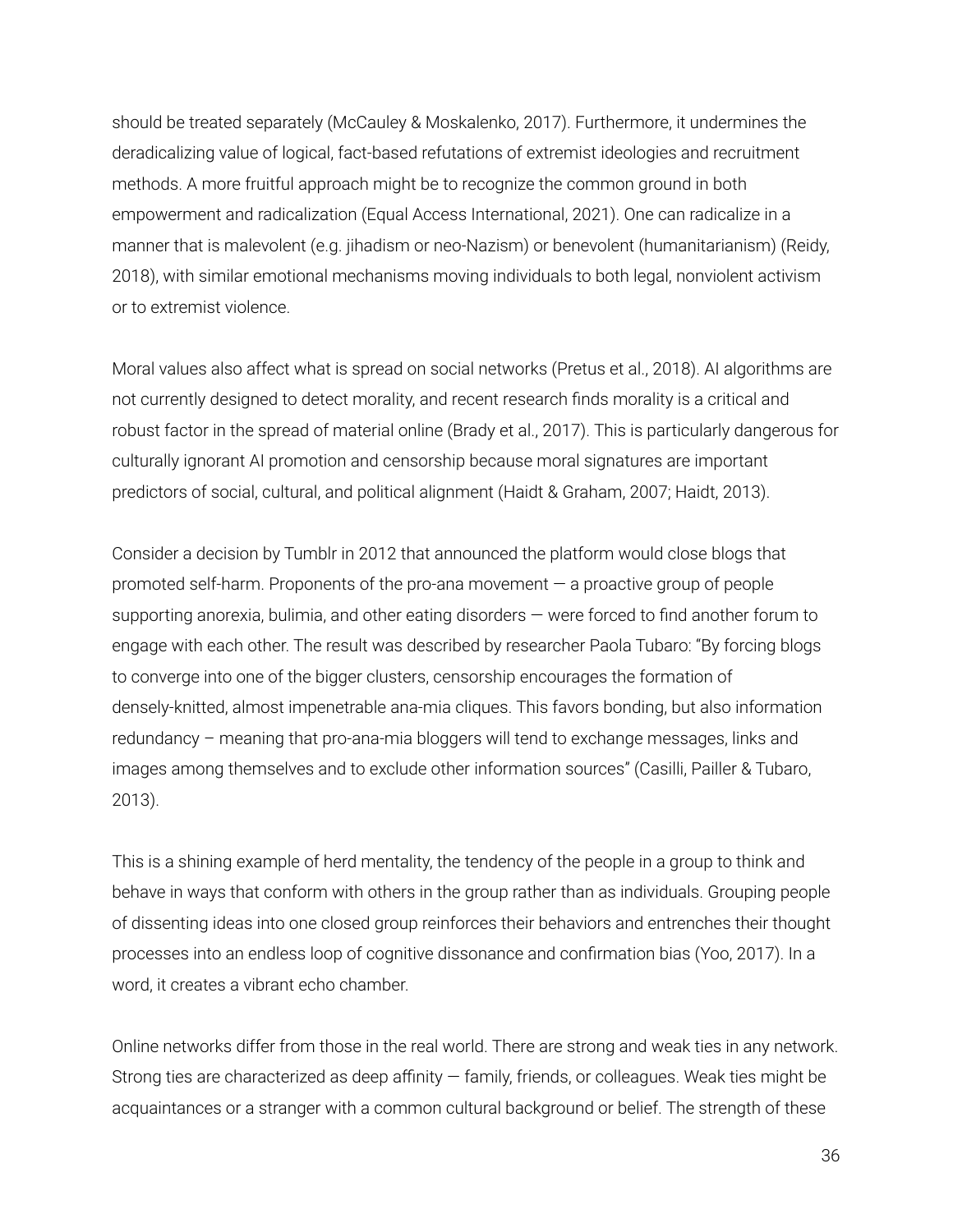ties can substantially affect interactions, outcomes, and well-being (Granovetter, 1973). Research has shown that negative emotions such as anger are transmitted more efficiently along with weak ties; whereas, joy and happiness are better suited for transmission via strong ties or between those with whom we share real-world experiences (Fan, Xu, & Zhao, 2018). Therefore, negative emotions spread more easily through online social networks. This is not unique to American culture. Research using AI-based sentiment analysis on China's Weibo network also suggests that negative emotions of fear, sadness, and anger are more influential than more cognitively intense discussions on the platform (Song, Dai, & Wang, 2016).

On large-scale platforms, individuals are more likely to have strong ties that reflect their real-world social network (friends and family). That may change once an individual is banned and moves to an alternative, less mainstream outlet, where weaker ties with other users can further facilitate a net negativity bias. Social exclusion creates a painful experience, activating the part of the brain (Dorsal Anterior Cingulate Cortex), where the physical pain is processed (Eisenberger, Lieberman, & Williams, 2003). Individual reflections on painful social experiences (including segregation and exclusion) can lead to increases in psychological variables related to extremism and self-sacrifice, known as "identity fusion" (Jong et al., 2015).

These factors can all converge online. Researchers found that individuals who are susceptible to radicalization lack the ability to distinguish between criticism of their group from criticism of themselves (Lane, Shults, & Wildman, 2018). Criticisms feel personal. This can lead to the adoption of extremist reactions on the part of the offended party (such as self-harming) or a more vitriolic reaction to the opposing values of outgroups (Swann et al., 2012). All of these groups have what are called "sacred values," ideas that they are unwilling to negotiate (Sheikh et al., 2012). Individuals internalize these sacred values as they reflect on personally important experiences, such as feeling excluded or a personal loss, and this reflection causes them to blur the boundary between themselves and their beliefs (Lane, 2021).

Once a group of individuals holds the same sacred values, these ideals become normative markers of group inclusion and identity. When non-radicalized individuals are in a conversation or debate, neither side begins to 1) assume that the other individual's beliefs are paradigmatic of an outgroup or 2) fight for the beliefs with a willingness to be physically harmed. If individuals internalize a belief, those who agree are part of an ingroup, and those who disagree are part of an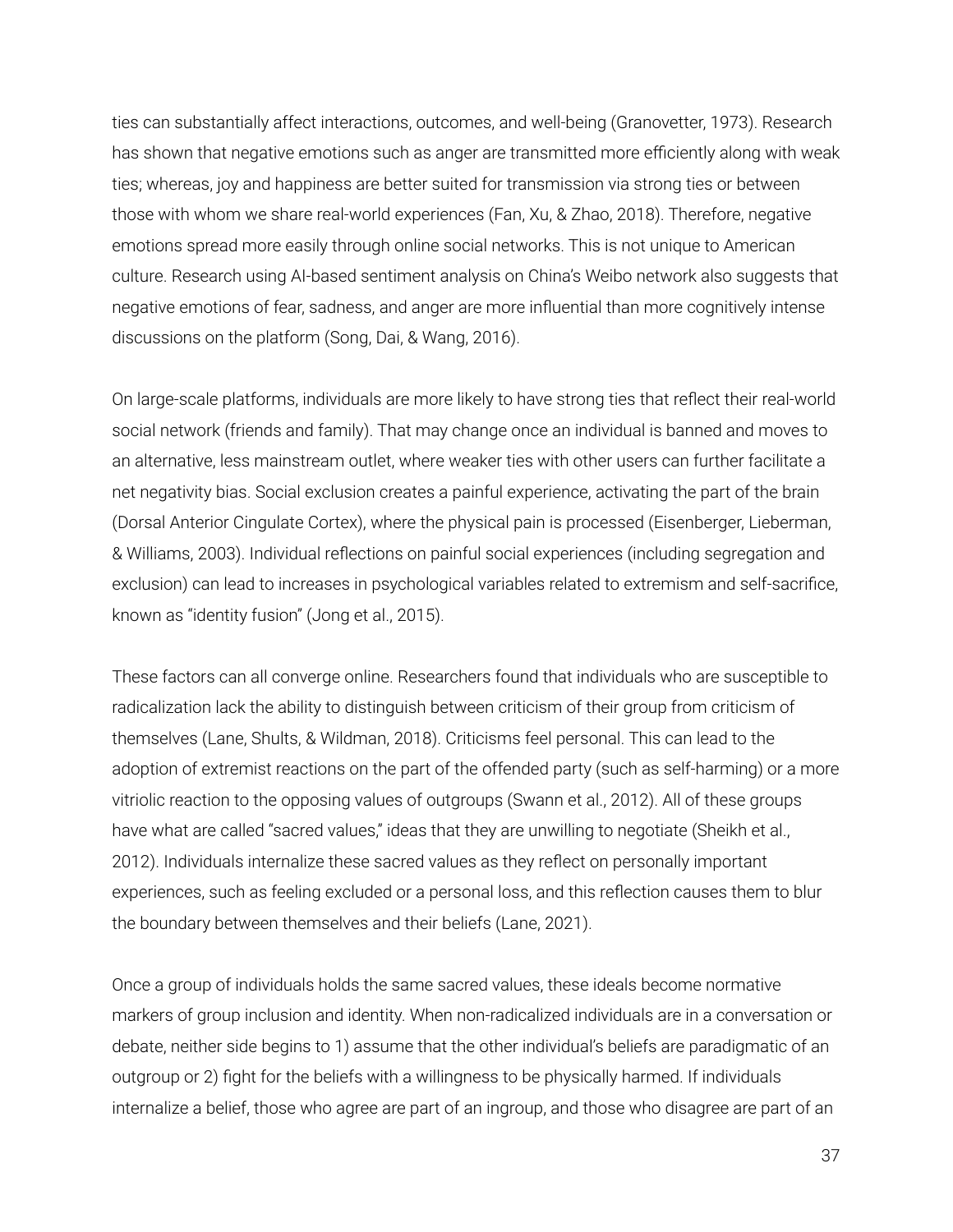outgroup. This can set up a dangerous paradigm where evolutionary mechanisms for group and threat detection and preservation can be triggered by those who hold beliefs that conflict with our own (Shults, 2018; Shults & Gore, 2020). After group boundaries are set, information from an outgroup becomes threatening and even banned — something we have seen in content moderation mechanisms. A study of more than 2 million posts from Twitter and Facebook, for example, documented that posts about outgroups were more likely to be shared across the network and that those that were negatively valenced were more likely to go viral than those that were positive (Rathje, Bavel, & Linden, 2021).

This tracks with research on "affective polarization," the difference between how warmly people view both the political party they favor and the one they oppose. Over the past 40 years, the U.S. has undergone faster polarization than any other Western democracy (Boxwell, Gentzkow & Shapiro, 2020). Use of the internet and social media is often held responsible for these alterations, but, internet usage has risen fastest in countries with diminished polarization. Plus, much of the increase in U.S. polarization is concentrated among older populations with more analog news habits. This suggests that interfering with online engagement across party lines may actually enhance polarization and the us-versus-them worldview that underlies the ingroup/outgroup biases that often drive radicalization (Molenberghs & Louis, 2018). This was exacerbated by the fear and uncertainty that came with the COVID-19 pandemic (Berger, 2020).

Studies show that concerns with evolutionary threats (i.e. predation, contagion, natural disasters, threats to one's social status or economic resources) and anxiety are related to the spread of misinformation and radicalization, as well as nationalism (Bullock et al., 2020). This effect also implicates the development of algorithms and machine learning that is incorporated into policing large-scale social media platforms. Previously flagged posts train AI censorship algorithms (Terdiman, 2018). When coding biases confuse hate speech with speech that is hated, a socio-cultural or political bias is introduced into the system. Studies have shown that political biases and differences across the political spectrum often lead users to flag content, unfriend/unfollow and even distance themselves in the real world (Mitchell et al., 2014; Brown 2020). This is occurring at a time when many social media users, particularly in the U.S., are starting to lessen their belief in the importance of free expression. 5

<sup>&</sup>lt;sup>5</sup> A recent global study showed that support of free speech in the U.S. declined more than any other nation except Poland and Hungary [https://futurefreespeech.com/interactive-map/.](https://futurefreespeech.com/interactive-map/) In addition, a study from the PEW Research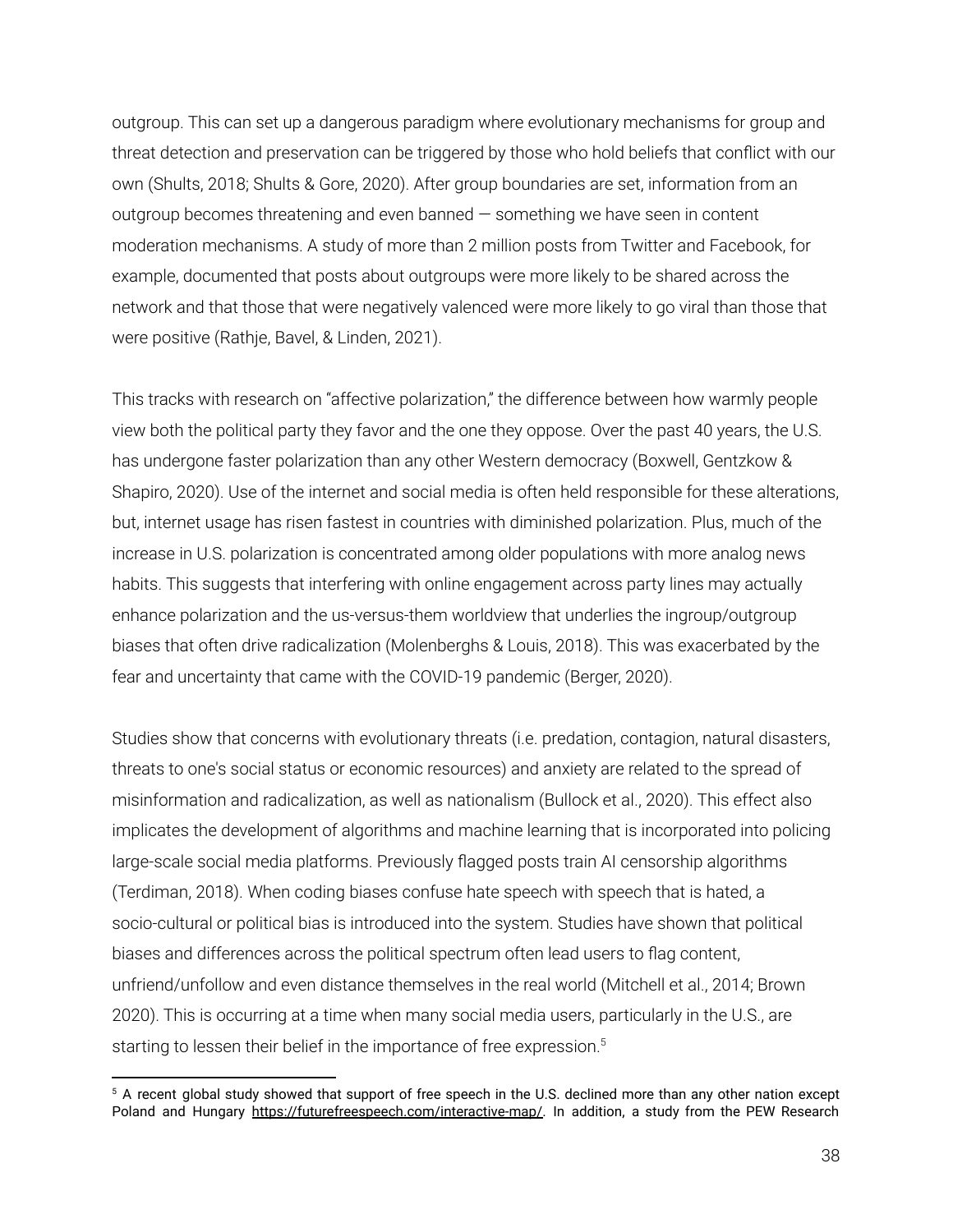In recent years, the policies and practices of the biggest social media platforms are increasingly scrutinized. They have shaped public opinion with experts offering simplistic mono-causal explanations for the relationship between social media usage and radicalization to violence (Gill et al., 2015). These unvalidated assumptions are mostly unchallenged. <sup>6</sup> This suggests that moderation mechanisms have substantial and significant incendiary effects on radicalization online. In addition, radicalization can be inflamed by automated mechanisms that promote the creation and sustenance of isolation and echo chambers. Therefore, greater attention needs to be paid to the automated mechanisms charged with censorship considering the elevated role that deplatforming plays in facilitating online radicalization. AI algorithms can help create polarized echo chambers, which helps explain how radical beliefs emerge from online social network engagement. Of course, AI and machine learning are invaluable tools for facilitating healthy engagements and behaviors as well, even simply informing a user of their cluster, rather than necessarily punishing them for it.

Extremists are a subset of what are referred to as "devoted actors" (Atran & Ginges, 2015). Devoted actors are willing to make extremely costly sacrifices for the cause or group. These sacrifices can be either nonviolent (e.g. getting arrested, beaten by police, losing one's job) or violent (e.g. carrying out a terrorist attack, violently protesting, targeted assassinations). Devoted actors include followers of Gandhi, Mandela, Martin Luther King Jr., as much as followers of ISIS or neo-Nazis. Many people who join violent groups follow a trajectory whereby they could have joined a nonviolent devoted actor group (Gomez et al., 2021). The key for respecting civil liberties while mitigating political violence is knowing how to nudge those towards non violent, or ideally, pro-social devoted actor groups. Research on the psychology of devoted actors shows that they have a combination of "sacred values" (i.e. moral values of the highest importance) and "fused" identities (i.e. a visceral personal connection) with a small band of friends (Gomez et al., 2017; Atran et al., 2015; Sheikh et al., 2016).

<sup>&</sup>lt;sup>6</sup> As Audrey Alexander, researcher and instructor at the Combating Terrorism Center in West Point stated in a webinar at George Washington University's Program on Extremism entitled, Global Internet Forum to Counter Terrorism: Balancing Online Content Moderation and the Rule of Law, "If we start providing policy problems to what we believe is the problem, instead of what is actually the problem, that's when we get in over our head and start developing solutions that we don't really need and that don't really work…really in the literature there is not a compelling relationship where terrorist content causes activity." <https://www.youtube.com/watch?v=ScOmMjEB-yY> Forum found that Millennials are more likely to support limits to free speech than older generations: https://www.pewresearch.org/fact-tank/2015/11/20/40-of-millennials-ok-with-limiting-speech-offensive-to-minorities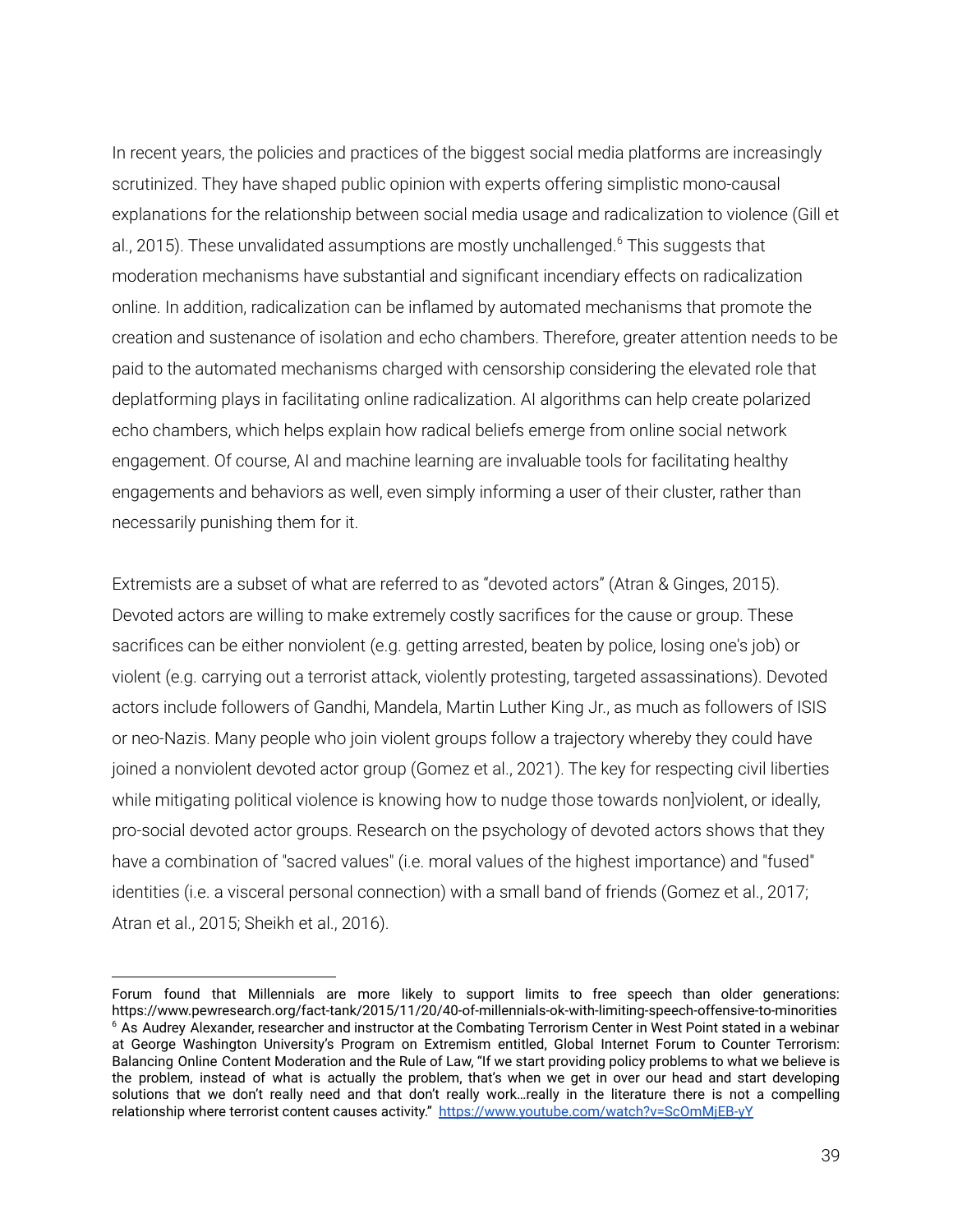Brain scan research done on jihadist supporters showed that feelings of social exclusion can increase the chances of becoming devoted actors (Pretus et al., 2018). But altering their perception of social norms (i.e., what they think their peers think) reactivated the areas of the brain associated with deliberation and self-reflection, and caused them to lower their explicit willingness to fight and die for these sacred values (Hamid et al., 2019).

This demonstrates that excluding extremists, especially those at an early stage, from public discourse platforms can backfire and increase propensity towards violence, both neurally and behaviorally. Conversely, shaping their perceptions of what they think their peers think can actually reduce their violent intentions. The key takeaway from this research is that the social norm interventions need to be directed at potential actions rather than the values themselves. Research in Israel and Palestine found that attempting to negotiate with sacred values using material incentives can backfire by increasing moral outrage and willingness to use violence against the other side. Conversely, offering symbolic concessions decreased the outrage and increased willingness to negotiate and speak with the opposing side to find a compromise to the conflict (Ginges et al., 2007). The neuroscience research builds on these findings. It shows that trying to change the values of extremists may not be necessary to reduce violence and that offering an alternative action pathway may be sufficient for finding a peaceful solution (Atran 2020).

What does this mean for social media companies? Don't exclude those with perceived radical views — engage with them whenever possible prior to violent threats. One way is to use entertainment with social norms embedded in them, as has been demonstrated in successful media interventions in Rwanda (Paluck 2009), the DRC (Paluck 2010), and Nepal (Clark et al., 2018; Cislaghi et al., 2019). Another option is to amplify the voices within an ingroup that denounce violence (Welzel and Deutsch, 2012). There are many intervention techniques that have been successfully implemented in other contexts — like trying to reduce smoking, alcohol abuse, or delinquency — that can be adjusted for implementation into the countering-extremism space (Tankard and Paluck, 2017).

In the paper "Neural correlates of maintaining one's political beliefs in the face of counterevidence" by Kaplan, Gimbel and Harris (2016), neural imaging was used to investigate the neural systems involved in maintaining beliefs in the face of counter evidence. The conclusions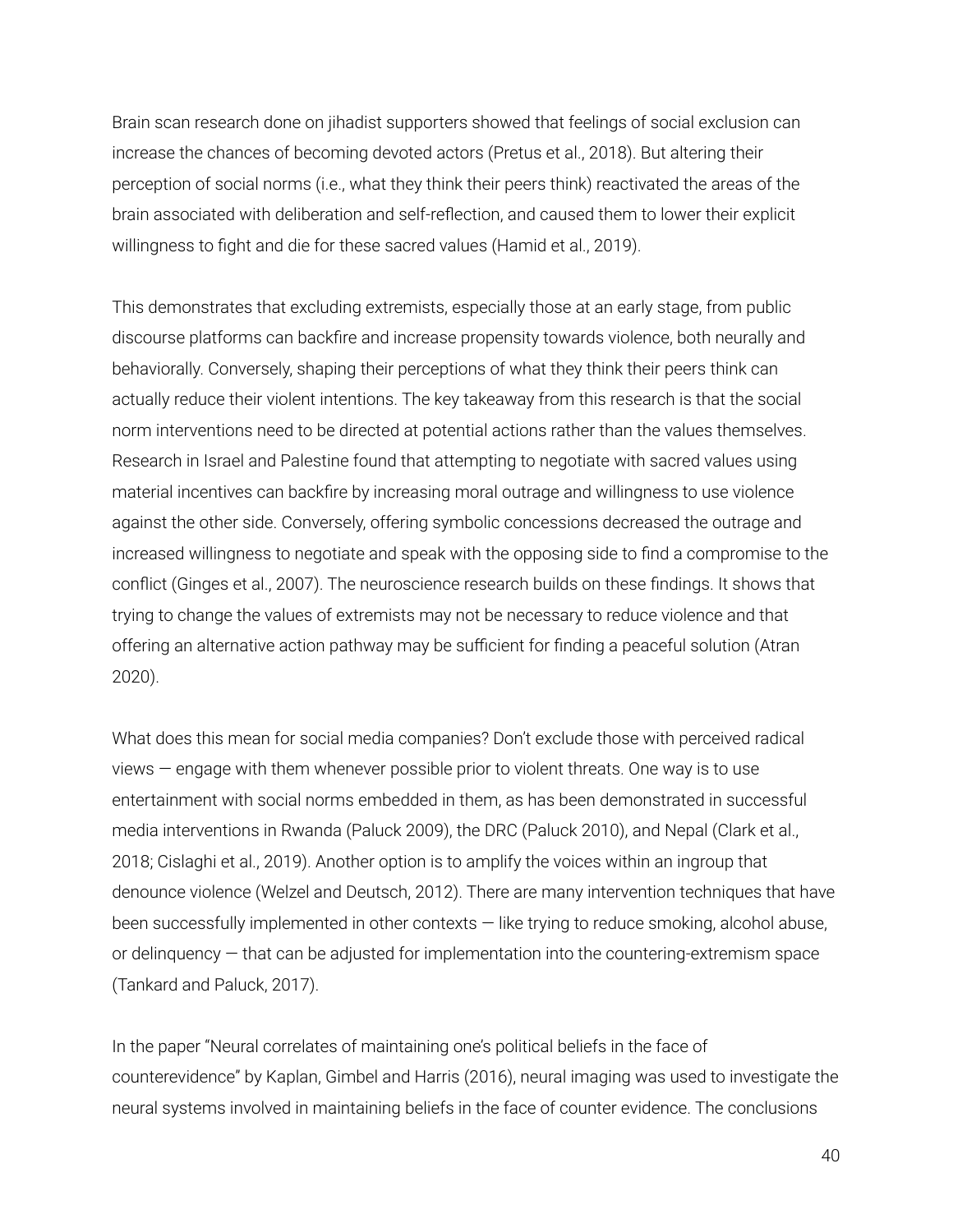showed that individuals with firm beliefs can become more attached to those beliefs when confronted with contradictory information. This opens up additional complexity with regard to the process of deradicalization. It would be worth considering the evolution of the neurological response after encountering repeated counter evidence over a long period of time.

Finally, in the Vox piece "Does banning extremists online work?" (Ghaffary 2022) the author provides a generally balanced array of evidence of both how specific influencer reach can be limited and also how the censored users can become more radicalized. The article states, ["Several](https://papers.ssrn.com/sol3/papers.cfm?abstract_id=3867818) [academic](https://dl.acm.org/doi/10.1145/3447535.3462637) [studies](https://dl.acm.org/doi/abs/10.1145/3476057) in the past few years have also quantitatively measured the impact of major social media networks like Twitter, Reddit, and YouTube deplatforming accounts for posting violent, hateful, or abusive content. Some of these studies have found that deplatforming was effective as a short-term solution in reducing the reach and influence of offensive accounts, though some studies found increases in toxic behavior these users exhibited on alternative platforms."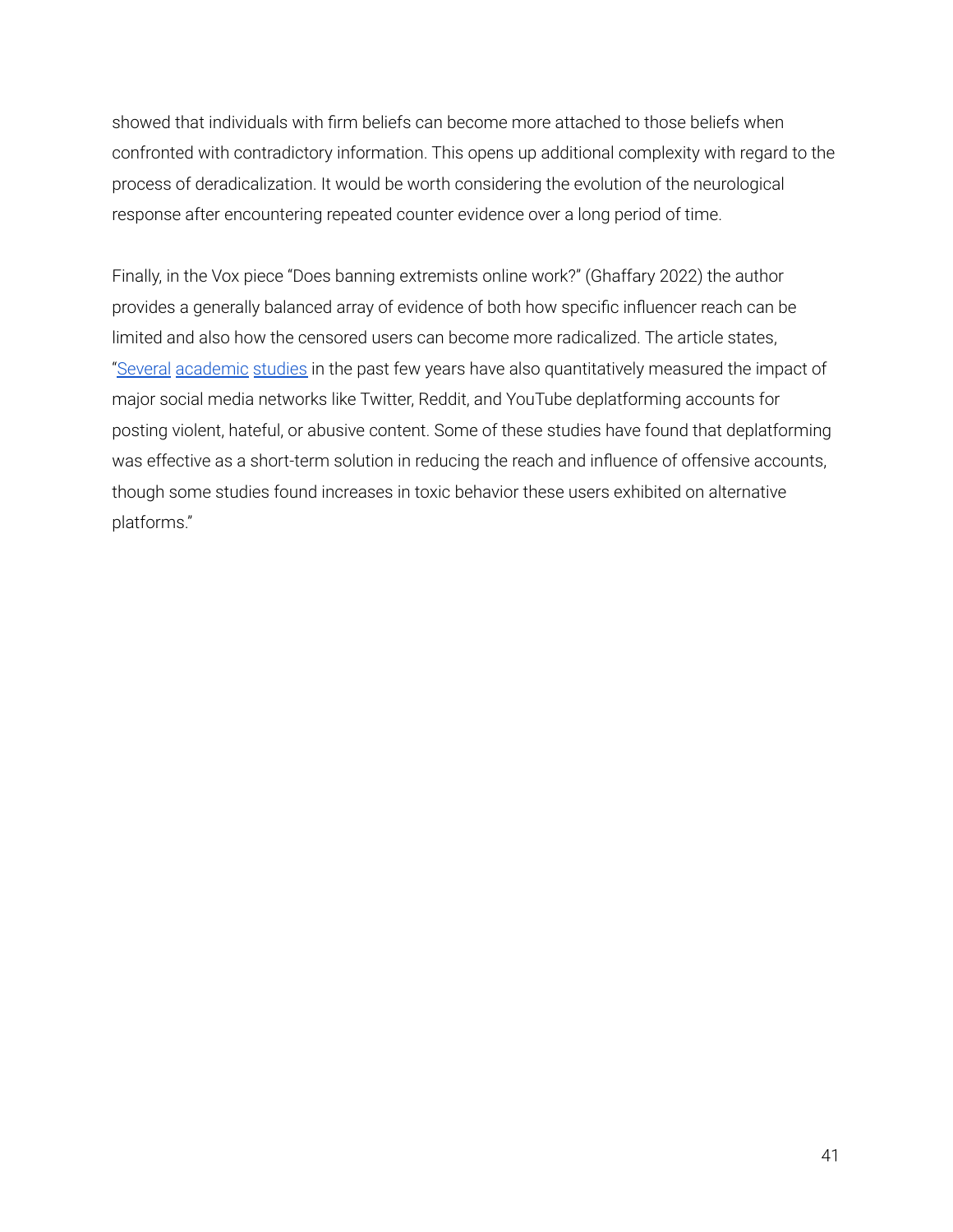# 1.6 Radicalization and Violent Extremism Cannot be Treated as One

In conducting this multidisciplinary review on radicalization in social media, the focus was on the academic and research community's longstanding work on radicalization, extremism, and political violence.

But a critical approach to radicalization and extremism studies is sorely lacking and markedly inconsistent. Thus, influential organizations like the Anti-Defamation League (ADL) can run a massive campaign against Facebook to Stop Hate for Profit, while simultaneously publishing a scathing piece claiming that BitChute, a video sharing platform established in reaction to social media censorship, has become a "hotbed for violent, conspiratorial and hate-filled video propaganda, and a recruiting ground for extremists" (Anti-Defamation League, 2020). This echoes the research sentiment that, "policing within a single platform (such as Facebook) can make matters worse, and will eventually generate global 'dark pools' in which online hate will flourish" (Johnson et al., 2019).

Current methods of social media censorship worsen the problem. While these social media companies claim their methods derive from an extremely large body of research, much of what they tag as removable content that has violated their standards has a reasonable assumption of political partisan alignment.

It is essential to differentiate between cognitively radical and violent extremist expressions. It is modeled on the differentiation under American law between legal hate speech and illegal threatening communications, one which appreciates complexity and foresees the second and third-order effects of prohibition.

Governmental, academic, and activist communities have long tried to identify factors that motivate people to embrace radical views and act upon them violently. But the results of these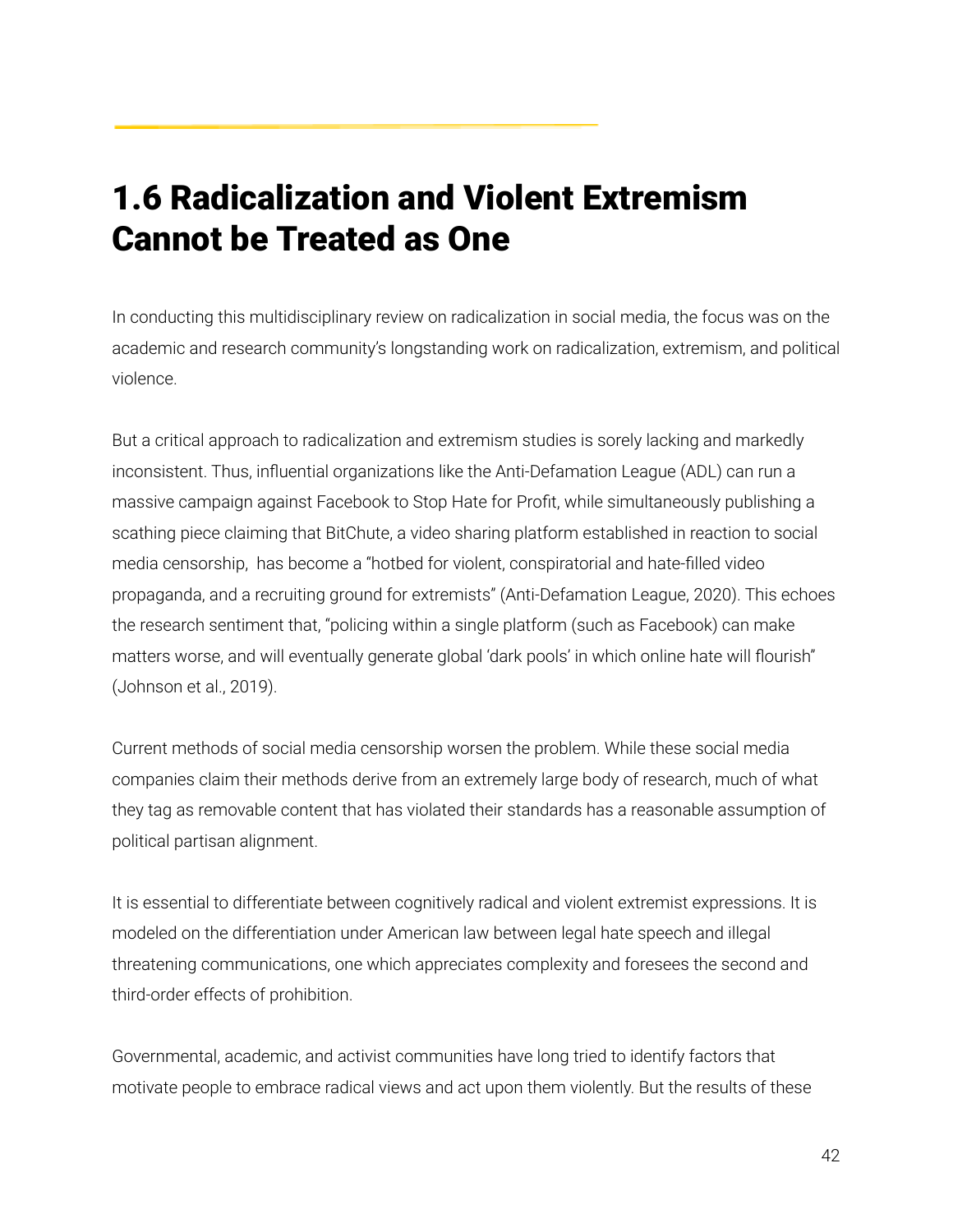varied inquiries have proven unempirical. A review of the literature on radicalization, extremism, and political violence reveals that in the field of extremism studies, radicalization is a highly complex, non-linear and individualized process (Horgan, 2008).

A recent systematic review of thousands of papers revealed that "empirical evidence of variables that discriminate between terrorists and non-terrorists is limited," and a focus on the risk factors identified in the study "might contribute to discrimination and reduce the effectiveness of counterterrorism strategies."

Despite the absence of reliable supporting evidence, many conceptual models for radicalization exist. Few of them, however, seem to be derived from empirical research (Borum, 2012). In addition, almost all were developed in a period when the only true concern was jihadist terrorism. Yet the same approach and models (with accompanying mistakes) are being applied to root out far-right, far-left, and ethno-supremacist extremism.

Before the War on Terror was declared in the aftermath of the horrendous terrorist attacks of September 11, 2001, there were few references to the word "radicalization" in academic or journalistic literature. An obsession to determine the roots of radicalization after 9/11, alongside the occupation of Afghanistan and Iraq that followed, gave Osama bin Laden everything he wanted. Terrorism is theater. As terrorism researcher Brian Jenkins put it, "Terrorists don't want a lot of people dead; they want a lot of people watching" (Violent Islamist Extremism, 2007). Today, that mindset which launched the War on Terror is used to understand domestic (as opposed to foreign) extremism (Mueller & Stewart, 2018). Radicalization is still a burgeoning area of research but there has been a decreased focus on jihadist extremism in recent years. The election and defeat of Donald Trump, an increase in acts of far-right (and left) wing terrorism, and other variables have caused many to try to understand radicalization as it relates to domestic groups and ideologies. If the same "strategic blunders" (Bumiller, 2008) that marked the post-War on Terror era are replicated in the fight againste domestic extremism, matters could get even worse. As mentioned in the introduction, there are nearly four times as many Sunni Islamic militants today as there were on September 11, 2001 (Jones et al., 2018). That might be accelerated if hate speech or extremist social media content is aggressively censored. (Reed & Ingram, 2018). Radicalization is extremely complex, and the role social media plays in radicalization is only part of the equation.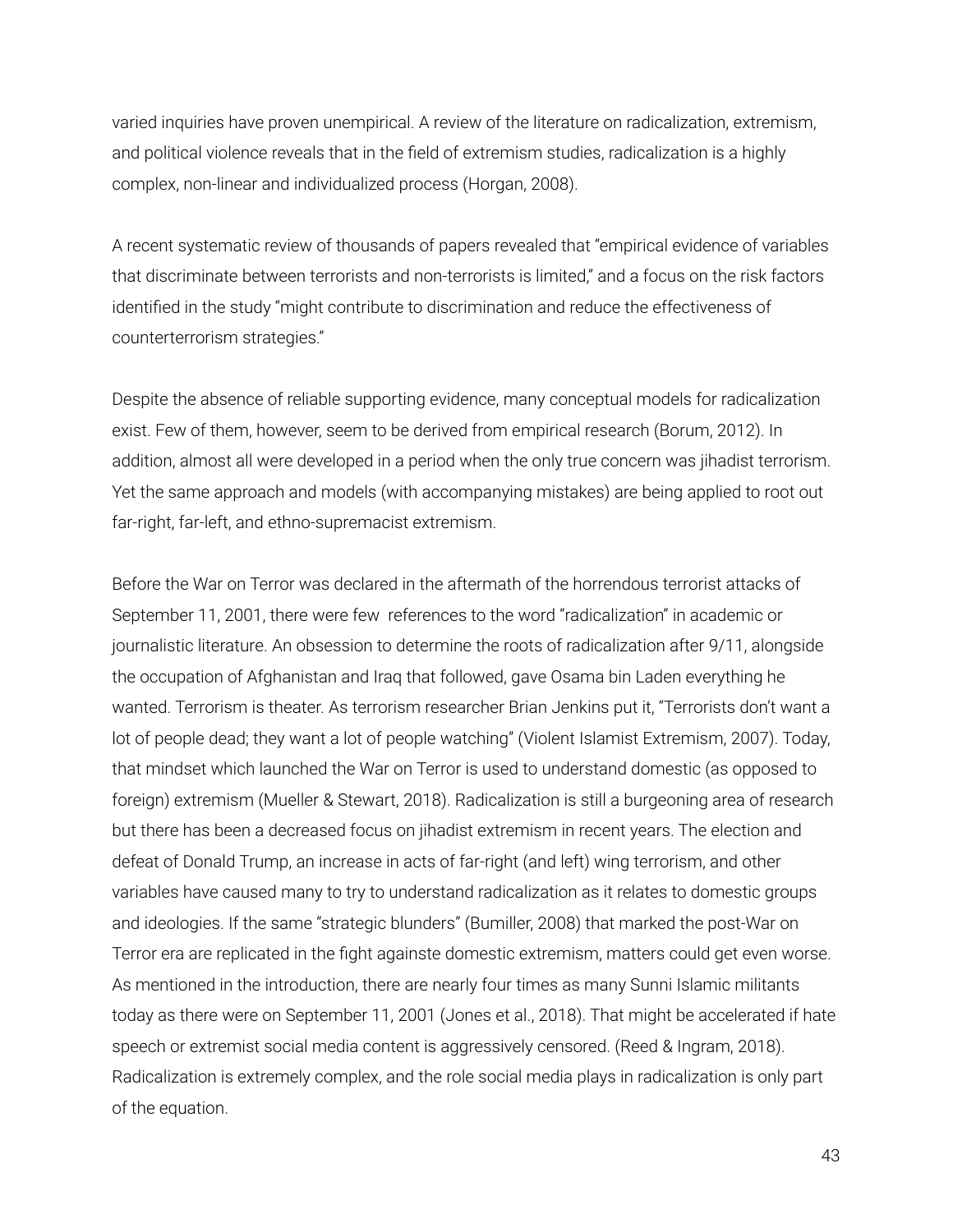As one expert on the psychology of terrorism explained: "In our preoccupation with radicalization, we still know far less about aspects of the terrorist 'arc' of involvement than we should by now. We still know relatively little on the specific psychological and social dynamics that propel individuals to take action on behalf of such groups (and what sets them aside from those who seek to remain involved, but not in this particular way). In essence, it is ironic that we focus on those issues that are more resistant to actual behavioral change, and thus, we ignore those issues that are far less resistant to imaginative interventions" (Borum, 2011).

These complexities make it tricky to define and find solutions to the problem of radicalization (Neumann, 2003). Simply put, "radicalization" describes a socialization process that sometimes leads to violent extremism. But countering extremism does not counter terrorism — it counters the process of ideological adoption. Yet violent extremist action remains relatively low, and there are few actual terrorists relative to the number of those radicalized (Taylor, 2010; Taylor & Currie, 2012).Only a small number of "cognitively radicalized" individuals become destructive terrorists. We pay attention to the few violent extremists (Davis et al., 2013) rather than investigating how or why the vast majority of others did not become (violent) extremists (Reidy, 2019; Bosley, 2020).

Investigating the violent extremist may seem logical but this mindset exaggerates the likelihood of "radicalized" individuals engaging in terrorist activity (Horgan, 2012) and may be counter-productive (Sageman, 2015). For example, countering violent extremism (CVE) initiatives have stigmatized Muslims (Brennan Center for Justice 2015), thus accelerating both radicalization and violent extremism (Sjøen & Jore, 2019). This solidifies a victim mentality that enhances ingroup/outgroup bias (Whitbourne, 2010), further dehumanizing outgroup members (Kteily, Hodson, & Bruneau, 2016) and justifying the turn to violence for potential extremist actors (Varvin, 2005). Conflating cognitive radicalization and violent extremism can backfire and lead to a diverse and largely nonviolent group being labeled as "violent extremist." Enhanced online scrutiny may in turn inflame radicals.

In science, it is crucial to understand that correlation does not equate to causality. While many violent extremists or terrorists radicalized, at least in part, online and often engage with radical or violent extremist content over social media, there is a difference between radicalizing while using social media and being radicalized by social media. Always remain skeptical of simplistic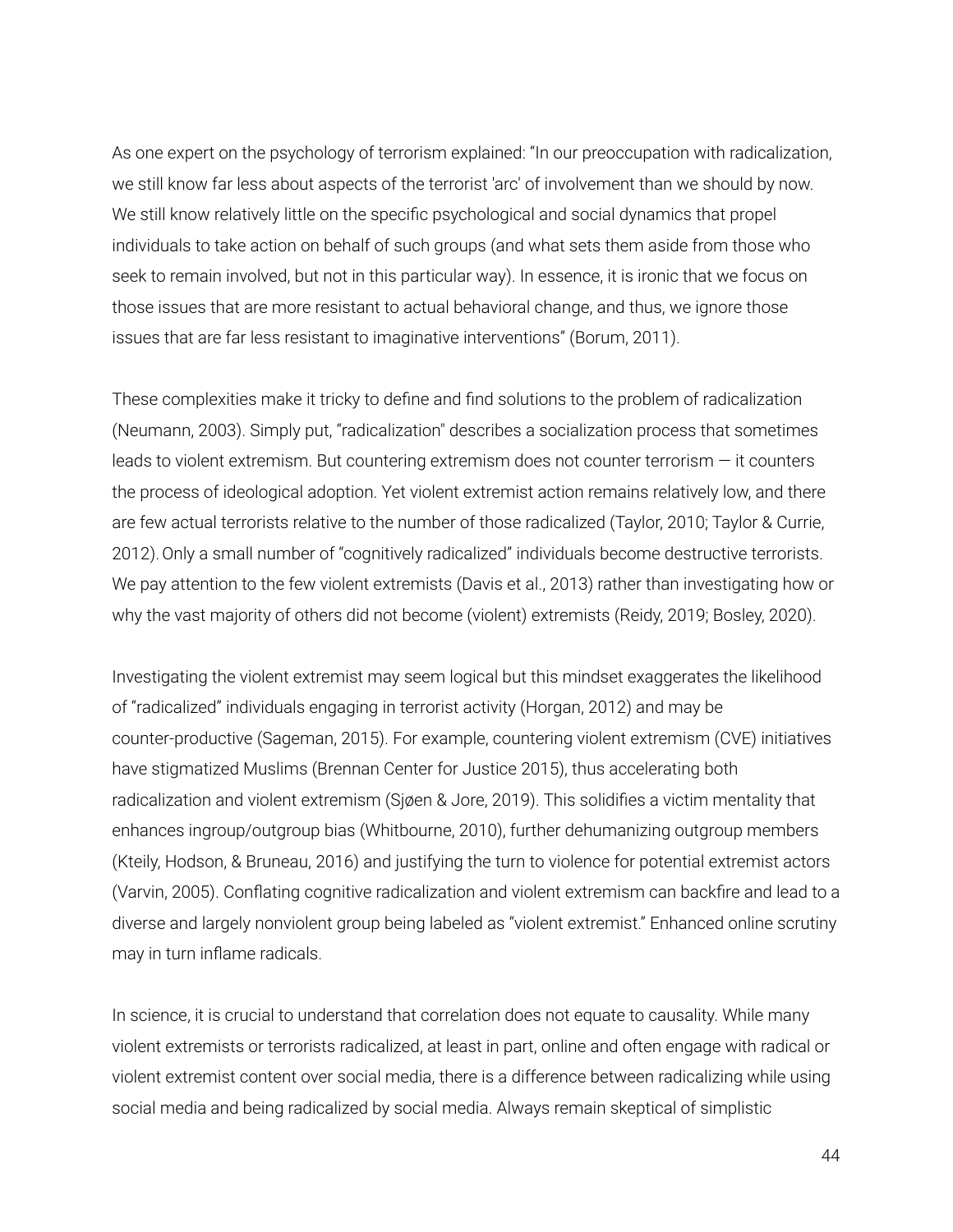mono-causal explanations. The fact that extremists use the internet is indicative of modern life; it is not unique to extremism. In 2018, for example, 90% of American adults aged 18-29 used social media (Smith & Anderson, 2018). One might also ask whether ever-expanding social media censorship or perceptions of discriminatory social media company gatekeeping correlate to a heightened interest or susceptibility to extremist content or conspiracy theory. Unfortunately, there seems to be no interest or funding for such inquiries. When such research is conducted, such as the internal study from Facebook that revealed that its algorithms were promoting division and echo chambers on the platform, they have been shut down and unsupported (Horwitz & Seetharaman, 2020).

Free expression, and even having a society with stable balanced ideas that can be rationally debated, is threatened by social media censorship. Therefore, social media censorship, and not social media itself, may represent a threat to democracy. Social media companies are private corporations, so they have a right to determine what is hosted on their platforms. But when that censoring is applied disproportionality or equitably it is more akin to social engineering. Furthermore, when social media companies' policies are based on flimsy evidence for the effects of censorship or ignorance of scientific evidence that suggests policing might make problems worse, it feels like the right time to build an alternative approach and to test it.

An extremely low rate of those cognitively radicalized go on to commit acts of violent extremism. Eradicating "radical" content may reduce the risk of violent extremist action, but censoring speech only makes communities feel threatened and under attack, and states of fear positively correlate to the commission of violent extremism (Pauwels & Heylen, 2020). If policing on mainstream social media platforms might worsen matters, over the long-term especially, then suppressing an individuals' ability to express radical or hateful ideas online might exacerbate violent extremist behavior.

Instead, allowing radical content that does not constitute a threat under U.S. law or our interpretations of the First Amendment might improve a preventative factor in radicalization to violence. Thus, an alternative model for social media platform content moderation that differentiates between radical and violent extremist content is due. Rather than just allocating resources to human moderators and relying on AI and machine learning, we propose directing resources and efforts to combat hate with alternative messaging in order to provide an off-ramp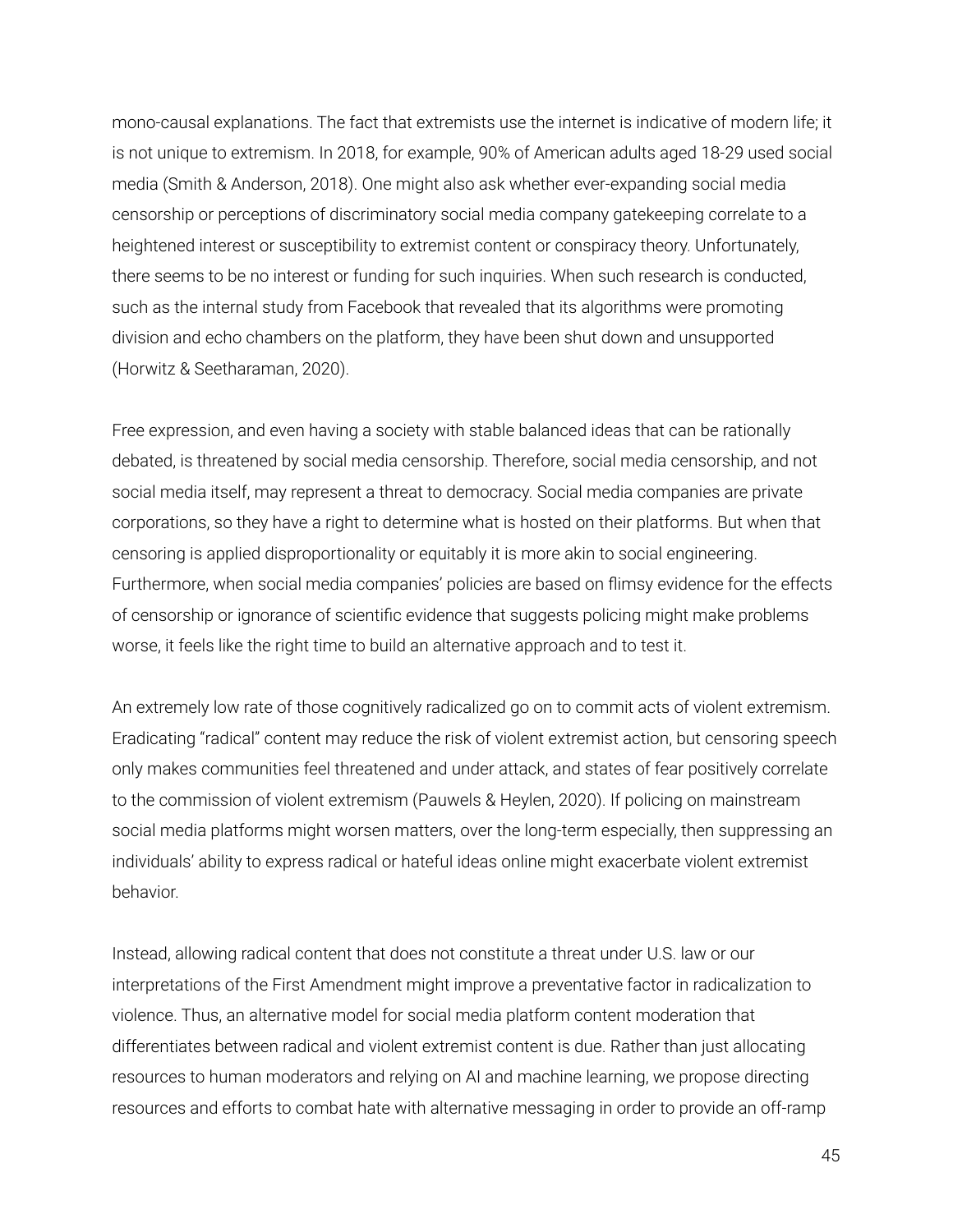to radicalization. Such an approach can be more effective than current censorship and gatekeeping.

This is what the George Washington University study (Johnson et al., 2016) indicates: "when attacked, the online hate ecology can quickly adapt and self-repair at the micro-level." The researchers observed that, "operationally independent platforms — that are also commercial competitors — [can become] unwittingly coupled through dynamical, self-organized adaptations of the global hate-cluster networks." The researchers witnessed how banned Facebook users migrated to less-policed platforms and reentered the platform through "back doors,' consistent with the adaptations made by the Boogaloo Boys, ISIS, QAnon, and other groupings. As the authors noted, "the existence of several operationally independent platforms with their own moderators and no coordinated cross-platform policing gives rise to a further resilience," and, "shows that sections of the less policed platforms can then become isolated, creating spontaneous 'dark pools' of hate highways."

Previous research by the same authors documented the resilience of ISIS supporters in 2015-2016, an online collective that remains resilient and active despite massive pressure to suppress it (Johnson et al., 2016). The internet will always provide places for extremists to organize and engage.

They suggest a "matrix of interventions according to the preferred top-down versus bottom-up approach on a given platform and the legal context in a given country." Proposed interventions include the encouragement of, "anti-hate users to form clusters…which then engage in narrative debate with online hate clusters. Online hate-cluster narratives can then be neutralized with the number of anti-hate users determined by the desired time to neutralization" (Johnson et al., 2019). Their modeling of this policy suggested a decrease in hate speech over time. We also believe that such an approach based on anti-hate dialogue and engagement would not only mitigate the size of online hate clusters, but drastically decrease the number of radicalized individuals engaging with violent extremist content online who would go on to mobilize for, or commit real-world acts of extremist violence.

The strategy of Daryl Davis — who deradicalized hundreds of KKK members by befriending them, listening and engaging in respectful dialogue — is essential to understanding how a long-term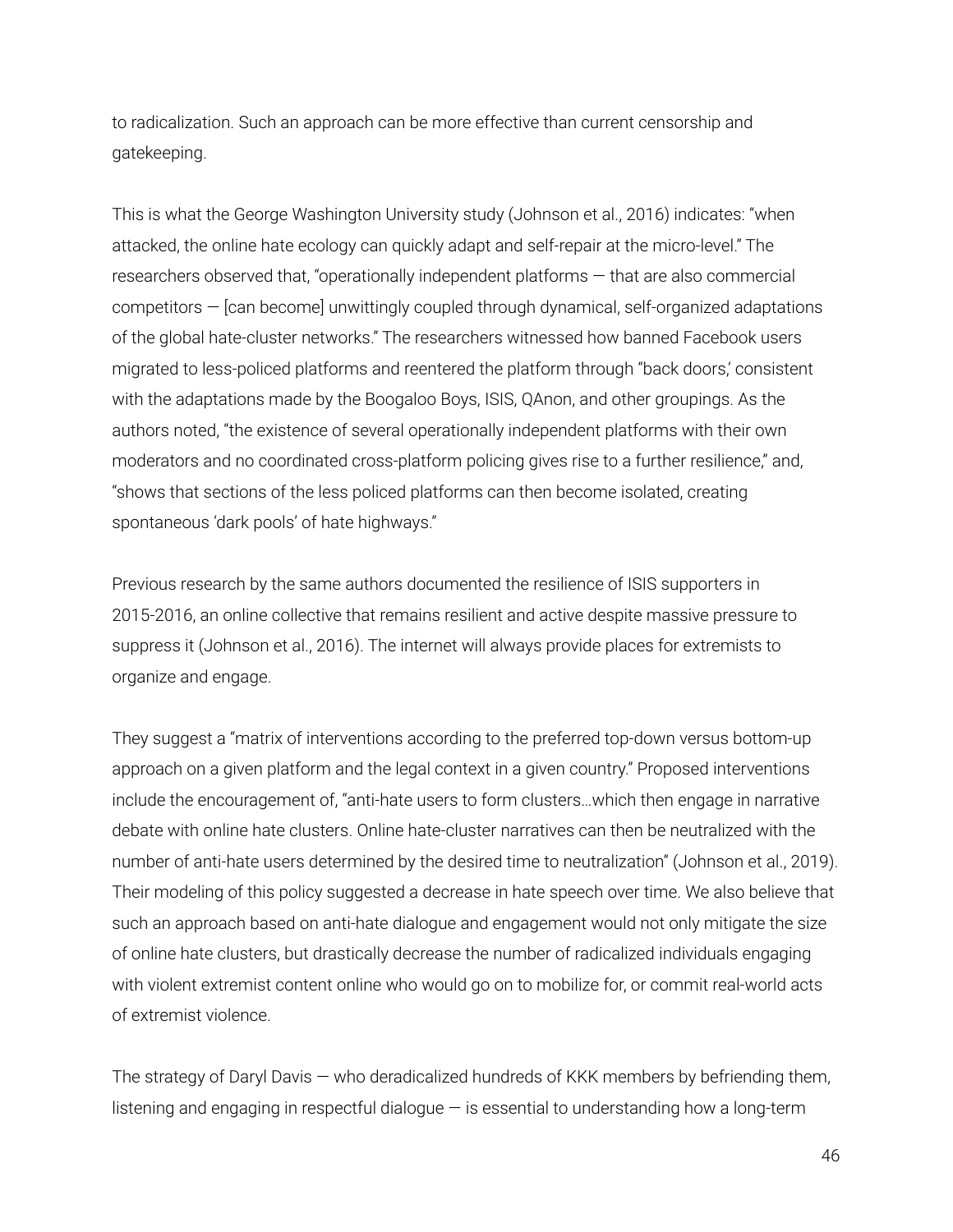approach can work, both digitally and physically. There cannot be expectation of immediate change in ideology. Minds change over long periods of time with steady information exchange. Davis engages in both physical and digital communication strategies with his contacts and both have proven to assist.

Current trends in social media gatekeeping create a technocratic top-down approach to subjectively interpreting what is and what is not "hateful" content. Rather than reducing hate and enhancing social cohesion, such praxes may worsen matters.

The Change Minds Initiative moderation model distinguishes between radical and violent extremist content in ways that parallel the differentiation between free speech and threatening communications under U.S. law. It also draws energy from the belief that free expression remains an inherent natural right. Democracies depend on it. As such, the Minds model focuses on anti-hate dialogue, critical thinking training and engagement as a means of reducing the risks of radicalization on our platform. As Martin Luther King Jr. put it, "Returning hate for hate multiplies hate, adding deeper darkness to a night already devoid of stars. Darkness cannot drive out darkness; only light can do that. Hate cannot drive out hate. Only love can do that" (King Jr., 2019).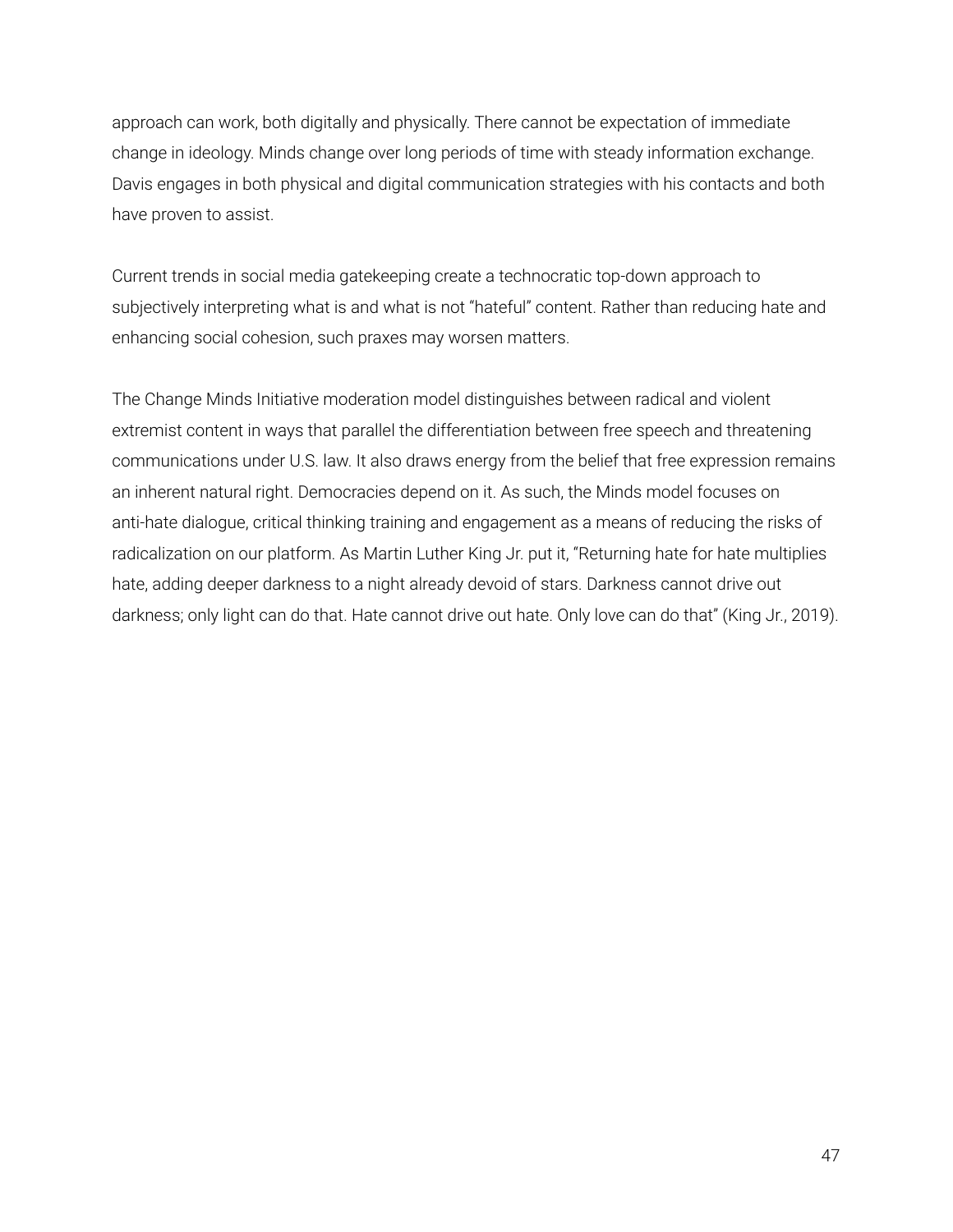# 1.7 A New Approach to Moderation

Society can't just shut off the lights and hope violent extremism goes away — it won't. Censorship is avoidance, and avoidance never solves a problem. It may even make it worse. The move to violent extremism can never be solved with simplistic answers to complex scenarios. There must not be monocausal determinations of the link between social media usage and radicalization. And a single platform analysis won't do. Our world doesn't need a bigger "Whack-a-Mole" mallet nor to cover the mole holes — the mole will eventually find another hole through and cause even more havoc.

Every social network's content moderation practice is failing. Some over-moderate, and others essentially do far less than they should. Some employ unreliable algorithms that mistakenly take down innocent content. Large social networks have abused their power with inconsistent and unreliable standards. Current approaches are likely to make matters worse by cementing grievances, and heightening insecurity, uncertainty and perceptions of threat among the most vulnerable. Censorship pushes extremists deeper into echo chambers, promoting isolation, frustration, and motivation by bad actors.

Our world needs an alternative method for content moderation that can be tested, refined and documented with an appreciation for the complexities of radicalization into violence.

The Change Minds Initiative framework is guided by several propositions:

- 1. Radical agents interact primarily with other radical agents when banned from interacting with neutral agents;
- 2. New radical users on any social network site become more radical when forced into an echo chamber (defined broadly by their subscription/subscriber centricity);
- 3. When radical users are merged with more users, their sentiment and subscriber/subscription centricity become less radicalized;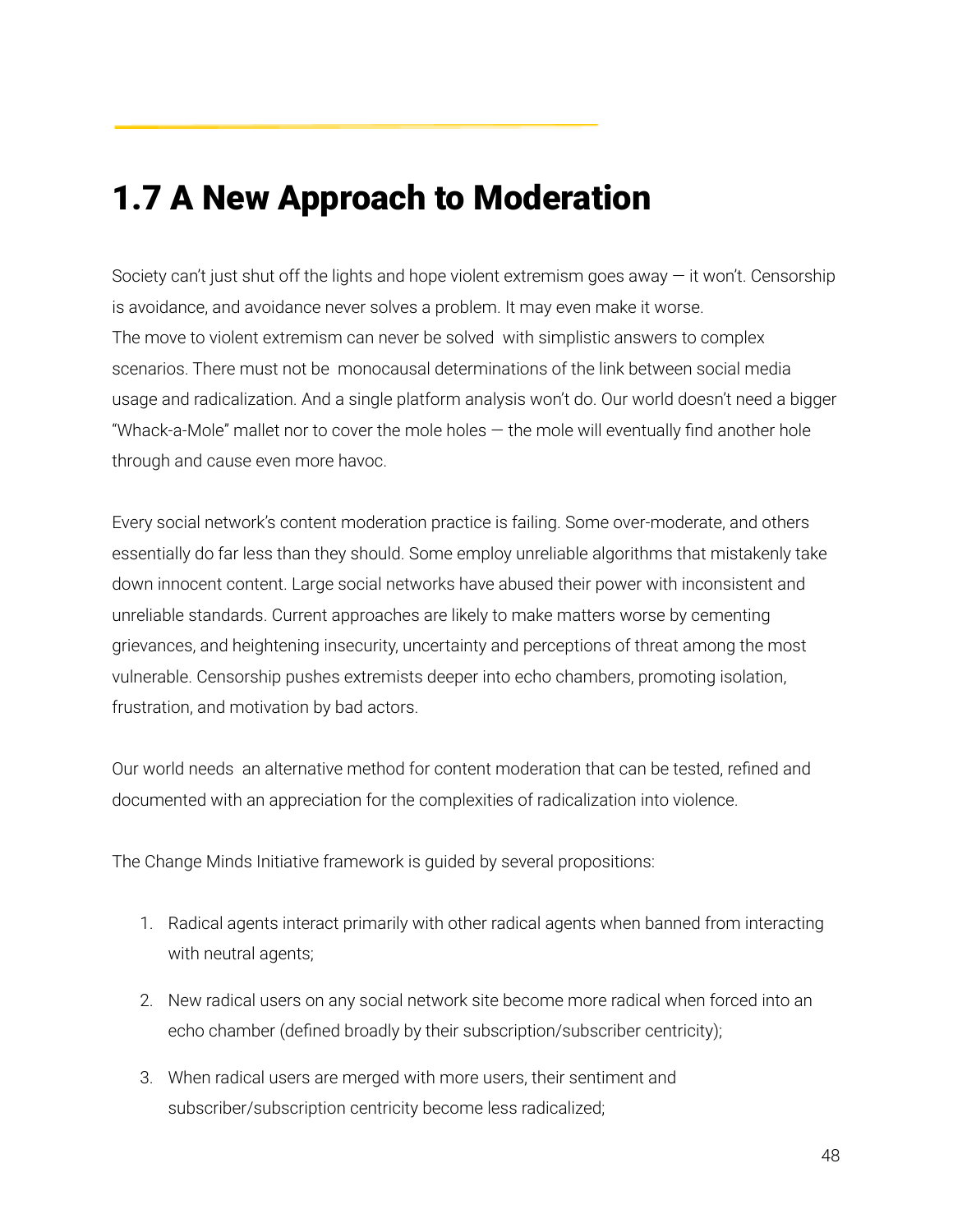- 4. Radical user sign-up on Minds is sometimes driven by their banning from other social media sites, and this results in a potential increase in risk factors associated with radicalization to violence;
- 5. Distinguishing between cognitive radicalization (extreme beliefs) and violent extremism (clear threat, support or engagement) is key to the development of effective alternatives to content removal and platform policing, and
- 6. Hate speech can be harmful, but a whole-of-community approach offers a better means of addressing the underlying psychological and socio-ecological factors than censorship (particularly in the long-term).

Once clear metrics distinguish between cognitively radical and violent extremist material are delineated, AI and other technological tools can contribute to the solution. However, creating whole-of-society, peer-to-peer humanist and holistic solutions should be a priority, particularly if the short and long-term are considered.

Minds has established a framework that encapsulates our conclusions. This framework explores the practical side of creating a new methodology for moderation and combating hyperpolarization, hate, and violent extremism online.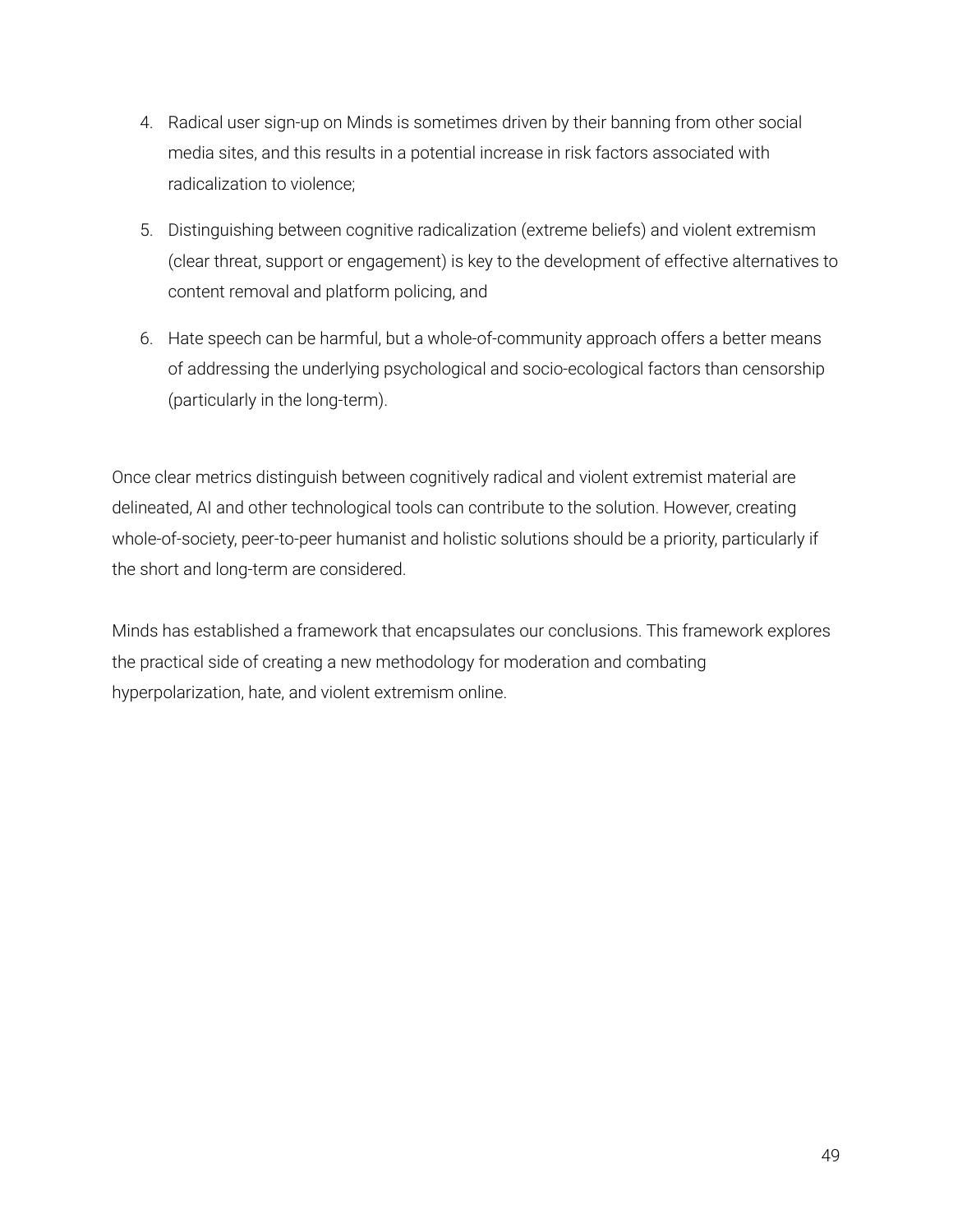# 1.8 The Minds Moderation Framework

Minds hopes to elevate global discourse through Internet freedom. A fair moderation system must first prioritize trust between its users and the platform, creating a foundation on which people can build steady connections and mutual understanding. The key to establishing this trust is a transparent and predictable moderation framework that is based on the core principles of Internet freedom and draws upon academic data.

#### Open Source

Open source software is at the core of providing a fair moderation system. Minds is licensed under AGPLv3, a free, copyleft license published by the Free Software Foundation. All of its source code is publicly available at [developers.minds.com](https://gitlab.com/minds) where anyone is free to contribute to the project, use the code in other applications, or inspect the code to understand how things work. Gitlab is where Minds conducts all of its software development and project management, in the open for public scrutiny and participation.

Allowing people outside the company to view the code is a significant step towards more trust and accountability. Open source enables anyone to inspect the algorithms that power Minds to ensure the app is delivering what users expect and not maliciously tracking and targeting. It also enables anyone to contribute to the algorithms, breeding more collaboration and innovation between the network and its community.

### Build Your Algorithm

The algorithms that govern what you see on social media platforms like Facebook and Twitter are centrally-controlled and non-transparent. While these algorithms serve the purposes of keeping feeds fresh and making it easier to discover new content and creators, they come with the costs of a lack of control on the user's end and the resulting suspicion that our social media -- our windows into reality -- are influenced and shaped by biases and decisions we don't agree with.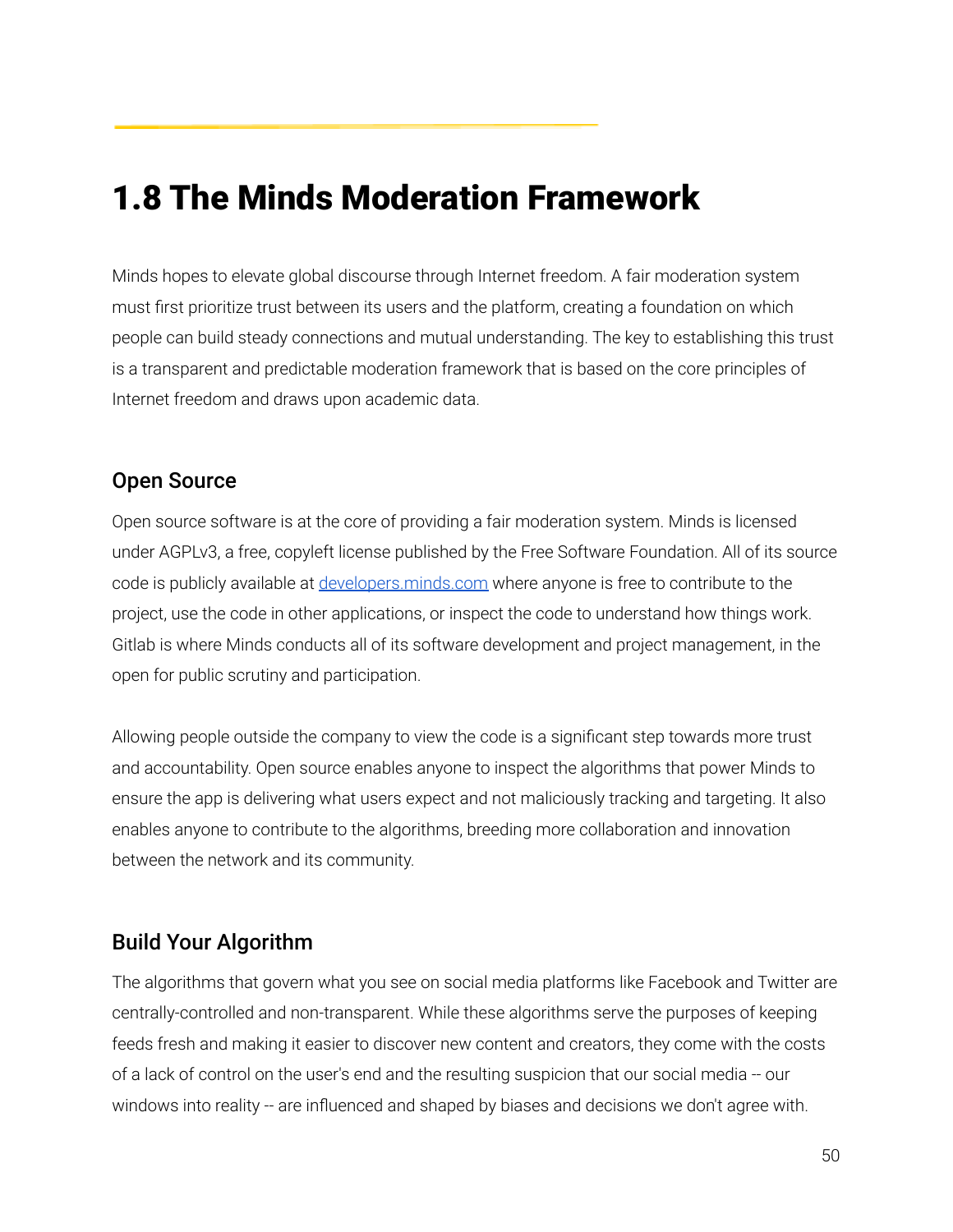Minds puts you in control of your own algorithm. By setting your content preferences, you decide what types of content do and don't get amplified for you. And by answering a few questions about your personal outlook on things like censorship, misinformation, government regulation, and optimism for the future, it enables Minds to better connect you to content and creators you haven't discovered yet and that may become your new favorite voices on Minds.

A key question in the Build Your Algorithm tool is how open you are to seeing opinions that you disagree with. This is the first time any social network has provided a preference such as this, which intends to allow users to break free from their echo chambers and challenge their own opinions more deeply. When someone answers this question, they are required to either acknowledge their own closed-mindedness or open their algorithm up to more diverse opinions. These are crucial steps towards encouraging dialogue and elevating global discourse on social media.

In the long term, this data will be essential in effectively measuring open-mindedness and user preference for dialogue or breaking out of echo chambers. But ultimately the tool is about providing the user with control and transparency over their own algorithm, rather than relying on a middleman to decide on these preferences for you without any accountability.

#### Free Expression

The First Amendment is one of the most essential and battle-tested content policies in human history. Freedom of speech is at the foundation of American democracy and there has been over a century of legal casework built on top of it.

Minds bases its content policy on the First Amendment to ensure that information is only removed when breaking the law or attempting to maliciously hack/attack the app. This can broadly be categorized as content that promotes terrorism, paedophilia, extortion, fraud, harassment, revenge porn, sex trafficking or imminent acts of violence. Other categories include copyright infringement, trademark infringement, impersonation spam and malware. Any Minds user can report a piece of content for falling under these categories at any time. In the event that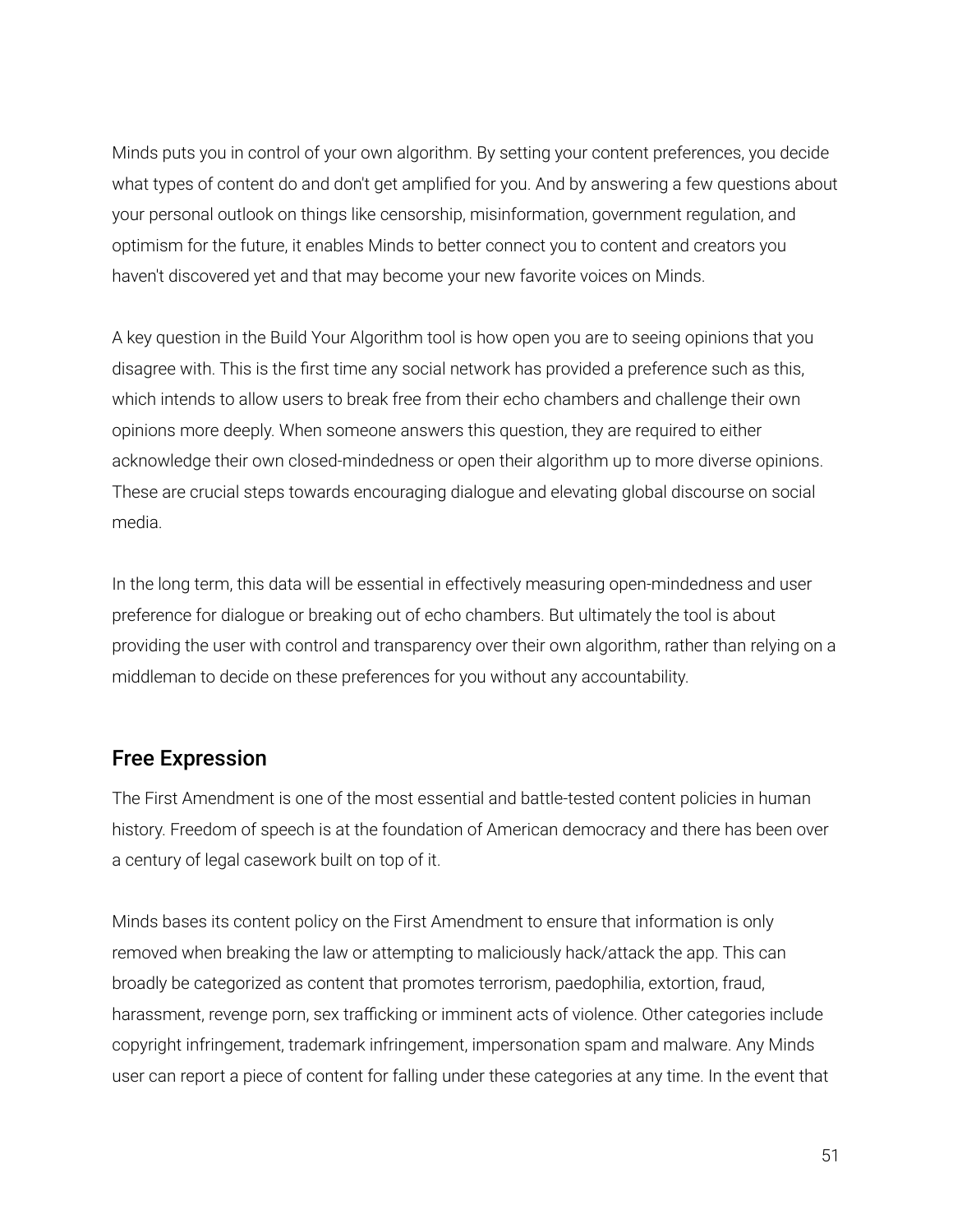content is removed for one of these reasons, further action may be necessary such as contacting local authorities, depending on the individual case.

Other cases where content removal may be required depending on the individual case include more nuanced categories such as spam or inauthentic behavior, such as using fake engagement, bots or scripts to abuse the system. Minds is continuing to research and develop new ways to handle these cases that are fair and transparent and to provide the community with a voice in the decision making process.

Minds users are empowered with robust filtering and blocking tools to curate their feeds how they desire. Tools like user blocking and reporting are essential to empower users to protect themselves or flag content that may break the terms of service. NSFW (Not Safe For Work) filters and controls provide more user control and categorization of controversial content. It is worth noting that not all Big Tech apps are unified in their censorship approaches. While they do mostly align on hate speech and misinformation policies, Twitter for instance does allow pornography.

Protecting freedom of speech for social media users is essential to create a fair playing field and a breeding ground for change. It ensures that there is no subjective middleman interfering with access to information, and it creates the opportunity for real dialogue to occur. Free speech means radical, extremist content is also protected. Censoring this content has many adverse effects and the evidence in this paper clearly demonstrates how it can result in more radicalization.

Allowing extremist content to exist creates an identifiable entry point for a positive intervention or the start of a dialogue. It creates an actual opportunity for change, whereas censorship eliminates opportunity. We must face our societal problems head on, and ensure that social media platforms are providing this opportunity for change and not preventing it.

#### **Privacy**

Privacy is foundational to provide users with control. Minds allows users to create pseudonymous accounts if they wish, along with the option using a real identity. Additionally, Minds structures its data pipeline to leverage pseudonymous user identification numbers to ensure that any digital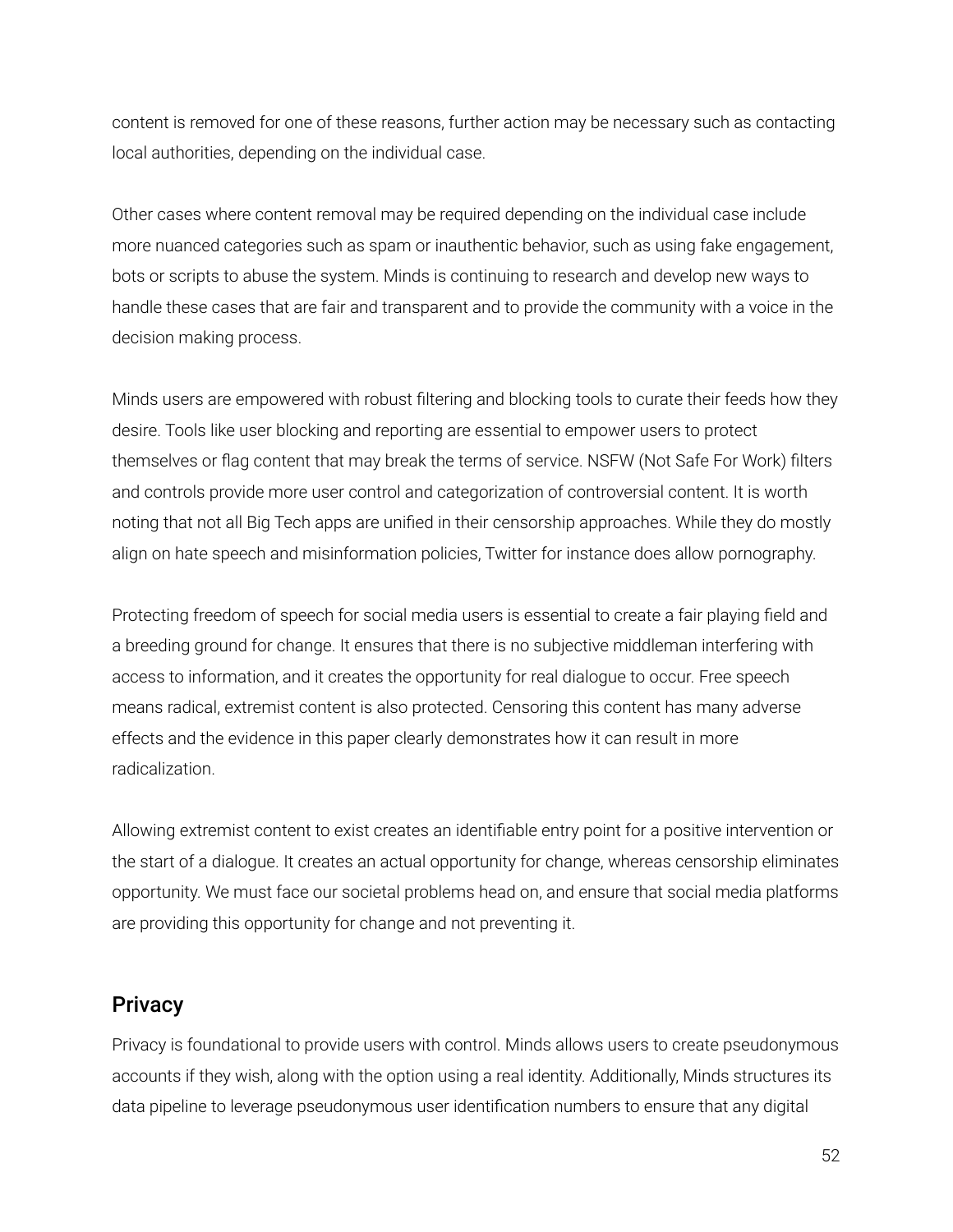profile can not be matched with a public username on the Minds network. This is in stark contrast to the invasive surveillance techniques leveraged by large technology companies to build psychographic profiles and sell access to that data to advertisers and others.

Pseudonymity allows users to separate their digital and physical identities, which can help them feel more safe and comfortable to engage with others. If we accept that free speech enables positive change, and we recognize that speaking freely often requires that people feel in control of their privacy, then we must also secure privacy to secure free expression.

Minds also provides users with a messaging system, Minds Chat, which is built on the Matrix protocol with end-to-end encryption, meaning only the end user has the key to access the content of the messages. This level of privacy protects users from having their private conversations leaked, and it also creates an environment for more direct conversation between two or more individuals. It also ensures that the company or platform itself does not have access to the content of the direct messages. Encrypted messaging is an important element to provide users with a safe place to have difficult conversations, and an effective tool for positive intervention with users trying to cope with mental illness or who are at risk of radicalization to violence.

#### Community Governance

In networks where centralized administrators can ban users or remove content, it is crucial to have a fair and transparent process. Mistakes may happen, or worse, centralized abuse can develop, and a transparent process with community voice is an effective check against these risks. Currently, Minds leverages a community jury system to review appeals on moderation decisions. This enables the community to essentially reverse a decision made by Minds moderators should the jury reach a consensus that the initial action was inconsistent with the network's policy.

The jury system creates an essential checks-and-balances system on the entity responsible for moderation and ensures that all users have a voice in the event of an appeal. It also ensures that the appeal is reviewed by a different entity than the one which made the initial decision.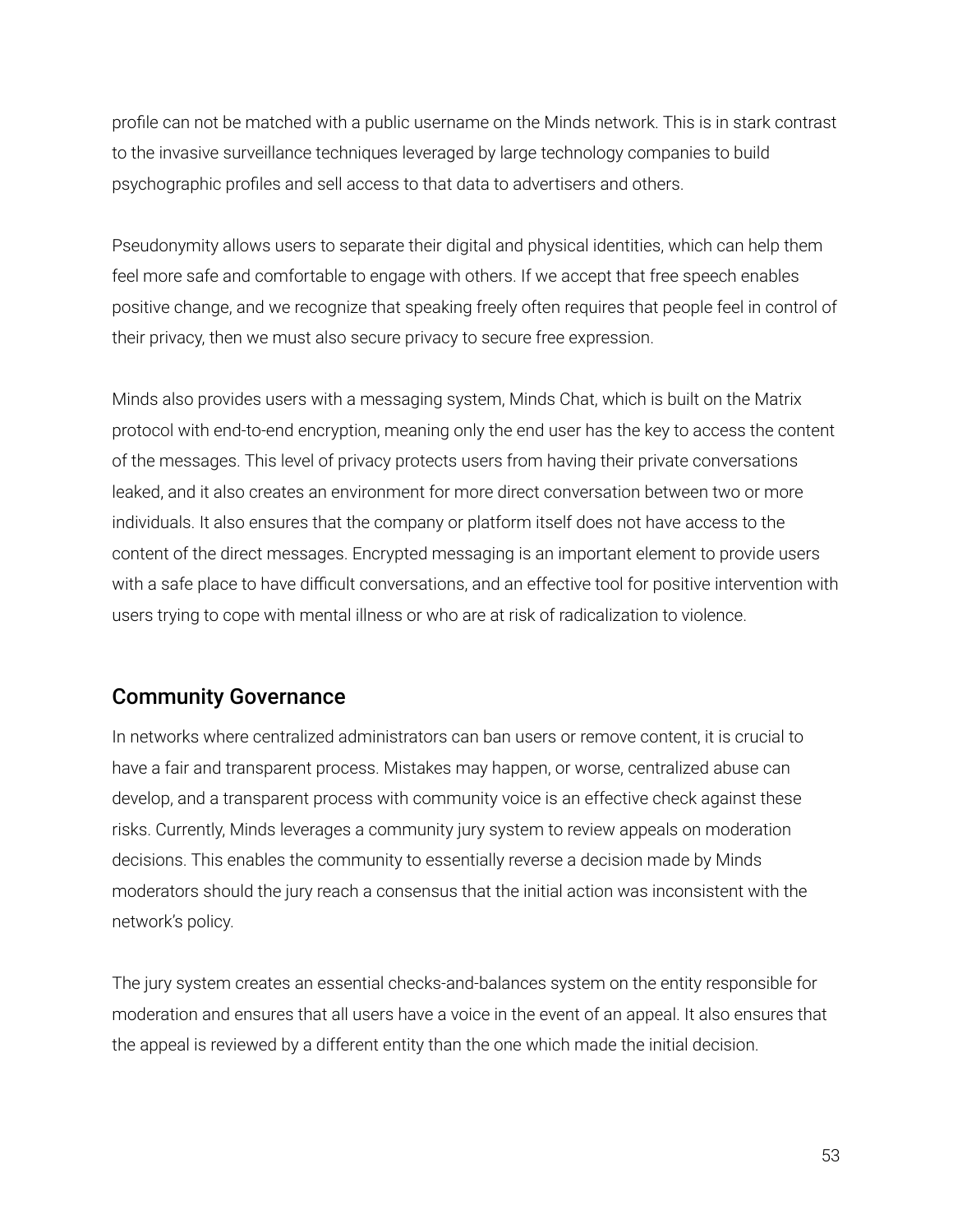IMinds aims to expand on its community governance system and provide a method for community members to establish trust, which in turn can grant them more decision making power across various aspects of the network. These decisions include areas such as the removal of content, the tagging of content, the paid promotion of content, the ranking of content and more.

### Crypto Incentives and the Decentralized Future

Distributed systems and blockchain technologies such as Bitcoin and Ethereum have effectively eliminated the middleman from payments, providing the user with ultimate control over their transactions, financial and other. The transactions are all publicly auditable on the blockchain to provide maximum transparency. They also provide networks with a new mechanism to easily share value with its contributors.

Additionally, the emergence of immutable databases makes censorship even more of a losing battle. Minds currently harnesses Ethereum to provide MINDS token incentives for activities such as jury participation, reports, curation and moderation. It is unsustainable to expect that a community-driven project can keep up with the giants of tech without rewarding community participants.

Building a gamified token reward system is a very effective method to incentivize or discourage certain behavior. This conceptually is a very important piece of the puzzle in creating desired outcomes, such as healthier discourse and less polarization. It enables the network to truly share its value with the community, and for the community to be fairly rewarded for the time and energy they put into it. We're early in the development of these systems, and see token rewards as an alternative incentive to attention, which we associate with the bad outcomes of polarized discourse.

Over time, both the governance logic and infrastructure of Minds will be migrating to more resilient peer-to-peer systems, but both centralized and decentralized technologies are essential to building an enterprise-grade and scalable experience.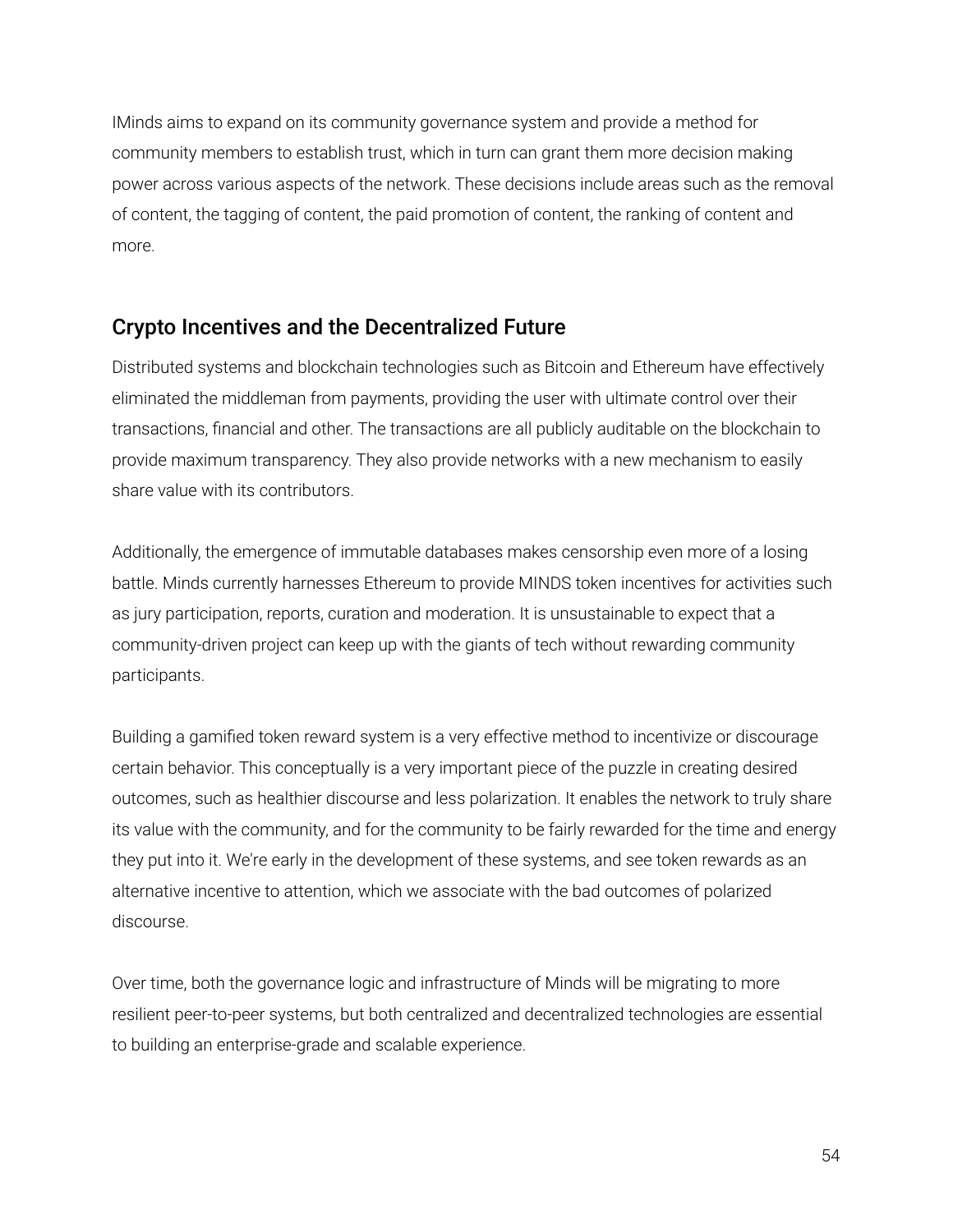### Self-Sovereignty

Users of the network should ultimately have control of their identity, content and social graph. If this can be achieved, then users are no longer "locked-in" with any individual network and can choose where to bring their value without fear of losing anything. This forces social networking platforms to compete for the trust of a shared user base, making it a more fair playing field.

Self-sovereignty enables ownership and allows for value to be accrued by the individual rather than the platform. When users do not have vendor lock-in, they are in control of the value they provide. Self-sovereignty, along with community governance, are areas that Minds is deeply researching, with the ultimate goal of providing portability for its users and for the network itself. It will likely take more experimentation and time for these technologies to mature before they can be implemented at scale. Minds plans to continue to invest time and energy into the development of this framework which includes standards like decentralized identity (DID) and verifiable credentials (VCs).

#### Events

MINDS IRL is an ongoing event series to generate constructive dialogue across the political spectrum and bring digital debates to the physical world. The first event was titled "[MINDS](https://www.eventbrite.com/e/minds-new-jersey-ending-racism-violence-and-authoritarianism-tickets-58686976326#) IRL: Ending Racism, Violence and [Authoritarianism](https://www.eventbrite.com/e/minds-new-jersey-ending-racism-violence-and-authoritarianism-tickets-58686976326#)". It was headlined by Daryl Davis and brought together dozens of influential Internet voices for panel discussions and breakout sessions.

The event was initially deplatformed by the Pitman Theater in New Jersey due to protests from [Antifa](https://www.inquirer.com/news/minds-irl-pitman-antifa-philadelphia-20190831.html), where the group went so far as to call Daryl Davis a 'white supremacist' which he [responded](https://www.minds.com/newsfeed/1017288706234175488) to in a post on his Minds channel. Ultimately the event moved to Philadelphia, where it was sold out and generated significantly more media attention than it would have without the deplatforming. Live events have been disrupted by the COVID-19 pandemic, but will continue as early as possible.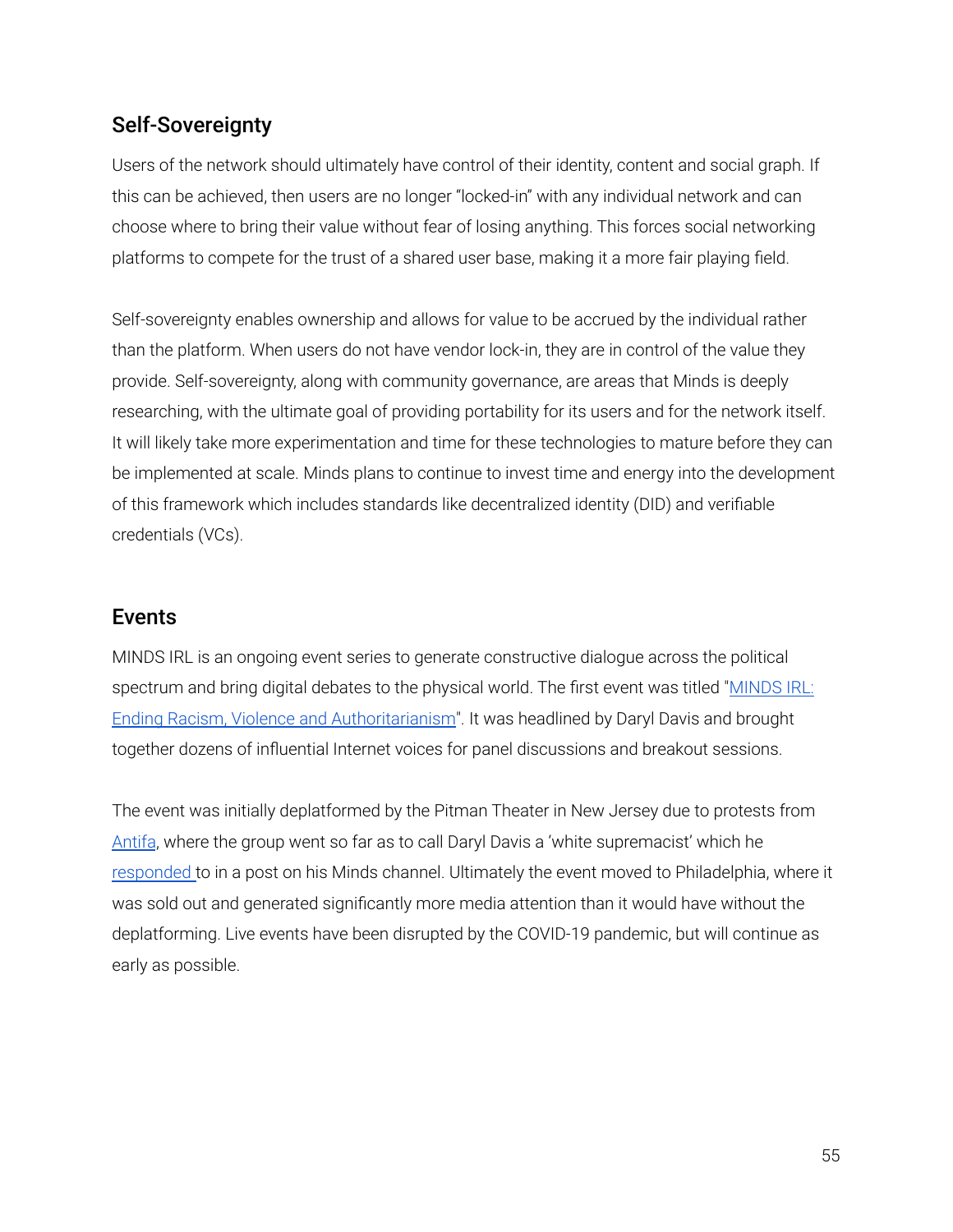## **Partnerships**

Joining forces with other networks, individuals and organizations is the only possible way this type of holistic approach, cross-internet, can work. Consistency across platforms brings down the global temperature.

So far, Minds has collaborated with Tech Against Terrorism, Parallel Networks, Braver Angels, Light Upon Light, Daryl Davis, Tasman AI, and CulturePulse, and invites anyone with interest in participation to contact [info@minds.com.](mailto:info@minds.com)

## Calls to Action

- Participate in the #ChangeMinds by creating a post on social media that tells the world how you changed your mind about anything from a major global issue to your favorite music. See more information at [www.minds.com/change](http://www.minds.com/change).
- Encourage other social media platforms to adopt this, or a similar, moderation framework in order for cross-network impact to occur, and to prevent controversial content from simply being pushed from one social network to another.
- Report any errors or proposed improvements to this paper to [info@minds.com](mailto:info@minds.com).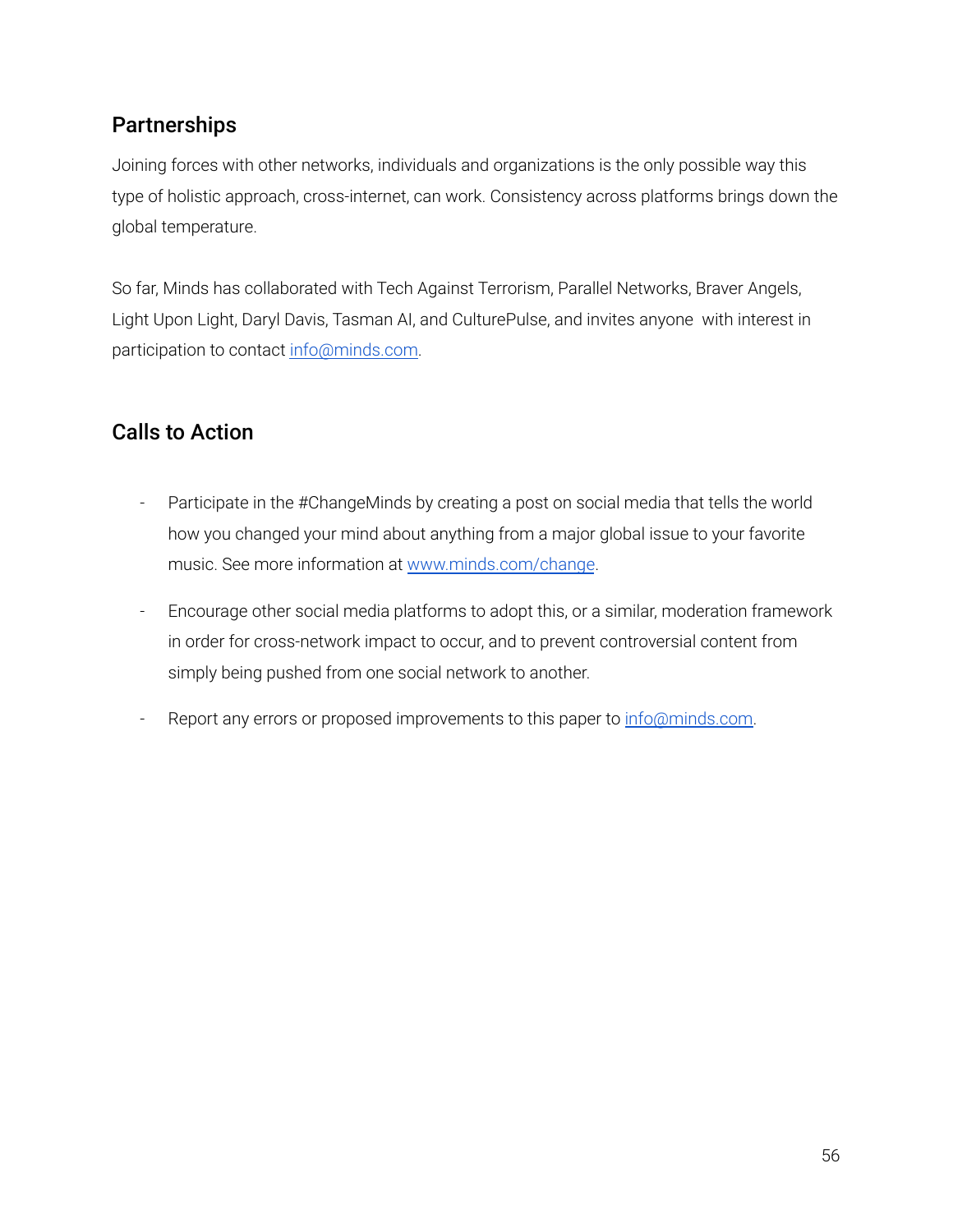# 1.9 Contact

- <https://minds.com>
- <https://support.minds.com>
- <https://developers.minds.com>
- <https://minds.com/change>
- <https://twitter.com/minds>
- <https://www.culturepulse.ai>

# 1.10 Prospects for Future Research

- The correlation between isolation, both digital and physical, with violent behavior
- Further evidence of direct correlation between censorship and violent extremism
- How to prevent social media addiction
- Understanding the variation in effectiveness of deplatforming to limit the reach of an individual or group depending on their audience size and interrelated events which impact the Streisand effect
- The relationship between online and offline radicalization and social networks
- What is positive radicalization?
- Memetic evolution of symbols and language after censorship
- The impact of providing mental health resources to users on Minds and other networks
- The line between legal and illegal of various speech in the USA and abroad
- The impact of community jury systems on community sentiment
- Analyzing the rate of deradicalization over time on Minds compared to restrictive apps
- Do people change their minds more easily in a free speech environment?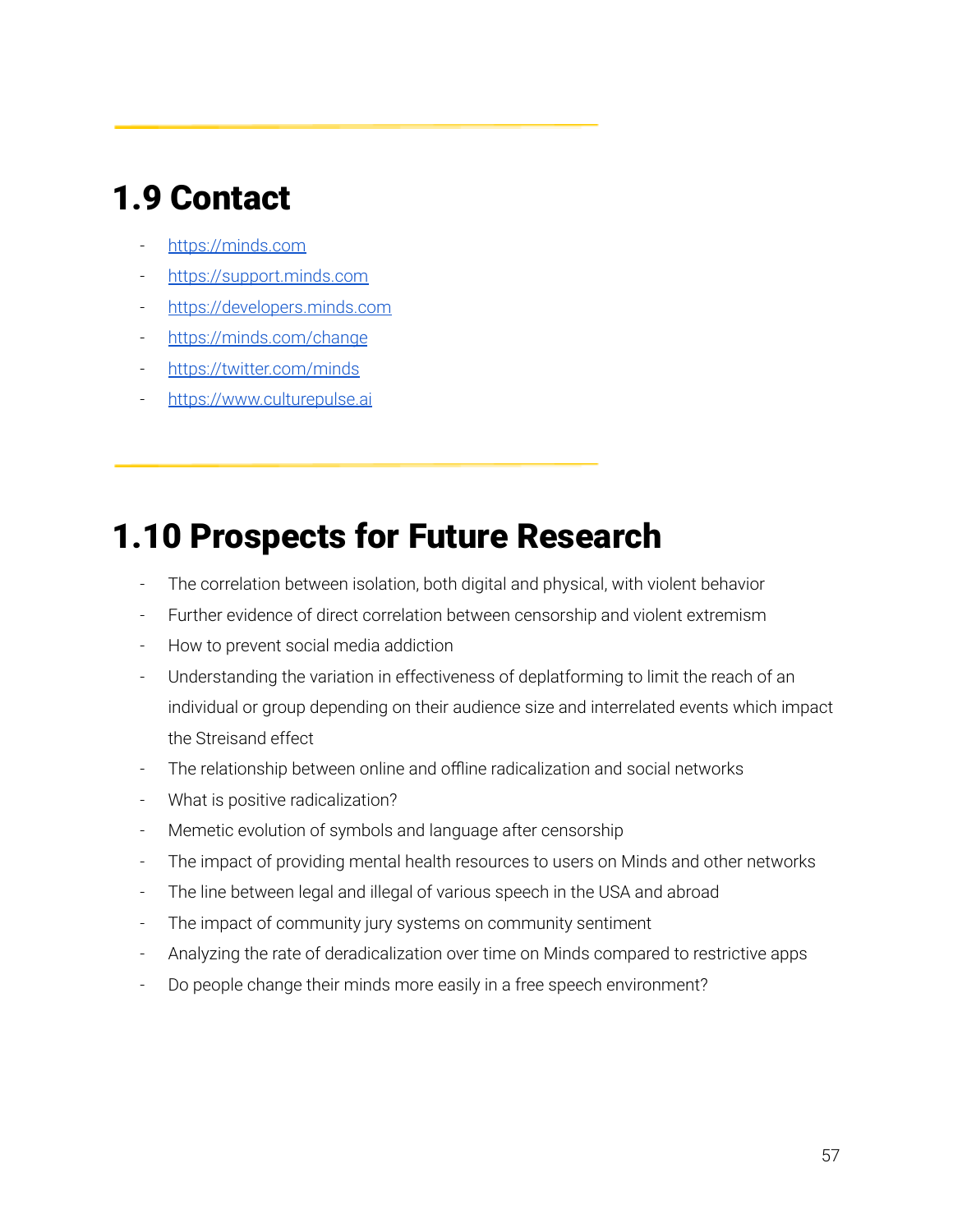# Appendix: How Large Social Media Platforms Define Hate Speech

Twitter's definition of hate speech:

*"You may not promote violence against or directly attack or threaten other people on the basis of race, ethnicity, national origin, caste, sexual orientation, gender, gender identity, religious affiliation, age, disability, or serious disease. We also do not allow accounts whose primary purpose is inciting harm towards others on the basis of these categories.*

*Hateful imagery and display names: You may not use hateful images or symbols in your profile image or profile header. You also may not use your username, display name, or profile bio to engage in abusive behavior, such as targeted harassment or expressing hate towards a person, group, or protected category." (Twitter, 2021)*

Facebook's definition is:

*"We define hate speech as a direct attack against people — rather than concepts or institutions— on the basis of what we call protected characteristics: race, ethnicity, national origin, disability, religious affiliation, caste, sexual orientation, sex, gender identity and serious disease. We define attacks as violent or dehumanizing speech, harmful stereotypes, statements of inferiority, expressions of contempt, disgust or dismissal, cursing and calls for exclusion or segregation. We also prohibit the use of harmful stereotypes, which we define as dehumanizing comparisons that have historically been used to attack, intimidate, or exclude specific groups, and that are often linked with offline violence. We consider age a protected characteristic when referenced along with another protected characteristic. We also protect refugees, migrants, immigrants and asylum seekers from the most severe attacks, though we do allow commentary and criticism of immigration policies. Similarly, we*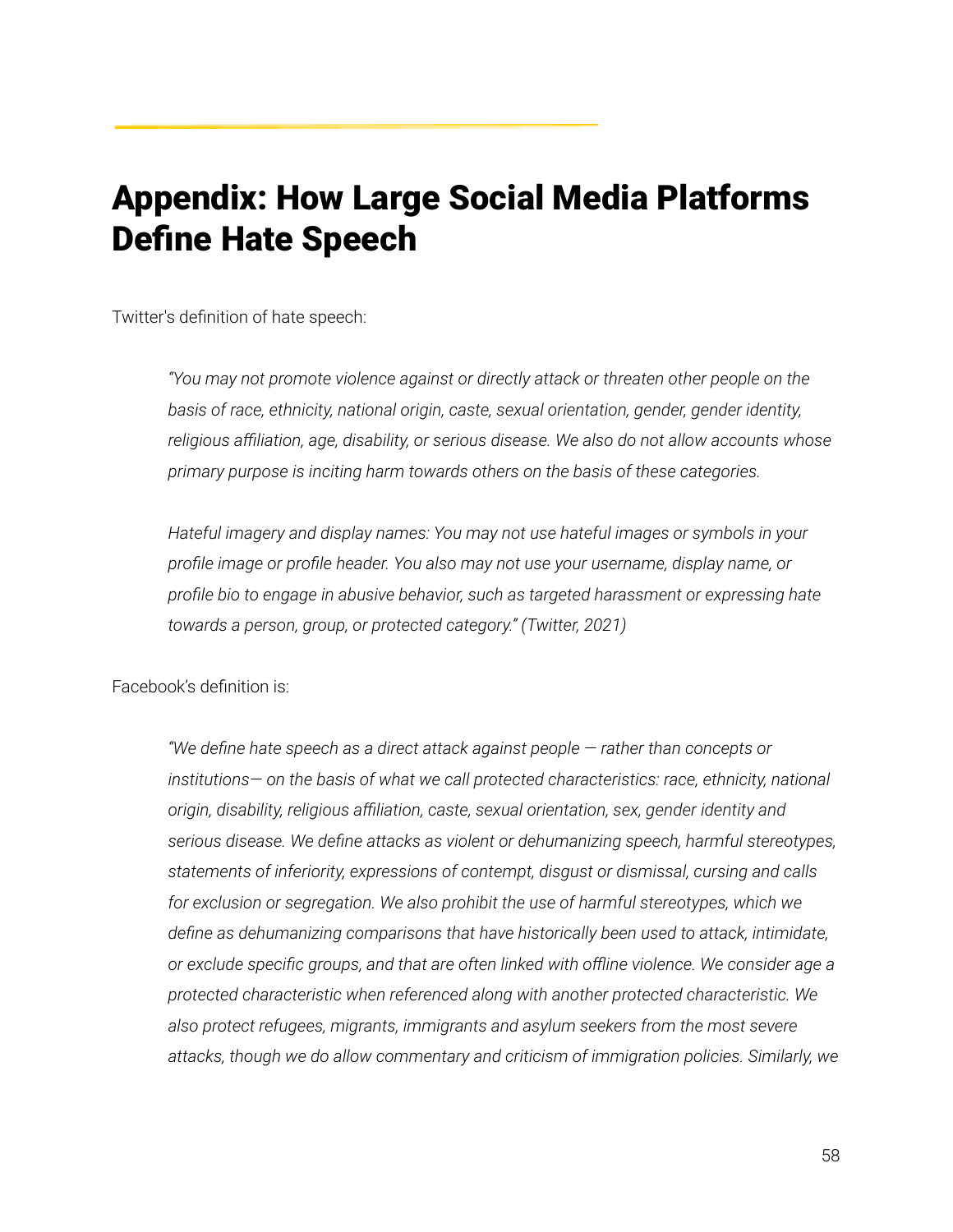*provide some protections for characteristics like occupation, when they're referenced along with a protected characteristic.*

*We recognize that people sometimes share content that includes someone else's hate speech to condemn it or raise awareness. In other cases, speech that might otherwise violate our standards can be used self-referentially or in an empowering way. Our policies are designed to allow room for these types of speech, but we require people to clearly indicate their intent. If the intention is unclear, we may remove content." (Facebook, 2021)*

Google defines hate speech as:

*"Content that promotes hatred, violence, & attacks against groups of race or ethnicity, age, religious beliefs, disability, gender, sexual orientation, gender identity, or veteran status is considered hate speech." (Google, 2021)*

However, its subsidiary YouTube, which is more engaged in content moderation of their users, has a more lengthy definition of hate speech, which also is expanded to include other forms of censorable content:

*"Hate speech is not allowed on YouTube. We remove content promoting violence or hatred against individuals or groups based on any of the following attributes:*

- *● Age*
- *● Caste*
- *● Disability*
- *● Ethnicity*
- *● Gender Identity and Expression*
- *● Nationality*
- *● Race*
- *● Immigration Status*
- *● Religion*
- *● Sex/Gender*
- *● Sexual Orientation*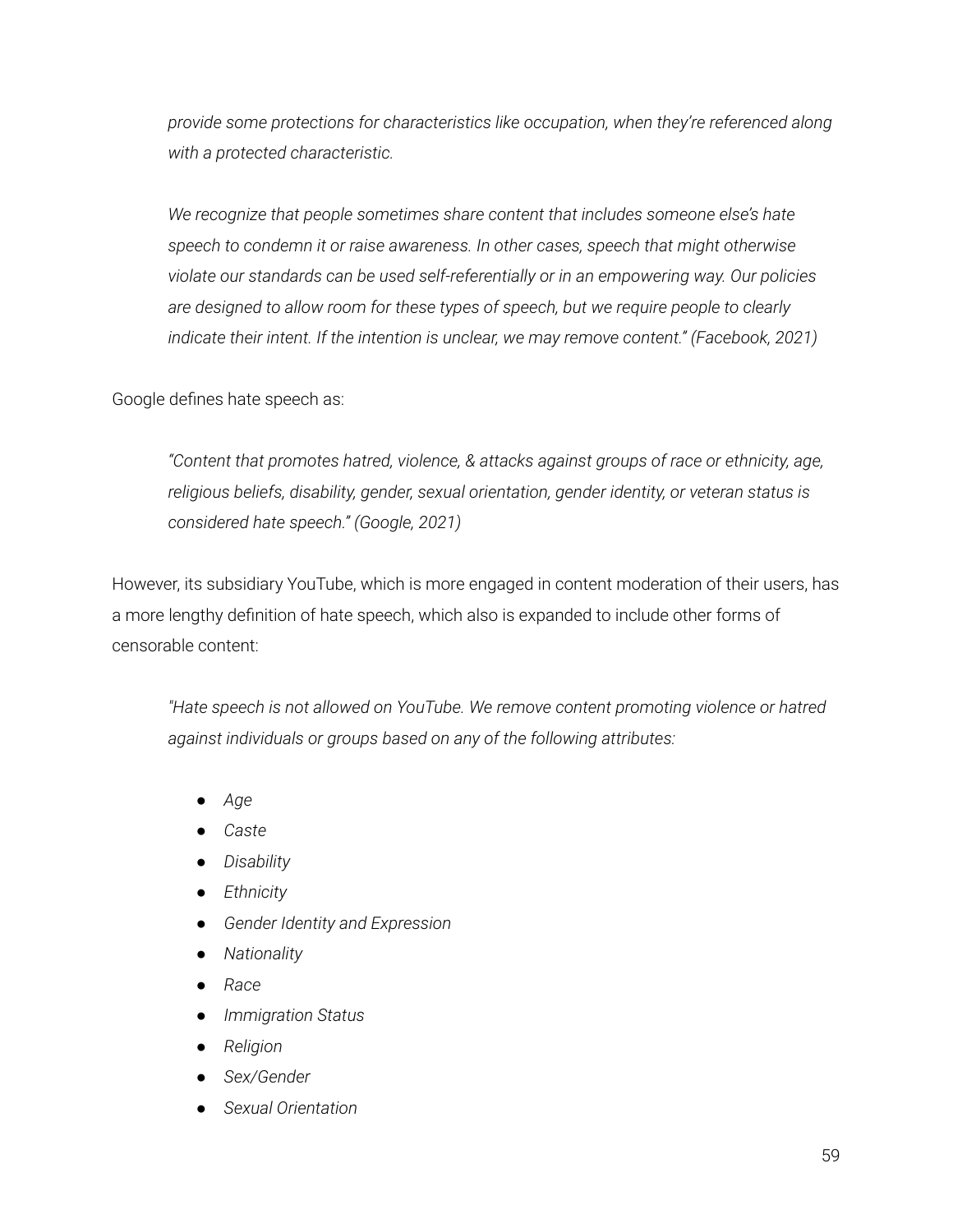- *● Victims of a major violent event and their kin*
- *● Veteran Status*

*If you find content that violates this policy, report it. Instructions for reporting violations of our Community Guidelines are [available](https://support.google.com/youtube/answer/2802027) here. If you've found a few videos or comments that you would like to report, you can report the [channel](https://support.google.com/youtube/answer/2802027#report_channel).*

*What this policy means for you. If you're posting content - Don't post content on YouTube if the purpose of that content is to do one or more of the following:*

- *● Encourage violence against individuals or groups based on any of the attributes noted above. We don't allow threats on YouTube, and we treat implied calls for violence as real threats. You can learn more about our policies on [threats](https://support.google.com/youtube/answer/2802268) and [harassment](https://support.google.com/youtube/answer/2802268).*
- *● Incite hatred against individuals or groups based on any of the attributes noted above.*

*Other types of content that violate this policy include the following:*

- *● Dehumanizing individuals or groups by calling them subhuman, comparing them to animals, insects, pests, disease, or any other non-human entity.*
- *● Praise or glorify violence against individuals or groups based on the attributes noted above.*
- *● Use of racial, religious or other slurs and stereotypes that incite or promote hatred based on any of the attributes noted above. This can take the form of speech, text, or imagery promoting these stereotypes or treating them as factual.*
- *● Claim that individuals or groups are physically or mentally inferior, deficient, or diseased based on any of the attributes noted above. This includes statements that one group is less than another, calling them less intelligent, less capable, or damaged.*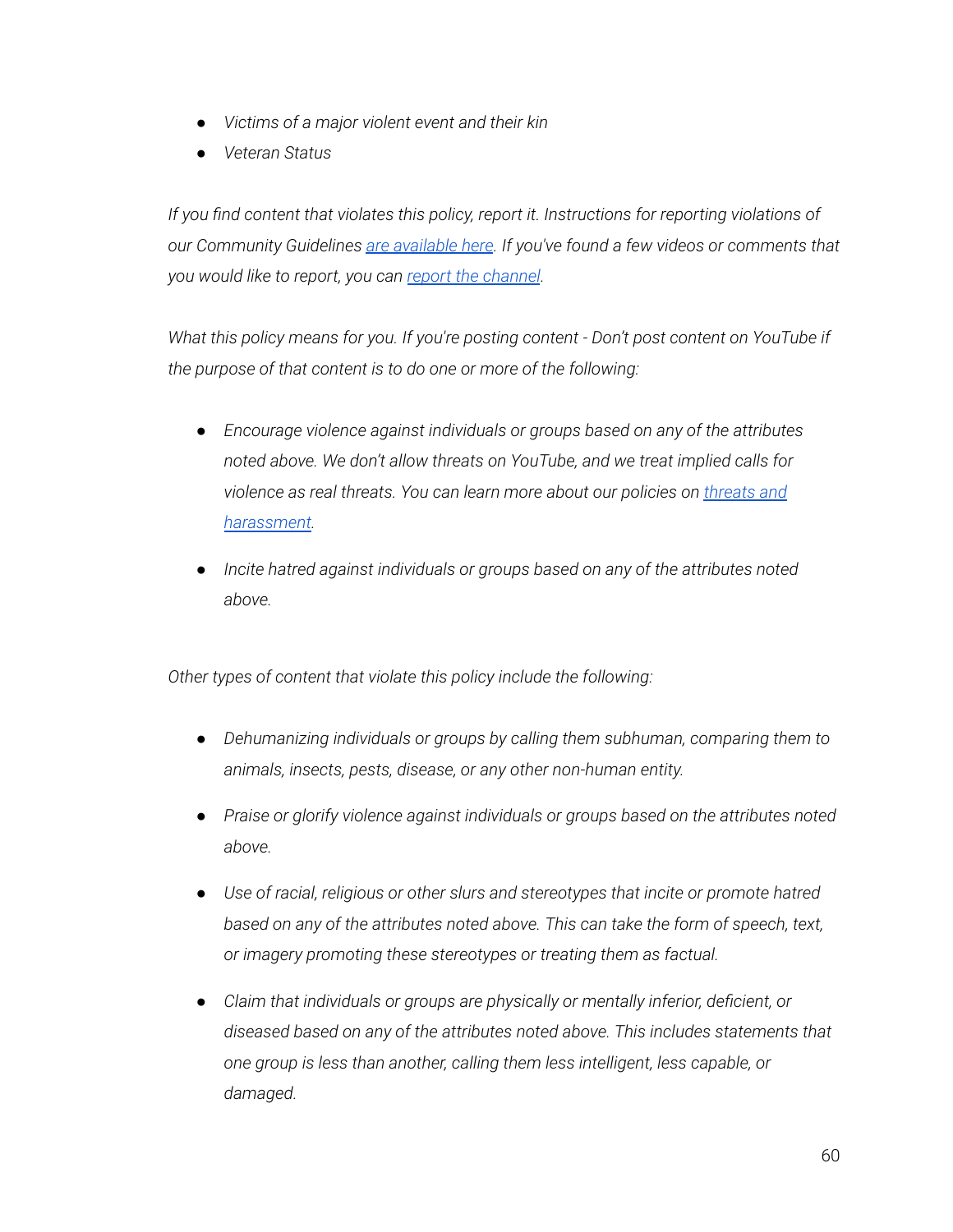- *● Allege the superiority of a group over those with any of the attributes noted above to justify violence, discrimination, segregation, or exclusion.*
- *● Conspiracy theories saying individuals or groups are evil, corrupt, or malicious based on any of the attributes noted above.*
- *● Call for the subjugation or domination over individuals or groups based on any of the attributes noted above.*
- *● Deny that a well-documented, violent event took place.*
- *● Attacks on a person's emotional, romantic and/or sexual attraction to another person.*
- *● Content containing hateful supremacist propaganda including the recruitment of new members or requests for financial support for their ideology.*
- *● Music videos promoting hateful supremacism in the lyrics, metadata, or imagery.*

(YouTube, 2021)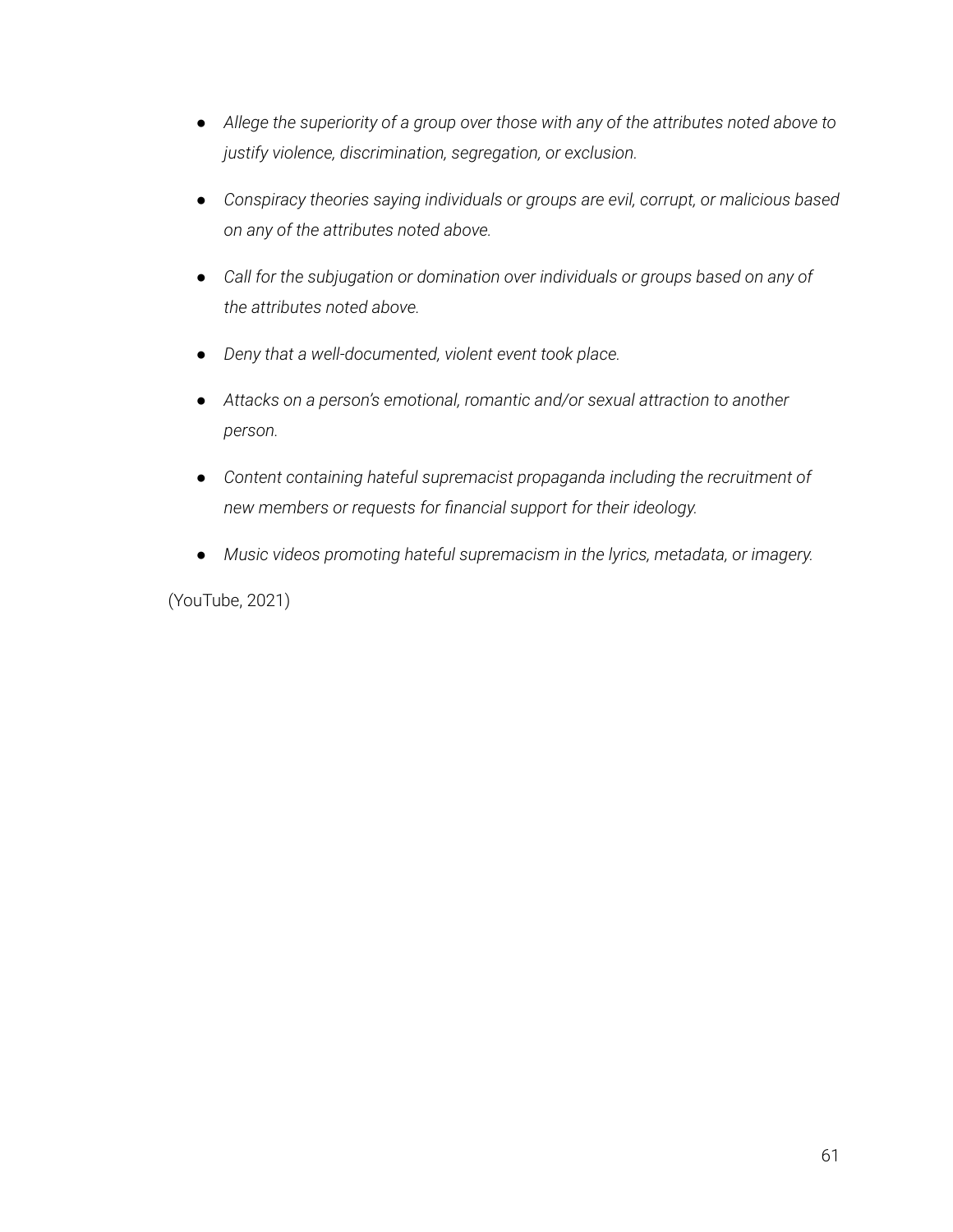# References

Aiello, E., Puigvert, L., & Schubert, T. (2018). Preventing violent radicalization of youth through dialogic evidence-based policies. International Sociology, 33(4), 435–453. <https://doi.org/10.1177/0268580918775882>

Alexa. (2021) "Infowars.com." Alexa, <https://www.alexa.com/siteinfo/infowars.com>

Alexander, A. & Braniff, W. (2018, January 21). "Marginalizing Extremism Online." Lawfare Blog, Foreign Policy Essay. <https://www.lawfareblog.com/marginalizing-violent-extremism-online>

Ali, S., Saeed, M.H., Aldreabi, E., Blackburn, J., Cristofaro, E.D., Zannettou, S., & Stringhini, G. (2021). Understanding the Effect of Deplatforming on Social Networks. 13th ACM Web Science Conference 2021.

Anti-Defamation League (2020, August 31). "BitChute: A Hotbed of Hate," ADL Blog, Anti-Defamation League. <https://www.adl.org/blog/bitchute-a-hotbed-of-hate>.

Banas, J. A., & Rains, S. A. (2010). A meta-analysis of research on inoculation theory. Communication Monographs, 77(3), 281–311.

Bauerlein, M., & Jeffery, C. (March -April, 2021). "Why Facebook Won't Stop Pushing Propaganda, " Mother Jones: Politics.

[https://www.motherjones.com/politics/2021/08/why-facebook-wont-stop-pushing-propaganda/?](https://www.motherjones.com/politics/2021/08/why-facebook-wont-stop-pushing-propaganda/?scrolla=5eb6d68b7fedc32c19ef33b4) [scrolla=5eb6d68b7fedc32c19ef33b4](https://www.motherjones.com/politics/2021/08/why-facebook-wont-stop-pushing-propaganda/?scrolla=5eb6d68b7fedc32c19ef33b4)

Baugut, P., & Neumann, K. (2020). Describing Perceptions of Media Influence among Radicalized Individuals: The Case of Jihadists and Non-Violent Islamists. Political Communication 37(1): 65–87. DOI: [10.1080/10584609.2019.1663323](https://doi.org/10.1080/10584609.2019.1663323)

BBC. (2021). "Facebook Bans ' Voice of Trump' from Platform." BBC News: US & Canada. [https://www.bbc.com/news/world-us-canada-56598862.](https://www.bbc.com/news/world-us-canada-56598862)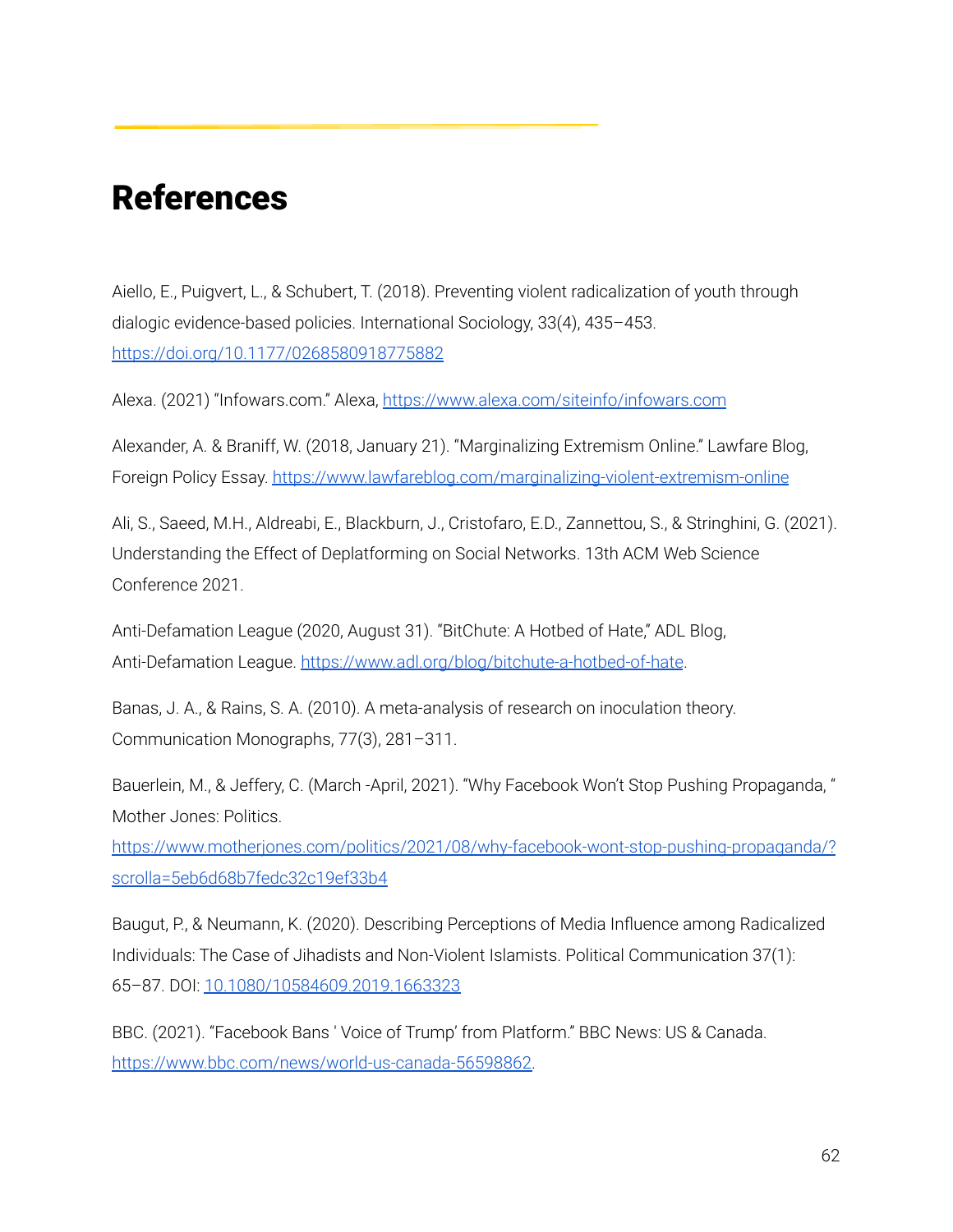Benkler, Y., Faris, R., & Roberts, H. (2018). Network Propaganda: Manipulation, Disinformation, and Radicalization in American Politics. Oxford University Press. ISBN-10 : 0190923636

Berger, JM., & Morgan, J. (2015). The ISIS Twitter Census: Describing the Population of ISIS Supporters on Twitter. Brookings Institute - Center for Middle East Policy (Analysis Paper). [https://www.brookings.edu/research/the-isis-twitter-census-defining-and-describing-the-populatio](https://www.brookings.edu/research/the-isis-twitter-census-defining-and-describing-the-population-of-isis-supporters-on-twitter/) [n-of-isis-supporters-on-twitter/](https://www.brookings.edu/research/the-isis-twitter-census-defining-and-describing-the-population-of-isis-supporters-on-twitter/)

Berger, JM., & Perez, H. (2016). The Islamic State's Diminishing Returns on Twitter: How suspensions are limiting the social networks of English-speaking ISIS supporters. George Washington University - Program on Extremism (Occasional Paper).

Berger, JM. (2020, October 9). "Our Consensus Reality has Shattered." The Atlantic, <https://www.theatlantic.com/ideas/archive/2020/10/year-living-uncertainly/616648/>

Bolsen, T., & Druckman, J. N. (2015). Counteracting the Politicization of Science. Journal of Communication, 65(5), 745–769. <https://doi.org/10.1111/jcom.12171>

Bond, S. (2021, May 5). "Facebook Ban On Donald Trump Will Hold, Social Network's Oversight Board Rules," NPR: Technology.

[https://www.npr.org/2021/05/05/987679590/facebook-justified-in-banning-donald-trump-social](https://www.npr.org/2021/05/05/987679590/facebook-justified-in-banning-donald-trump-social-medias-oversight-board-rules)[medias-oversight-board-rules](https://www.npr.org/2021/05/05/987679590/facebook-justified-in-banning-donald-trump-social-medias-oversight-board-rules)

Borum, R. (2012). Radicalization into Violent Extremism I: A Review of Social Science Theories. Journal of Strategic Security 4(4): 7–36. <https://doi.org/10.5038/1944-0472.4.4.1>.

Bosley, C. (2020). Violent Extremist Disengagement and Reconciliation. United States Institute of Peace.

Boxwell, L., Gentzkow, M., Shapiro, J.M. (June 2020; August 2021, rev.) Cross-Country Trends in Affective Polarization. National Bureau of Economic Research, Working Paper 26669, DOI: 10.3386/w26669

Brady, W. J., Wills J.A., J. T. Jost J.T., Tucker, J. A. & Van Bavel J. J.(2017). Emotion Shapes the Diffusion of Moralized Content in Social Networks. Proceedings of the National Academy of Sciences 114(28): 7313–18. https://doi.org/10.1073/pnas.1618923114.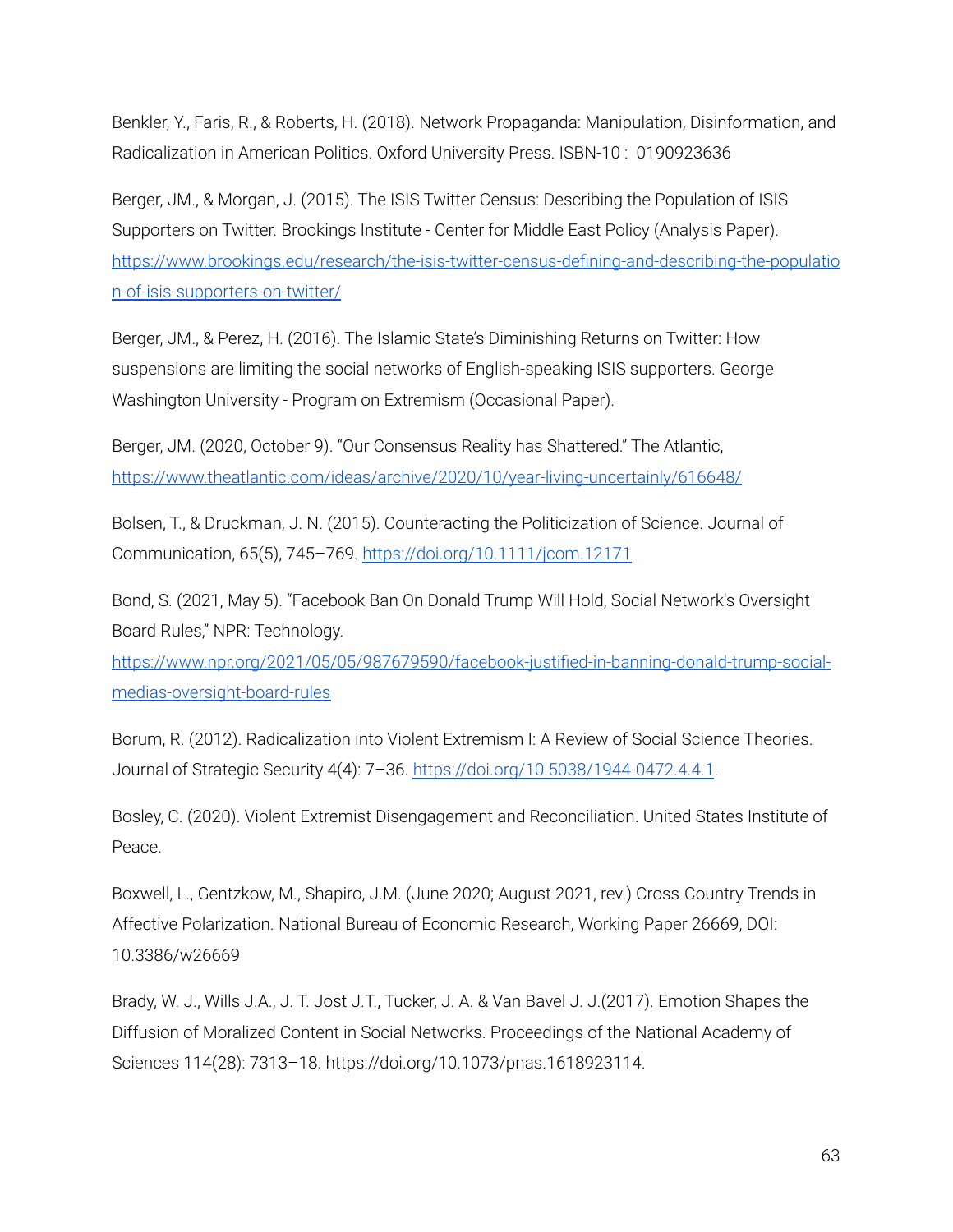Brennan Center for Justice.(2015). "Countering Violent Extremism (CVE): A Resource Page." Brennan Center for Justice.

[https://www.brennancenter.org/our-work/research-reports/countering-violent-extremism-cve-res](https://www.brennancenter.org/our-work/research-reports/countering-violent-extremism-cve-resource-page) [ource-page](https://www.brennancenter.org/our-work/research-reports/countering-violent-extremism-cve-resource-page).

Brennan, M. (2021, February 18). "Views of Big Tech Worsen; Public Wants More Regulation," Gallup: News.

[https://news.gallup.com/poll/329666/views-big-tech-worsen-public-wants-regulation.aspx?utm\\_s](https://news.gallup.com/poll/329666/views-big-tech-worsen-public-wants-regulation.aspx?utm_source=alert&utm_medium=email&utm_content=morelink&utm_campaign=syndication) [ource=alert&utm\\_medium=email&utm\\_content=morelink&utm\\_campaign=syndication](https://news.gallup.com/poll/329666/views-big-tech-worsen-public-wants-regulation.aspx?utm_source=alert&utm_medium=email&utm_content=morelink&utm_campaign=syndication)

Brown, A. (2020, April 24). "Most Democrats who are looking for a relationship would not consider dating a Trump voter." Pew Research Centre,

[https://www.pewresearch.org/fact-tank/2020/04/24/most-democrats-who-are-looking-for-a-relati](https://www.pewresearch.org/fact-tank/2020/04/24/most-democrats-who-are-looking-for-a-relationship-would-not-consider-dating-a-trump-voter/) [onship-would-not-consider-dating-a-trump-voter/](https://www.pewresearch.org/fact-tank/2020/04/24/most-democrats-who-are-looking-for-a-relationship-would-not-consider-dating-a-trump-voter/)

Bruneau, E., Kteily, N., & Falk, E. (2018). Interventions highlighting hypocrisy reduce collective blame of Muslims for individual acts of violence and assuage anti-Muslim hostility. Personality and Social Psychology Bulletin, 44(3), 430–448.

Buckley, T. (2015). "Why Do Some People Believe in Conspiracy Theories?" Scientific American. 10, 1 July.

Bullock, J., Lane, J.E. Mikloušić, I., & LeRon Shults, F. 2020. "Modelling Threat Causation for Religiosity and Nationalism in Europe." ArXiv:2009.09425 [Physics], September. <http://arxiv.org/abs/2009.09425>.

Bumiller, Elisabeth. (April 9, 2008). "At Hearings, a Chance to Explain Iraq Views and Audition as Commander in Chief." The New York Times: Washington.

[https://www.nytimes.com/2008/04/09/washington/09scene.html.](https://www.nytimes.com/2008/04/09/washington/09scene.html)

Carlson, CR., & Rousselle, H. (2020) Report and repeat: Investigating Facebook's hate speech removal process. First Monday 25(2 - 3) doi: <http://dx.doi.org/10.5210/fm.v25i2.10288>

Casilli, AA., Pailler, F.; Tubaro, P. (2013) Online networks of eating-disorder websites: why censoring pro-ana might be a bad idea. Perspectives in public health, 133(2), 94–95. <https://doi.org/10.1177/1757913913475756>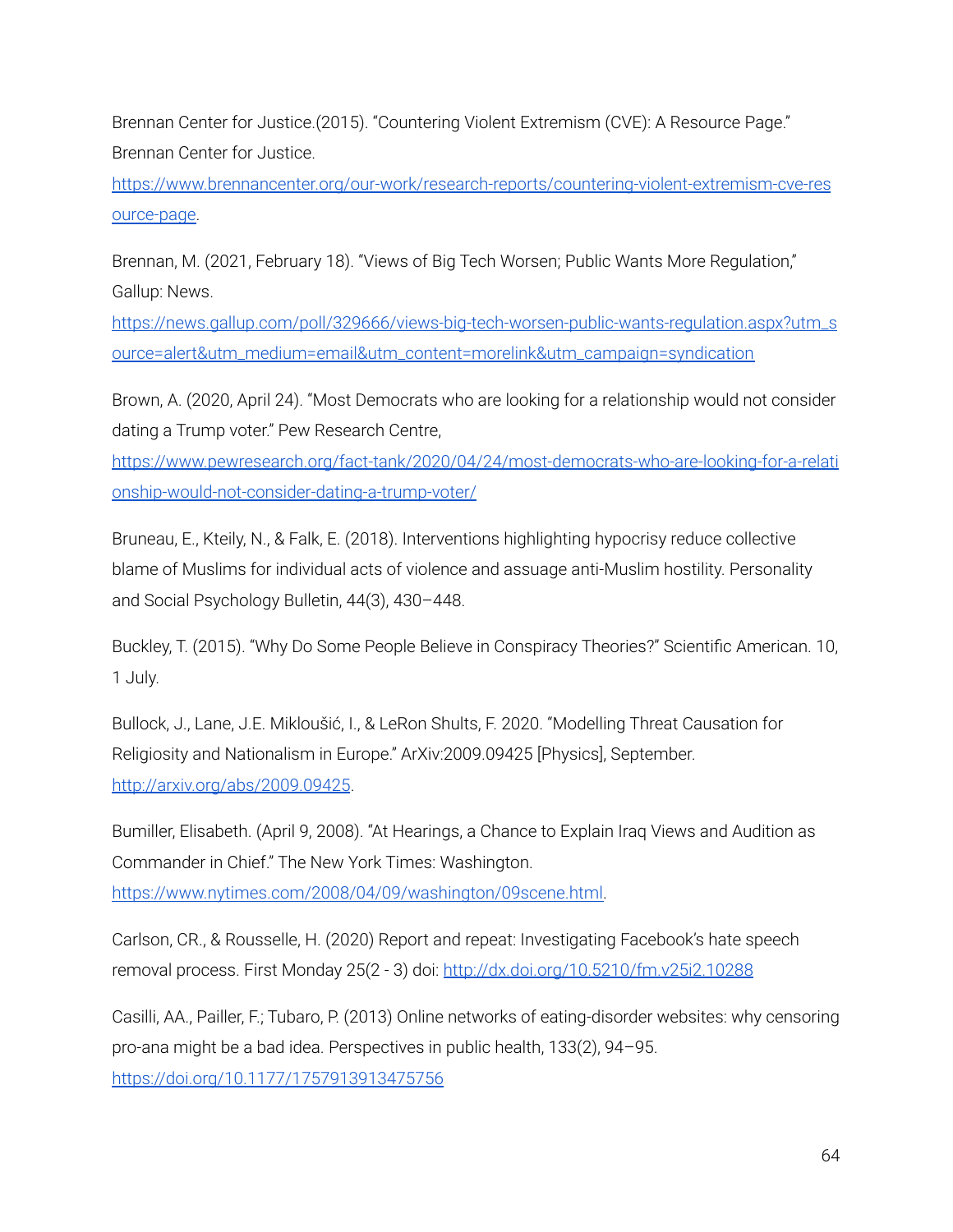CBS News. (2019, June 6). "English-speaking ISIS supporters exploit messaging app." CBS News. <https://www.cbsnews.com/news/english-speaking-isis-supporters-exploit-messaging-app/>

Chappell, B., & Tsioulcas, A. (2018, August 6). "YouTube, Apple and Facebook Ban Infowars, Which Decries 'Mega Purge'," NPR: Media.

[https://www.npr.org/2018/08/06/636030043/youtube-apple-and-facebook-ban-infowars-which-d](https://www.npr.org/2018/08/06/636030043/youtube-apple-and-facebook-ban-infowars-which-decries-mega-purge) [ecries-mega-purge](https://www.npr.org/2018/08/06/636030043/youtube-apple-and-facebook-ban-infowars-which-decries-mega-purge)

Chandrasekharan, E, Pavalanathan, U, Srinivasan, A, et al. (2017) You can't stay here: The efficacy of Reddit's 2015 Ban examined through hate speech. Proceedings of the ACM on Human-Computer Interaction 1(2): art. 31.

Chibelusi, W. (2021, September 5). "The Taliban has over 800k Twitter followers - could they get a blue tick soon?" ITV News: World.

[https://www.itv.com/news/2021-09-04/the-taliban-has-over-800k-twitter-followers-could-they-get](https://www.itv.com/news/2021-09-04/the-taliban-has-over-800k-twitter-followers-could-they-get-a-blue-tick-soon)[a-blue-tick-soon](https://www.itv.com/news/2021-09-04/the-taliban-has-over-800k-twitter-followers-could-they-get-a-blue-tick-soon)

Clarke, L., & Swindells, K. (2021, June 9). "How social media companies help authoritarian governments censor the internet," The New Statesman: Business. [https://www.newstatesman.com/business/companies/2021/06/how-social-media-companies-he](https://www.newstatesman.com/business/companies/2021/06/how-social-media-companies-help-authoritarian-governments-censor-internet) [lp-authoritarian-governments-censor-internet](https://www.newstatesman.com/business/companies/2021/06/how-social-media-companies-help-authoritarian-governments-censor-internet)

Clifford, B. (2018) ""Trucks, Knives, Bombs, Whatever:" Exploring Pro-Islamic State Instructional Material on Telegram." CTC Sentinel 11(5).

Cobler, N., & Herrera, S. (2018, August 13). "Bans don't seem to be lessening reach of Alex Jones, InfoWars." Statesman News Network,

[https://www.statesman.com/business/20180813/bans-dont-seem-to-be-lessening-reach-of-alex-j](https://www.statesman.com/business/20180813/bans-dont-seem-to-be-lessening-reach-of-alex-jones-infowars) [ones-infowars](https://www.statesman.com/business/20180813/bans-dont-seem-to-be-lessening-reach-of-alex-jones-infowars).

Cohen, G. L., Aronson, J., & Steele, C. M. (2000). When beliefs yield to evidence: Reducing biased evaluation by affirming the self. Personality and Social Psychology Bulletin, 26(9), 1151–1164.

Cohen, G. L., Sherman, D. K., Bastardi, A., Hsu, L., McGoey, M., & Ross, L. (2007). Bridging the partisan divide: Self-affirmation reduces ideological closed-mindedness and inflexibility in negotiation. Journal of Personality and Social Psychology, 93(3), 415.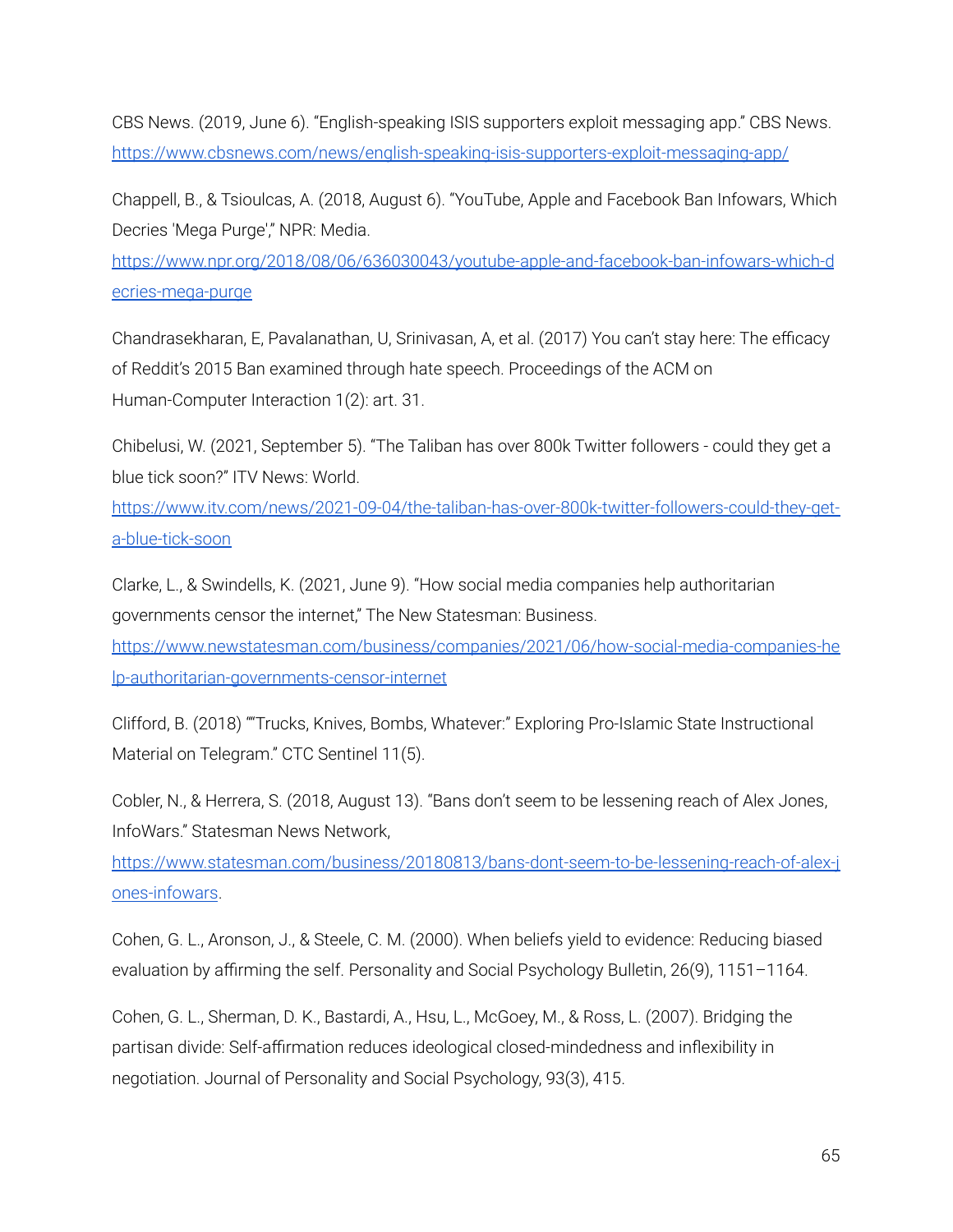Coleman, P. (2021). The Way Out: How to Overcome Toxic Polarization. Columbia University Press.

Concha, J. (2020, July 1). "Trump dings CNN, 'Morning Joe' ratings as Tucker Carlson sets record," The Hill: Media.

[https://thehill.com/homenews/media/505386-trump-dings-cnn-morning-joe-ratings-as-tucker-car](https://thehill.com/homenews/media/505386-trump-dings-cnn-morning-joe-ratings-as-tucker-carlson-sets-record) [lson-sets-record](https://thehill.com/homenews/media/505386-trump-dings-cnn-morning-joe-ratings-as-tucker-carlson-sets-record)

Cook, J. (2017). Understanding and countering climate science denial. Journal and Proceedings of the Royal Society of New South Wales, 150.

Cook, J., Lewandowsky, S., & Ecker, U. K. (2017a). Neutralizing misinformation through inoculation: Exposing misleading argumentation techniques reduces their influence. PloS One, 12(5), e0175799.

Cook, J., Lewandowsky, S., & Ecker, U. K. H. (2017b). Neutralizing misinformation through inoculation: Exposing misleading argumentation techniques reduces their influence.(Research Article). PLoS ONE, 12(5), e0175799. <https://doi.org/10.1371/journal.pone.0175799>

Correll, J., Spencer, S. J., & Zanna, M. P. (2004). An affirmed self and an open mind: Self-affirmation and sensitivity to argument strength. Journal of Experimental Social Psychology, 40(3), 350–356.

Counter Extremism Project (2020, September 7). "Vehicles as Weapons of Terror." <https://www.counterextremism.com/vehicles-as-weapons-of-terror>

Croskerry, P., Singhal, G., & Mamede, S. (2013). Cognitive debiasing 2: Impediments to and strategies for change. BMJ Qual Saf, 22(Suppl 2), ii65–ii72.

Cruz, T. (2020, December 11). "Big Tech Believes There Is No Power That Can Constrain Them." U.S. Senator for Texas, Ted Cruz. https://www.cruz.senate.gov/?p=press\_release&id=5512

Culliford, E. (2019, December 12). "Facebook pledges \$130 million to content oversight board, deakys naming members," Reuters: Technology News.

[https://www.reuters.com/article/us-facebook-oversight/facebook-pledges-130-million-to-content](https://www.reuters.com/article/us-facebook-oversight/facebook-pledges-130-million-to-content-oversight-board-delays-naming-members-idUSKBN1YG1ZG)[oversight-board-delays-naming-members-idUSKBN1YG1ZG](https://www.reuters.com/article/us-facebook-oversight/facebook-pledges-130-million-to-content-oversight-board-delays-naming-members-idUSKBN1YG1ZG)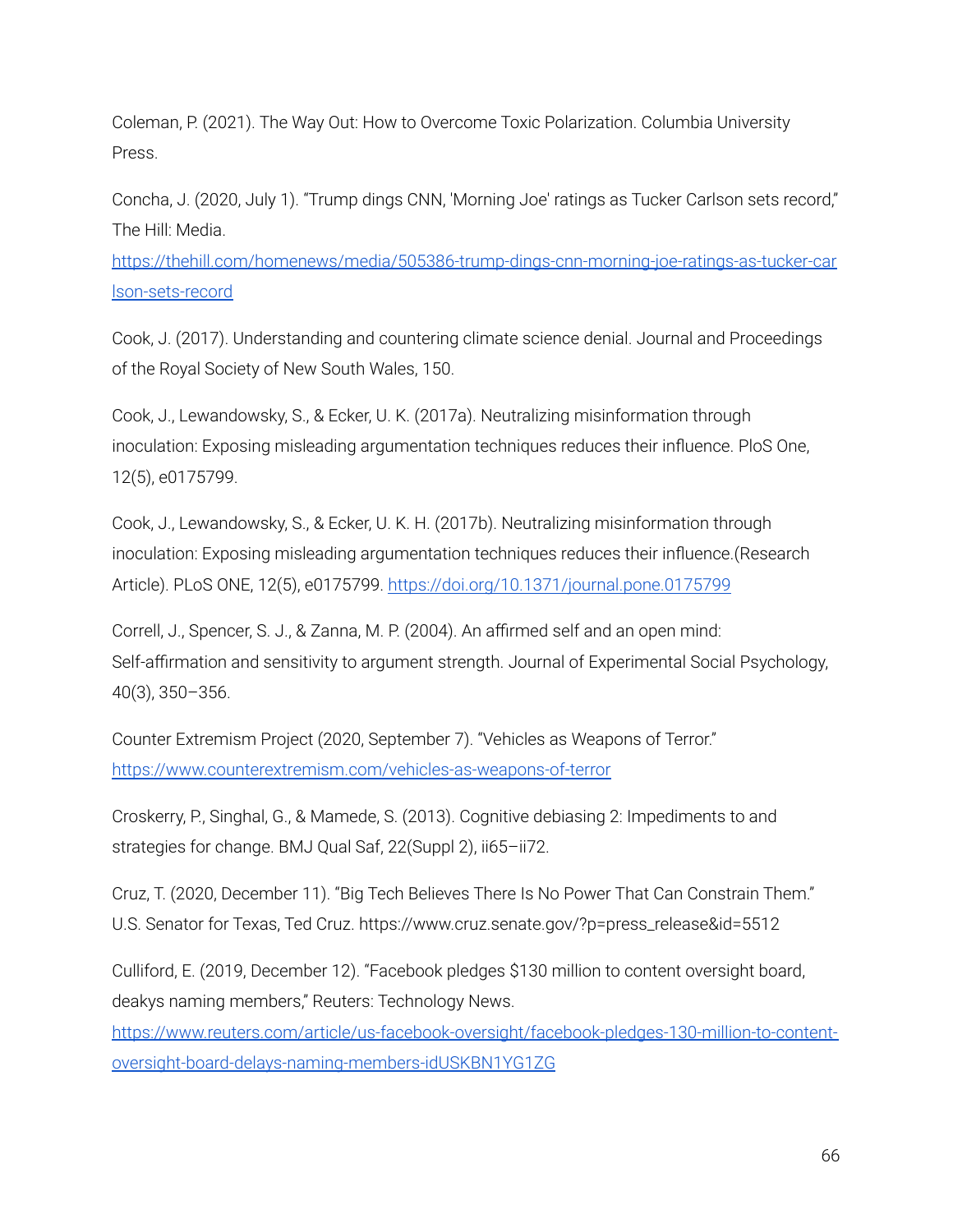Currin, C., & Khaledi-Nasab, A. (2021). Depolarization of echo chambers by random dynamical nudge. ArXiv Preprint ArXiv:2101.04079.

Davis, P. K., Perry W. L., Brown, R. A., Yeung, D., Roshan, P. & Voorhies, P. (2013). Using Behavioral Indicators to Help Detect Potential Violent Acts: A Review of the Science Base. RAND Corporation.

Desmarais, S. L., Simons-Rudolph, J., Brugh, C. S., Schilling, E., & Hoggan, C. (2017). The state of scientific knowledge regarding factors associated with terrorism. Journal of Threat Assessment and Management, 4(4), 180–209. [https://doi.org/10.1037/tam0000090](https://psycnet.apa.org/doi/10.1037/tam0000090)

Díaz, A., & Hecht-Felella, L. (2021, August 4). Double Standards in Social Media Content Moderation. Brennan Centre for Social Justice,

[https://www.brennancenter.org/sites/default/files/2021-08/Double\\_Standards\\_Content\\_Moderati](https://www.brennancenter.org/sites/default/files/2021-08/Double_Standards_Content_Moderation.pdf) [on.pdf](https://www.brennancenter.org/sites/default/files/2021-08/Double_Standards_Content_Moderation.pdf)

Dodgson, L. (2019). "YouTubers Have Identified a Long List of Words That Immediately Get Videos Demonetized, and They Include 'gay' and 'Lesbian' but Not 'Straight' or 'Heterosexual.'" Insider.

[https://www.insider.com/youtubers-identify-title-words-that-get-videos-demonetized-experiment-](https://www.insider.com/youtubers-identify-title-words-that-get-videos-demonetized-experiment-2019-10)[2019-10.](https://www.insider.com/youtubers-identify-title-words-that-get-videos-demonetized-experiment-2019-10)

Dreyfuss, E. (2017). "Blaming the Internet For Terrorism Misses The Point." Wired. [https://www.wired.com/2017/06/theresa-may-internet-terrorism/.](https://www.wired.com/2017/06/theresa-may-internet-terrorism/)

Ecker, U. K., Lewandowsky, S., & Tang, D. T. (2010). Explicit warnings reduce but do not eliminate the continued influence of misinformation. Memory & Cognition, 38(8), 1087–1100.

Eisenberger, N. I., Lieberman, M.D., & Williams, K. D. (2003). "Does Rejection Hurt? An FMRI Study of Social Exclusion." Science, 302(5643): 290–92. [https://doi.org/10.1126/science.1089134.](https://doi.org/10.1126/science.1089134)

Equal Access International. (2021). "Two Sides of the Same Coin? An Examination of Cognitive and Psychosocial Pathways Leading To Empowerment and Radicalization," EAI. [https://www.equalaccess.org/resources/two-sides-of-the-same-coin-an-examination-of-the-cogni](https://www.equalaccess.org/resources/two-sides-of-the-same-coin-an-examination-of-the-cognitive-and-psychosocial-pathways-learning-to-empowerment-and-radicalization-and-a-model-for-reorienting-violent-radicalization/) [tive-and-psychosocial-pathways-learning-to-empowerment-and-radicalization-and-a-model-for-re](https://www.equalaccess.org/resources/two-sides-of-the-same-coin-an-examination-of-the-cognitive-and-psychosocial-pathways-learning-to-empowerment-and-radicalization-and-a-model-for-reorienting-violent-radicalization/) [orienting-violent-radicalization/](https://www.equalaccess.org/resources/two-sides-of-the-same-coin-an-examination-of-the-cognitive-and-psychosocial-pathways-learning-to-empowerment-and-radicalization-and-a-model-for-reorienting-violent-radicalization/)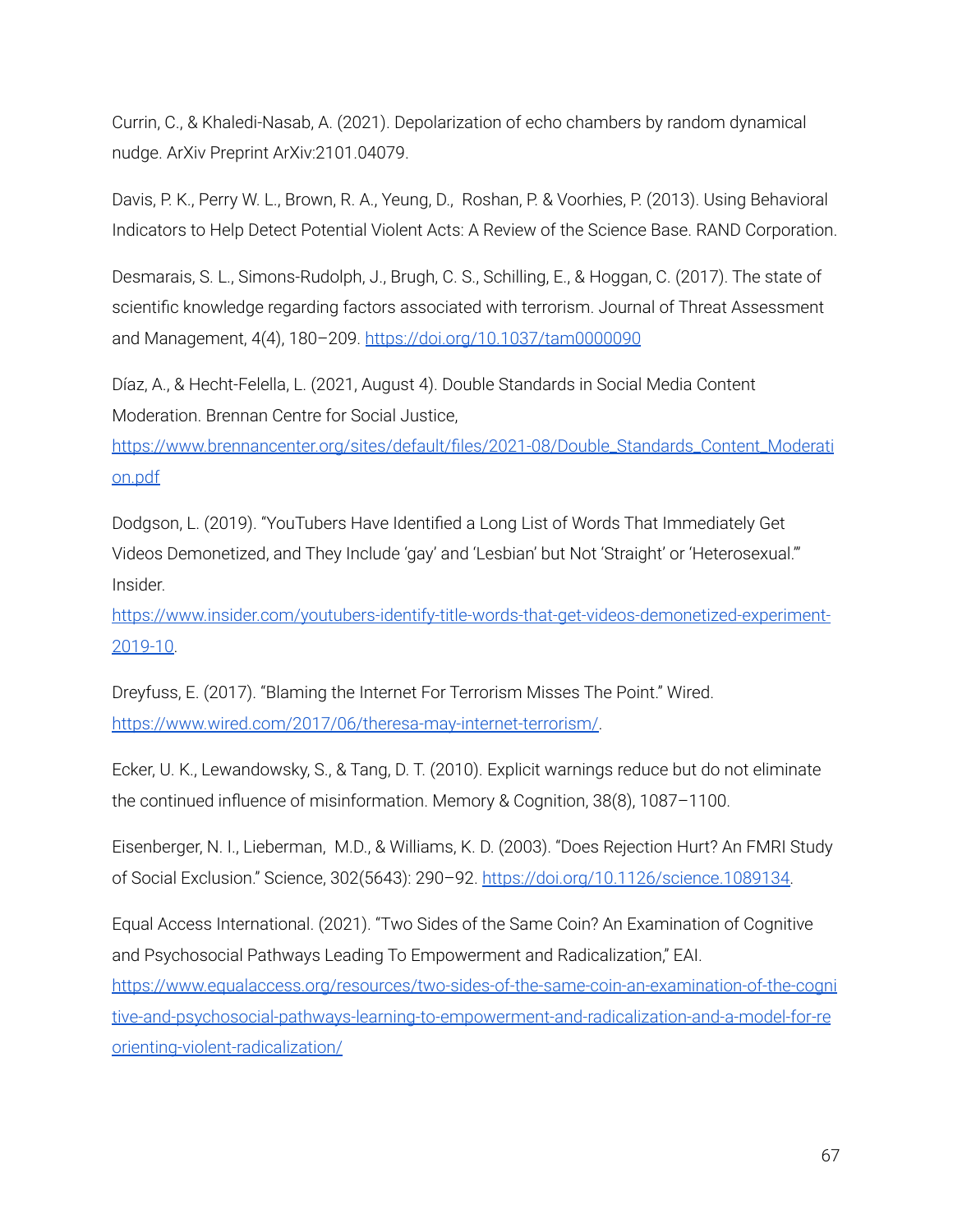European Commission. (2019, February 4). "Countering illegal hate speech online – EU Code of Conduct ensures swift response," European Commission: Press Corner. [https://ec.europa.eu/commission/presscorner/detail/en/IP\\_19\\_805](https://ec.europa.eu/commission/presscorner/detail/en/IP_19_805)

EUROPOL. (2019). "A Practical Guide to the First Rule of CTCVE." Europol. <https://www.europol.europa.eu/publications-documents/practical-guide-to-first-rule-of-ctcve>

Facebook. (2020). "An Update to How We Address Movements and Organizations Tied to Violence." About Facebook (blog). 2020.

<https://about.fb.com/news/2020/08/addressing-movements-and-organizations-tied-to-violence/>.

------- (2020, August 11). "Our Commitment to Safety," Facebook: Business. <https://www.facebook.com/business/news/our-commitment-to-safety>

------- (2021a). "Community Standards."

[https://www.facebook.com/communitystandards/hate\\_speech](https://www.facebook.com/communitystandards/hate_speech).

------- (2021b). "Community Standards Enforcement | Transparency Center." 2021. <https://transparency.fb.com/data/community-standards-enforcement/>

Feinberg, M., & Willer, R. (2015). From gulf to bridge: When do moral arguments facilitate political influence? Personality and Social Psychology Bulletin, 41(12), 1665–1681.

Fino, A. (March, 2020). Defining Hate Speech: A Seemingly Elusive Task, Journal of International Criminal Justice, 18(1) March 2020, 31–57. <https://doi.org/10.1093/jicj/mqaa023>

Free Speech History (2019, February 23). "Episode 21 – The Bulwark of Liberty – Free Speech in 18th Century America, Part I." Clear and Present Danger: A history of Free Speech, Free Speech History. <http://www.freespeechhistory.com/2019/02/13/the-bulwark-of-liberty/>

Frenkel, S. (2018, May 15). "Facebook Says It Deleted 865 Million Accounts, Mostly Spam," The New York Times: Technology.

<https://www.nytimes.com/2018/05/15/technology/facebook-removal-posts-fake-accounts.html>

Frenkel, S. (2020, December 18) "QAnon still spreading on Facebook, despite ban," The New York Times: Technology.

[https://www.nytimes.com/2020/12/18/technology/qanon-is-still-spreading-on-facebook-despite](https://www.nytimes.com/2020/12/18/technology/qanon-is-still-spreading-on-facebook-despite-a-ban.html)[a-ban.html](https://www.nytimes.com/2020/12/18/technology/qanon-is-still-spreading-on-facebook-despite-a-ban.html)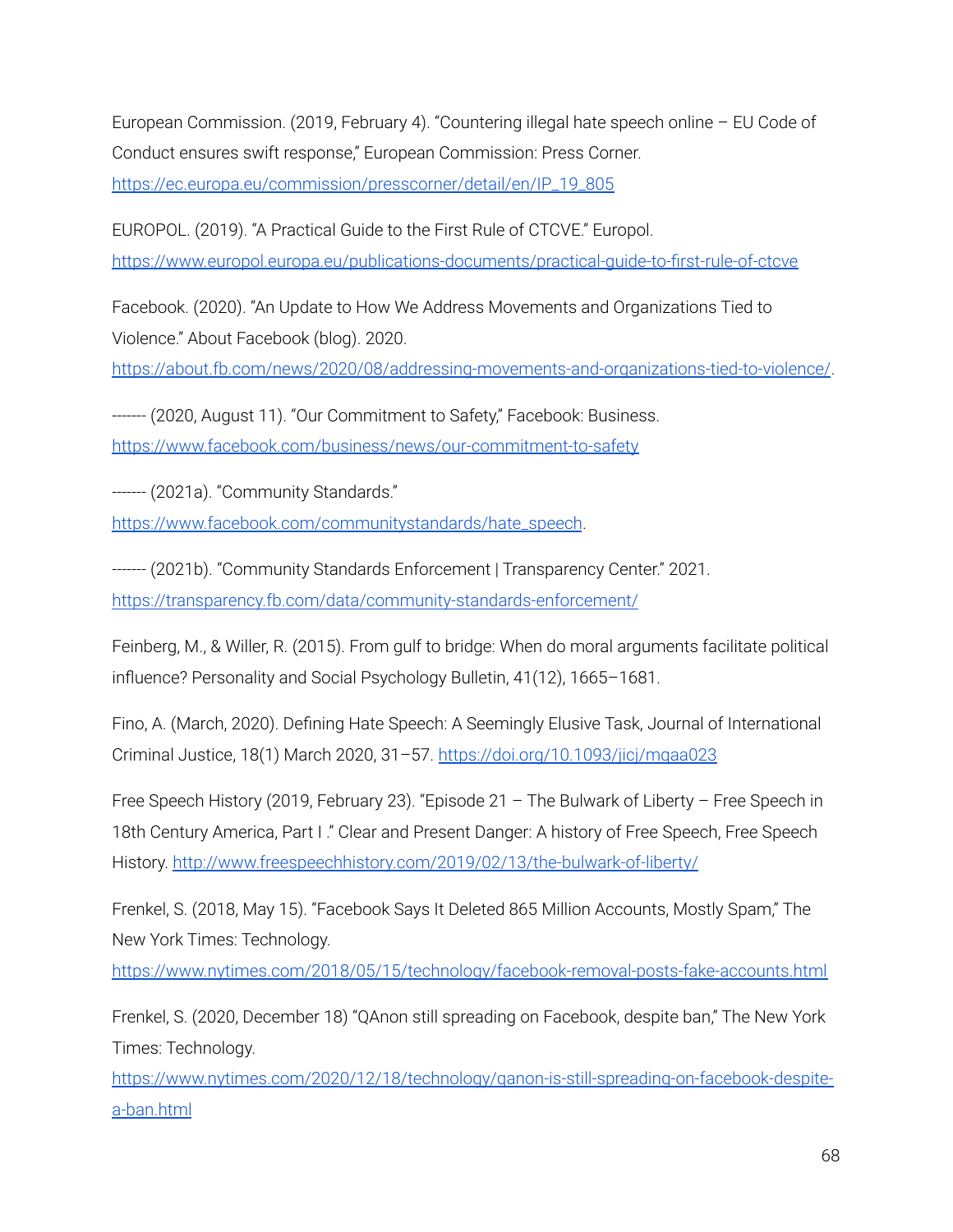Gebeily, M. (2021, May 10). "Instagram, Twitter blame glitches for deleting Palestinian posts." Thomson Reuters Foundation: News, <https://news.trust.org/item/20210510165535-38v1l/>

Gill, P., Corner, E., Thornton, A., & Conway, M. (2015). What Are the Roles of the Internet in Terrorism? Measuring Online Behaviours of Convicted UK Terrorists.

Gilsinan, K. (2015). "ISIS and the 'Internet Radicalization' Trope." The Atlantic. <https://www.theatlantic.com/international/archive/2015/12/isis-internet-radicalization/419148/>.

Gladstone, R., Goel, V. (2015, March 15) "ISIS is Adept on Twitter, Study Finds," The New York Times: World

[https://www.nytimes.com/2015/03/06/world/middleeast/isis-is-skilled-on-twitter-using-thousand](https://www.nytimes.com/2015/03/06/world/middleeast/isis-is-skilled-on-twitter-using-thousands-of-accounts-study-says.html) [s-of-accounts-study-says.html](https://www.nytimes.com/2015/03/06/world/middleeast/isis-is-skilled-on-twitter-using-thousands-of-accounts-study-says.html)

Glenday, J. (2020, September 22). "Facebook, YouTube and Twitter advance hate speech talks with brands." The Drum,

[https://www.thedrum.com/news/2020/09/23/facebook-youtube-and-twitter-advance-hate-speec](https://www.thedrum.com/news/2020/09/23/facebook-youtube-and-twitter-advance-hate-speech-talks-with-brands) [h-talks-with-brands](https://www.thedrum.com/news/2020/09/23/facebook-youtube-and-twitter-advance-hate-speech-talks-with-brands)

Goldberg, B. (2021, July 28). "Hate "Clusters" Spread Disinformation Across Social media. Mapping Their Networks Could Disrupt Their Reach." Medium,

[https://medium.com/jigsaw/hate-clusters-spread-disinformation-across-social-media-995196515](https://medium.com/jigsaw/hate-clusters-spread-disinformation-across-social-media-995196515ca5) [ca5](https://medium.com/jigsaw/hate-clusters-spread-disinformation-across-social-media-995196515ca5)

Google, Inc. (2021). Hate Speech Policy: YouTube Help. Accessed 1 October 2021. <https://support.google.com/youtube/answer/2801939?hl=en>

Granovetter, M. (1973). The Strength of Weak Ties, American Journal of Sociology 78(6), 1360-1380.

Hafez, M. & Mullins, C. (2015). The Radicalization Puzzle: A Theoretical Synthesis of Empirical Approaches to Homegrown Extremism. Studies in Conflict & Terrorism 38(11): 958–75. <https://doi.org/10.1080/1057610X.2015.1051375>.

Haidt, J. & Graham, J. (2007). When Morality Opposes Justice: Conservatives Have Moral Intuitions That Liberals May Not Recognize. Social Justice Research 20(1): 98–116.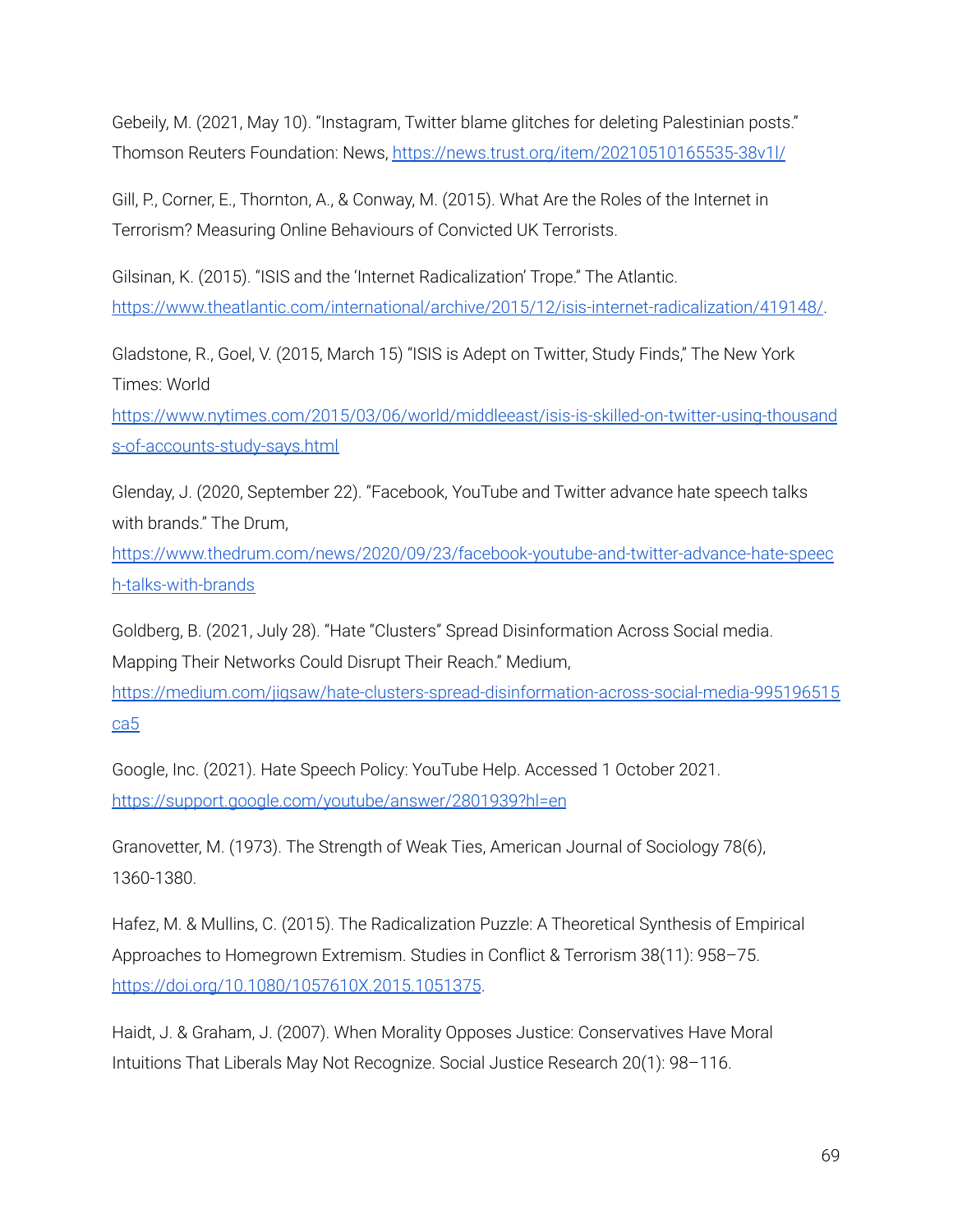Haidt, J. (2013). The Righteous Mind: Why Good People Are Divided by Politics and Religion. New York: Vintage (Reprint edition).

Haque, U. (2019). "Big Tech's Big Frat-House Fascism Problem." Medium. [https://eand.co/big-techs-big-frat-house-fascism-problem-fb4d010932a8.](https://eand.co/big-techs-big-frat-house-fascism-problem-fb4d010932a8)

Hamid, N. & Ariza, C. (2022). Offline Versus Online Radicalisation: Which is the Bigger Threat? GNET.

[https://gnet-research.org/wp-content/uploads/2022/02/GNET-Report-Offline-Versus-Online-Radic](https://gnet-research.org/wp-content/uploads/2022/02/GNET-Report-Offline-Versus-Online-Radicalisation.pdf) [alisation.pdf](https://gnet-research.org/wp-content/uploads/2022/02/GNET-Report-Offline-Versus-Online-Radicalisation.pdf)

Hart, P. S., & Nisbet, E. C. (2012). Boomerang effects in science communication: How motivated reasoning and identity cues amplify opinion polarization about climate mitigation policies. Communication Research, 39(6), 701–723.

Hassan, G., Brouillette-Alarie, S., Alava, S., Frau-Meigs, D., Lavoie, L., Fetiu, A., Varela, W., Borokhovski, E., Venkatesh, V., Rousseau, C., & Sieckelinck, S. (2018). Exposure to Extremist Online Content Could Lead to Violent Radicalization: A Systematic Review of Empirical Evidence. International Journal of Developmental Science, 12, 71–88. <https://doi.org/10.3233/DEV-170233>

Hennes, E. P., Nam, H. H., Stern, C., & Jost, J. T. (2012). Not all ideologies are created equal: Epistemic, existential, and relational needs predict system-justifying attitudes. Social Cognition, 30(6), 669–688.

Hicks, P. (2021, July 14). Online content moderation and internet shutdowns [Speech Transcript]. United Nations Human Rights Office,

[https://www.ohchr.org/Documents/Press/Press%20briefing\\_140721.pdf](https://www.ohchr.org/Documents/Press/Press%20briefing_140721.pdf)

Horgan, J. (2008). From Profiles to Pathways and Roots to Routes: Perspectives from Psychology on Radicalization into Terrorism. The ANNALS of the American Academy of Political and Social Science 618 (1): 80–94.

------ (2012). Discussion Point: The End of Radicalization. National Consortium for the Study of Terrorism and Responses to Terrorism, 28.

Horwitz, J. (2021, September 13). "Facebook Says Its Rules Apply to All. Company Documents Reveal a Secret Elite That's Exempt." Wall Street Journal: The Facebook Files,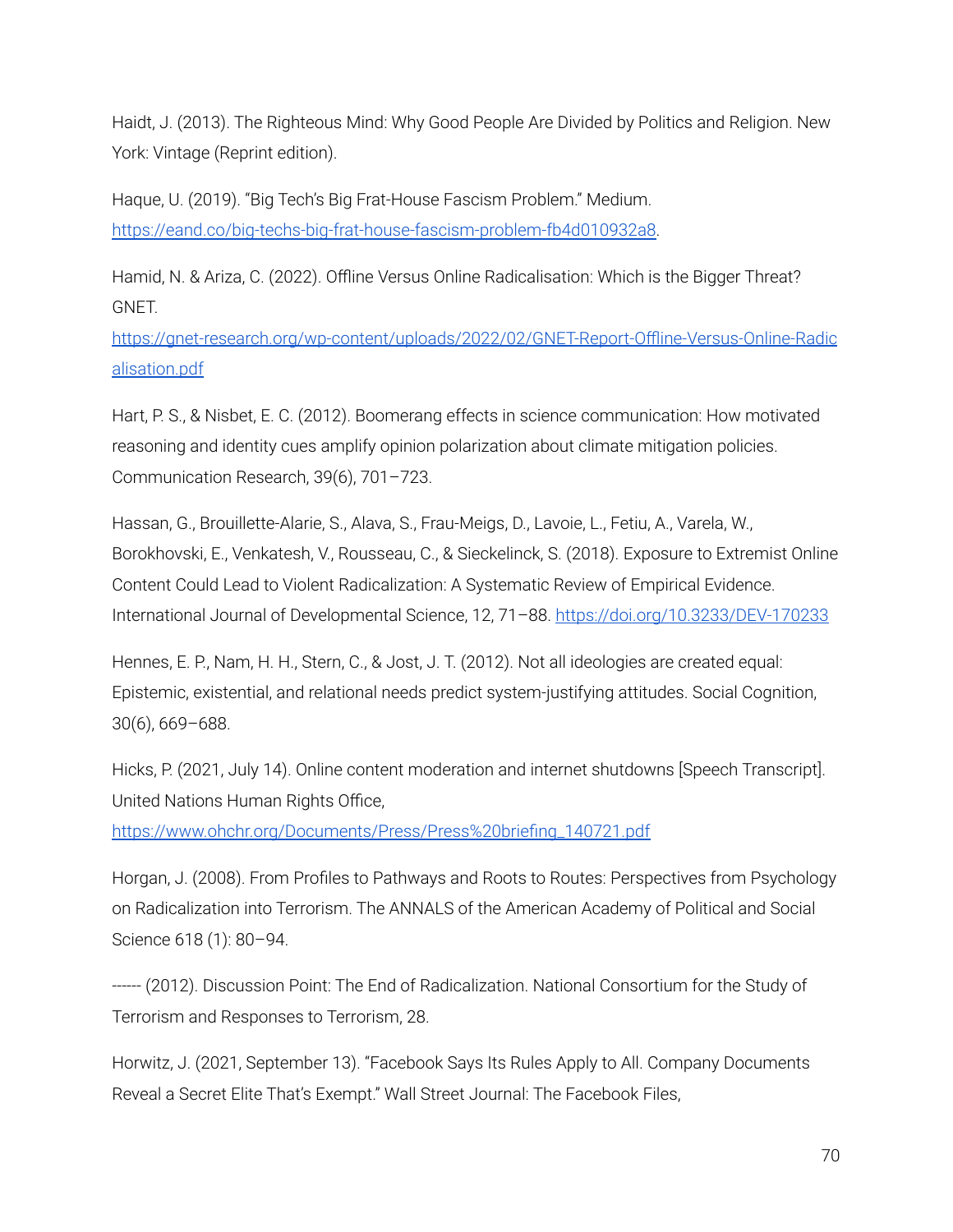[https://www.wsj.com/articles/facebook-files-xcheck-zuckerberg-elite-rules-11631541353?mod=a](https://www.wsj.com/articles/facebook-files-xcheck-zuckerberg-elite-rules-11631541353?mod=article_inline) [rticle\\_inline](https://www.wsj.com/articles/facebook-files-xcheck-zuckerberg-elite-rules-11631541353?mod=article_inline)

Horwitz, J. & Seetharaman, D. (2020, May 26). "Facebook Executives Shut Down Efforts to Make the Site Less Divisive." Wall Street Journal:Tech.

[https://www.wsj.com/articles/facebook-knows-it-encourages-division-top-executives-nixed-soluti](https://www.wsj.com/articles/facebook-knows-it-encourages-division-top-executives-nixed-solutions-11590507499) [ons-11590507499.](https://www.wsj.com/articles/facebook-knows-it-encourages-division-top-executives-nixed-solutions-11590507499)

Isaac, M. (2016, February 6). "Twitter Steps Up Efforts to Thwart Terrorist Tweets," The New York Times: Technology

<https://www.nytimes.com/2016/02/06/technology/twitter-account-suspensions-terrorism.html>

Jay, S. (2007). The Creation of the First Amendment Right to Free Expression: From the Eighteenth Century to the Mid-Twentieth Century. WM. Mitchell L. Rev., 34, 773.

Jenkins, M. M., & Youngstrom, E. A. (2016). A randomized controlled trial of cognitive debiasing improves assessment and treatment selection for pediatric bipolar disorder. Journal of Consulting and Clinical Psychology, 84(4), 323.

Johnson, N.F., Zheng, M., Vorobyeva, Y., Gabriel, A., Qi, H., Velásquez, N., Manrique, P., Johnson, D., Restrepo, E. & Song, C. (2016). New Online Ecology of Adversarial Aggregates: ISIS and Beyond. Science, 352(6292): 1459–63.

Johnson, Nicola F., R. Leahy, N. Johnson Restrepo, Nicolas Velasquez, Ming Zheng, P. Manrique, P. Devkota, and Stefan Wuchty. 2019. "Hidden Resilience and Adaptive Dynamics of the Global Online Hate Ecology." Nature 573 (7773): 261–65.

Jones, SG., Vallee, C., Newlee, D., Harrington, N., Sharb, C., & Byrne, H. (2018). The Evolution of the Salafi-Jihadist Threat. Centre for Strategic and International Studies [https://www.csis.org/analysis/evolution-salafi-jihadist-threat.](https://www.csis.org/analysis/evolution-salafi-jihadist-threat)

Jong, J., Whitehouse, H., Kavanagh, C. & Lane, J. (2015). Shared Negative Experiences Lead to Identity Fusion via Personal Reflection. PLoS ONE 10(12).

Joyella, M. (2021, July 27). "Fox News Dominates July Cable News Ratings As All Networks See Declines," Forbes: Media.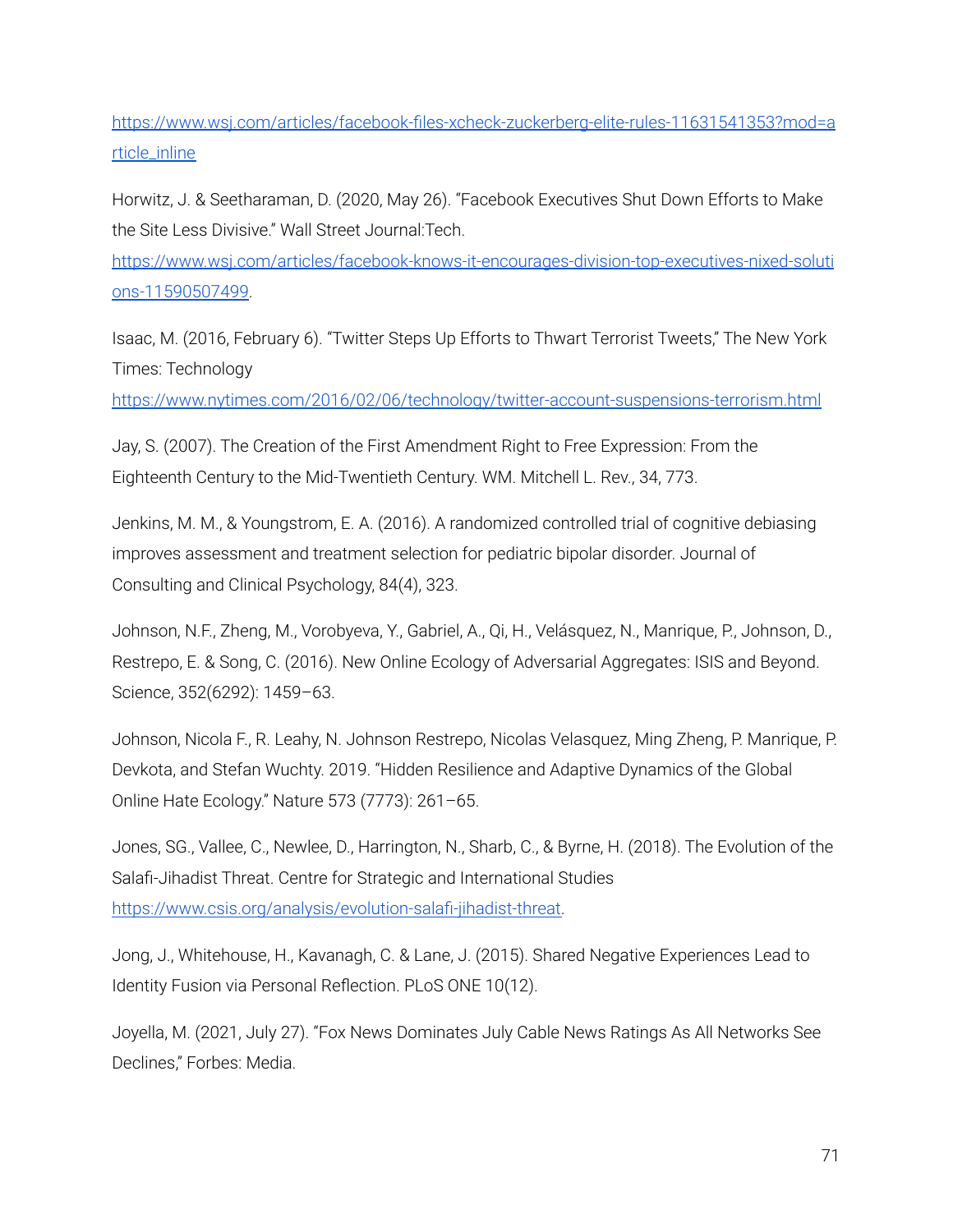[https://www.forbes.com/sites/markjoyella/2021/07/27/fox-news-dominates-july-cable-news-rati](https://www.forbes.com/sites/markjoyella/2021/07/27/fox-news-dominates-july-cable-news-ratings-as-all-networks-see-declines/) [ngs-as-all-networks-see-declines/](https://www.forbes.com/sites/markjoyella/2021/07/27/fox-news-dominates-july-cable-news-ratings-as-all-networks-see-declines/)

Jozwiak, M. (2018, March 15). Internet, Freedom of Speech and Slippery Slope Argument – The Case of the 'Right to Be Forgotten' [http://dx.doi.org/10.2139/ssrn.3141370](https://dx.doi.org/10.2139/ssrn.3141370)

Kaiser, J. (2021, June 15). Deplatforming the far-right: An analysis of YouTube and BitChute. Berkman Klein Centre for Internet & Society, <https://cyber.harvard.edu/story/2021-06/deplatforming-far-right-analysis-youtube-and-bitchute>

Kaplan, J. T., Gimbel, S. I., & Harris, S. (2016). Neural correlates of maintaining one's political beliefs in the face of counterevidence. Scientific reports, 6(1), 1-11.

Kari, P. (2021, February 4). "'It Let White Supremacists Organize': The Toxic Legacy of Facebook's Groups." The Guardian: Technology.

<http://www.theguardian.com/technology/2021/feb/04/facebook-groups-misinformation>

Kaufman, S. B. (2020, June 29). "Unraveling the Mindset of Victimhood." Scientific American. <https://www.scientificamerican.com/article/unraveling-the-mindset-of-victimhood/>

Kenyon, J., Binder, J., & Baker-Beall, C. (2021) Exploring the role of the Internet in radicalisation and offending of convicted extremists. HM Prison & Probation Service: Ministry of Justice Analytical Series,

[https://assets.publishing.service.gov.uk/government/uploads/system/uploads/attachment\\_data/](https://assets.publishing.service.gov.uk/government/uploads/system/uploads/attachment_data/file/1017413/exploring-role-internet-radicalisation.pdf) [file/1017413/exploring-role-internet-radicalisation.pdf](https://assets.publishing.service.gov.uk/government/uploads/system/uploads/attachment_data/file/1017413/exploring-role-internet-radicalisation.pdf)

Khaffary, Shirin. (2022) "Does banning extremists online work? It depends." Vox https://www.vox.com/recode/22913046/deplatforming-extremists-ban-qanon-proud-boys-boogal oo-oathkeepers-three-percenters-trump

Kimball, S. (2019, March 30). Zuckerberg backs stronger Internet privacy and election laws: "We need a more active role for governments." CNBC.

[https://www.cnbc.com/2019/03/30/mark-zuckerberg-calls-for-tighter-internet-regulations-we-nee](https://www.cnbc.com/2019/03/30/mark-zuckerberg-calls-for-tighter-internet-regulations-we-need-a-more-active-role-for-governments.html) [d-a-more-active-role-for-governments.html](https://www.cnbc.com/2019/03/30/mark-zuckerberg-calls-for-tighter-internet-regulations-we-need-a-more-active-role-for-governments.html)

King Jr, M.L. (2019). Strength to Love. Beacon Press.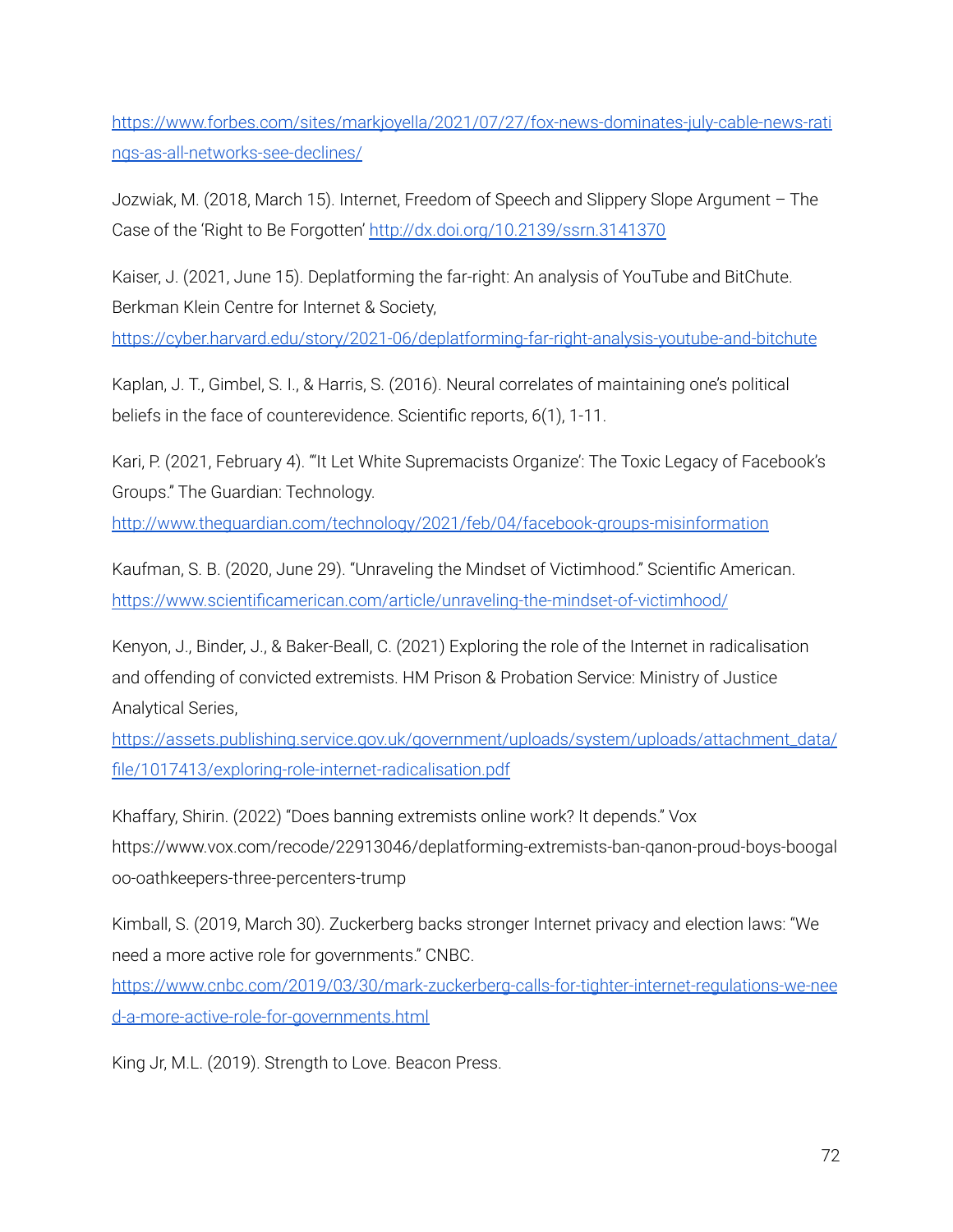Kow, C.S., Merchant, H.A., Mustafa, Z.U., & Hasan, S.S. (2021). The association between the use of ivermectin and mortality in patients with COVID-19: a meta-analysis. Pharmacological Reports, 73, 1473-1479. DOI: 10.1007/s43440-021-00245-z

Kteily, N., Hodson, G. & Bruneau, E. (2016). They See Us as Less than Human: Metadehumanization Predicts Intergroup Conflict via Reciprocal Dehumanization. Journal of Personality and Social Psychology 110(3): 343.

Lane, J. E. (2021). Understanding Religion Through Artificial Intelligence: Bonding and Belief. Bloomsbury Publishing.

Lane, J., Shults, F., & Wildman, W. (2018). A potential explanation for self-radicalisation. Behavioral and Brain Sciences, 41, E207. doi:10.1017/S0140525X18001760

Lane, J. E., McCaffree, K. & LeRon Shults, F. (2021). Is Radicalization Reinforced by Social Media Censorship? ArXiv Preprint ArXiv:2103.12842.

Langvardt, K. (2017, AUgust 1) Regulating Online Content Moderation. Georgetown Law Journal, 106(5) [http://dx.doi.org/10.2139/ssrn.3024739](https://dx.doi.org/10.2139/ssrn.3024739)

Lawrence, J.M., Meyerowitz-Katz, G., Heathers, J.A.J., Brown, N.J.L. & Sheldrick, K.A. (2021). The lesson of ivermectin: meta-analyses based on summary data alone are inherently unreliable. Nature Medicine. DOI: 10.1038/s41591-021-01535-y

Lee, D. (2018, May 15). "Facebook details scale of abuse on its site," BBC: Technology. <https://www.bbc.com/news/technology-44122967>

Lee, B., & Knott, K. (2020). More Grist to the Mill? Reciprocal Radicalisation and Reactions to Terrorism in the Far-Right Digital Milieu. Perspectives on Terrorism, 14(3), 98-115.

Leibniz, G. W. (2009). The Philosophical Works of Leibnitz. Рипол Классик.

Lennard, N. (2020). "Facebook's Ban on Far-Left Pages Is an Extension of Trump Propaganda." The Intercept (blog). [https://theintercept.com/2020/08/20/facebook-bans-antifascist-pages/.](https://theintercept.com/2020/08/20/facebook-bans-antifascist-pages/)

Lewandowsky, S., Ecker, U. K. H., Seifert, C. M., Schwarz, N., & Cook, J. (2012). Misinformation and Its Correction. Psychological Science in the Public Interest, 13(3), 106–131. https://doi.org/10.1177/1529100612451018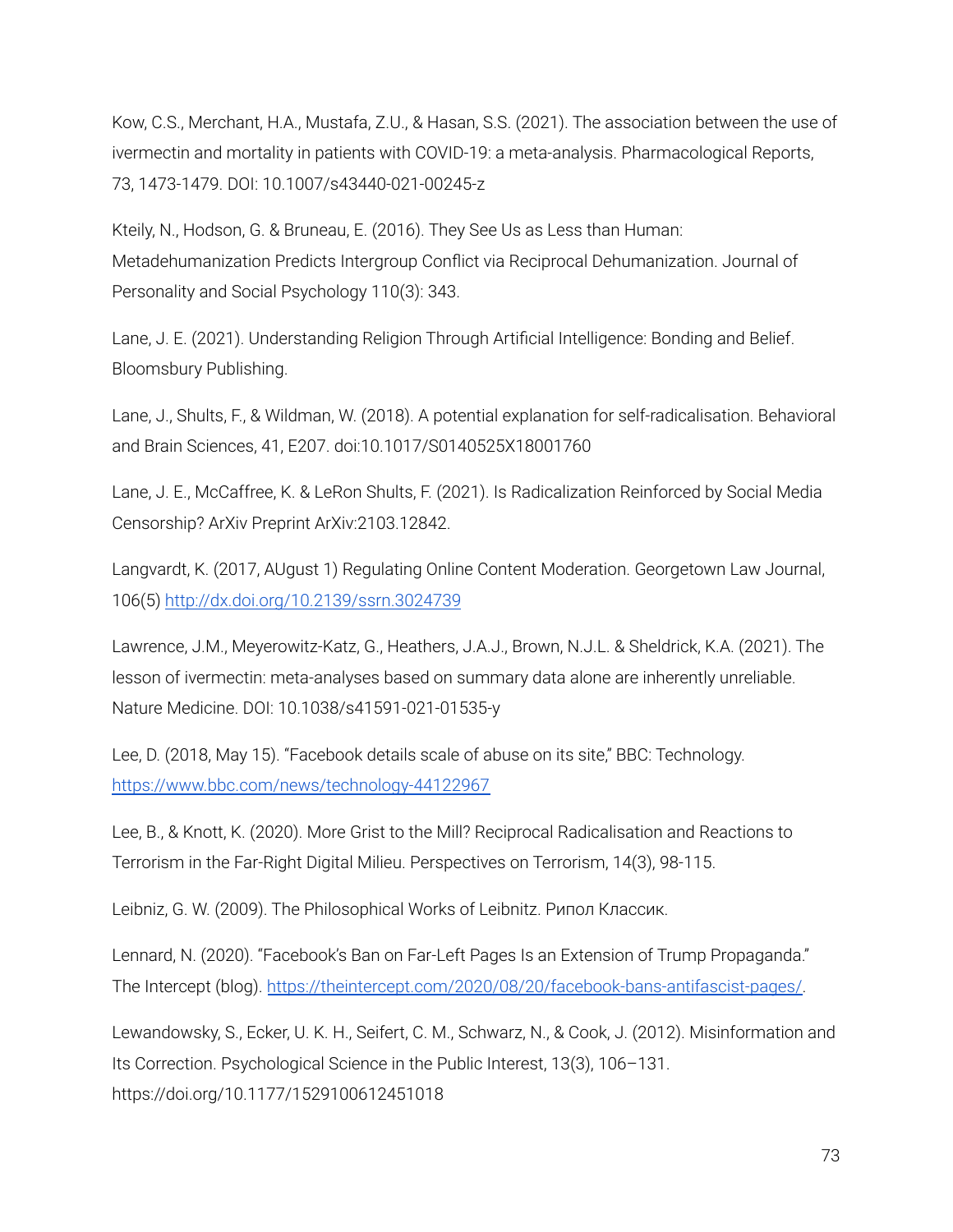Lewandowsky, S., Ecker, U. K., & Cook, J. (2017). Beyond misinformation: Understanding and coping with the "post-truth" era. Journal of Applied Research in Memory and Cognition, 6(4), 353–369.

Locke, John. 1690. "The Project Gutenberg EBook of Second Treatise Of Government By John Locke." <https://www.gutenberg.org/files/7370/7370-h/7370-h.htm>.

Luzsa, R., & Mayr, S. (2021). False consensus in the echo chamber: Exposure to favorably biased social media news feeds leads to increased perception of public support for own opinions. Cyberpsychology: Journal of Psychosocial Research on Cyberspace, 15(1).

Magid, L. (2018, May 15). "Facebook Reports Numbers on Nudity, Sex, Violence, Hate Speech And Other Banned Content." Forbes,

[https://www.forbes.com/sites/larrymagid/2018/05/15/facebook-reports-numbers-on-nudity-sex](https://www.forbes.com/sites/larrymagid/2018/05/15/facebook-reports-numbers-on-nudity-sex-violence-hate-speech-and-other-banned-content/?sh=669cb36b2968)[violence-hate-speech-and-other-banned-content/?sh=669cb36b2968](https://www.forbes.com/sites/larrymagid/2018/05/15/facebook-reports-numbers-on-nudity-sex-violence-hate-speech-and-other-banned-content/?sh=669cb36b2968)

McCauley, C. (2020). The Essence of Hate and Love. In R. J. Sternberg (Ed.) Perspectives on Hate: How It Originates, Develops, Manifests, and Spreads. Washington, D.C.: APA Books.

McCauley, C., & Moskalenko, S. (2010). Individual and Group Mechanisms of Radicalization. In Fenstermarcher, Kuznar & Speckhard (Eds.). Protecting the Homeland from International and Domestic Terrorism Threats: Current Multi-Disciplinary Perspectives on Root Causes, the Role of Ideology and Programs for Counter-Radicalization and Disengagement. Multi-Disciplinary White Papers in Support of Counter-Terrorism and Counter-WMD: Multi-Agency and Airforce Research Laboratory.

McCauley, C., & Moskalenko, S. (2017). Understanding political radicalization: The two-pyramids model. American Psychologist, 72(3), 205.

McEwan, S. (2017). Nation of Shitposters: Ironic Engagement with the Facebook Posts of Shannon Noll as Reconfiguration of an Australian National Identity. PLATFORM: Journal of Media & Communication 8(2).

McGregor, H. A., Lieberman, J. D., Greenberg, J., Solomon, S., Arndt, J., Simon, L., & Pyszczynski, T. (1998). Terror Management and Aggression: Evidence That Mortality Salience Motivates Aggression Against Worldview-Threatening Others. Journal of Personality and Social Psychology, 74(3), 590–605. <https://doi.org/10.1037/0022-3514.74.3.590>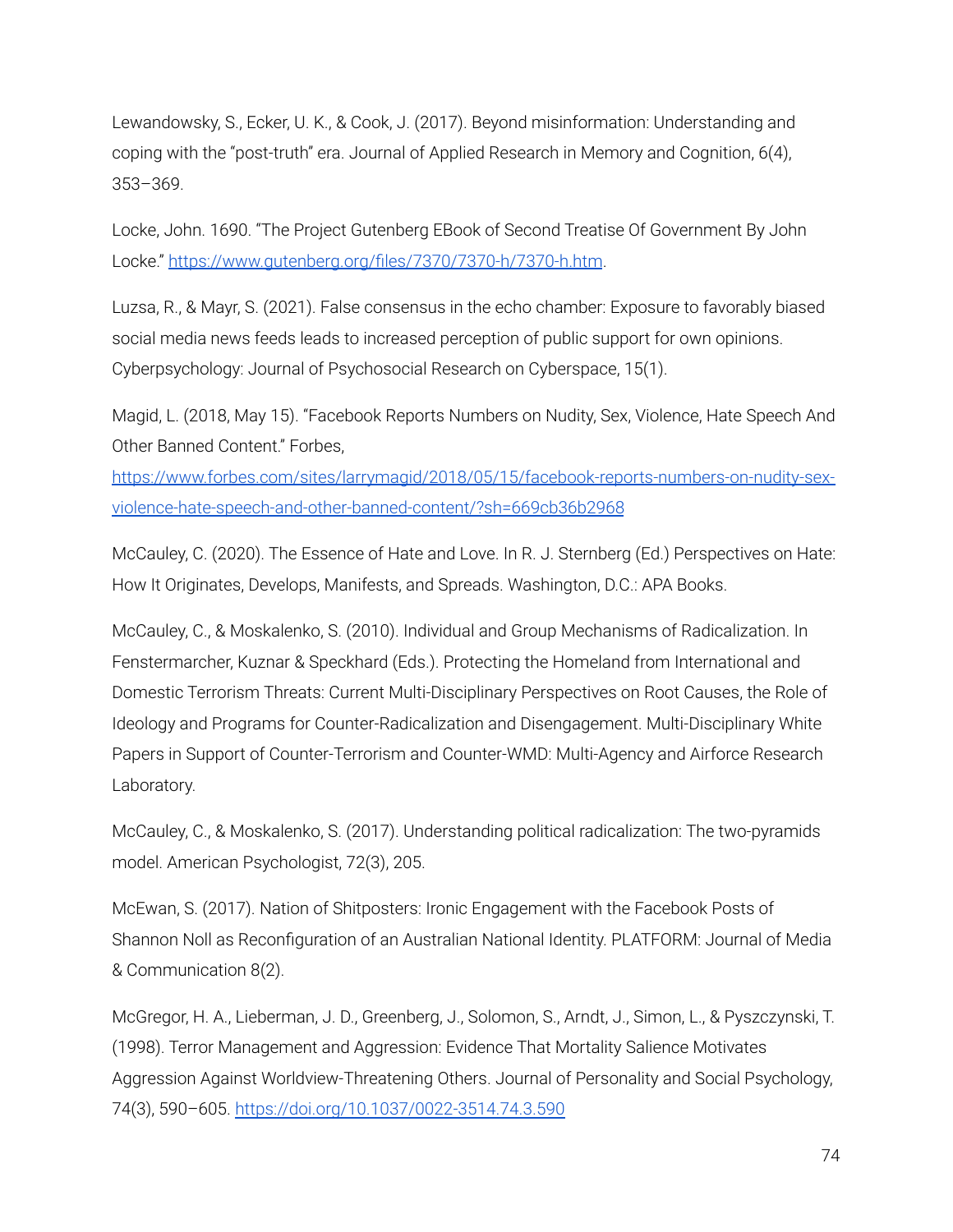Mitchell, A., Gottfried, J., Kiley, J., Matsa, KE.(2014, October 21). "Political Polarization & Media Habits - Social Media: Conservatives More Likely to Have Like-Minded Friends." Pew Research Centre,

[https://www.pewresearch.org/journalism/2014/10/21/political-polarization-media-habits/#social](https://www.pewresearch.org/journalism/2014/10/21/political-polarization-media-habits/#social-media-conservatives-more-likely-to-have-like-minded-friends)[media-conservatives-more-likely-to-have-like-minded-friends](https://www.pewresearch.org/journalism/2014/10/21/political-polarization-media-habits/#social-media-conservatives-more-likely-to-have-like-minded-friends)

Mitchell, A., & Walker, M. (2021, August 18). "More Americans now say government should take steps to restrict false information online than in 2018." Pew Research Centre.

[https://www.pewresearch.org/fact-tank/2021/08/18/more-americans-now-say-government-shoul](https://www.pewresearch.org/fact-tank/2021/08/18/more-americans-now-say-government-should-take-steps-to-restrict-false-information-online-than-in-2018/) [d-take-steps-to-restrict-false-information-online-than-in-2018/](https://www.pewresearch.org/fact-tank/2021/08/18/more-americans-now-say-government-should-take-steps-to-restrict-false-information-online-than-in-2018/)

Molenberghs, P., & Louis, WR. (2018) Insights From fMRI Studies Into Ingroup Bias. Frontiers in Psychology. 9(1868). doi: 10.3389/fpsyg.2018.01868

Morewedge, C. K., Yoon, H., Scopelliti, I., Symborski, C. W., Korris, J. H., & Kassam, K. S. (2015). Debiasing Decisions. Policy Insights from the Behavioral and Brain Sciences, 2(1), 129–140. <https://doi.org/10.1177/2372732215600886>

Morrison, S. "Facebook and Twitter made special world leader rules for Trump. What happens now?" Vox: Recode.

<https://www.vox.com/recode/22233450/trump-twitter-facebook-ban-world-leader-rules-exception>

Moskalenko, S., & McCauley, C. (2020). Radicalization to Terrorism: What Everyone Needs to Know. Oxford University Press.

Mosleh, M., Martel, C., Eckles, D., & Rand, D. (2021). Perverse Downstream Consequences of Debunking: Being Corrected by Another User for Posting False Political News Increases Subsequent Sharing of Low Quality, Partisan, and Toxic Content in a Twitter Field Experiment. Proceedings of the 2021 CHI Conference on Human Factors in Computing Systems, 1–13.

Mueller, J., & Stewart, M.G. (2021). Terrorism and Bathtubs: Comparing and Assessing the Risks. Terrorism and Political Violence 33(1): 138–63. https://doi.org/10.1080/09546553.2018.1530662.

National Institute for Justice. (2015). Radicalization and Violent Extremism: Lessons Learned from Canada, the U.K. and the U.S. U.S. Department of Justice. <https://www.ncjrs.gov/pdffiles1/nij/249947.pdf>.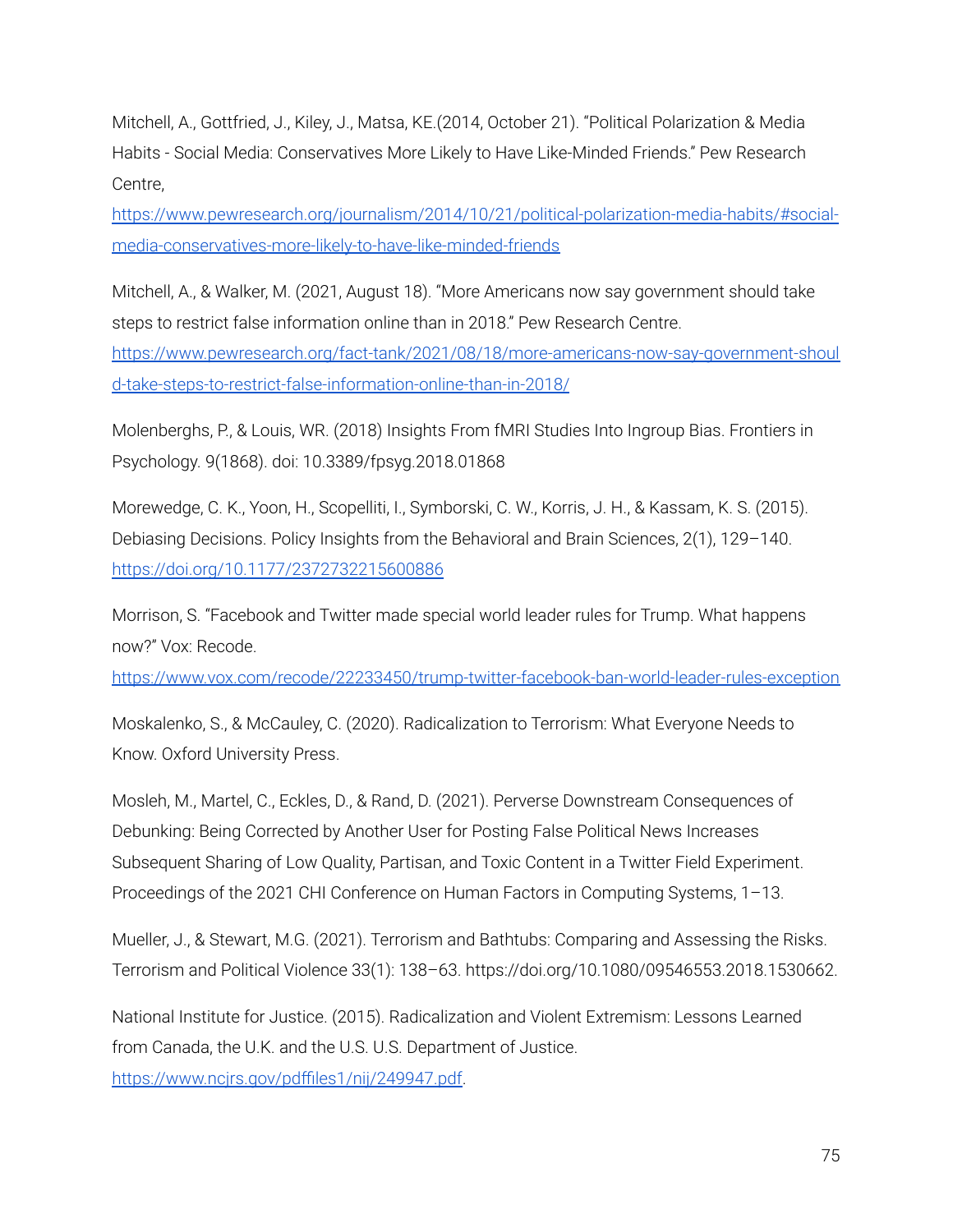Nelson, S. (2021, July 15). "White House 'Flagging' Posts for Facebook to Censor over COVID 'Misinformation.'" New York Post (blog).

[https://nypost.com/2021/07/15/white-house-flagging-posts-for-facebook-to-censor-due-to-covid-](https://nypost.com/2021/07/15/white-house-flagging-posts-for-facebook-to-censor-due-to-covid-19-misinformation/)[19-misinformation/](https://nypost.com/2021/07/15/white-house-flagging-posts-for-facebook-to-censor-due-to-covid-19-misinformation/).

Neumann, P. R. (2003). "The Trouble with Radicalization." International Affairs 89(4): 873–93.

Newton, C.(2019, February 25) "The Trauma Floor: The Secret Lives of Facebook Moderators in America," The Verge.

[https://www.theverge.com/2019/2/25/18229714/cognizant-facebook-content-moderator-intervie](https://www.theverge.com/2019/2/25/18229714/cognizant-facebook-content-moderator-interviews-trauma-working-conditions-arizona) [ws-trauma-working-conditions-arizona](https://www.theverge.com/2019/2/25/18229714/cognizant-facebook-content-moderator-interviews-trauma-working-conditions-arizona)

Nicas, J. (2018, September 4). "Alex Jones Said Bans Would Strengthen Him. He Was Wrong," The New York Times: Technology.

<https://www.nytimes.com/2018/09/04/technology/alex-jones-infowars-bans-traffic.html>

Nicas, J., Isaac, M., Frenkel, S. (2021, January 14) "Millions Flock to Telegram and Signal as Fears Grow Over Big Tech." The New York Times: Technology.

<https://www.nytimes.com/2021/01/13/technology/telegram-signal-apps-big-tech.html>

O'Neill, KF. (2009). "True Threats," The First Amendment Encyclopedia. (Updated June 2017 by David L. Hudson Jr.) <https://www.mtsu.edu/first-amendment/article/1025/true-threats>

Packingham v. North Carolina: Syllabus. No. 15–1194 (U.S. Supreme Court, 2016). [https://www.supremecourt.gov/opinions/16pdf/15-1194\\_08l1.pdf](https://www.supremecourt.gov/opinions/16pdf/15-1194_08l1.pdf)

Padhy, B.M., Mohanty, R.R., Das, S., Meher, B.R. (2020). Therapeutic potential of ivermectin as add-on treatment in COVID 19: A systematic review and meta-analysis. Journal of Pharmacy & Pharmaceutical Sciences. 23: 357-495.

Paul, K. (2019, August 9). 8chan: Ex-users of far-right site flock to new homes across internet. The Guardian.

<https://www.theguardian.com/us-news/2019/aug/08/8chan-shutdown-users-social-media>

Paul, Kari. 2021. "It Let White Supremacists Organize': The Toxic Legacy of Facebook's Groups." The Guardian. 2021.

<https://www.theguardian.com/technology/2021/feb/04/facebook-groups-misinformation>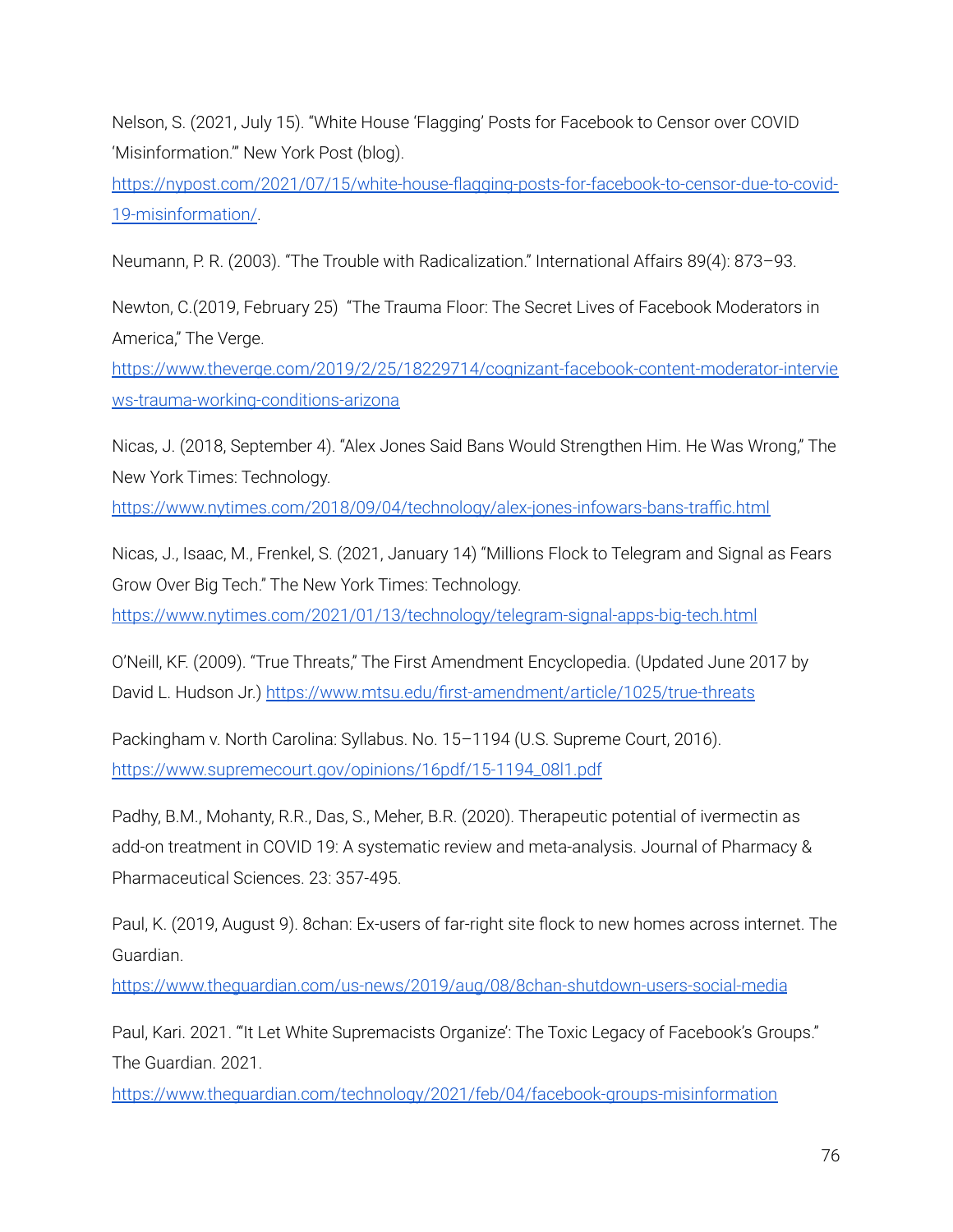Pauwels, L. JR., & Heylen, B. (2020). Perceived Group Threat, Perceived Injustice, and Self-Reported Right-Wing Violence: An Integrative Approach to the Explanation of Right-Wing Violence. Journal of Interpersonal Violence 35(21–22): 4276–4302.

Popper, K. R. (1966). The Open Society and Its Enemies.(Rev. 2 Vols.). Princeton: Princeton University Press.

Pretus, C., Hamid, N., Sheikh, H., Ginges, J., Tobeña, A., Davis, R., Vilarroya, O., & Atran, S. (2018). Neural and Behavioral Correlates of Sacred Values and Vulnerability to Violent Extremism. Frontiers in psychology, 9, 2462. <https://doi.org/10.3389/fpsyg.2018.02462>

Rampton, R., & Shepardson, D. (2019, July 11). "Trump rips tech firms at 'free speech' summit," Reuters: Media & Telecoms.

[https://www.reuters.com/article/us-usa-socialmedia/trump-rips-tech-firms-at-free-speech-summi](https://www.reuters.com/article/us-usa-socialmedia/trump-rips-tech-firms-at-free-speech-summit-idUSKCN1U6189) [t-idUSKCN1U6189](https://www.reuters.com/article/us-usa-socialmedia/trump-rips-tech-firms-at-free-speech-summit-idUSKCN1U6189)

Rathje, S., Van Bavel, J.J., & van der Linden, S. (2021). Out-Group Animosity Drives Engagement on Social Media. Proceedings of the National Academy of Sciences 118(26). [https://doi.org/10.1073/pnas.2024292118.](https://doi.org/10.1073/pnas.2024292118)

Rauchfleisch, A., & Kaiser, J. (2021). Deplatforming the Far-Right: An Analysis of YouTube and BitChute. Rochester, NY: Social Science Research Network (SSRN Scholarly Paper ID 3867818). [https://doi.org/10.2139/ssrn.3867818.](https://doi.org/10.2139/ssrn.3867818)

Reagan, B., Horwitz, J., Scheck, J., Seetharaman, D., Wells, G. (2021, September 20). "The Facebook Files." Wall Street Journal,

[https://www.wsj.com/articles/the-facebook-files-11631713039?redirect=amp#click=https://t.co/](https://www.wsj.com/articles/the-facebook-files-11631713039?redirect=amp#click=https://t.co/P0jJHS9e9H) [P0jJHS9e9H](https://www.wsj.com/articles/the-facebook-files-11631713039?redirect=amp#click=https://t.co/P0jJHS9e9H)

Reed, A., & Ingram, H. (2018). A Practical Guide to the First Rule of CTCVE. Europol. 2018. <https://www.europol.europa.eu/publications-documents/practical-guide-to-first-rule-of-ctcve>

Reidy, K. (2018) Radicalization as a Vector: Exploring Non-Violent and Benevolent Processes of Radicalization, Journal for Deradicalization, 14, 1-46.

Reidy, K. (2019). Benevolent Radicalization. Perspectives on Terrorism 13(4): 1–13.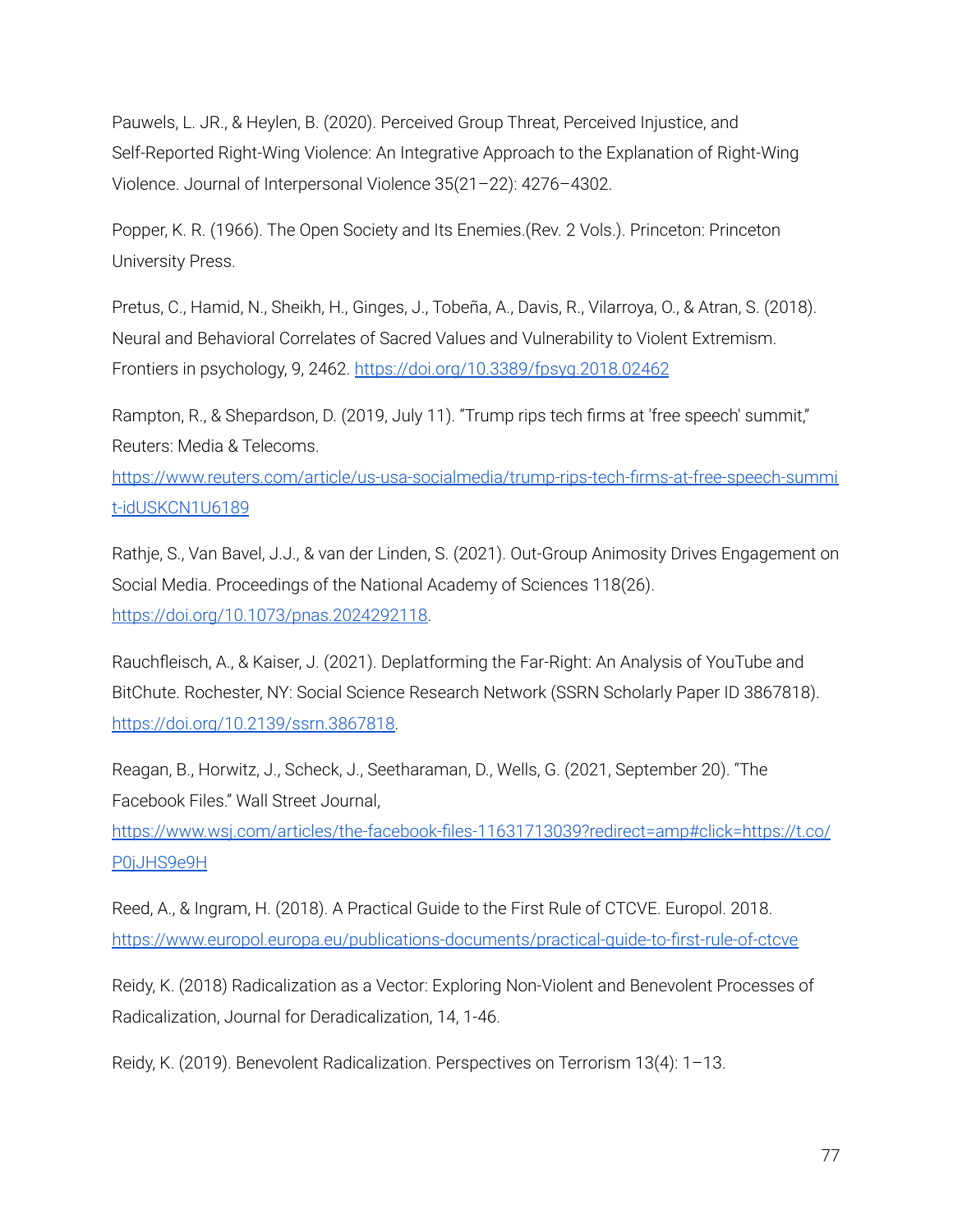Ribeiro, M., Jhaver, S., Zannettou, S., Blackburn, J., De Cristofaro, E., Stringhini, G., & West, R. (2020). Does Platform Migration Compromise Content Moderation? Evidence from r/The\_Donald and r/Incels. [arXiv:2010.10397](https://www.semion.io/Article/Link?docID=1816301&id=arXiv%3A2010.10397&l=http%3A%2F%2Fwww.arxiv.org%2Fabs%2F2010.10397)

Roberts, ST. (2018, June 25). "Meet the people who scar themselves to clean up our social media networks," MacLean's: Opinion.

[https://www.macleans.ca/opinion/meet-the-people-who-scar-themselves-to-clean-up-our-social](https://www.macleans.ca/opinion/meet-the-people-who-scar-themselves-to-clean-up-our-social-media-networks/)[media-networks/](https://www.macleans.ca/opinion/meet-the-people-who-scar-themselves-to-clean-up-our-social-media-networks/)

Rosen, G. (2021). "Our Response to the Violence in Washington - About Facebook." [https://about.fb.com/news/2021/01/responding-to-the-violence-in-washington-dc/.](https://about.fb.com/news/2021/01/responding-to-the-violence-in-washington-dc/)

Rui F., Xu, K., & Zhao, J. (2018). "Higher Contagion and Weaker Ties Means Anger Spreads Faster than Joy in Social Media." ArXiv Preprint ArXiv:1608.03656.

Sageman, M. (2015). "Latif, et al. v. Holder, et al. - Declaration of Marc Sageman." American Civil Liberties Union.

<https://www.aclu.org/legal-document/latif-et-al-v-holder-et-al-declaration-marc-sageman>.

Saltman, E. (2021, July 11). "Challenges in Combating and Extremism Online," Lawfare Blog. https://www.lawfareblog.com/challenges-combating-terrorism-and-extremism-online

Sasahara, K., Chen, W., Peng, H., Ciampaglia, G. L., Flammini, A., & Menczer, F. (2021). Social influence and unfollowing accelerate the emergence of echo chambers. Journal of Computational Social Science, 4(1), 381–402.

Scheck, J., Purnell, N., & Horwitz, J.(2021, September 16). "Facebook Employees Flag Drug Cartels and Human Traffickers. The Company's Response Is Weak, Documents Show." Wall Street Journal: The Facebook Files,

[https://www.wsj.com/articles/facebook-drug-cartels-human-traffickers-response-is-weak-docum](https://www.wsj.com/articles/facebook-drug-cartels-human-traffickers-response-is-weak-documents-11631812953?mod=article_inline) [ents-11631812953?mod=article\\_inline](https://www.wsj.com/articles/facebook-drug-cartels-human-traffickers-response-is-weak-documents-11631812953?mod=article_inline)

Schuurman, B., & Taylor, M. (2018). Reconsidering Radicalization: Fanaticism and the Link Between Ideas and Violence, Perspectives on Terrorism 12(1), 1-22.

Seifert, C. M. (2002). The continued influence of misinformation in memory: What makes a correction effective? In Psychology of learning and motivation, 41, 265–292.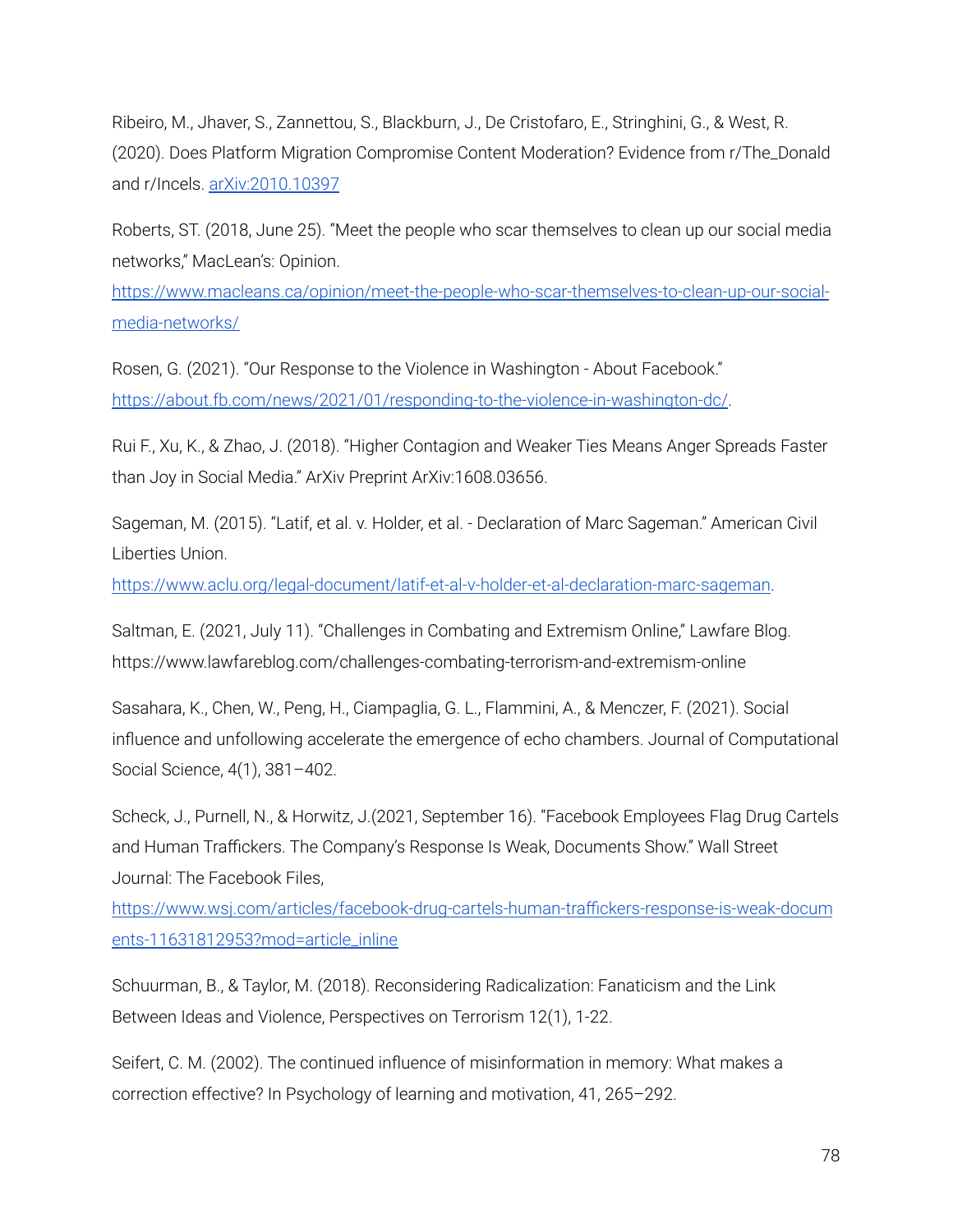Shehabat, A., Mitew, T., & Alzoubi, Y. (2017). "Encrypted Jihad: Investigating the Role of Telegram App in Lone Wolf Attacks in the West." Journal of Strategic Security 10(3), 27-53. DOI: <http://doi.org/10.5038/1944-0472.10.3.1604>

Sheikh, H., Ginges, J., Coman, A., Atran, S. (2012) Religion, group threat and sacred values. Judgement and Decision Making 7(2), 110-118.

Shepardson, D. (2019, April 10) "Facebook, Google accused of anti-conservative bias at U.S. Senate hearing." Reuters.

<https://www.reuters.com/article/us-usa-congress-socialmedia-idUSKCN1RM2SJ>

Shults, F. L. (2018). "Can We Predict and Prevent Religious Radicalization?" In Øverland, G. (Ed.) Violent Extremism in the 21st Century: International Perspectives. (pp 45–71). Cambridge: Cambridge Scholars Press.

Shults, F. L. (2020). Toxic theisms? New strategies for prebunking religious belief-behavior complexes. Journal of Cognitive Historiography, 5(2), 1–19. https://doi.org/DOI: 10.1558/jch.38074

Shults, F. L., & Gore, R. (2020). Modeling Radicalization and Violent Extremism. Advances in Social Simulation, 405–10. Springer, Cham.

Shults, F. L., Gore, R., Wildman, W. J., Lynch, C., Lane, J. E., & Toft, M. (2018). A Generative Model of the Mutual Escalation of Anxiety Between Religious Groups. Journal of Artificial Societies and Social Simulation, 21(4), DOI: 10.18564/jasss.3840.

Shults, F. L., Lane, J. E., Diallo, S., Lynch, C., Wildman, W. J., & Gore, R. (2018). Modeling Terror Management Theory: Computer Simulations of the Impact of Mortality Salience on Religiosity. Religion, Brain & Behavior, 8(1), 77–100.

Shuster, S. (2021, January 18). "'Everyone Thinks I'm a Terrorist': Capitol Riot Fuels Calls for Domestic War on Terror." TIME Magazine.

[https://time.com/5930592/everyone-thinks-im-a-terrorist-capitol-riot-fuels-calls-for-domestic-war](https://time.com/5930592/everyone-thinks-im-a-terrorist-capitol-riot-fuels-calls-for-domestic-war-on-terror/)[on-terror/](https://time.com/5930592/everyone-thinks-im-a-terrorist-capitol-riot-fuels-calls-for-domestic-war-on-terror/)

Similar Web. (August 2021). "Traffic Overview: Infowars.com" SimilarWeb, <https://www.similarweb.com/website/infowars.com/#overview>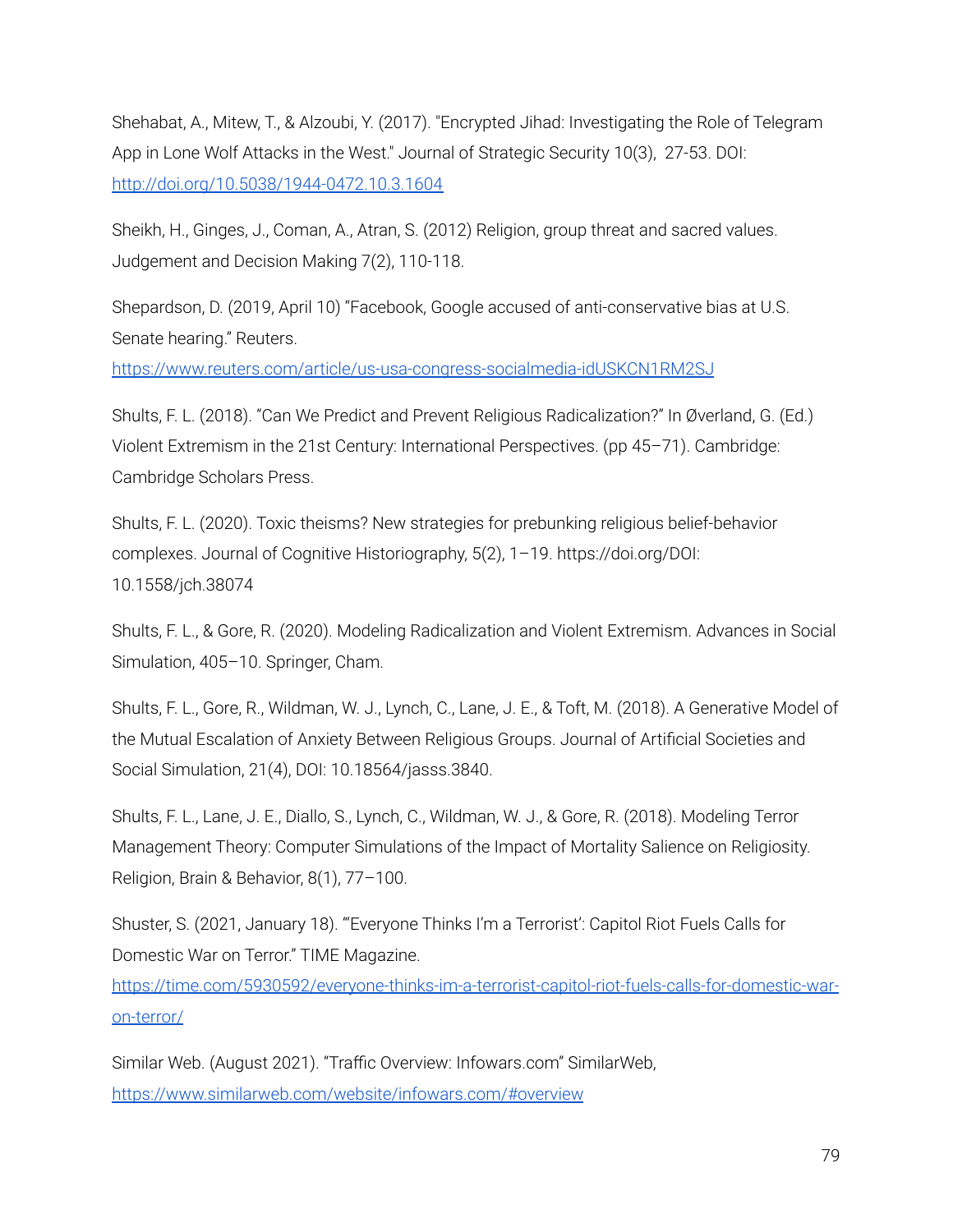Singh, S. (2019, July 22) Everything in Moderation: An Analysis of How Internet Platforms Are Using Artificial Intelligence to Moderate User-Generated Content. New America Foundation: Open Technology Institute.

[https://www.newamerica.org/oti/reports/everything-moderation-analysis-how-internet-platforms](https://www.newamerica.org/oti/reports/everything-moderation-analysis-how-internet-platforms-are-using-artificial-intelligence-moderate-user-generated-content/)[are-using-artificial-intelligence-moderate-user-generated-content/](https://www.newamerica.org/oti/reports/everything-moderation-analysis-how-internet-platforms-are-using-artificial-intelligence-moderate-user-generated-content/)

Sjøen, M. M., & H. Jore, S.H. (2019). Preventing Extremism through Education: Exploring Impacts and Implications of Counter-Radicalisation Efforts. Journal of Beliefs & Values 40(3), 269–83.

Smith, A., & Anderson, M. (2018, March 1). "Social Media Use 2018: Demographics and Statistics." Pew Research Center: Internet, Science & Tech (blog).

<https://www.pewresearch.org/internet/2018/03/01/social-media-use-in-2018/>.

Song, Y., Dai, X.Y., & Wang, J. (2016). Not All Emotions Are Created Equal: Expressive Behavior of the Networked Public on China's Social Media Site. Computers in Human Behavior, 60: 525–33.

Spencer, N. (2021, August 10). "Alt-Tech Social Networks: What Investigators and Analysts Need to Know," Loss Prevention Magazine. <https://losspreventionmedia.com/alt-tech-social-networks/>

Statt, N. (2020, May 26). "Facebook reportedly ignored its own research showing algorithms divided users," The Verge.

<https://www.theverge.com/2020/5/26/21270659/facebook-division-news-feed-algorithms>

Stephens, G.M. (n.d.). "John Locke: His American and Carolinian Legacy." John Locke Foundation. Accessed July 17, 2021.

<https://www.johnlocke.org/john-locke-his-american-and-carolinian-legacy/>.

Swann, W.B., Jetten, J., Gómez, A., Whitehouse, H., & Bastian, B. (2012). When Group Membership Gets Personal: A Theory of Identity Fusion. Psychological Review, 119(3): 441–56. <https://doi.org/10.1037/a0028589>.

Streisand v. Adelman, SC 077 257. (CA Sup. Ct., 2003) <https://www.californiacoastline.org/streisand/slapp-ruling-tentative.pdf>

Taylor, J. (2020, June 17). "Not Just Nipples: How Facebook's AI Struggles to Detect Misinformation." The Guardian: Technology.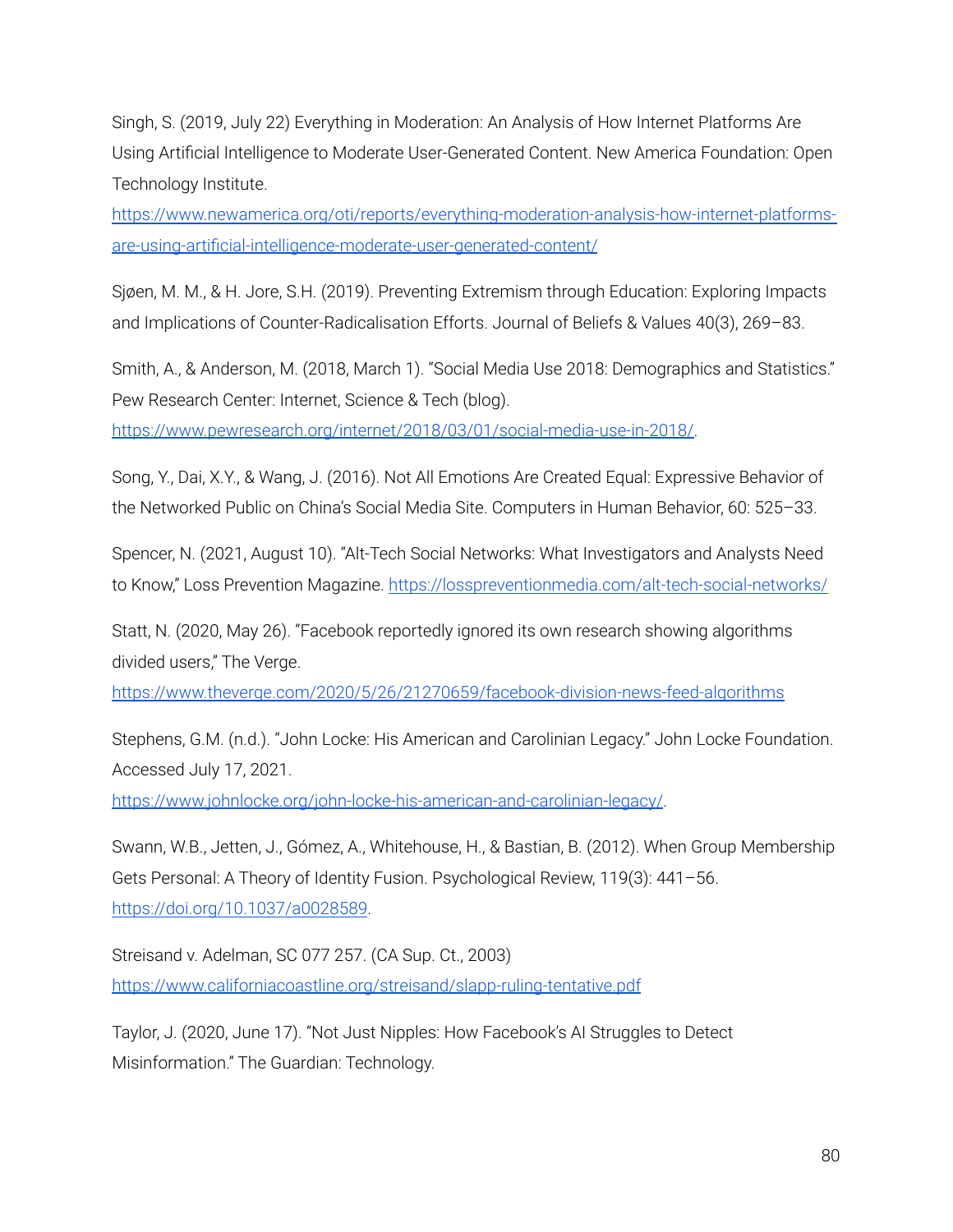[http://www.theguardian.com/technology/2020/jun/17/not-just-nipples-how-facebooks-ai-struggl](http://www.theguardian.com/technology/2020/jun/17/not-just-nipples-how-facebooks-ai-struggles-to-detect-misinformation) [es-to-detect-misinformation](http://www.theguardian.com/technology/2020/jun/17/not-just-nipples-how-facebooks-ai-struggles-to-detect-misinformation).

Taylor, M. (2010). Is Terrorism a Group Phenomenon? Aggression and Violent Behavior 15(2), 121–29.

Taylor, M., & Currie, P.M. (2012). Terrorism and Affordance. A&C Black.

Tech Transparency Project. (2020, August 12). Fecbook's Boogaloo Problem: A record of failures. Tech Transparency Project.

Tech Transparency Project. (2021). Capitol Attack Was Months in the Making on Facebook. Tech Transparency Project.

<https://www.techtransparencyproject.org/articles/capitol-attack-was-months-making-facebook>

Terdiman, Daniel. (2018). Here's How Facebook Uses AI to Detect Many Kinds of Bad Content. FastCompany. Published 2 May 2018.

[https://www.fastcompany.com/40566786/heres-how-facebook-uses-ai-to-detect-many-kinds-of](https://www.fastcompany.com/40566786/heres-how-facebook-uses-ai-to-detect-many-kinds-of-bad-content)[bad-content](https://www.fastcompany.com/40566786/heres-how-facebook-uses-ai-to-detect-many-kinds-of-bad-content)

Toft, M.D., Philpott, D., & Shah, T. S. (2011). God's Century: Resurgent Religion and Global Politics. Norton.

Trenchard, J. (1723, January 5) "Of Liberty and Necessity," Letter No. 110. In Trenchard, J. & Gordon, T. "Cato's Letters, or Essays on Liberty, Civil and Religious, and Other Important Subjects (Selections)," Natural Law, Natural Rights and American Constitutionalism: Early Modern Liberal Roots of Natural Law.

[https://www.nlnrac.org/earlymodern/radical-whigs-and-natural-rights/documents/cato-letters#ca](https://www.nlnrac.org/earlymodern/radical-whigs-and-natural-rights/documents/cato-letters#cato_libnec) to libnec

Troianovski, A., & Nechepurenko, I. (2021, September 19) "Russian Election Shows Declining Support for Putin's Party." The New York Times: Europe,

<https://www.nytimes.com/2021/09/19/world/europe/russia-election-google.html>

Trump, D.J. (2021, July 8) "Why I'm Suing Big Tech." Wall Street Journal. <https://www.wsj.com/articles/donald-j-trump-why-im-suing-big-tech-11625761897>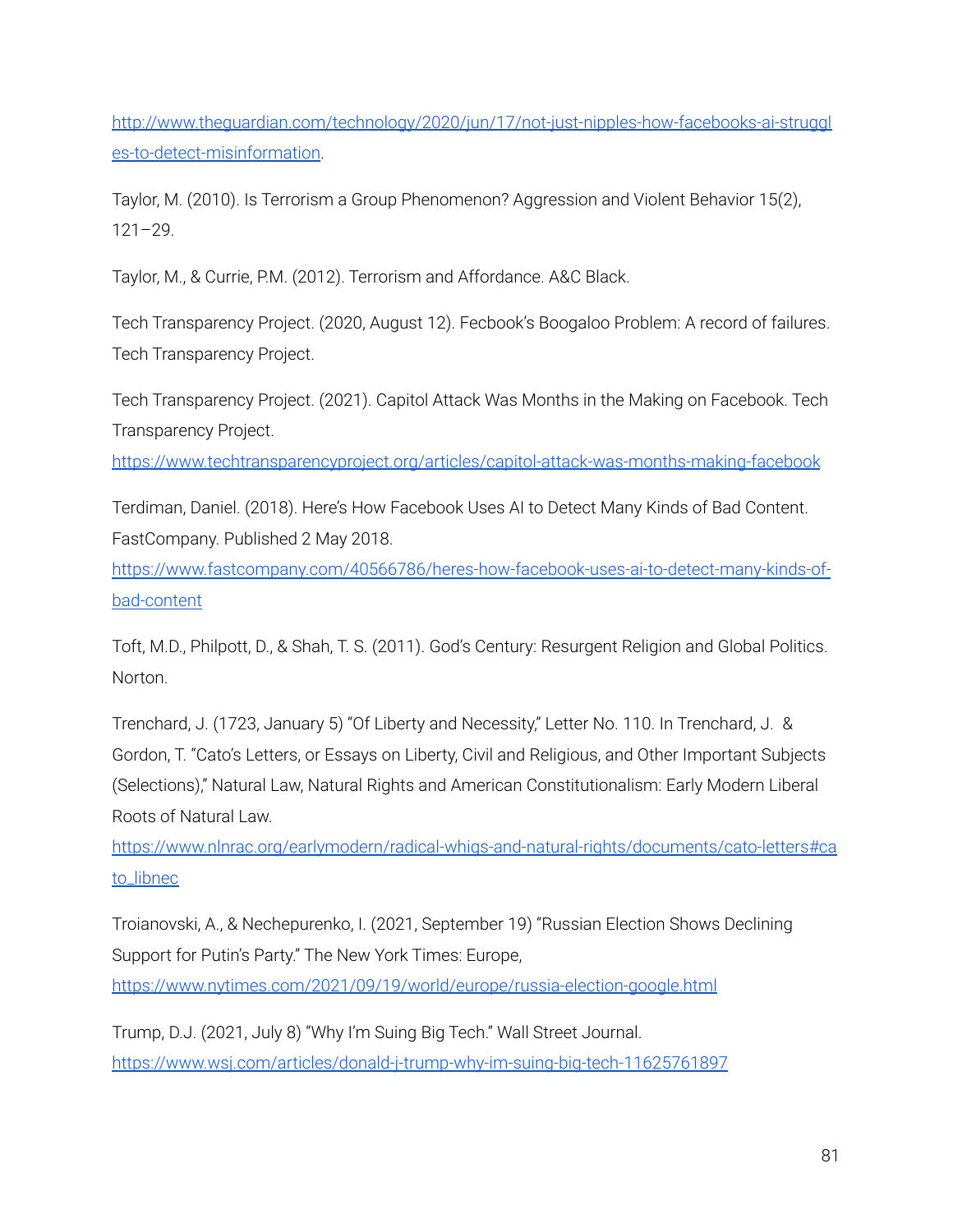Twitter (2016, February 5). "Combating Violent Extremism." Twitter (blog). [https://blog.twitter.com/official/en\\_us/a/2016/combating-violent-extremism.html](https://blog.twitter.com/official/en_us/a/2016/combating-violent-extremism.html)

Twitter. (2021). "Twitter's Policy on Hateful Conduct | Twitter Help." [https://help.twitter.com/en/rules-and-policies/hateful-conduct-policy.](https://help.twitter.com/en/rules-and-policies/hateful-conduct-policy)

Twitter Inc. (2021, January 8). "Permanent suspension of @realDonaldTrump." Twitter: Blog, [https://blog.twitter.com/en\\_us/topics/company/2020/suspension](https://blog.twitter.com/en_us/topics/company/2020/suspension)

Tworek, H. (2021, January 13). "The Dangerous Inconsistencies of Digital Platform Policies." Centre for International Governance Innovation.

<https://www.cigionline.org/articles/dangerous-inconsistencies-digital-platform-policies/>

UNESCO. (2017). "Youth and Violent Extremism on Social Media: Mapping the Research - UNESCO Digital Library." <https://unesdoc.unesco.org/ark:/48223/pf0000260382>.

Varvin, Sverre. (2005). Humiliation and the Victim Identity in Conditions of Political and Violent Conflict. The Scandinavian Psychoanalytic Review 28(1): 40–49.

Velásquez, N., Leahy, R., Restrepo, N.J., Lupu, Y.; Sear, R., Gabriel, R., Jha, OK., Goldber, B., Johnson, NF. Online hate network spreads malicious COVID-19 content outside the control of individual social media platforms. Scientific Reports 11, 11549.

<https://doi.org/10.1038/s41598-021-89467-y>

Vengattil, M., & Dave, P. (2019, February 28). "Some Facebook content reviewers in India complain of low pay, high pressure," Reuters.

[https://www.reuters.com/article/us-facebook-content-india-feature/some-facebook-content-revie](https://www.reuters.com/article/us-facebook-content-india-feature/some-facebook-content-reviewers-in-india-complain-of-low-pay-high-pressure-idUSKCN1QH15I) [wers-in-india-complain-of-low-pay-high-pressure-idUSKCN1QH15I](https://www.reuters.com/article/us-facebook-content-india-feature/some-facebook-content-reviewers-in-india-complain-of-low-pay-high-pressure-idUSKCN1QH15I)

Vidino, L. (2010) Countering Radicalization in America: Lessons from Europe, United States Institute for Peace (USIP), Special Report.

Villasenor, J. (2017). "Views among College Students Regarding the First Amendment: Results from a New Survey." Brookings (blog).

[https://www.brookings.edu/blog/fixgov/2017/09/18/views-among-college-students-regarding-the](https://www.brookings.edu/blog/fixgov/2017/09/18/views-among-college-students-regarding-the-first-amendment-results-from-a-new-survey/) [-first-amendment-results-from-a-new-survey/](https://www.brookings.edu/blog/fixgov/2017/09/18/views-among-college-students-regarding-the-first-amendment-results-from-a-new-survey/).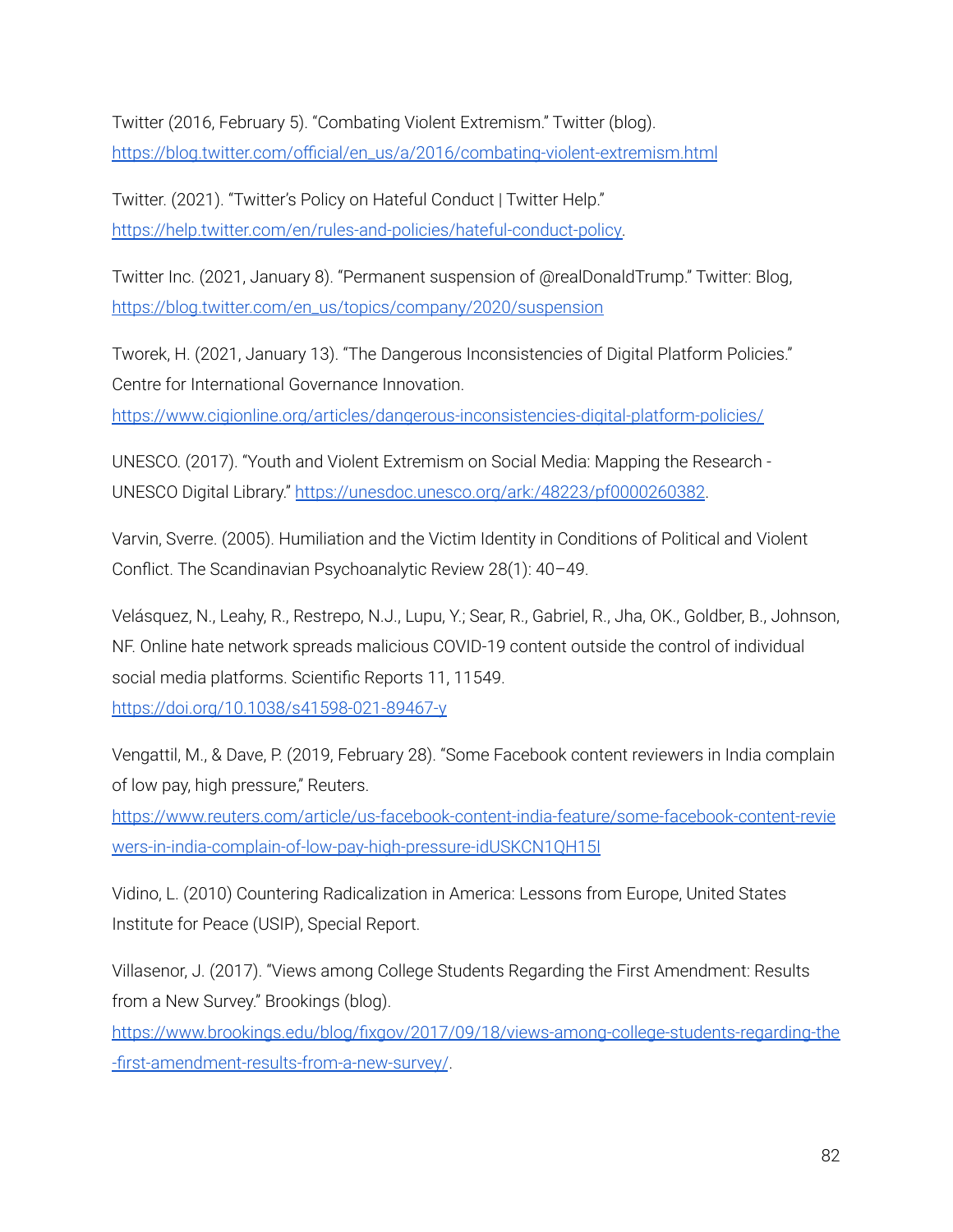Violent Islamist extremism, 2007 [electronic resource]: hearings before the Committee on Homeland Security and Governmental Affairs, United States Senate, One Hundred Tenth Congress, first session. (2009). U.S. G.P.O. (Testimony of Brian Jenkins)

Volz, D. (2020, October 8). "Facebook Takes Down Network Tied to Conservative Group, Citing Fake Accounts." Wall Street Journal: Tech.

[https://www.wsj.com/articles/facebook-takes-down-network-tied-to-conservative-group-citing-fak](https://www.wsj.com/articles/facebook-takes-down-network-tied-to-conservative-group-citing-fake-accounts-11602174088) [e-accounts-11602174088.](https://www.wsj.com/articles/facebook-takes-down-network-tied-to-conservative-group-citing-fake-accounts-11602174088)

Von Behr, I. (2013). "Radicalisation in the Digital Era: The Use of the Internet in 15 Cases of Terrorism and Extremism." <https://apo.org.au/node/36281>

Ward, K. D. (1997). Free Speech and the Development of Liberal Virtues: An Examination of the Controversies Involving Flag-Burning and Hate Speech. U. Miami L. Rev., 52(733).

Wells, G., Horwitz, J., Seetharaman, D. "Facebook Knows Instagram Is Toxic for Teen Girls, Company Documents Show." Wall Street Journal: The Facebook Files,

[https://www.wsj.com/articles/facebook-knows-instagram-is-toxic-for-teen-girls-company-docum](https://www.wsj.com/articles/facebook-knows-instagram-is-toxic-for-teen-girls-company-documents-show-11631620739?mod=hp_lead_pos7&mod=article_inline) [ents-show-11631620739?mod=hp\\_lead\\_pos7&mod=article\\_inline](https://www.wsj.com/articles/facebook-knows-instagram-is-toxic-for-teen-girls-company-documents-show-11631620739?mod=hp_lead_pos7&mod=article_inline)

Whitbourne, S. K. (2010). "In-Groups, out-Groups, and the Psychology of Crowds." Psychology Today, 181–203.

Wike, R., & Simmons, K. (2015). "Global Support for Principle of Free Expression, but Opposition to Some Forms of Speech." Pew Research Center, 18.

Wille, B. (2020, September 10). "Video Unavailable": Social Media Platforms Remove Evidence of War Crimes. Human Rights Watch.

[https://www.hrw.org/report/2020/09/10/video-unavailable/social-media-platforms-remove-evide](https://www.hrw.org/report/2020/09/10/video-unavailable/social-media-platforms-remove-evidence-war-crimes) [nce-war-crimes](https://www.hrw.org/report/2020/09/10/video-unavailable/social-media-platforms-remove-evidence-war-crimes)

Wiliams, P. (2021, March 13). "Still a Mystery: Was the Capitol Riot Planned Far in Advance?" NBC News.

[https://www.nbcnews.com/news/us-news/still-mystery-was-capitol-riot-planned-far-advance-n12](https://www.nbcnews.com/news/us-news/still-mystery-was-capitol-riot-planned-far-advance-n1261020) [61020](https://www.nbcnews.com/news/us-news/still-mystery-was-capitol-riot-planned-far-advance-n1261020)

Wiltz, T. (2017, January 13). "Should Social Media Be Banned in Prison?" [http://pew.org/2ilo8KG.](http://pew.org/2ilo8KG)